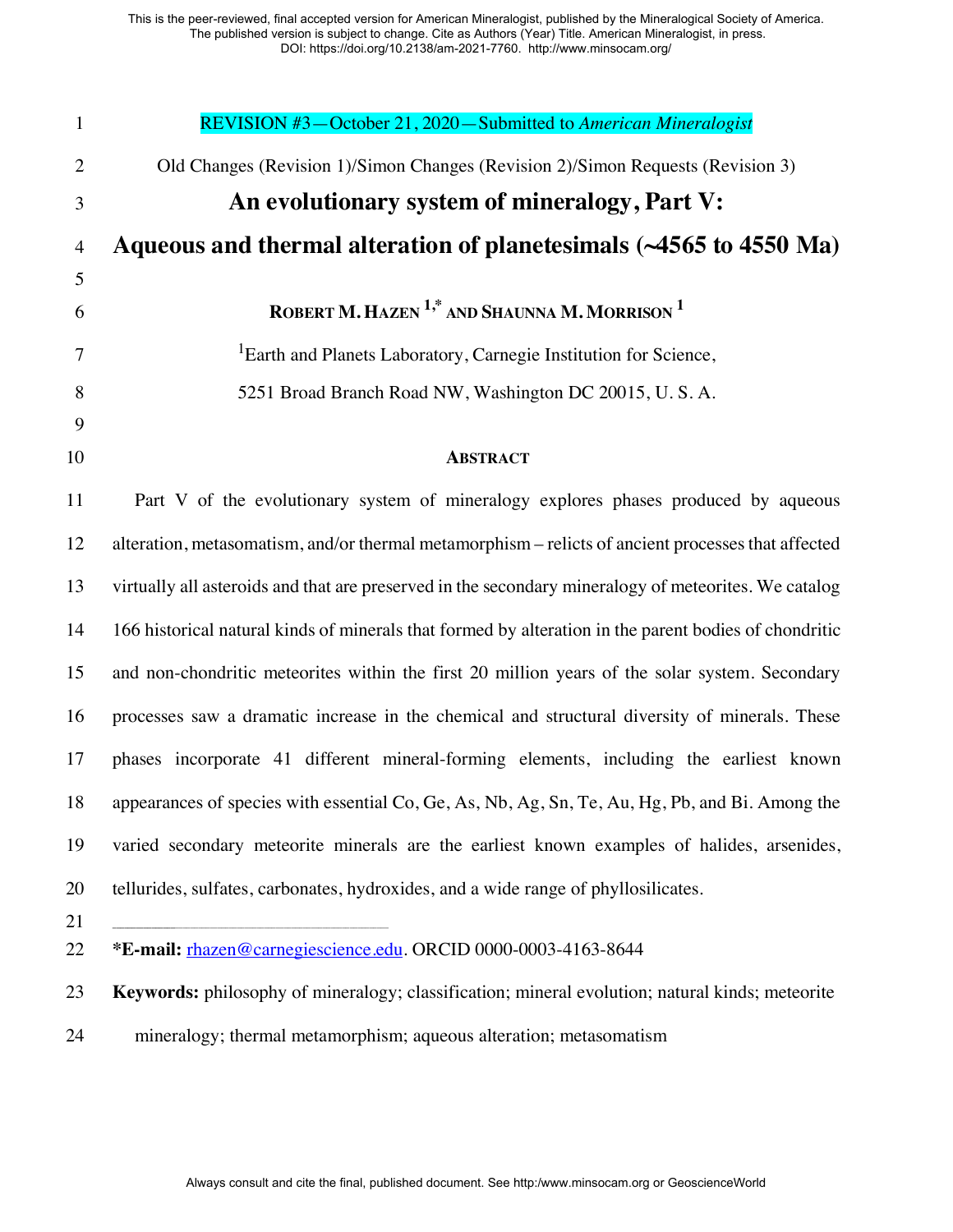#### **INTRODUCTION – HISTORICAL NATURAL KINDS**

26 The evolutionary system of mineralogy classifies "historical natural kinds" (Boyd 1991, 1999; Hawley and Bird 2011; Magnus 2012; Khalidi 2013; Ereshevsky 2014; Godman 2018; Cleland et al. 2021) based on paragenetic modes of minerals, as manifest in their distinctive combinations of attributes. In accord with Godman's (2018) concept of "historical essences," our approach to mineral classification relies on a closely linked pairing of "individuation" and "causal explanation." In other words, mineral classification in an historical context must be based equally on diagnostic suites of mineral properties and the inferred processes by which those distinctive properties arose.

 We contend that the information-rich natures of different mineral kinds, including their trace and minor elements, isotopic ratios, structural defects, solid and fluid inclusions, morphologies, zoning, twinning, and myriad other physical and chemical characteristics, are direct consequences of their physical, chemical, and/or biological modes of origin and, in many cases, subsequent alteration (Hazen 2019). The evolutionary system thus embraces the intrinsic data-rich characters and varied historical contexts of minerals, while building on standard protocols of the Commission on New Minerals, Nomenclature and Classification of the International Mineralogical Association (IMA), which discriminate among mineral "species" based exclusively on idealized major element chemical composition and atomic structure (e.g., Burke 2006; Mills et al. 2009; Schertl et al. 2018; Hatert et al. 2021; Hazen 2021).

 The first five parts of the evolutionary system collectively encompass the variety of condensed phases formed in presolar environments and during the first 15 to 20 million years of the solar system, most of which are accumulated and preserved in meteorites. Part I (Hazen and Morrison 2020) cataloged stellar minerals that predate our solar nebula, i.e., prior to 4.567 Ga. Subsequently,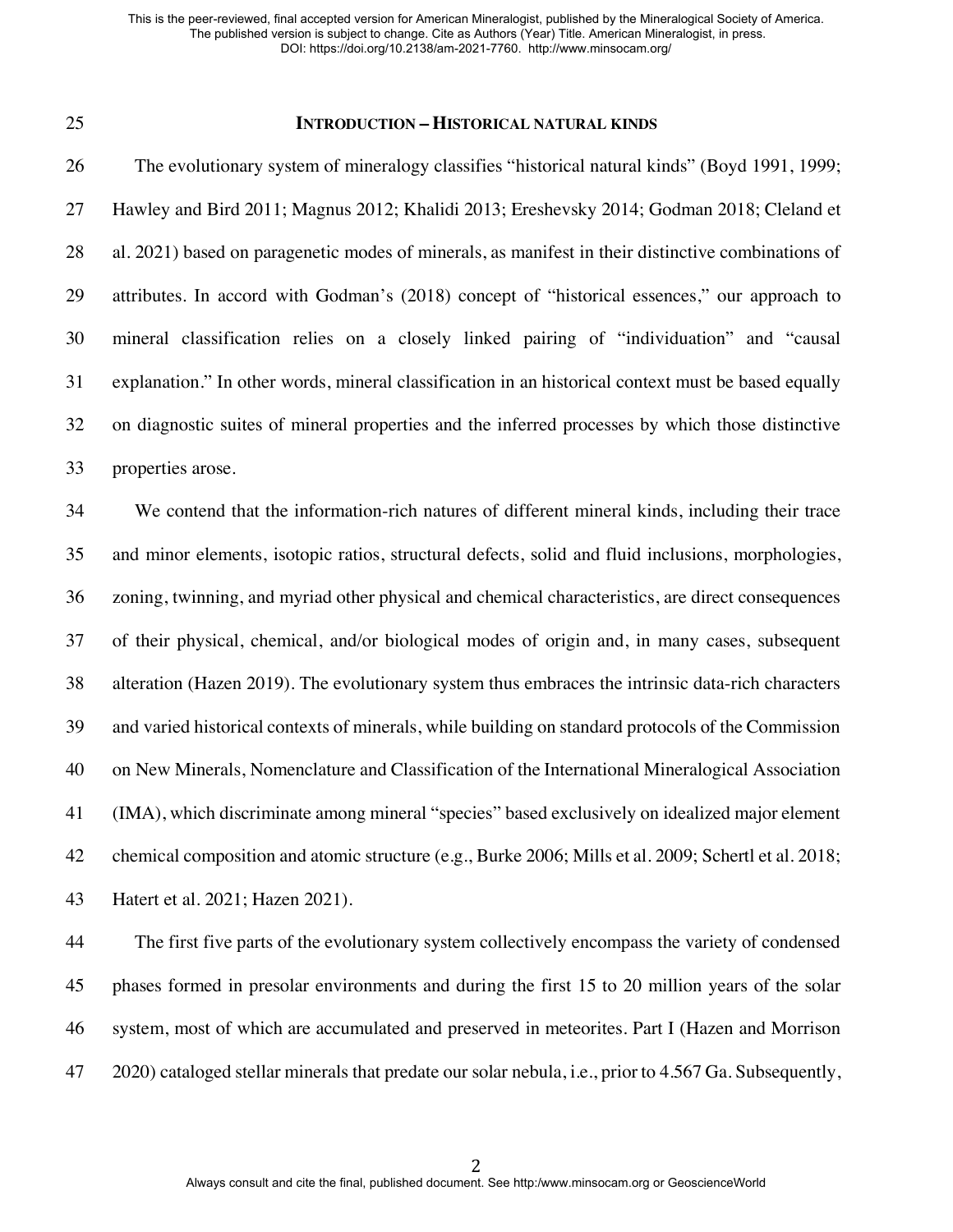in Part II we explored primary interstellar and nebular condensates commencing ~4.567 Ga (Morrison and Hazen 2020), while the primary mineralogy of chondrules from ~4.566 to 4.561 Ga was the focus of Part III (Hazen et al. 2021). Part IV summarized the primary asteroidal mineralogy of non-chondritic meteorites from ~4.566 to 4.560 Ga, as well as high-pressure impact mineralogy preserved in meteorites (Morrison and Hazen 2021). Note that primary and secondary minerals in IDPs (e.g., Rietmeijer 1999; Brownlee 2016) and comets (e.g., Brownlee 2014) will be summarized in Part VI of this series.

 These first four parts of the evolutionary system of mineralogy were relatively straightforward in their blending of diagnostic attributes with causal explanation, as required for a valid enumeration of historical kinds (Godman 2018). For example, stellar minerals possess characteristic isotopic anomalies that derive directly from nucleosynthetic processes in evolving stars – attributes that set them apart from all other mineral occurrences. Likewise, the primary condensates of calcium-aluminum-rich inclusions (CAIs) and amoeboid olivine aggregates (AOAs), the primary igneous phases of chondrules, and the primary minerals of differentiated asteroids display ranges of physical and chemical characteristics that reveal direct links between their presumed modes of origin and their diagnostic mineral attributes. Similarly, in the case of 64 impact minerals, the appearance of  $\mu$ m-scale, dense high-pressure phases in the context of lower- pressure assemblages provides a clear connection between mineral properties and their rapid and the violent shock events that formed them. However, in Part V we encounter a more nuanced and potentially problematic situation.

 Part V continues our systematic exploration of pre-terrestrial mineralogy with an examination of "secondary" asteroidal minerals formed by aqueous alteration, metasomatism, and/or thermal 70 metamorphism in planetesimals. These events occurred primarily during the first  $\sim$ 15 million years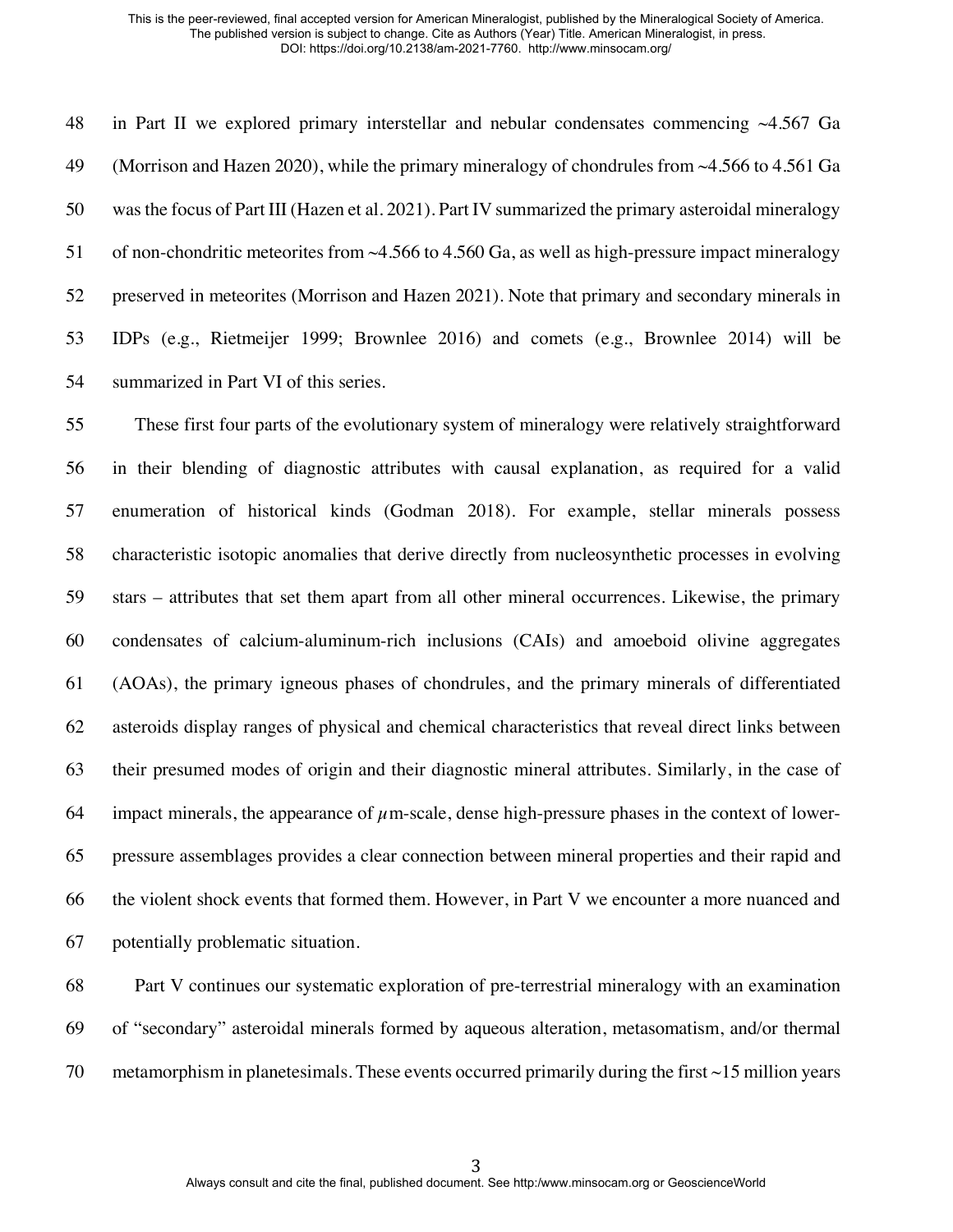of solar system history (McSween et al. 1988; Krot et al. 2006; Kleine et al. 2018), with significant alteration occurring in the first 5 million years as a consequence of heating by short-lived radioisotopes (Ghosh et al. 2006; Fujiya et al. 2012; Doyle et al. 2015). [Note that we distinguish between secondary minerals formed in planetesimals (included here), from those formed much more recently through terrestrial weathering (to be reviewed in a later contribution).] The principal difficulty in dealing with these varied secondary phases in meteorites is that they form gradually from "primary" minerals, with sometimes subtle shifts in composition and structure that span thousands to millions of years. Consequently, even though we may be able to recognize suites of secondary mineral properties (e.g., zoning, site order/disorder, defect density, and/or exsolution) that can be directly linked to causal events (thermal and aqueous alteration), in several instances no sharp boundary exists between the primary and secondary forms of minerals. An additional 82 degree of uncertainty arises from the hypothesis that some presumably secondary asteroidal 83 minerals, including halides,  $Fe^{2+}$  phases, and clay minerals, also might have formed via nebular processes, for example oxidation, sulfidization, or hydration through preaccretionary interaction with warm nebular gas (Krot et al. 1995, their Table 2; Bischoff 1998; Ciesla at al. 2003).

 A degree of irony exists in this situation, as some philosophers of science (e.g., Ereshefsky 2014; Godman 2018) have argued that historical natural kinds can *only* be valid in a system with the property of common descent; e.g., "historical essentialism of a Kind such as a particular species demands some reproductive or near reproductive relation" (Godman 2018, p.13). However, in the context of mineral historical kinds, primary phases – minerals formed *de novo* from a vapor or liquid with no prior minerals, and thus with no possible analogy to common descent – provide the *least ambiguous examples* of valid historical kinds (Cleland et al. 2021). The stellar condensate *AGB spinel* is clearly a distinct historical kind from *CAI spinel* by virtue of different isotopic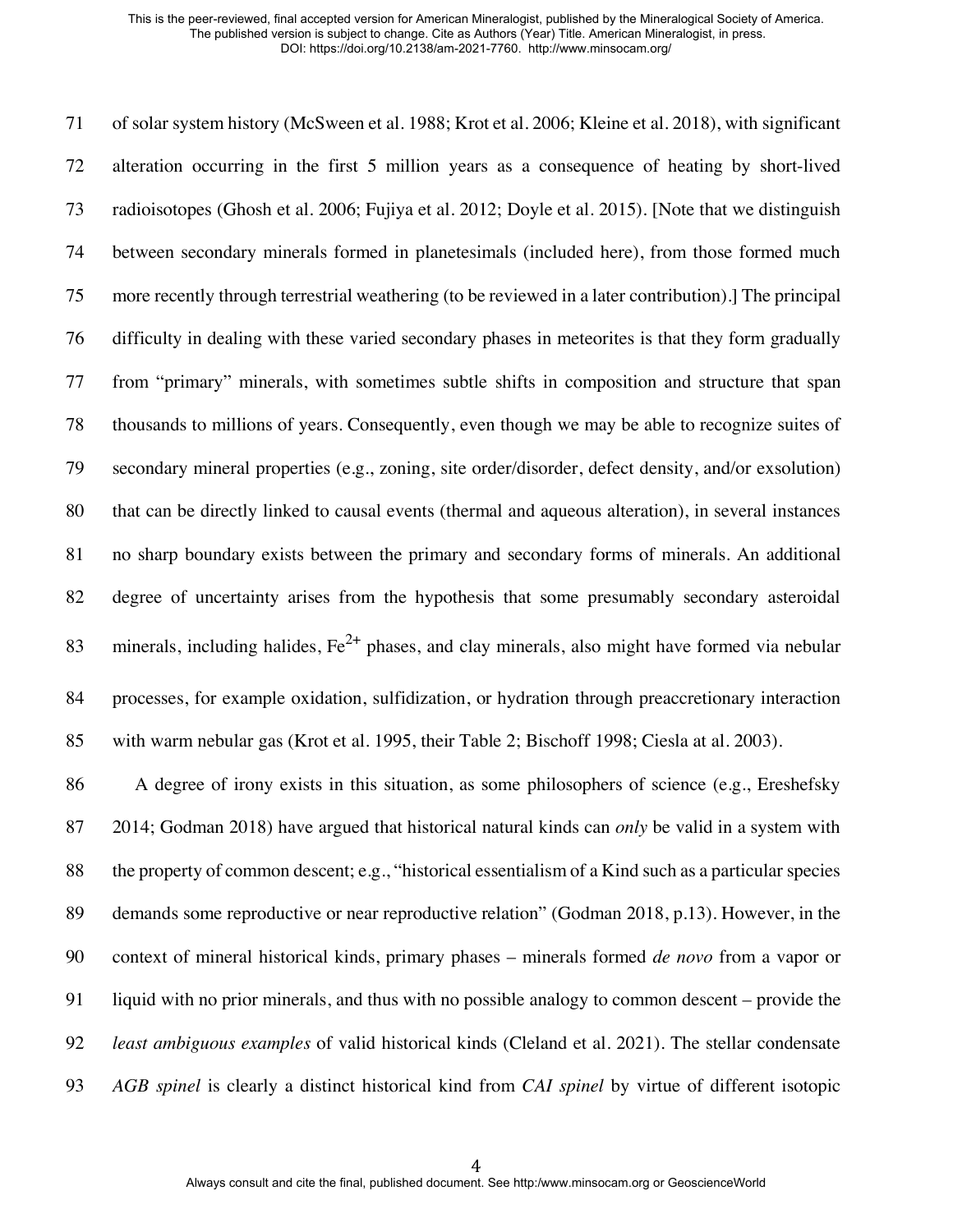systematics. *CAI spinel*, in turn, is distinct from primary igneous chondrule spinel (*PC spinel*) on the basis of oxygen isotopes, morphology, and petrologic context. In each of these instances, a diagnostic suite of attributes is directly linked to a specific historical causal context *without pre-existing minerals*.

 By contrast, oxide spinel minerals from primary asteroid assemblages may blend continuously into those from secondary assemblages. This mineralogical analog of "common descent," by which secondary oxide spinels gradually "evolve" from primary oxide spinels and other phases, leads to ambiguity in classification. How do we recognize a primary/secondary boundary in such minerals? In this example, the philosophical literature on biological speciation has some relevance. For example, Ereshefsky (2014) explores the conundrum of defining a new biological species as a "founder population" begins to branch off from a prior species. He contends that one can recognize the new biological species *only in retrospect* – only in the historical context of subsequent evolution. Furthermore, there exists a transition regime of individuals that are not strictly of the parent species nor of the daughter species. Such a biological scenario in some ways parallels that of primary minerals transforming gradually to secondary minerals, especially in the sense that there may exist internediate stages of transition that do not unambiguously belong to either the 110 primary or the secondary mineral assemblage.

 In this contribution we bypass this issue, at least in part, by focusing exclusively on the appearance of new secondary species in the IMA sense – i.e., phases with a new combination of atomic structure and major element composition compared to their precursors. Thus, for example, the appearances of sulfates, carbonates, clay minerals, and hydroxides are all treated as secondary meteorite minerals in Part V. Similarly, we consider plagioclase formed by thermal devitrification of primary chondrule feldspathic glass as a secondary phase. However, we do not distinguish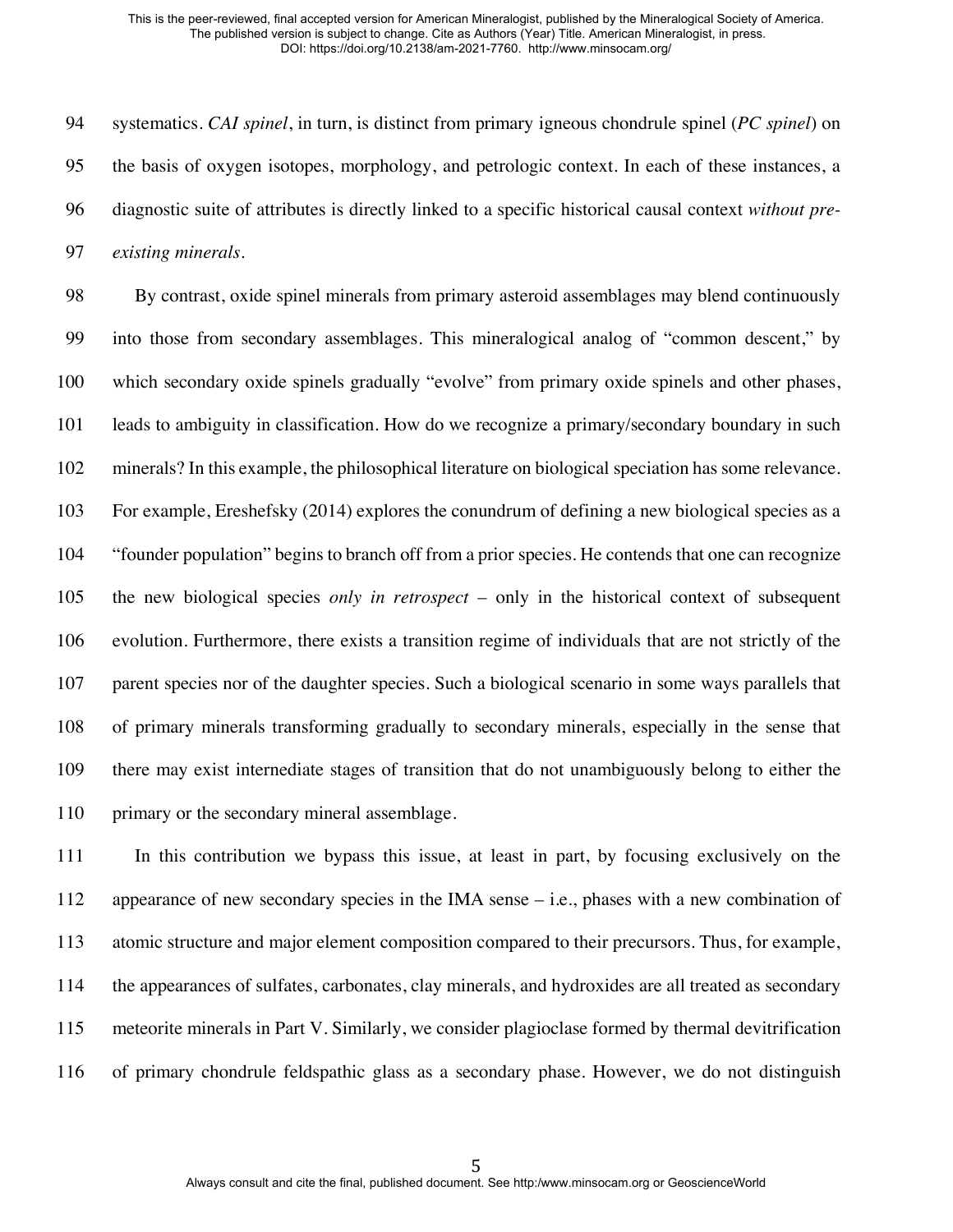between primary chondritic olivine, which is characterized by disparate compositions in adjacent chondrules, as opposed to modified olivine in fully equilibrated chondrites, which experienced diffusion that led to more uniform mineral compositions in adjacent chondrules owing to thermal alteration.

#### **SECONDARY PROCESSES IN PLANETESIMALS**

 All chondritic and non-chondritic meteorites were subjected to alteration processes in their parent bodies (McSween et al. 1988; Sears and Dodd 1988; Zolensky and McSween 1988; Brearley and Jones 1998; Mittlefehldt et al. 1998; Krot et al. 2006, 2014; Mittlefehldt 2014; Rubin and Ma 2017, 2021; Russell et al. 2018). Consequently, the mineralogy of many meteorites has been complicated by repeated episodes of rapid and gradual heating, shock transformation and impact brecciation, and interactions with aqueous fluids – processes that, as noted above, often caused continuous, gradual alterations that blur the boundaries between "primary" and "secondary" minerals. Gradations may also exist among low-temperature aqueous alteration and hydrothermal/metasomatic processes, which span wide ranges of temperature-composition space at pressures less than 0.2 GPa (McSween et al. 1988; Zolotov 2009). Therefore, rather than invoke arbitrary distinctions among the phases formed by these varied secondary processes, we lump them all into "secondary asteroidal" ("*SA*") minerals. Nevertheless, we acknowledge that debates remain unresolved regarding the primary versus secondary origins of a number of meteorite phases.

 Our decision to lump together all secondary minerals of a given species is, admittedly, subjective. For example, we could have differentiated secondary olivine formed by thermal metamorphism and dehydration of phyllosilicates (e.g., Tomeoka et al. 1989c) from secondary olivine formed by metasomatic exchange reactions with an Fe-rich fluid (Varela et al. 2012). Other minerals with likely multiple modes of secondary formation include troilite, calcite, calcic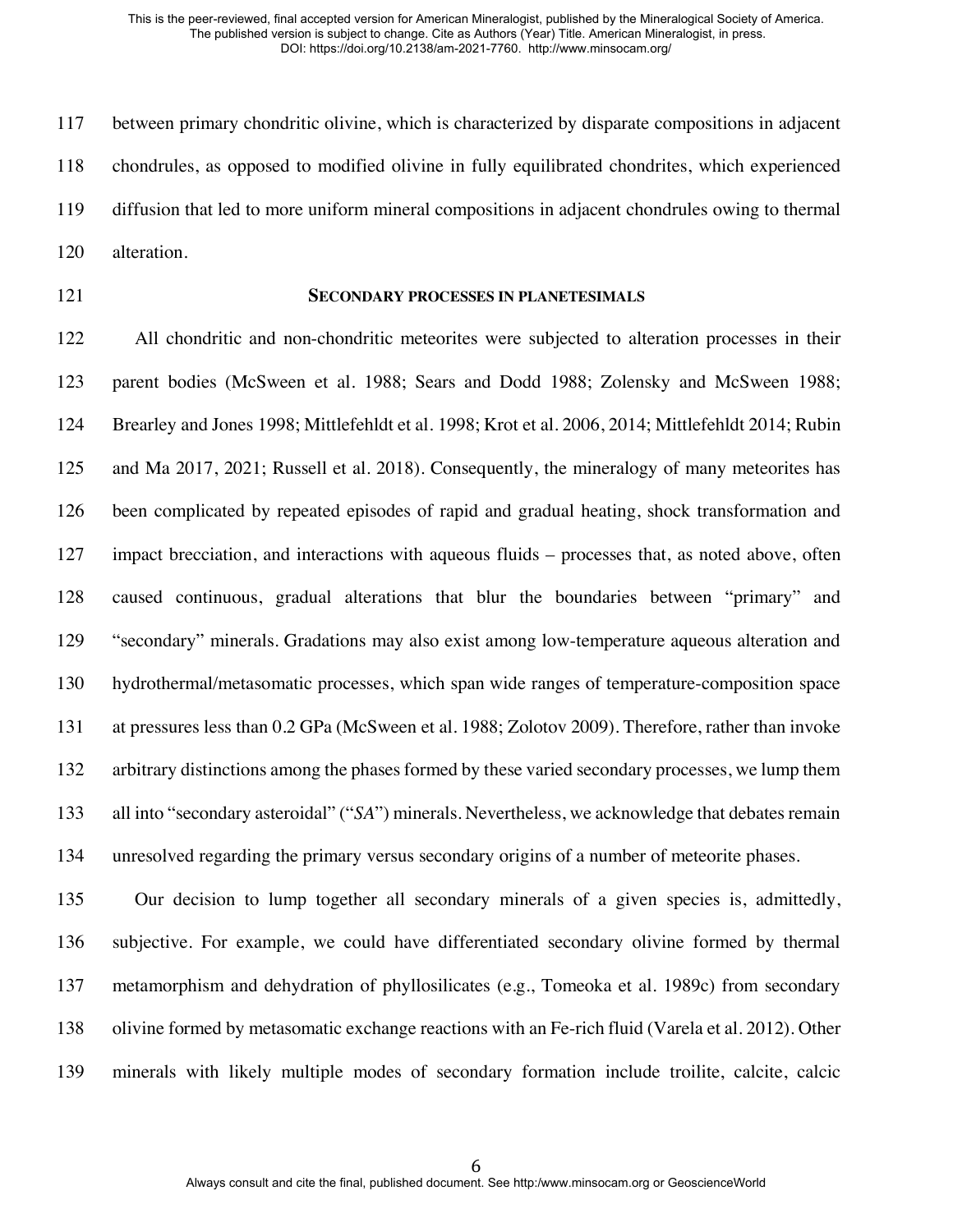clinopyroxene, and plagioclase. However, until more data are available on the diagnostic chemical and physical attributes imparted by these different secondary modes of mineral formation, we group them into single historical natural kinds.

 **Secondary alteration of chondrite meteorites:** The mineralogical consequences of aqueous alteration, metasomatism, and thermal metamorphism differ among different groups of meteorites. [For nomenclature of the many kinds of chondrite and achondrite meteorites, as well as their components, see Krot et al. (2014).] Alteration of chondrites has been reviewed by numerous authors (Brearley and Jones 1998; Brearley 2006; Huss et al. 2006; Krot et al. 2006). Van Schmus and Wood (1967) introduced a numerical scale that, in its current guise, defines the least altered (i.e., "unequilibrated") chondrites as "3.0," with greater numbers up to 7 representing increasing 150 degrees of thermal alteration to temperatures of ~950 to 1000 °C – the highest temperature at which these meteorites still retain some of their distinctive compositional and/or textural characteristics (Dodd 1981; McSween et al. 1988; McSween and Patchen 1989; Huss et al. 2006). At modest degrees of thermal alteration, higher resolution scales between 3.0 and 3.9, as well as from 3.00 to 3.15 have been devised for ordinary and CO chondrites (e.g., Grossman and Brearley 2005).

 Common thermal metamorphic changes in chondrites include gradual equilibration of silicate compositions, especially Fe/Mg ratios in olivines and pyroxenes, through element diffusion, as well as devitrification of silicate glass, most commonly manifest as nucleation of feldspar and possibly augite (Sears et al. 1980; Sears and Hasan 1987; Scott et al. 1994). Thermal metamorphism also resulted in dehydration of phyllosilicates, gradual oxidation of Fe metal to  $\rm Fe^{2+}$ , exsolution of new phases, and varied solid-state transformations (Rubin 2005; Rubin and Ma 161 2017, 2021). A chondrite of type 3.9 corresponds to metamorphism at ~600  $^{\circ}$ C, at which temperature the compositions of olivines in diverse chondrules have largely equilibrated and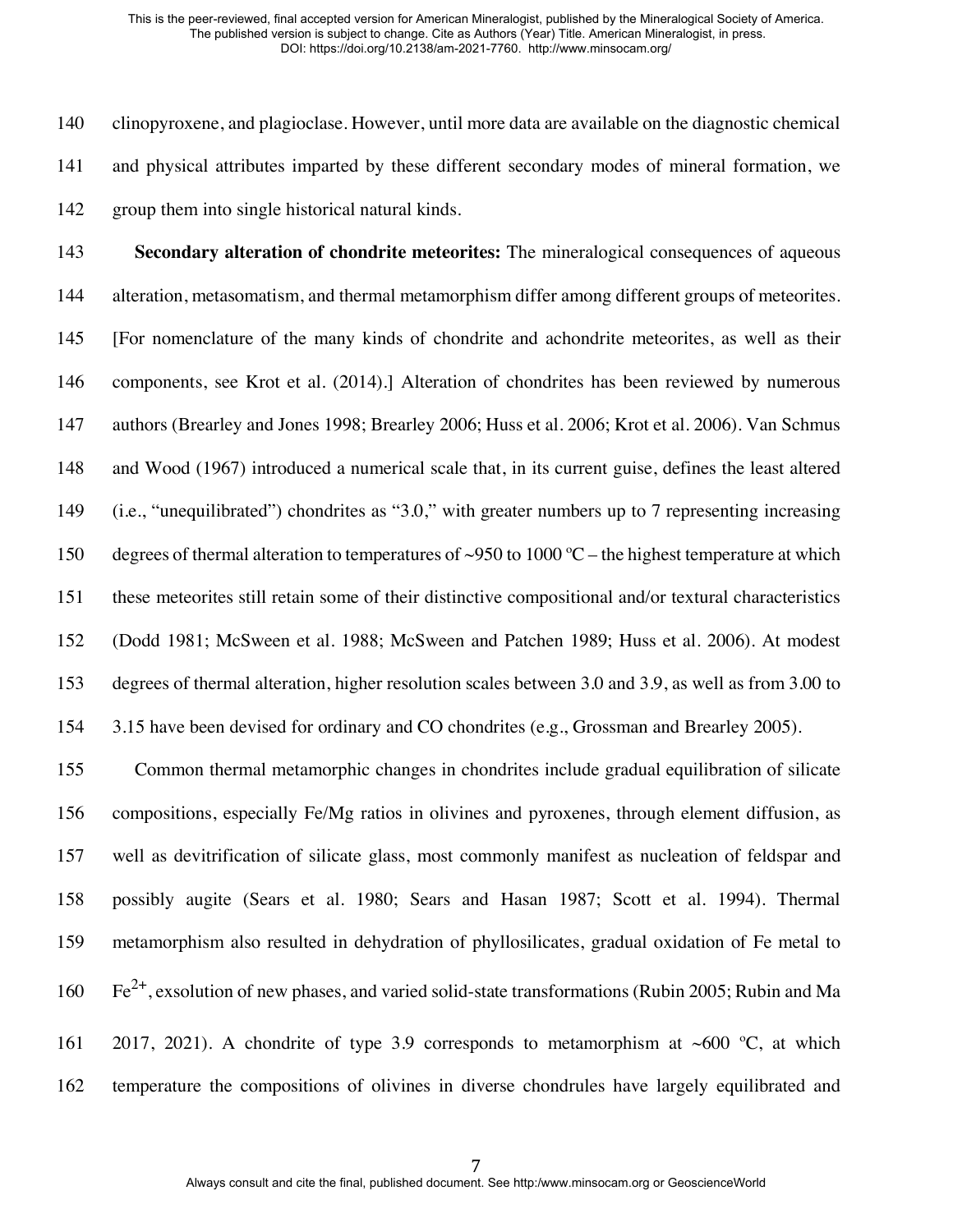| 163 | feldspars may exhibit Al-Si disorder (Sears et al. 1995). Type 6 or 7 chondrites experienced                |
|-----|-------------------------------------------------------------------------------------------------------------|
| 164 | temperatures close to 1000 °C, based on changes in metal compositions (McSween et al. 1988).                |
| 165 | In similar fashion, chondrites affected by aqueous processes display alteration of metal alloys             |
| 166 | and silicates, with corresponding textural changes (e.g., Van Schmus and Wood 1967; McSween                 |
| 167 | 1979). Increasing extents of aqueous alteration are designating by decreasing numbers below 3.0,            |
| 168 | from 2.9 to 1.0 (Van Schmus and Wood 1967; Browning et al. 1996; Rubin et al. 2007; Marrocchi               |
| 169 | et al. 2014). These varying degrees of aqueous alteration and their associated clay mineralogy have         |
| 170 | also been correlated to reflectance spectra of CM and CI chondrites and their presumed parent               |
| 171 | bodies (Takir et al. 2013). Estimated temperatures for aqueous alteration range from close to $0^{\circ}$ C |
| 172 | to < 150 °C (Clayton and Mayeda 1984; Zolensky and McSween 1988).                                           |
| 173 | Note that these numbering schemes to designate degrees of thermal and aqueous alteration are                |
| 174 | complemented by numerical scales for shock alteration (S1 to S7; Stöffler et al. 1991, 2018) and            |
| 175 | terrestrial weathering (W0 to W6; Wlotzka 1993; Bland et al. 2006).                                         |
| 176 |                                                                                                             |
| 177 | SYSTEMATIC MINERALOGY OF SECONDARY ASTEROIDAL MINERALS                                                      |
| 178 | In the previous part of this series (Morrison and Hazen 2021), we listed 40 high-pressure                   |
| 179 | minerals that formed through rapid shock alteration. In this contribution we consider 166 historical        |
| 180 | natural kinds that arose through the more gradual changes to primary asteroidal minerals caused             |
| 181 | by the range of low-pressure $(0.2 \text{ GPa})$ processes subsumed under aqueous alteration,               |
| 182 | metasomatism, and thermal metamorphism (Table 1).                                                           |
| 183 | Aqueous alteration occurred when anhydrous minerals became hydrated and/or, in some                         |

instances, oxidized, carbonated, or sulfidized (Zolensky and McSween 1988; Zolensky et al. 1993,

185 Krot et al. 1995; Brearley 2006). Such alteration occurred in asteroids and planetesimals as H<sub>2</sub>O-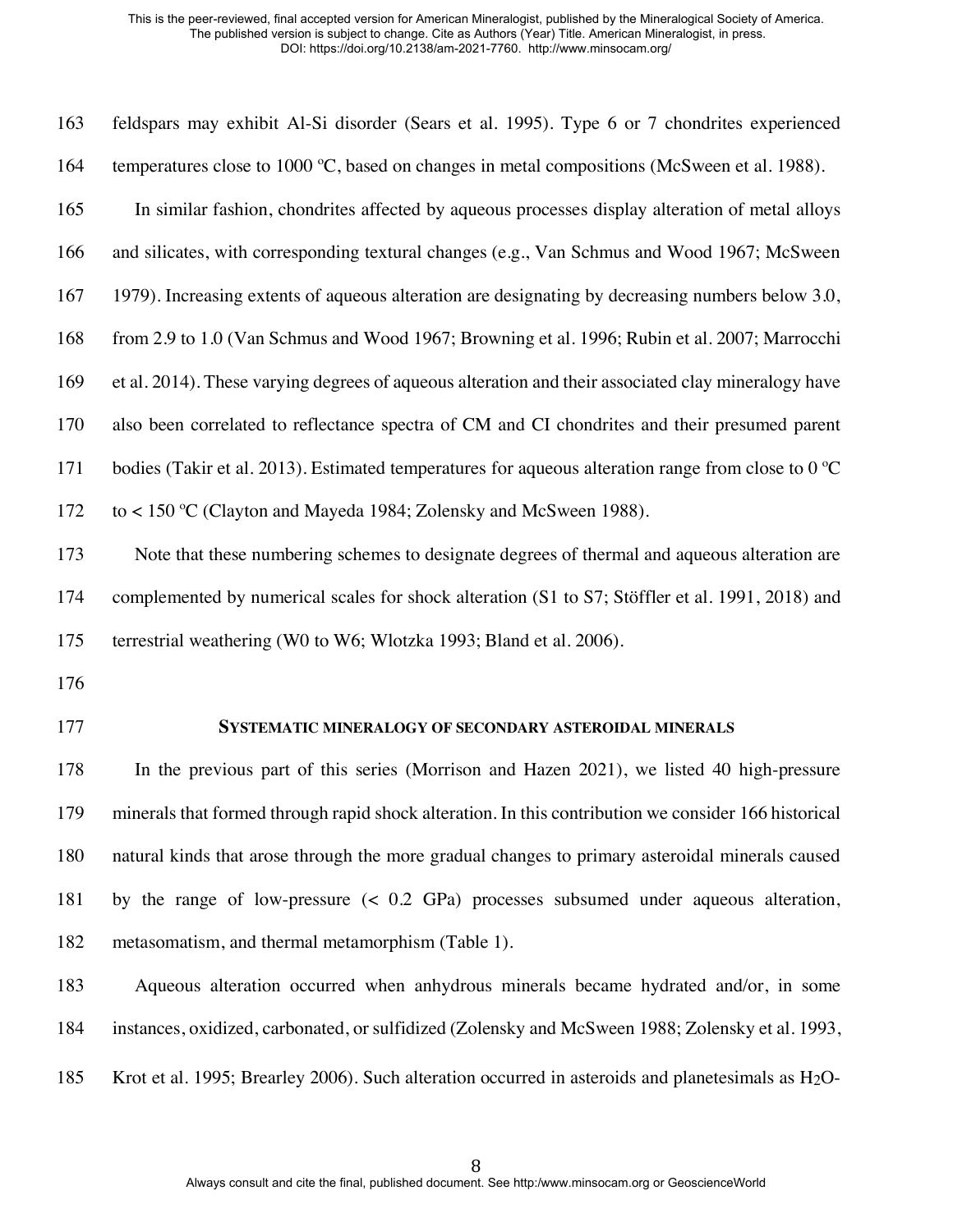dominant fluids were mobilized in warming events that melted precursor ice, though in some instances hydration may have also resulted from interaction with nebular gas (e.g., Bischoff 1998). Aqueous alteration also affected isotopic compositions; three major oxygen reservoirs existed in the protoplanetary disk, each with different initial O isotopes: CO, H2O, and silicates. Krot (2019) 190 reviewed this rich O-isotope record and described how, for example, aqueous alteration by  $^{16}O-$ 

191 depleted H<sub>2</sub>O is revealed in <sup>16</sup>O-depleted minerals.

 Thermal metamorphism resulted from heating in asteroids, primarily within the first 10 million 193 vears of the solar system as a consequence of the decay of short-lived radioisotopes such as  $^{26}$ Al 194 and  $^{60}$  Fe, as well as electromagnetic induction (McSween et al. 1988; Ghosh et al. 2006) and solar heating for asteroids with orbits that passed close to the Sun (Wittmann et al. 2011; Libourel et al. 2015). In the case of chondrite parent bodies, which were sedimentary accumulations comprised of diverse objects from a variety of sources, a major consequence of thermal metamorphism was increasing degrees of equilibrium among their diverse collections of chondrules. Thermal metamorphism may also be accompanied by reduction, which at times produced Fe alloys at the expense of more Fe-rich silicates (Rambaldi and Wasson 1982; McSween et al. 1988; Wasson et al. 1993; Menzies et al. 2005; Huss et al. 2006; Simon et al. 2016).

 Note that in most instances these two processes appear to have been independent, as thermal metamorphism was usually an anhydrous process (McSween et al. 1988). For example, CM carbonaceous chondrites, epitomized by the Murchison CM2 meteorite, were affected by aqueous alteration but not significantly by thermal metamorphism (McSween 1979). Nevertheless, a number of meteorites, notably ordinary and carbonaceous chondrites (Krot et al. 2004; Dobrică and Brearley 2014; Finter et al. 2014; Harries and Zolensky 2016; Vacher et al. 2019), display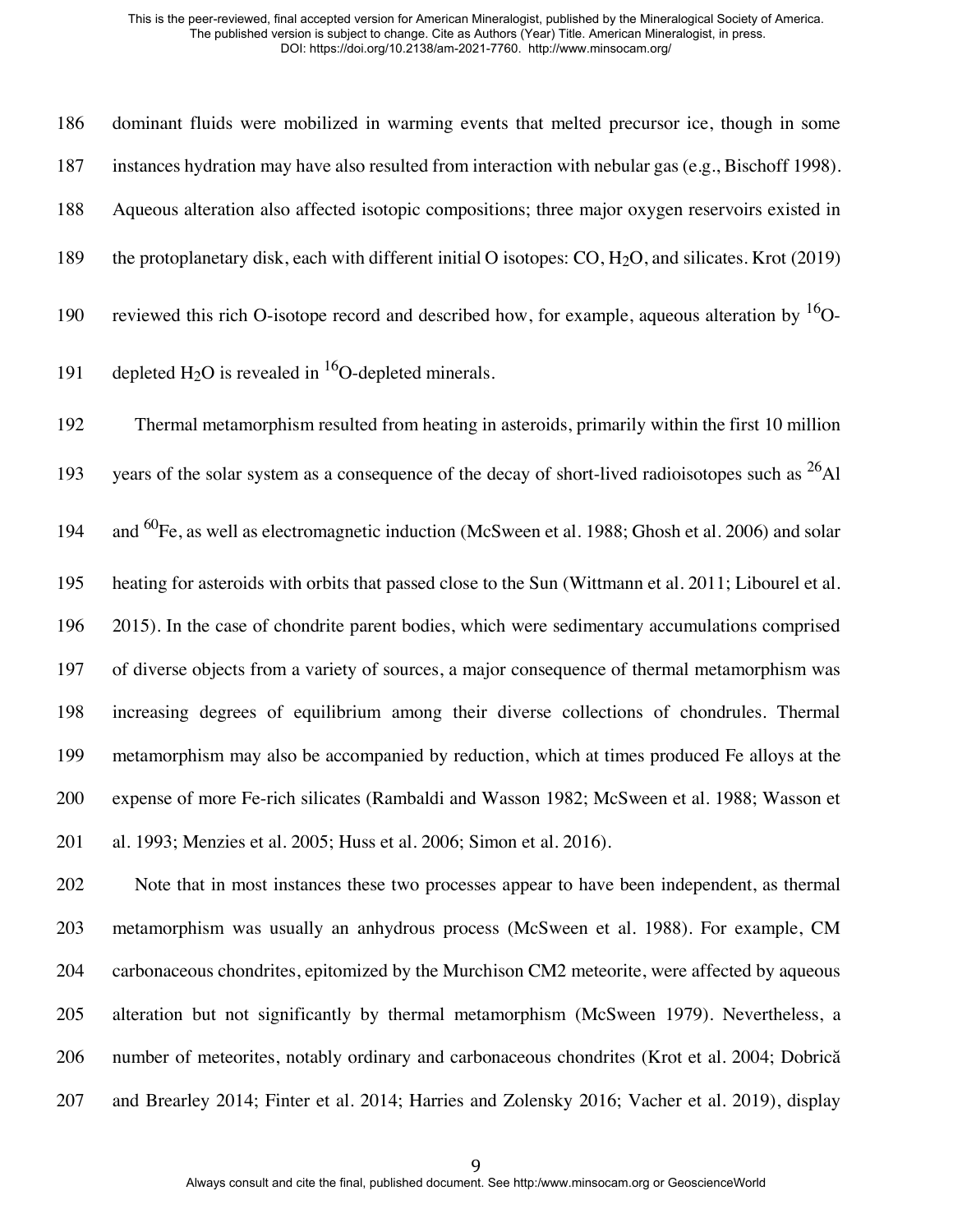effects of metasomatism and hydrothermal activity. For example, Dyl et al. (2012) presented evidence for short-lived (1 to 10 years) hydrothermal activity in a metamorphosed ordinary 210 chondrite at an estimated temperature of 800 °C and 1 bar water pressure, based on variations in feldspar and oxygen isotopic compositions.

 Even when aqueous and thermal effects are decoupled, some secondary minerals may have formed through a sequence of processes (e.g., Zolensky et al. 1993; Krot et al. 2004). For example, Krot et al. (1997a) proposed that secondary fayalite in cracks and as rims on phenocrysts in CV chondrites arose from the thermal metamorphism of phyllosilicates, which formed by aqueous alteration of forsterite. Similarly, Ikeda and Prinz (1993) and Kimura and Ikeda (1992) described a sequence of mineralization in the Belgica-7904 carbonaceous chondrite, with phyllosilicate formation followed by dehydration. Furthermore, the chondrules in oxidized CV chondrites have mesostases that were metasomatized by Fe-alkali-halogen-bearing fluids. The result was replacement of mesostasis glass and plagioclase by nepheline and sodalite, plus minor grossular, wollastonite, andradite, kirschsteinite, and hedenbergite (Ikeda and Kimura 1995; Kimura and Ikeda 1995), as well as merrillite (Murakami and Ikeda 1994). In addition, superimposed on these mineralogical changes was the potential for additional heating events, including effects of violent impact processes, which may have occurred before, during, and/or after the more gradual aqueous and thermal alterations, and solar heating near perihelion, notably for asteroids that crossed the orbit of Mercury and thus experienced cyclic near-surface temperatures exceeding 700 ºC (Wittmann et al. 2011; Libourel et al. 2015).

 Here we summarize the secondary mineralogy of chondrite and achondrite meteorites, including 166 historical natural kinds that have been ascribed to these secondary processes (Table 230 1). These varied secondary minerals encompass 169 IMA-approved species (some of which are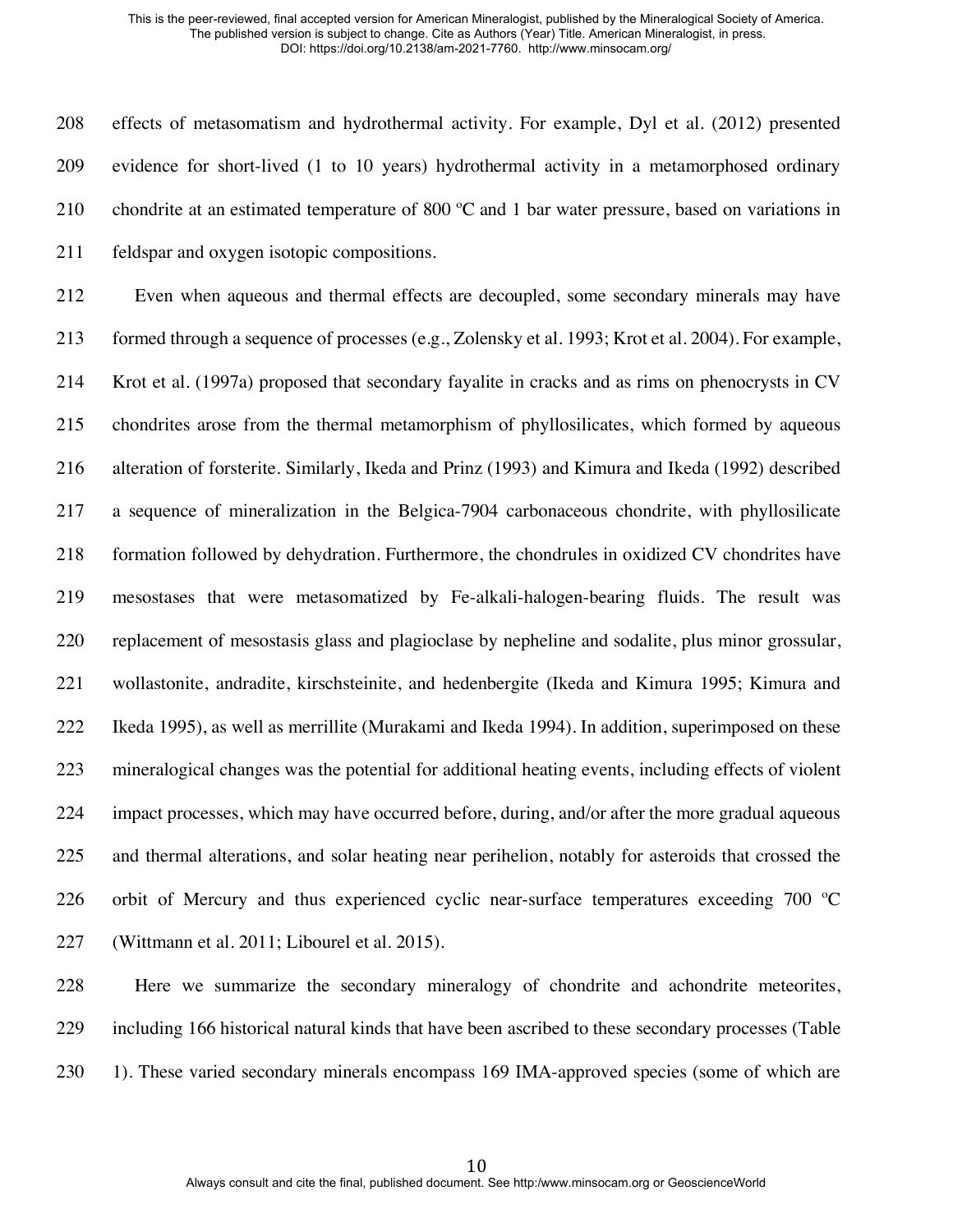| 231 | lumped together), plus 9 as yet unnamed and not fully characterized species and 3 amorphous or       |
|-----|------------------------------------------------------------------------------------------------------|
| 232 | intergrown nanoscale phases. They collectively incorporate 41 different essential chemical           |
| 233 | elements (i.e., a defining element in one or more phases; $Figure 1$ ), including the earliest known |
| 234 | occurrences of minerals with essential Co, Ge, As, Nb, Ag, Sn, Te, Au, Hg, Pb, and Bi. Note,         |
| 235 | however, that Sc, Y, Rh, and Re, which are found as essential (if minor) elements in primary         |
| 236 | condensates of ultra-refractory inclusions in chondrite meteorites (Morrison and Hazen 2020), do     |
| 237 | not to our knowledge occur as essential elements in secondary asteroidal minerals.                   |

## ELEMENTS IN SECONDARY ASTEROIDAL MINERALS

|                 |          |           |               |                 | Major mineral-forming elements |                  |           |           |           |           |           |                        |                         |                 |                |                  |                               |
|-----------------|----------|-----------|---------------|-----------------|--------------------------------|------------------|-----------|-----------|-----------|-----------|-----------|------------------------|-------------------------|-----------------|----------------|------------------|-------------------------------|
| H               |          |           | <b>HARLEY</b> |                 | Minor mineral-forming elements |                  |           |           |           |           |           |                        |                         |                 |                |                  | $\overline{\mathbf{z}}$<br>He |
| 3<br>Li         | 4<br>Be  |           |               |                 |                                |                  |           |           |           |           |           | 5<br>$\overline{B}$    | $\frac{6}{5}$           | $\frac{7}{N}$   | $\frac{8}{0}$  | 9<br>F           | 10<br><b>Ne</b>               |
| $\frac{11}{Na}$ | 12<br>Mg |           |               |                 |                                |                  |           |           |           |           |           | $\frac{13}{\text{Al}}$ | $\frac{14}{5}$          | $\frac{15}{P}$  | $\frac{16}{5}$ | $\frac{17}{C}$   | 18<br>Ar                      |
| $\frac{19}{K}$  | 20<br>Ca | 21<br>Sc  | 22<br>Ti      | $\frac{23}{V}$  | $rac{24}{Cr}$                  | 25<br>Mn         | 26<br>Fe  | 27<br>Co  | 28<br>Ni  | 29<br>Cu  | 30<br>Zn  | 31<br>Ga               | 32<br>Ge                | 33<br>As        | 34<br>Se       | 35<br>Br         | 36<br>Kr                      |
| $rac{37}{Rb}$   | 38<br>Sr | 39<br>Y   | 40<br>Zr      | 41<br><b>Nb</b> | 42<br>Mo                       | 43<br>Tc         | 44<br>Ru  | 45<br>Rh  | 46<br>Pd  | 47<br>Aq  | 48<br>Cd  | 49<br>In               | 50<br>Sn                | $\frac{51}{5b}$ | 52<br>Te       | 53               | 54<br>Xe                      |
| 55<br>Cs        | 56<br>Ba | 57<br>*La | 72<br>Hf      | 73<br>Ta        | 74<br>W                        | 75<br>Re         | 76<br>Os  | 77<br>łr. | 78<br>Pt  | 79<br>Au  | 80<br>Hq  | 81<br>TI               | 82<br>Pb<br><b>++++</b> | 83<br>Bi        | 84<br>Po       | 85<br>At         | 86<br>Rn                      |
| 87<br>Fr        | 88<br>Ra | 89<br>#Ac | 104<br>Rf     | 105<br>Db       | 106<br>Sg                      | 107<br><b>Bh</b> | 108<br>Hs | 109<br>Mt | 110<br>Ds | 111<br>Rg | 112<br>Cn | 113<br>Nh              | 114<br>FI               | 115<br>Mc       | 116<br>Lv      | 117<br><b>Ts</b> | 118<br>Og                     |

 **Figure 1.** Secondary minerals from chondritic and nonchondritic meteorite parent bodies formed by aqueous alteration and thermal metamorphism primarily from 23 different essential elements that appear in 5 or more minerals, with important additional contributions from 18 minor elements that appear in fewer 242 than 5 scarce phases. Included among these elements are the earliest known appearances of minerals with essential Co, Ge, As, Nb, Ag, Sn, Te, Au, Hg, Pb, and Bi.

 Each mineral natural kind is given a binomial designation: here, the first name is "*SA*" (for "*S*econdary *A*steroidal") for all examples, whereas the second name in most instances conforms to the name of an approved IMA mineral species. However, in several cases we deviate from IMA nomenclature: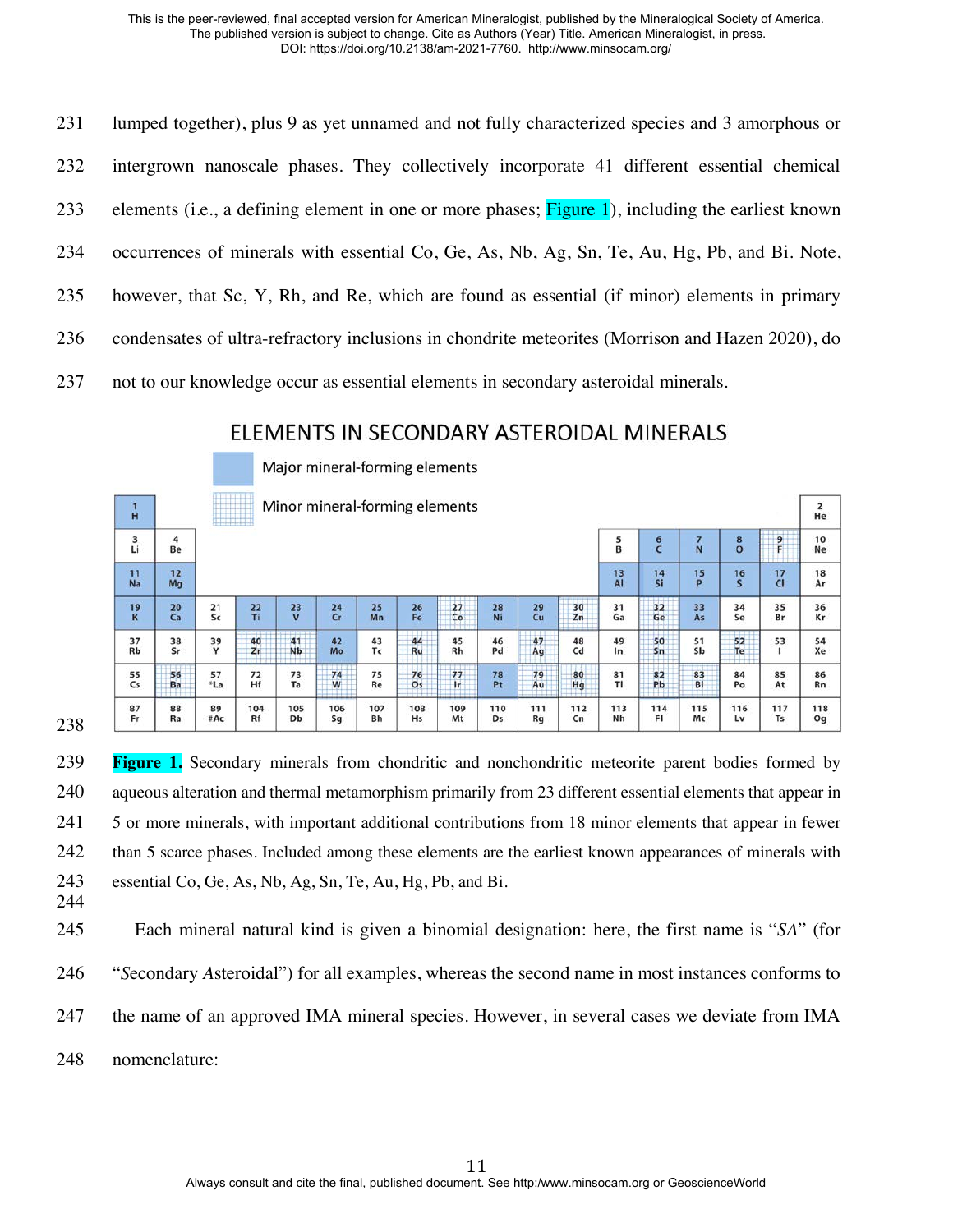249 • We designate secondary  $\alpha$ -(Fe,Ni) "*SA iron*", in conformity with IMA nomenclature. However, to avoid confusion we often employ the common name "kamacite" for this Fe-251 Ni alloy. Similarly, whereas "enstatite" is the IMA-approved name for Mg-orthopyroxene, we designate this phase as "orthoenstatite" for clarity.

- In a number of instances of isostructural mineral pairs with continuous solid solutions, we lump two end-member species. In most instances (except as noted parenthetically) we employ the name of the more prevalent end-member: erlichmanite-laurite, nuwaite- butianite, magnesite-siderite (*SA breunnerite*), sarcopside-chopinite, chladniite- johnsomervilleite, periclase-wüstite (*SA magnesiowüstite*), forsterite-fayalite (*SA olivine*), enstatite-ferrosilite (*SA orthopyroxene*), winchite-barroisite, greenalite-chrysotile, berthierine-amesite, saponite-ferrosaponite, albite-anorthite (*SA plagioclase*), roedderite-merrihueite, and gehlenite-åkermanite (*SA melilite*).
- We recognize three amorphous and/or complexly intergrown phases: (1) *SA limonite*, including nanoscale intergrowths of iron oxide/hydroxides; (2) "tochilinite-cronstedtite intergrowths" (*SA TCI*), which are common in CM chondrites; and (3) the amorphous carbonaceous phase, *SA kerogen*.

## **NATIVE ELEMENTS AND METAL ALLOYS**

 Iron and nickel form the most abundant metal alloys in meteorites. In general, the fraction of metal in chondrites decreases with metamorphic grade from type 3 to type 6, including in chondrules and in matrix, implying that kamacite and taenite are not generally secondary phases (Afiattalab and Wasson 1980). However, these alloys commonly display effects of secondary alteration; for example, equilibrated Fe-Ni alloys incorporate secondary exsolved phases such as graphite, chromite, phosphate, and silica owing to oxidation (Zanda et al. 1994). On the other hand,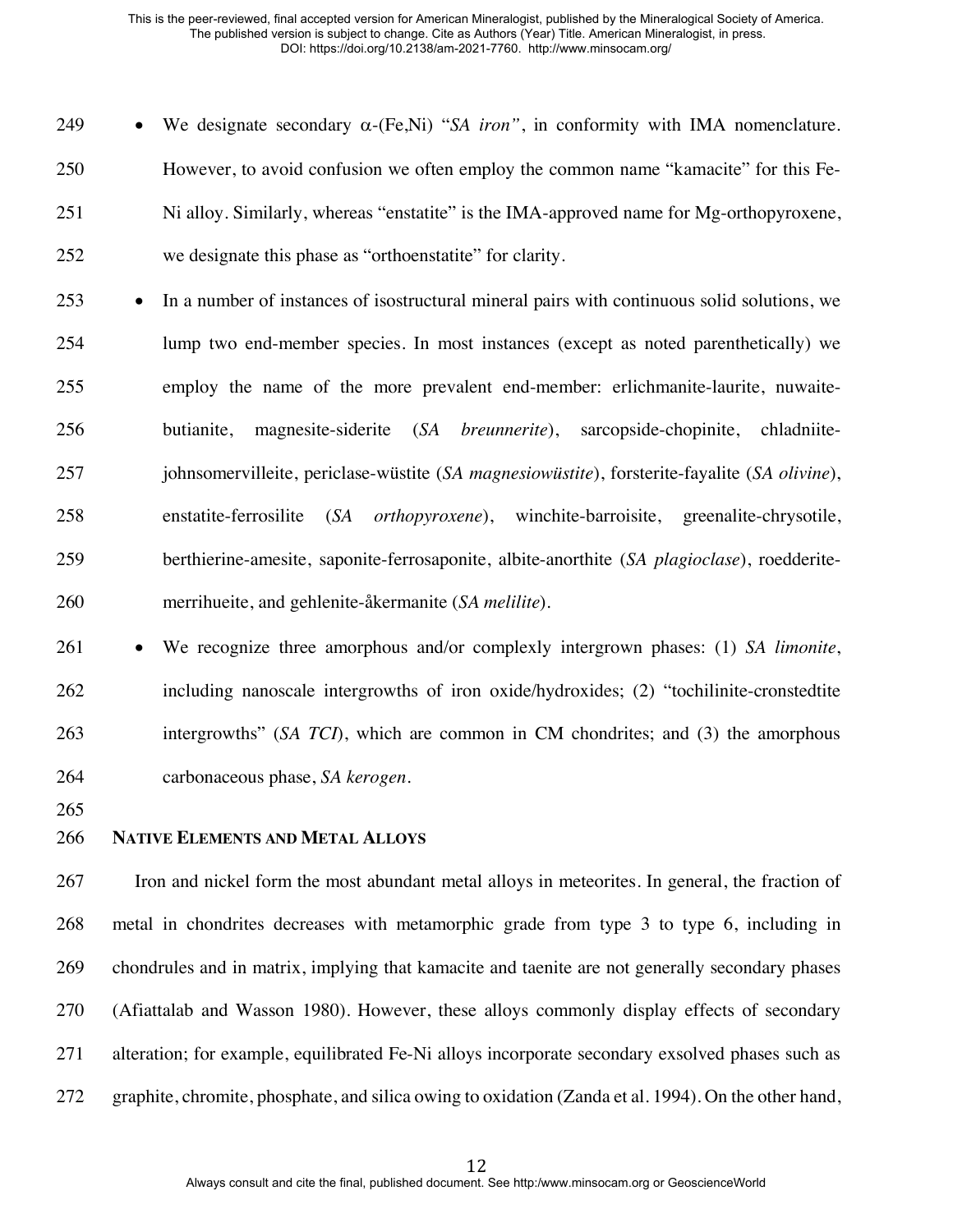kamacite is described as a secondary phase in some ureilites, in which ferrous iron-bearing phases are reduced during thermal metamorphism in the presence of carbonaceous material (Wlotzka 1972; Goodrich et al. 1987; Rubin and Ma 2021).

 **Iron [**a**-(Fe,Ni)]:** Ni-poor *SA iron* (commonly known as "kamacite" in the meteoritics 277 literature) occurs as metallic blebs in 10- to 100- $\mu$ m-thick reduced silicate rims in association with cohenite and troilite (Wlotzka 1972; Goodrich et al. 1987). Kamacite is thought to form when  $F^2$   $Fe^{2+}$ -bearing olivine or pyroxene grains are thermally metamorphosed in contact with carbonaceous material, hydrogen gas, or other reducing agent. Note that kamacite is well known to recrystallize during thermal metamorphism, causing rhythmic or concentric growth lines possibly owing to cyclic solar heating at perihelion, for example in the Social Circle (IVA) and Indian Valley (IIAB) iron meteorites (Buchwald 1977; Wittmann et al. 2011). However, we do not consider this iso-mineral alteration a secondary occurrence.

 **Taenite [**g**-(Fe,Ni)]:** Though not often explicitly reported as such, we suggest that *SA taenite* is one of several Ni-enriched alloys that forms when Fe in kamacite is preferentially oxidized to an  $\text{Fe}^{2+}$ -bearing phase such as magnetite, leaving a secondary alloy more enriched in Ni (e.g., Krot et al. 1995; Rubin and Ma 2021).

 **Tetrataenite (FeNi):** Tetrataenite is a tetragonal (space group *P*4/*mmm*) variant of taenite with an ordered arrangement of Fe and Ni that forms from taenite during slow cooling or annealing. We consider tetrataenite to be primary when it forms by gradual cooling in the core of a differentiated planetesimal (e.g., Mittlefehldt et al. 1998). However, *SA tetrataenite* occurs as a secondary alloy phase when it occurs in an environment where a precursor metal phase has been oxidized and annealed, for example in CV chondrites, where it is found in association with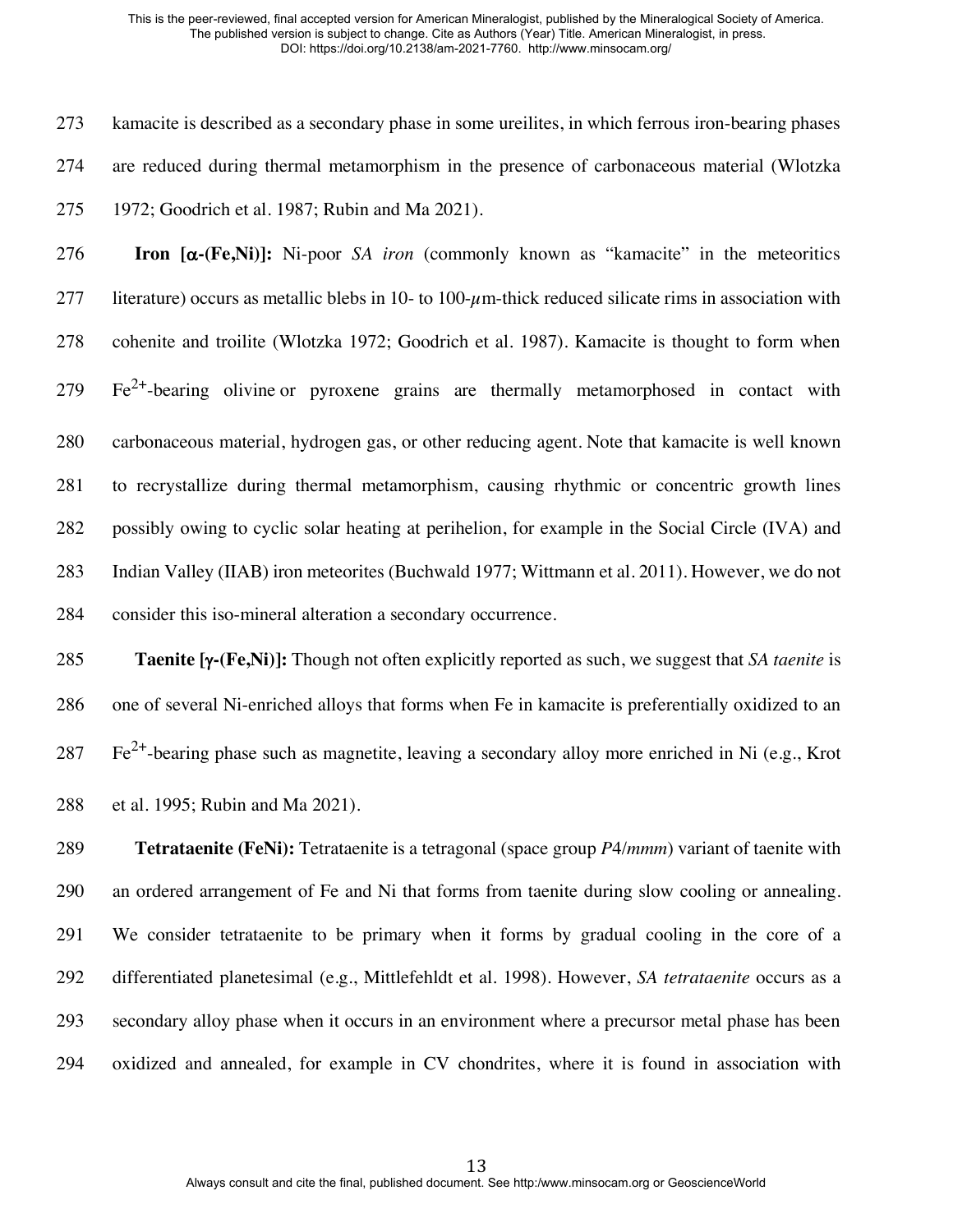| 295 | awaruite, Fe-Ni sulfides, magnetite, and a variety of silicates, as well as in CH, CO, and CR             |
|-----|-----------------------------------------------------------------------------------------------------------|
| 296 | carbonaceous chondrites (Scott and Rajan 1981; Rubin and Ma 2021).                                        |
| 297 | Awaruite (Ni3Fe): SA awaruite forms via secondary processes in chondrules and chondrite                   |
| 298 | matrices as Fe in Fe-Ni alloys is preferentially oxidized (Pederson 1999; Rubin and Ma 2021).             |
| 299 | Awaruite is found in the matrices of a variety of chondrites, including ordinary chondrites (Taylor       |
| 300 | et al. 1981), as the dominant metal in so-called "dark inclusions" in CV chondrites in association        |
| 301 | with magnetite and minor pentlandite and merrillite (Kurat et al. 1989; Rubin 1991), and in R             |
| 302 | chondrites (Rubin and Kallemeyn 1989).                                                                    |
| 303 | Wairauite (CoFe): Afiattalab and Wasson (1980) and Rubin (1990) reported the cobalt-rich                  |
| 304 | alloy SA wairauite with up to 33 wt. % Co in association with a sulfide and high-Ni alloy in several      |
| 305 | ordinary chondrites. Hua et al. (1995) analyzed wairauite with 39 wt $%$ Co, associated with troilite     |
| 306 | and pentlandite, in the matrix of the anomalous, oxidized Ningquing CK chondrite.                         |
| 307 | <b>Copper (Cu):</b> SA copper is a rare mineral in dark inclusions of CV chondrites, where it occurs      |
| 308 | in association with pentlandite and troilite (Kurat et al. 1989). Copper is a volumetrically minor        |
| 309 | but widespread phase in equilibrated ordinary chondrites (Rubin 1994), in the Hvittis enstatite           |
| 310 | chondrite in association with djerfisherite (Fuchs 1966), and in association with oxides and sulfides     |
| 311 | in the PCA 91002 R chondrite (Rubin and Kallemeyn 1994).                                                  |
| 312 | Mercury (Hg): Caillet Komorowski et al. (2012) describe an unusual association of SA                      |
| 313 | <i>mercury</i> with cinnabar and copper sulfides in the Tieschitz unequilibrated ordinary chondrite. They |
| 314 | suggest that the mercury minerals formed through sublimation in an asteroidal interior.                   |
| 315 | <b>Platinum-iron Alloy (Pt,Fe):</b> In highly oxidized Rumuruti chondrites, noble metals commonly         |
| 316 | form discrete $\mu$ m-scale grains of SA Pt-Fe alloy, in association with telluride, arsenide, and        |

stannide phases that represent ~0.0001 vol % of these meteorites. Schulze et al. (1994) and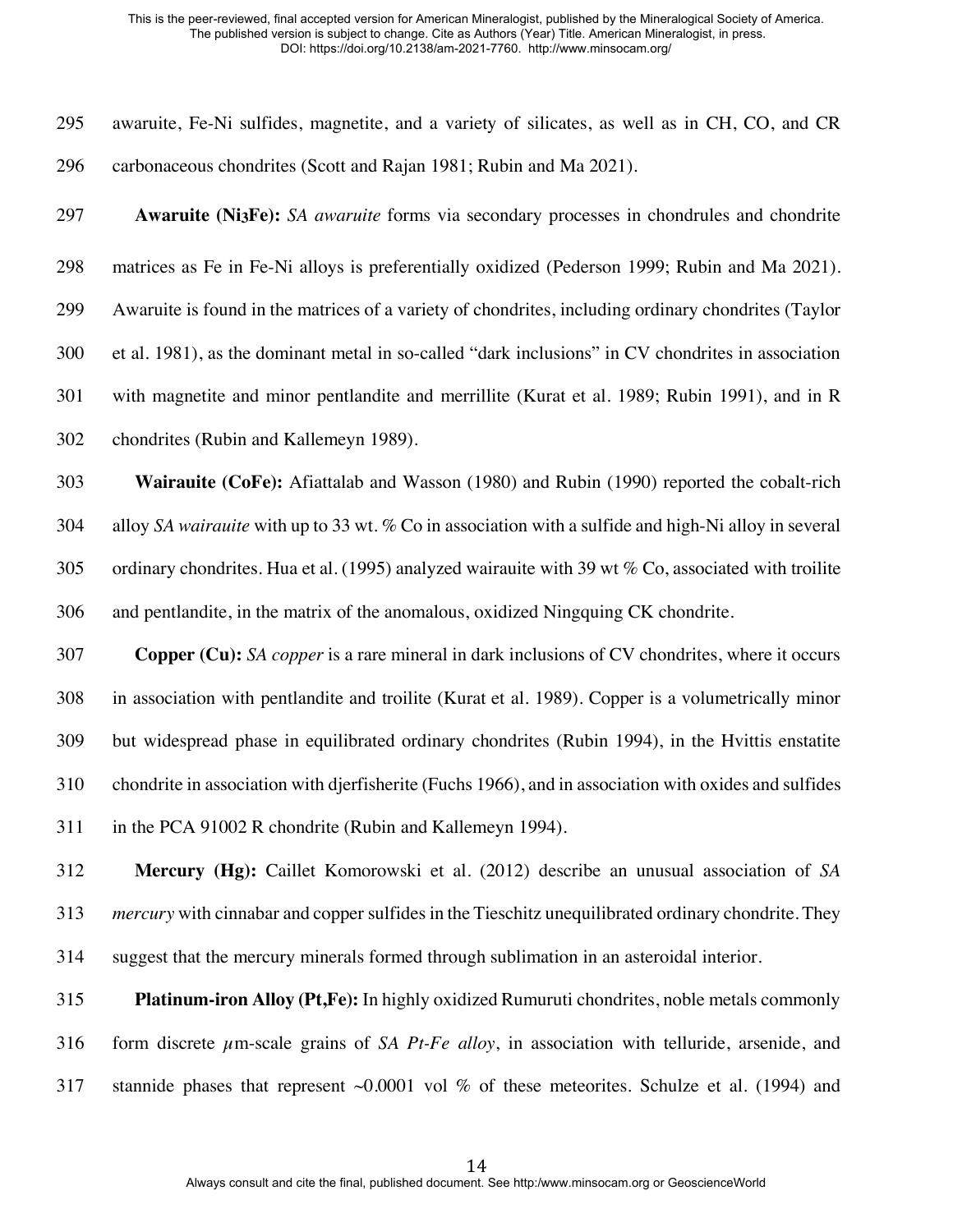| 318 | Schultze (1998) investigated noble metal grains in several R chondrites, in which almost all noble                         |
|-----|----------------------------------------------------------------------------------------------------------------------------|
| 319 | metals are concentrated. Confirmed phases include Pt-Fe-dominant alloys (often the most                                    |
| 320 | abundant phase), Os-dominant alloys, and Au-dominant alloys, as well as chengbolite (PtTe <sub>2</sub> );                  |
| 321 | sperrylite (PtAs <sub>2</sub> ; at times Sn-rich); irarsite (IrAsS); niggliite (PtSn); rustenbergite (Pt <sub>3</sub> Sn); |
| 322 | erlichmanite $(OsS2)$ ; and laurite $(RuS2)$ . These secondary phases often occur in association with                      |
| 323 | Fe-Ni sulfides. Simon and Grossman (1992, their Table 2) examined PGE element exsolution from                              |
| 324 | Fe-Ni alloys in opaque assemblages from the Leoville CV3 chondrite; they suggest that                                      |
| 325 | equilibration occurred in a post-accretionary environment at $~600$ °C.                                                    |
| 326 | <b>Osmium Alloy (Os):</b> SA <i>osmium alloy</i> occurs as a minor phase in $\mu$ m-scale grains in highly                 |
| 327 | oxidized Rumuruti chondrites, in association with Pt-Fe alloy, tellurides, and arsenides (Schulze                          |
| 328 | et al. 1994; Schultze 1998).                                                                                               |
| 329 | Gold Alloy (Au): Geiger and Bischoff (1995) report Au-dominated alloys in Acfer 217, which                                 |
| 330 | we designate SA gold alloy. Schulze et al. (1994) describe an Au-dominant alloy with minor Fe,                             |
| 331 | Ni, and Pt from the Rumuruti R chondrite, while Schulze (1998) observed similar occurrences in                             |
| 332 | other R chondrites.                                                                                                        |

 **Niggliite (PtSn):** *SA niggliite* occurs as a minor phase in µm-scale grains in highly oxidized Rumuruti chondrites, in association with Pt-Fe alloy, tellurides, arsenides, and rustenburgite (Schulze et al. 1994; Schultze 1998).

**Rustenburgite (Pt3Sn):** *SA rustenburgite* occurs as a minor phase in µm-scale grains in highly

oxidized Rumuruti chondrites, in association with Pt-Fe alloy, tellurides, arsenides, and niggliite

(Schulze et al. 1994; Schultze 1998).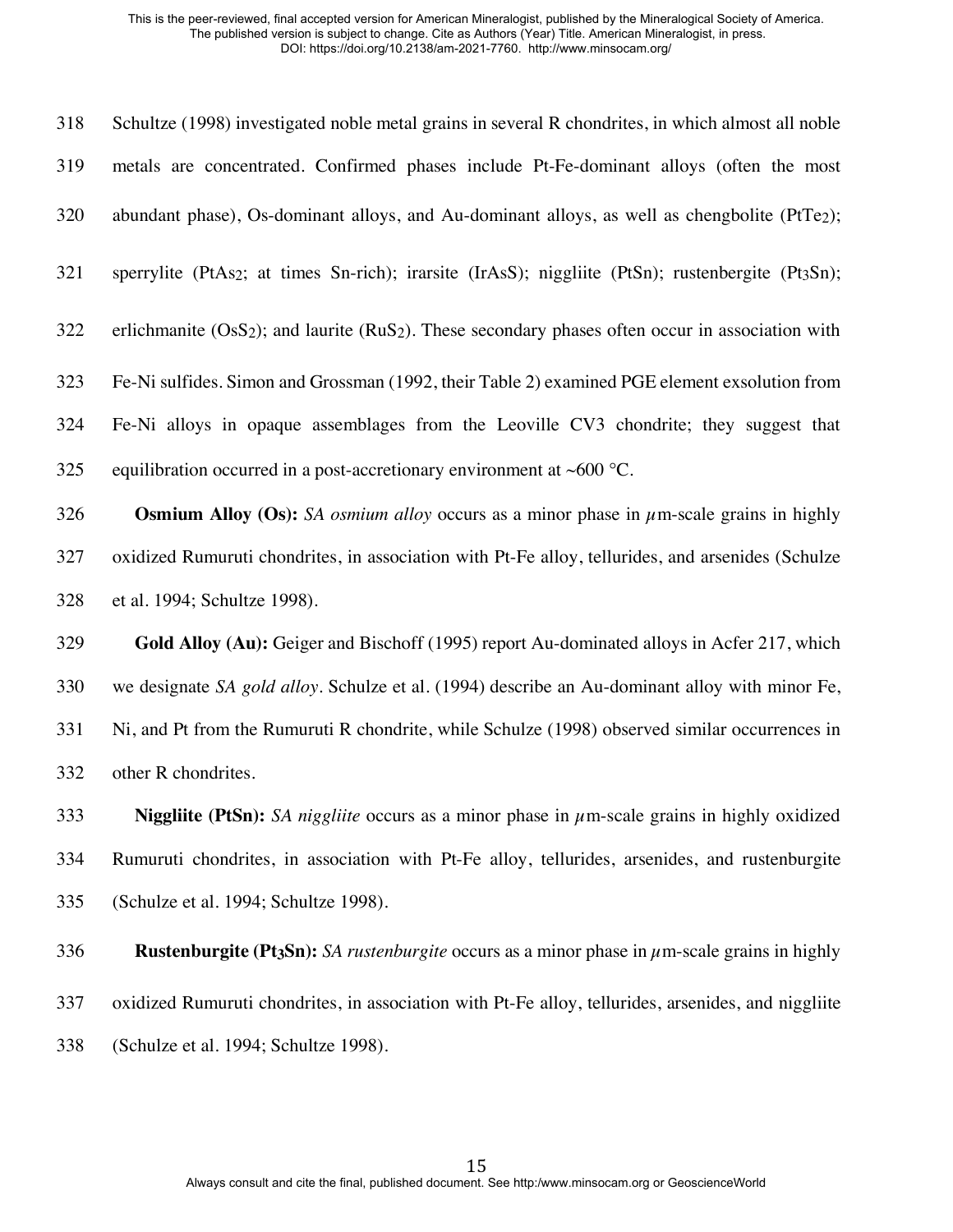**Graphite (C):** Graphite is one of many minerals that occurs as both a primary and secondary phase in meteorites, at times with a degree of ambiguity regarding its paragenesis. Poorly graphitized carbon occurs in the matrices of CV chondrites (Brearley 1996). *SA graphite* occurs in opaque assemblages in association with kamacite in ordinary chondrites as a consequence of annealing "poorly graphitized carbon" at temperatures above 300 ºC (Brearley 1990; Abreu and Brearley 2011). In enstatite chondrites, secondary graphite occurs in association with kamacite, perhaps as exsolution from C-rich metal as a consequence of thermal metamorphism (El Goresy et al. 1988), or by metal-catalyzed graphitization of insoluble organic matter (Piani et al. 2012). Graphite is also a common phase in highly metamorphosed acapulcoites, lodranites, and winonaites (Benedix et al. 1998; El Goresy et al. 2005; McCoy et al. 2006).

 **Sulfur (S):** *SA sulfur* has been reported to occur in the matrices of CI chondrites, most likely as an alteration product of pyrrhotite, with which it is often associated (DuFresne and Anders 1962; Boström and Fredriksson 1966).

**CARBIDES**

 **Cohenite [(Fe,Ni)3C]:** *SA cohenite* was reported by Hutchison et al. (1987) as a minor accessory phase, as veinlets associated with an Fe sulfide in the matrices of the Semarkona ordinary chondrite. Krot et al. (1997b) proposed that cohenite and haxonite in the carbide- magnetite assemblages of ordinary chondrites formed by reaction of Fe-Ni alloys with CO-bearing fluids, possibly through precipitation of Fe-Ni carbonyls. Secondary cohenite also occurs as exsolution lamellae in kamacite in enstatite chondrites as a consequence of thermal metamorphism (Herndon and Rudee 1978; Rubin 1983). In the LEW 88774 ureilite, thermally metamorphosed 361 chromite grains display rims with Cr-rich cohenite, in association with brezinaite ( $Cr_3S_4$ ) and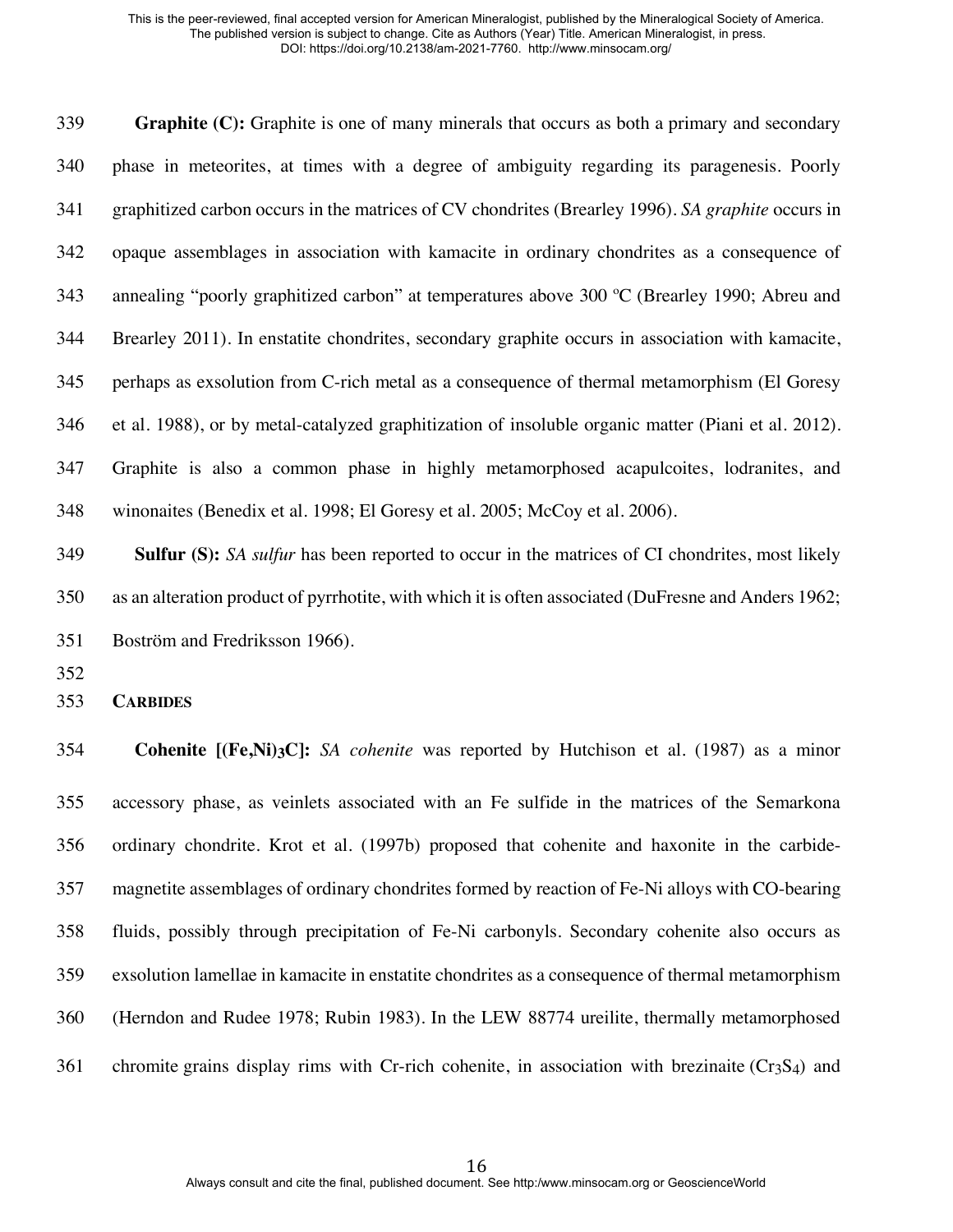- 362 eskolaite  $(Cr_2O_3)$  reduced phases formed by reaction with carbonaceous material (Rubin and Ma 2021).
- **Haxonite [(Fe,Ni)23C6]:** *SA haxonite* in association with cohenite was reported by Hutchison et al. (1987) as a likely minor accessory phase in the matrices of the Semarkona ordinary chondrite. Haxonite in the carbide-magnetite assemblages of ordinary chondrites may have formed by reaction of Fe-Ni alloys with CO-bearing fluids (Krot et al. 1997b).
- 

```
369 PHOSPHIDES
```
 **Schreibersite [(Fe,Ni)3P]:** Schreibersite occurs as both a primary and secondary phase in chondrites. A likely secondary occurrence of *SA schreibersite* is as a rare accessory phase in dark inclusions of CR chondrites (Endress et al. 1994). Palmer and Lauretta (2011) observed schreibersite as a common alteration product of kamacite in CM chondrites, in association with a

P-bearing sulfide, tochilinite, and eskolaite.

## **Florenskyite (FeTiP):** *SA florenskyite* was reported from Kaidun polymict breccia meteorite

(Ivanov et al. 2000; Zolensky and Ivanov 2003), with µm-scale grains of average composition

[Fe<sub>1.01</sub>(Ti<sub>0.87</sub>Ni<sub>0.13</sub>Cr<sub>0.03</sub>V<sub>0.02</sub>Co<sub>0.01</sub>)(P<sub>0.97</sub>Si<sub>0.03</sub>)]. These phosphide grains, found encased in

 serpentine, may have formed through exsolution from cooling metal, though a hydrothermal origin is also possible.

# **Andreyivanovite (FeCrP):** *SA andreyivanovite* is the Cr-dominant isomorph of florenskyite, with which it coexists in the Kaidun polymict breccia. Micrometer-scale grains of average 382 composition  $[Fe(Cr_{0.58}7Fe_{0.15}V_{0.11}Ti_{0.08}Ni_{0.06})P]$  were described by Zolensky et al. (2008).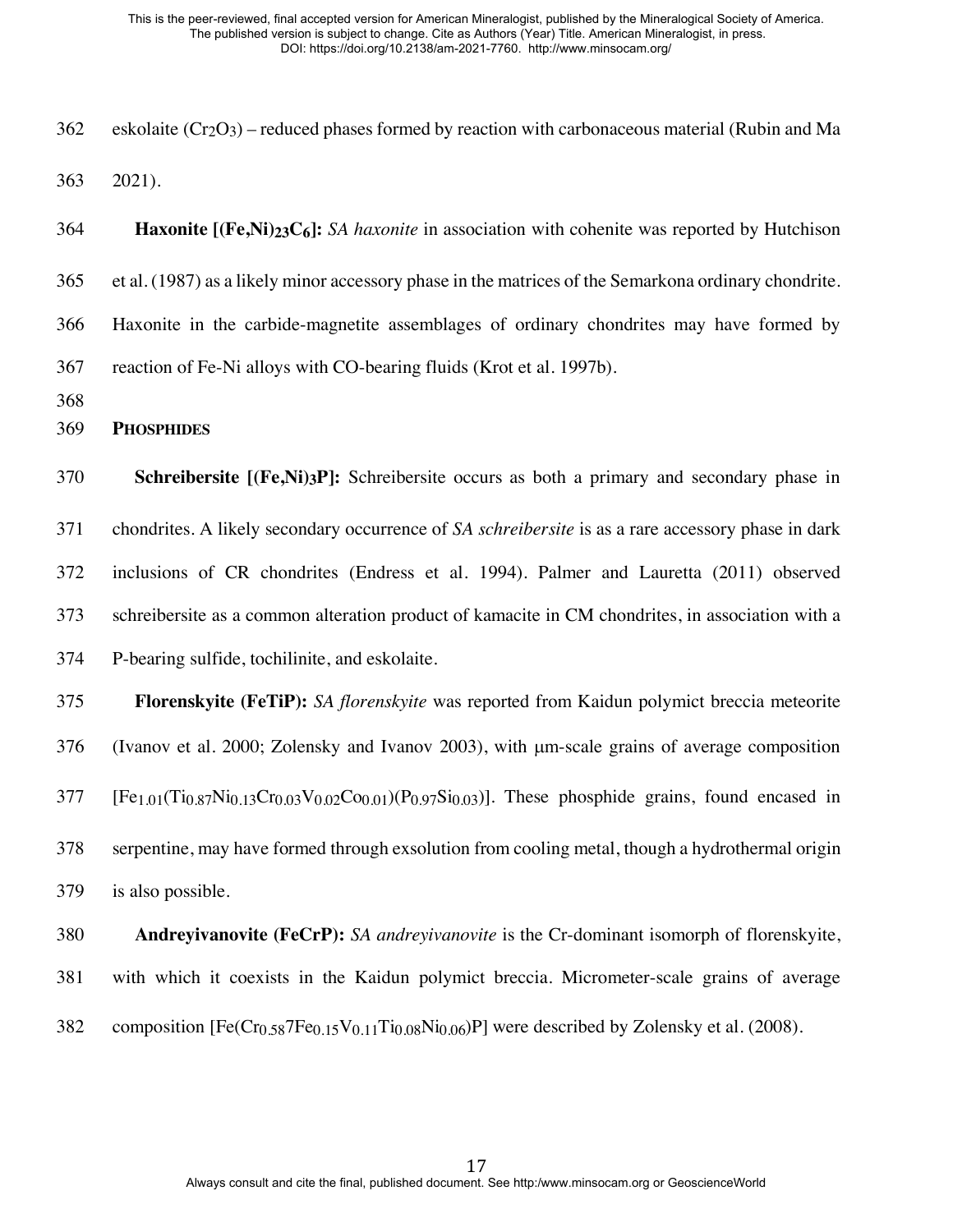**Melliniite [(Fe,Ni)4P]:** Pratesi et al. (2006) described *SA melliniite* in association with kamacite and nickelphosphide (the Ni isomorph of schreibersite) from the NWA 1054 acapulcoite. Crystals 385 to ~100 µm have average composition  $[Ni<sub>2.30</sub>Fe<sub>1.64</sub>Co<sub>0.01</sub>)P<sub>1.05</sub>].$ 

## **SILICIDES**

 The origins of iron-nickel silicides in meteorites are enigmatic. We previously included suessite 389 (Fe3Si), carltonmooreite (Ni3Si), and perryite  $[(Ni,Fe)_{8}(Si, P)_{3}]$  as primary minerals in differentiated asteroids (Morrison and Hazen 2021). However, Keil et al. (1982) suggested that suessite might have formed by reduction of Fe metal in the presence of carbonaceous material (a secondary process), though perhaps induced by a shock event. In any event, unless additional evidence is forthcoming we do not recognize silicides as secondary asteroidal minerals.

## **HALIDES**

 Halides, including halite, sylvite, chlormayenite, and an unnamed bismuth chloride, are scarce aqueous alteration phases in chondrite meteorites. Keil (1968) reported an occurrence of the iron chloride lawrencite (FeCl2) from enstatite chondrites; however, Rubin (1997) suggests that 14.399 lawrencite is a product of terrestrial weathering. Droninoite  $\text{[Ni}_6\text{Fe}^{+3} \text{?Cl}_2(\text{OH})_{16} \text{/} \text{H}_2\text{O}$ , described by Chukanov et al. (2009) from the Dronino weathered iron meteorite, is also a halide formed by terrestrial weathering.

 **Halite (NaCl):** *SA halite* was found as an accessory phase in the carbonaceous matrices of 403 several ureilites (Berkley et al. 1978) and as sub- $\mu$ m grains in the "waxy" organic-rich matrix of CM chondrites (Barber 1981). Striking dark blue to purple halite grains with fluid inclusions occur in euhedral crystals up to 0.5 cm diameter, in the matrices of the Zag and Monahans (1998)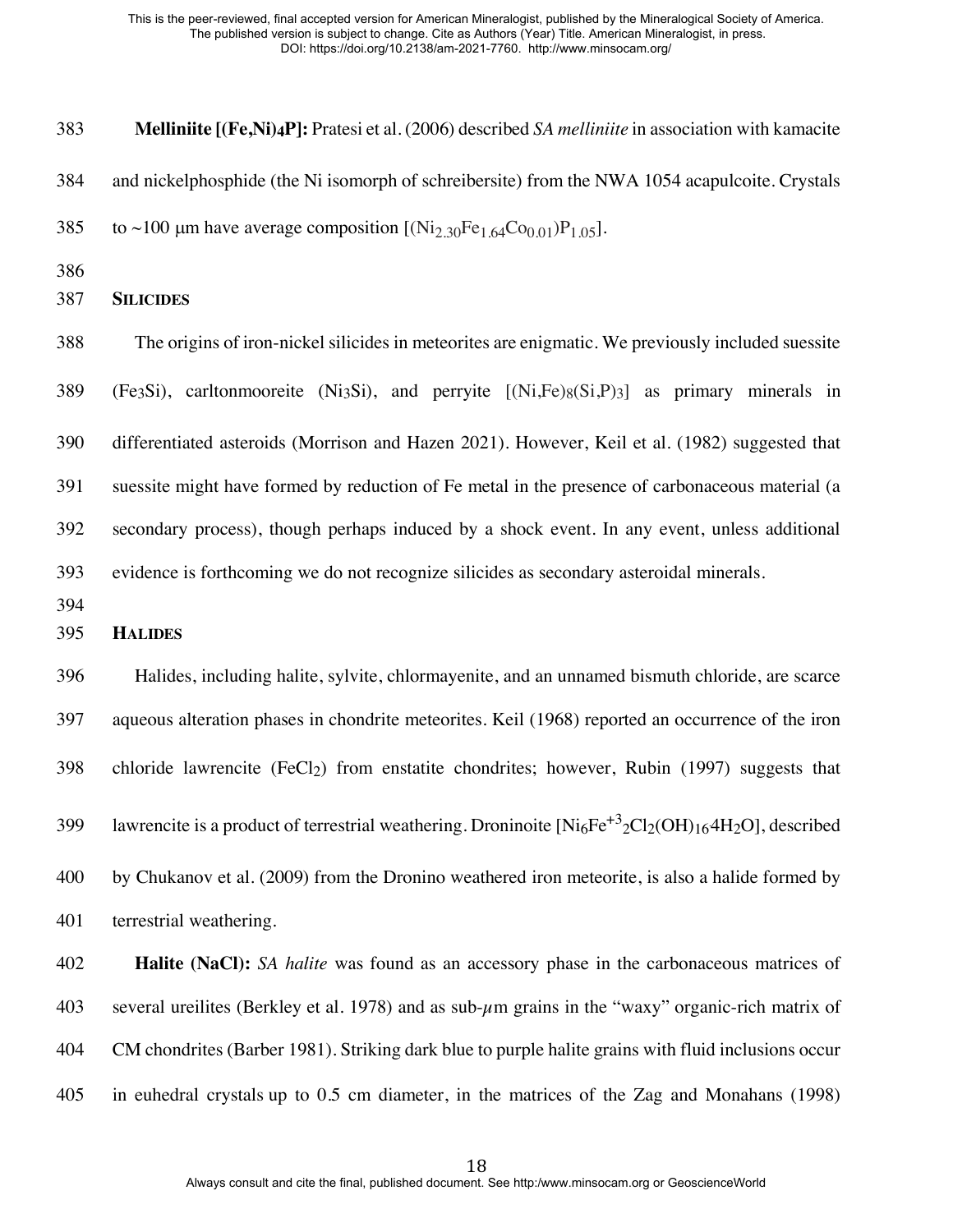| 406 | ordinary chondrite breccias (Zolensky et al. 1999; Rubin et al. 2002). In Monahans, halite with up                                                                      |
|-----|-------------------------------------------------------------------------------------------------------------------------------------------------------------------------|
| 407 | to $\sim$ 1 mol % KCl occurs in association with minor sylvite. Of special note are 4.5-billion-year-old                                                                |
| 408 | organic-rich brine inclusions in halite from Zag and Monihans (1998) (Zolensky et al. 1999; Chan                                                                        |
| 409 | et al. 2018).                                                                                                                                                           |
| 410 | Sylvite (KCl): Berkley et al. (1978) identified SA sylvite as an accessory phase in the                                                                                 |
| 411 | carbonaceous matrices of several ureilites, and Barber (1981) recorded sylvite as sub- $\mu$ m grains in                                                                |
| 412 | the "waxy" organic-rich matrix of CM chondrites. Rubin et al. (2002, their Table 3) record sylvite                                                                      |
| 413 | of composition $[(K_{0.81}Na_{0.17})Cl]$ from the Monahans (1998) ordinary chondrite as inclusions in                                                                   |
| 414 | more abundant halite.                                                                                                                                                   |
| 415 | <b>Chlormayenite [Ca<sub>12</sub>Al<sub>14</sub>O<sub>32</sub>(<math>\Box</math><sub>4</sub>Cl<sub>2</sub>)]: Ma et al. (2011a) described a new alteration mineral,</b> |
| 416 | which they named brearleyite, from the NWA 1934 carbonaceous chondrite. However, this phase                                                                             |
| 417 | was subsequently recognized as equivalent to SA chlormayenite, which occurs in association with                                                                         |
| 418 | krotite in a refractory inclusion.                                                                                                                                      |
| 419 | <b>Unnamed (BiCl3):</b> McCanta et al. (2008) reported an unidentified bismuth chloride                                                                                 |
| 420 | (provisionally SA <i>unnamed BiCl3</i> ) as a rare accessory phase in sub- $\mu$ m grains in the R chondrite                                                            |
| 421 | LAP 04840.                                                                                                                                                              |
| 422 |                                                                                                                                                                         |
| 423 | <b>SULFIDES</b>                                                                                                                                                         |
| 424 | With at least 33 different natural kinds (Table 1), secondary asteroidal sulfides formed by                                                                             |
| 425 | oxidation and sulfidation of primary asteroidal phases are among the most diverse meteoritic                                                                            |
| 426 | minerals. Several of these phases, including $[(V,Fe,Cr)4S_5]$ , $[(Fe,Au,Co)2S_3]$ , and a Na-Cr-sulfide,                                                              |
| 427 | are not yet fully described and are listed here provisionally. In addition, a number of researchers                                                                     |
|     |                                                                                                                                                                         |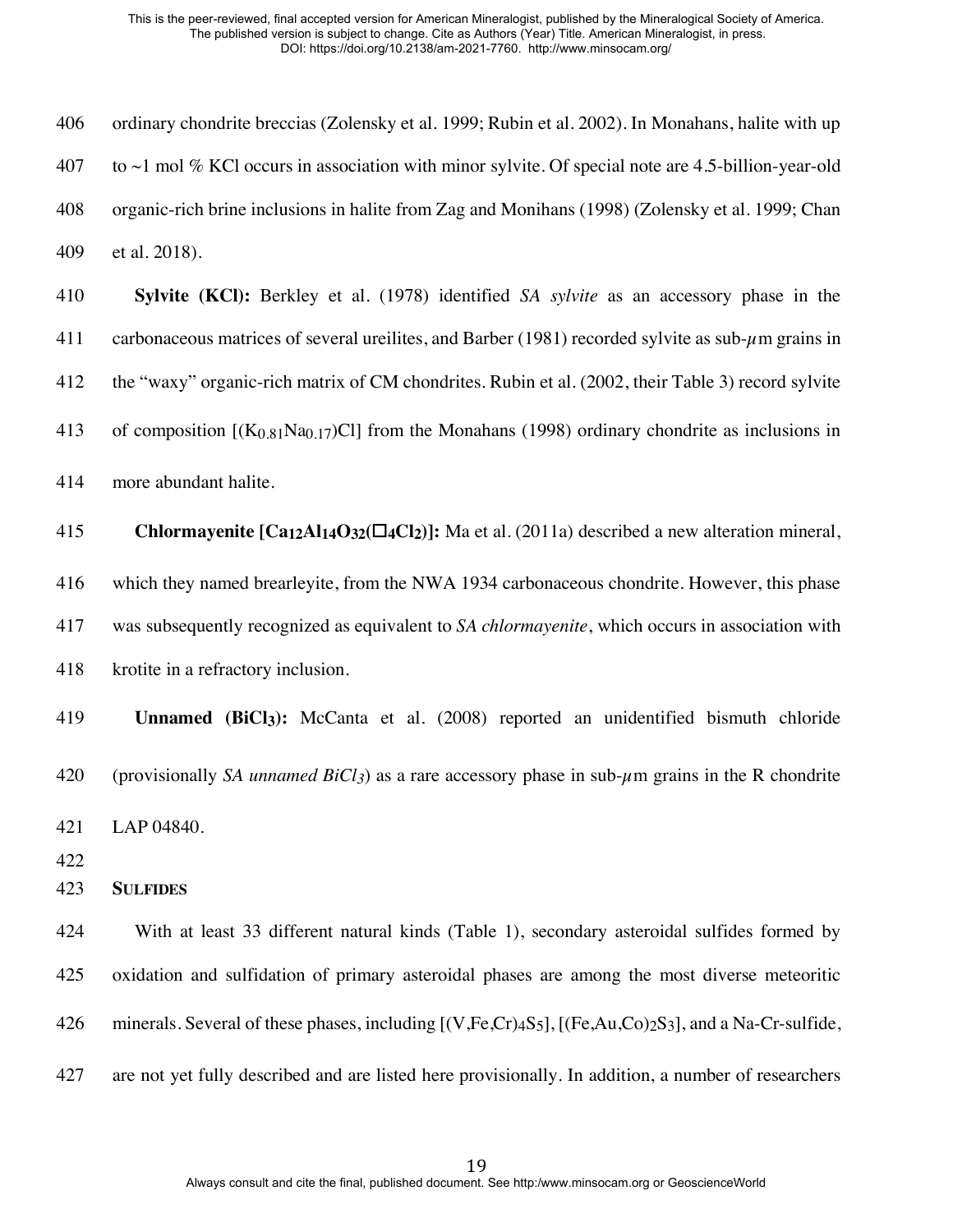have identified an unknown P-bearing sulfide as inclusions in troilite or tochilinite in CM chondrites (Bunch and Chang 1980; Devouard and Buseck 1997; Nazarov et al. 2009; Palmer and Lauretta 2011). The composition of this phase or possibly mixture of phases is not yet known, though it is rich in Fe and Ni and incorporates minor O and Co. However, until a more complete description is available we do not include this phase in our tabulation.

- In addition, a number of meteoritic sulfide minerals are likely to have formed as a consequence of much later terrestrial weathering and have not been confirmed as pre-terrestrial secondary phases (Rubin and Ma 2021; Alan Rubin, personal communication, 7 June 2020). These minerals
- 436 include cronusite  $(Ca_{0.2}CrS_2 \cdot 2H_2O)$ ; Britvin et al. 2001), unnamed Cu-Cr-sulfide (Bevan et al.
- 2019), digenite (Cu1.8S; Kimura et al. 1992), galena (PbS; Nystrom and Wickman 1991),
- 438 mackinawite  $[(Fe,Ni)]_{+x}S$ ; Gomes and Keil 1980; Buseck 1968), schörlhornite (Na<sub>0.3</sub>CrS<sub>2</sub>•H<sub>2</sub>O;
- Ivanov et al. 1996), and violarite (FeNi2S4; Chukanov et al. 2009), as well as two hydrous Na-Cr
- sulfides, designated A and B by El Goresy et al. (1988).

 **Troilite (FeS):** Troilite, an important primary sulfide in a wide range of chondritic and achondritic meteorites, also occurs as an alteration phase. *SA troilite* is a product of secondary sulfidization in a range of chondritic environments, including the opaque assemblages known as Fremdlinge (Armstrong et al. 1985), with nepheline in CAIs of CO chondrites (Kojima et al. 1995), with exsolved pentlandite and pyrrhotite in the matrices of CM chondrites (Kerridge et al. 1979a; Brearley and Jones 1998, and references therein), and as a common phase in dark inclusions in association with pentlandite in CV chondrites (Kurat et al. 1989).

 **Pyrrhotite (Fe7S8):** *SA pyrrhotite* is the most common sulfide in the matrices of CI chondrites, where it occurs in association with pentlandite and cubanite (Kerridge 1970; Kerridge et al. 1979b;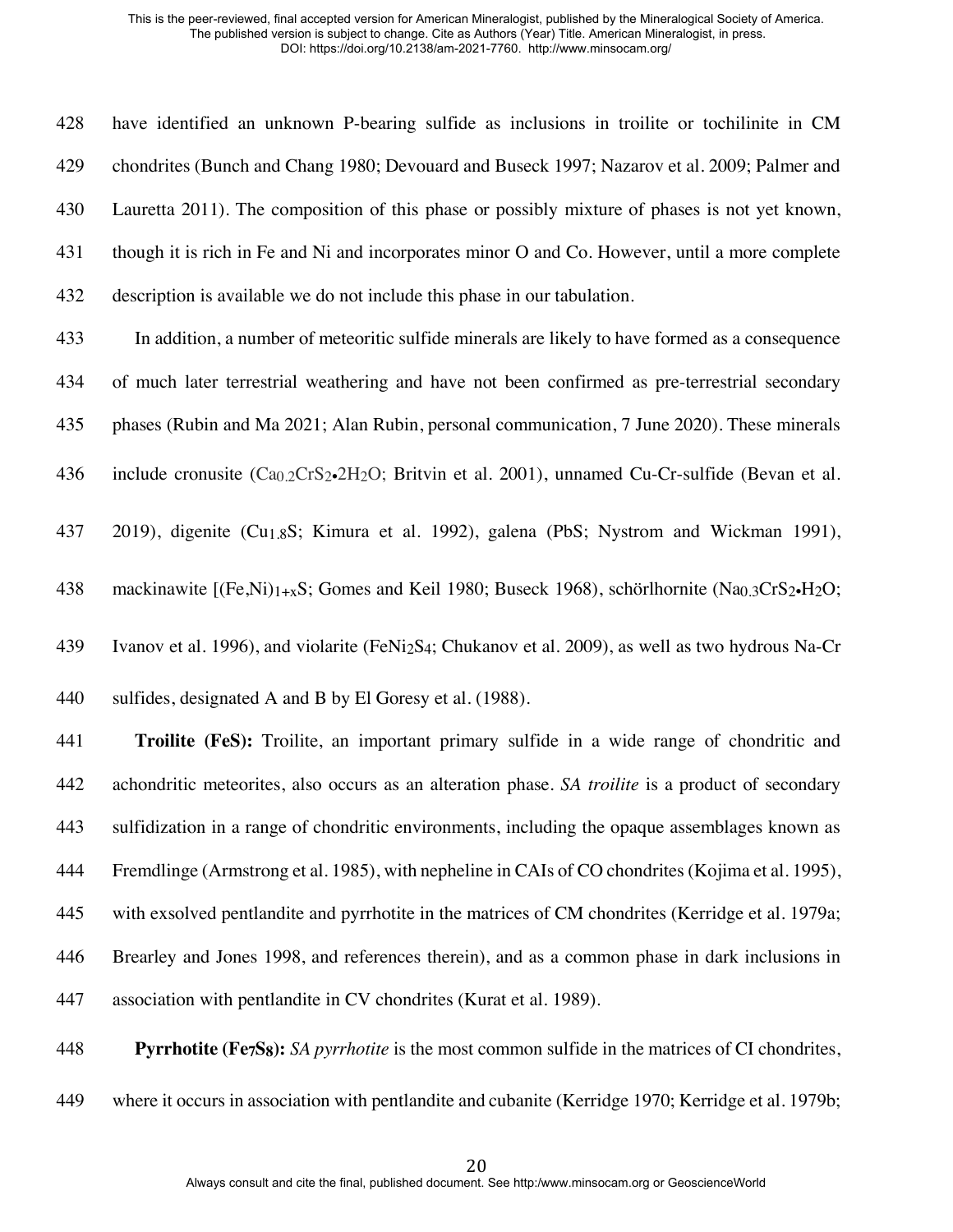Brearley and Prinz 1992). Herndon et al. (1975) suggested that pyrrhotite and coexisting magnetite 451 formed from the oxidation of troilite at  $T < 400^{\circ}$ C, while Berger et al. (2016) demonstrated 452 formation temperatures between 25 and 135 °C. Pyrrhotite, often in association with troilite and pentlandite, is a relatively common constituent of CM chondrite matrices (Kerridge et al. 1979a; Bunch and Chang 1980; Brearley 1995). Harries and Zolensky (2016) reported pyrrhotite from the Kaidun brecciated meteorite, including grains in the monoclinic 4C polytype that formed under extreme hydrothermal conditions at temperatures and pressures possibly as high as 300 ºC at 85 bars water pressure, implying alteration deep within the parent body. Pyrrhotite and pentlandite occur in association with metal in the chondrules of CR chondrites (Kallemeyn et al. 1994), and it is a common mineral in the Fremdlinge of CV chondrites (El Goresy et al. 1979; Brearley and Jones 1998, and references therein).

 **Pyrite (FeS2):** *SA pyrite* is a minor secondary opaque phase in CK chondrites, where it occurs with a variety of Fe-Ni-Cu sulfides (Geiger and Bischoff 1995). Pyrite in association with troilite, pyrrhotite, and pentlandite is also a minor mineral in R chondrites, (Bischoff et al. 1994; Rubin and Kallemeyn 1994). Gomes and Keil (1980) reported a Ni-rich variety of pyrite, known as "bravoite," as a minor secondary phase that occurs in association with pentlandite, cubanite, and other secondary minerals in equilibrated ordinary chondrites.

 **Greigite (Fe3S4):** El Goresy et al. (1988, their Table 16) reported *SA greigite* of near ideal composition in association with smythite in both Na-Cr-rich clasts and low-temperature "sulfide patches" in altered EH chondrites.

 **Smythite (Fe9S11):** *SA smythite* occurs in association with greigite as a sulfidation product in altered EH chondrites (El Goresy et al. 1988).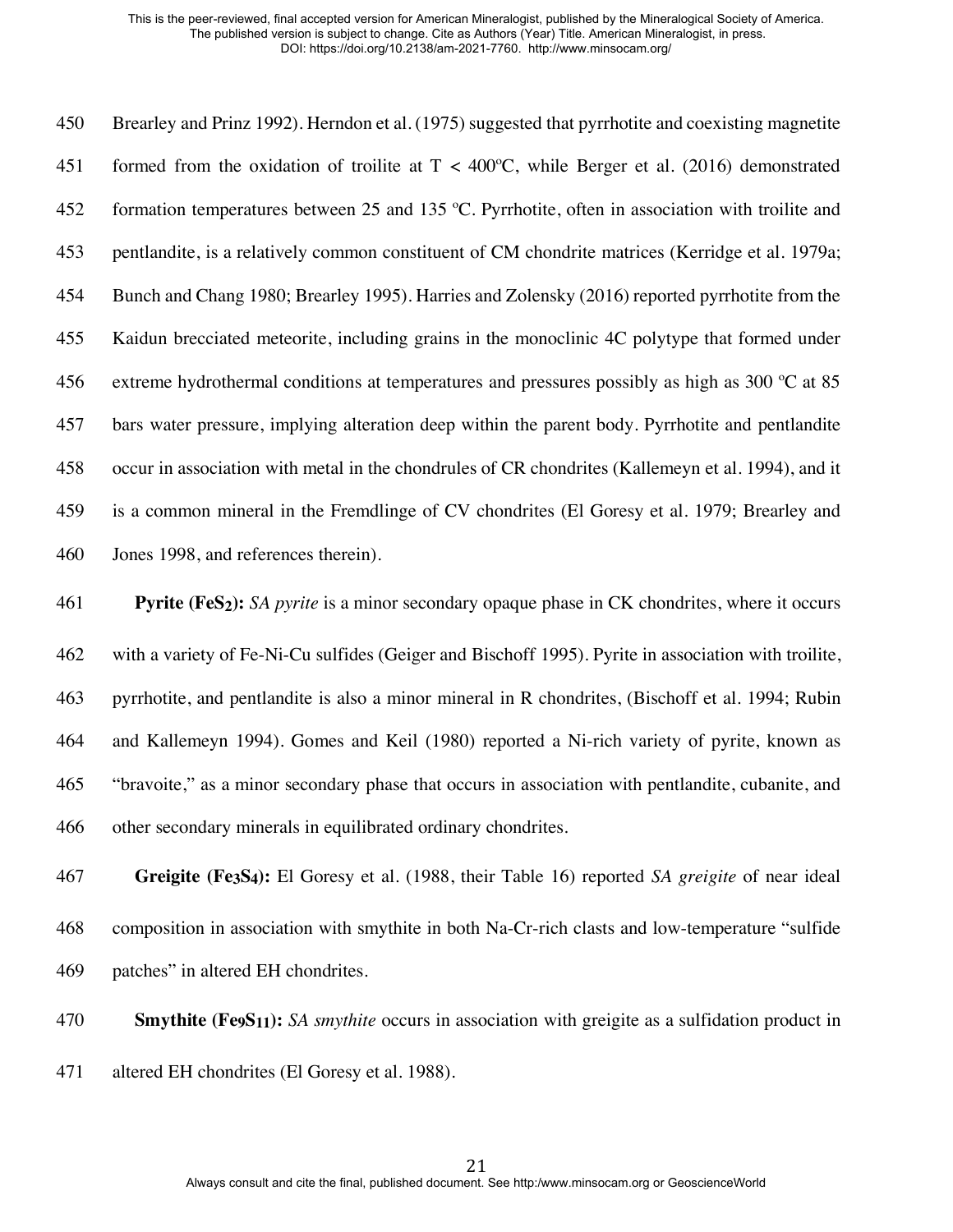**Millerite (NiS):** *SA millerite* with ~5 wt. % Fe is a rare secondary phase in the opaque assemblages of CK chondrites (Geiger and Bischoff 1995).

 **Heazlewoodite (Ni3S2):** *SA heazlewoodite* is a minor component of Fremdlinge from CV chondrites (El Goresy et al. 1979; Blum et al. 1989). It also occurs as an opaque phase in carbonaceous chondrites in association with troilite, pyrrhotite, and pentlandite (McSween 1977; Haggerty and McMahon 1979).

**Pentlandite [(Ni,Fe)9S8]:** *SA pentlandite* with a wide range of Ni/Fe (Brearley and Jones 1998;

 Berger et al. 2016, their Table 1 and Figure 1) is a common secondary meteoritic sulfide in the opaque assemblages of carbonaceous chondrites, where it often is found with pyrrhotite (Haggerty and McMahon 1979). For example, pentlandite coexists with pyrrhotite and troilite in CM chondrites (Kerridge et al. 1979a; Bunch and Chang 1980; Brearley 1995); it occurs in association with pyrrhotite and cubanite in CI chondrite matrices (Kerridge et al. 1979b; Brearley and Prinz 1992) – alteration that Berger et al. (2016) determined occurs in an aqueous environment at T < 135 ºC; and it replaces troilite in chondrules in CO3 chondrites (Scott and Jones 1990). In CV chondrites, secondary pentlandite is found in Fremdlinge (El Goresy et al. 1978); it is the dominant sulfide in so-called "dark inclusions" in association with awaruite and troilite (Kurat et al. 1989); and it occurs in opaque assemblages in association with magnetite, awaruite, and minor merrillite (Rubin 1991).

 **Shenzhuangite (FeNiS2):** Bindi and Xie (2018) discovered the rare Fe-Ni isomorph of 491 chalcopyrite, *SA shenzhuangite*, with the empirical formula  $[(Ni^{2+}0.7Cu^{+}0.3)(Fe^{2+}0.7Fe^{3+}0.3)S_2]$  in the Suizhou L6 ordinary chondrite. They suggested that shenzhuangite is an alteration phase by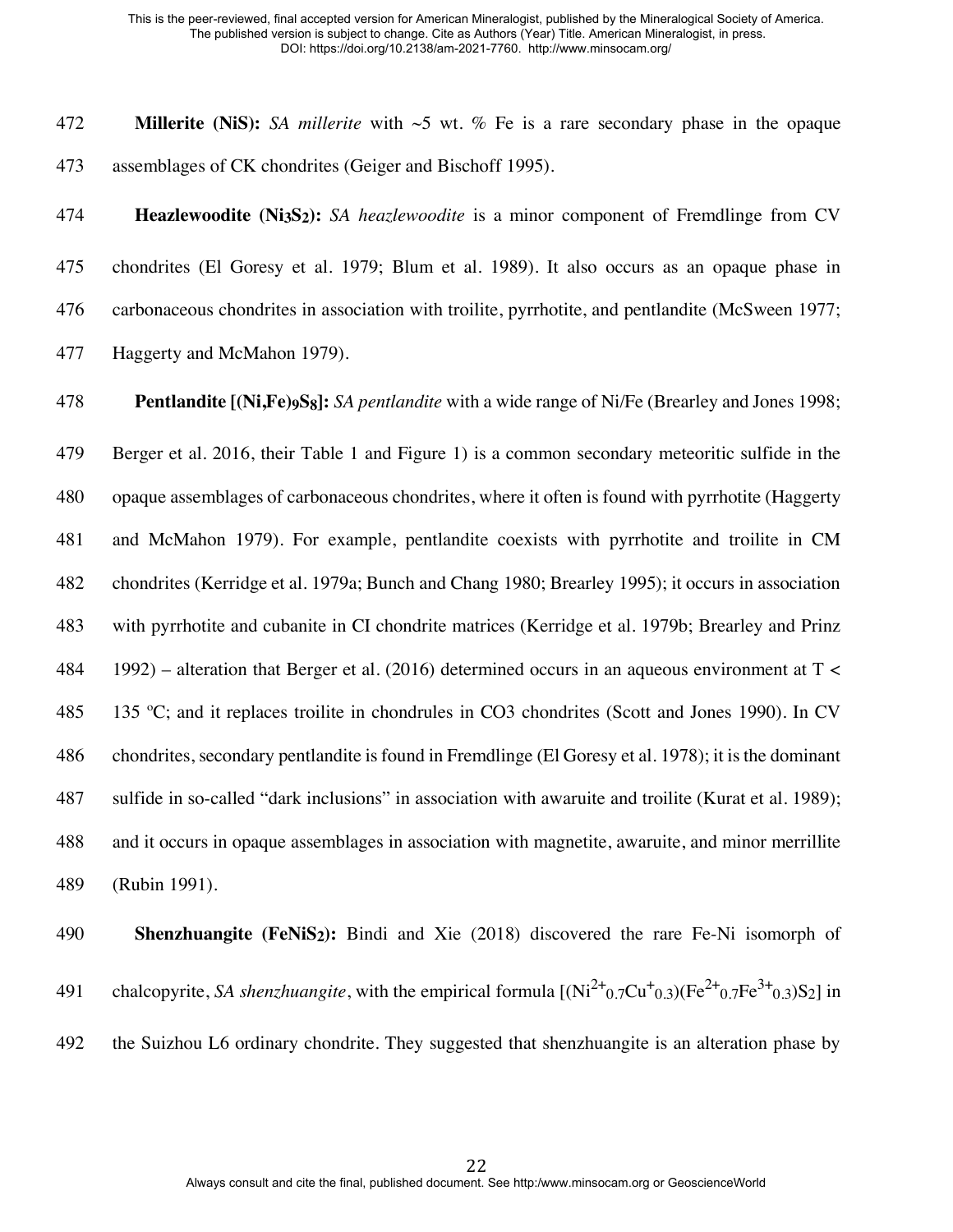| 493 | sulfidation of taenite. This phase may be equivalent to the "Fe-Ni monosulfide," i.e., [(Fe,Ni)S],                                   |
|-----|--------------------------------------------------------------------------------------------------------------------------------------|
| 494 | reported by El Goresy et al. (1979) from Fremdlinge of CV chondrites.                                                                |
| 495 | Covellite (CuS): El Goresy et al. (1988) observed SA covellite as an alteration product of                                           |
| 496 | djerfisherite in association with troilite, idaite, and bornite in enstatite chondrites.                                             |
| 497 | <b>Chalcopyrite (CuFeS<sub>2</sub>):</b> SA chalcopyrite was reported as a rare minor phase in the unusual                           |
| 498 | Bench Crater carbonaceous chondrite, which was collected on the Moon's surface by Apollo 12                                          |
| 499 | (McSween 1976), and in the matrix of the unusual metamorphosed carbonaceous chondrite                                                |
| 500 | Yamato 82162 (Ikeda 1992). Chalcopyrite is also a rare secondary phase in the opaque                                                 |
| 501 | assemblages of CK chondrites (Geiger and Bischoff 1995), as well as in R chondrites (Rubin and                                       |
| 502 | Kallemeyn 1994; Schulze et al. 1994).                                                                                                |
| 503 | <b>Idaite (Cu<sub>3</sub>FeS<sub>4</sub>):</b> SA <i>idaite</i> occurs as an alteration product of djerfisherite in association with |
| 504 | troilite, bornite, and covellite in enstatite chondrites (El Goresy et al. 1988).                                                    |
| 505 | <b>Bornite (Cu<sub>5</sub>FeS<sub>4</sub>):</b> SA <i>bornite</i> is one of several sulfide minerals observed by El Goresy et al.    |
| 506 | (1988) as an alteration product of djerfisherite in enstatite chondrites.                                                            |
| 507 | <b>Cubanite (CuFe2S3):</b> Orthorhombic ( <i>Pcnm</i> ) SA <i>cubanite</i> and its cubic ( $Fm3m$ ) isomorph                         |
| 508 | isocubanite have been reported in association with pyrrhotite and pentlandite in the matrices of CI                                  |
| 509 | chondrites (Kerridge et al. 1979b), and as a minor secondary phase in equilibrated ordinary                                          |
| 510 | chondrites (Gomes and Keil 1980). Berger et al. (2015) determined that the presence of cubanite                                      |
| 511 | indicates low-temperature aqueous alteration at $\langle \sim 200 \degree C$ .                                                       |
| 512 | <b>Isocubane (CuFe2S3):</b> SA <i>isocubane</i> , also referred to as "Cu-rich pyrrhotite" by Buchwald                               |
| 513 | (1975), is reported to occur in the matrices of CI chondrites (Kerridge et al. 1979b). However, we                                   |

cannot confirm that this report is distinct from cubanite.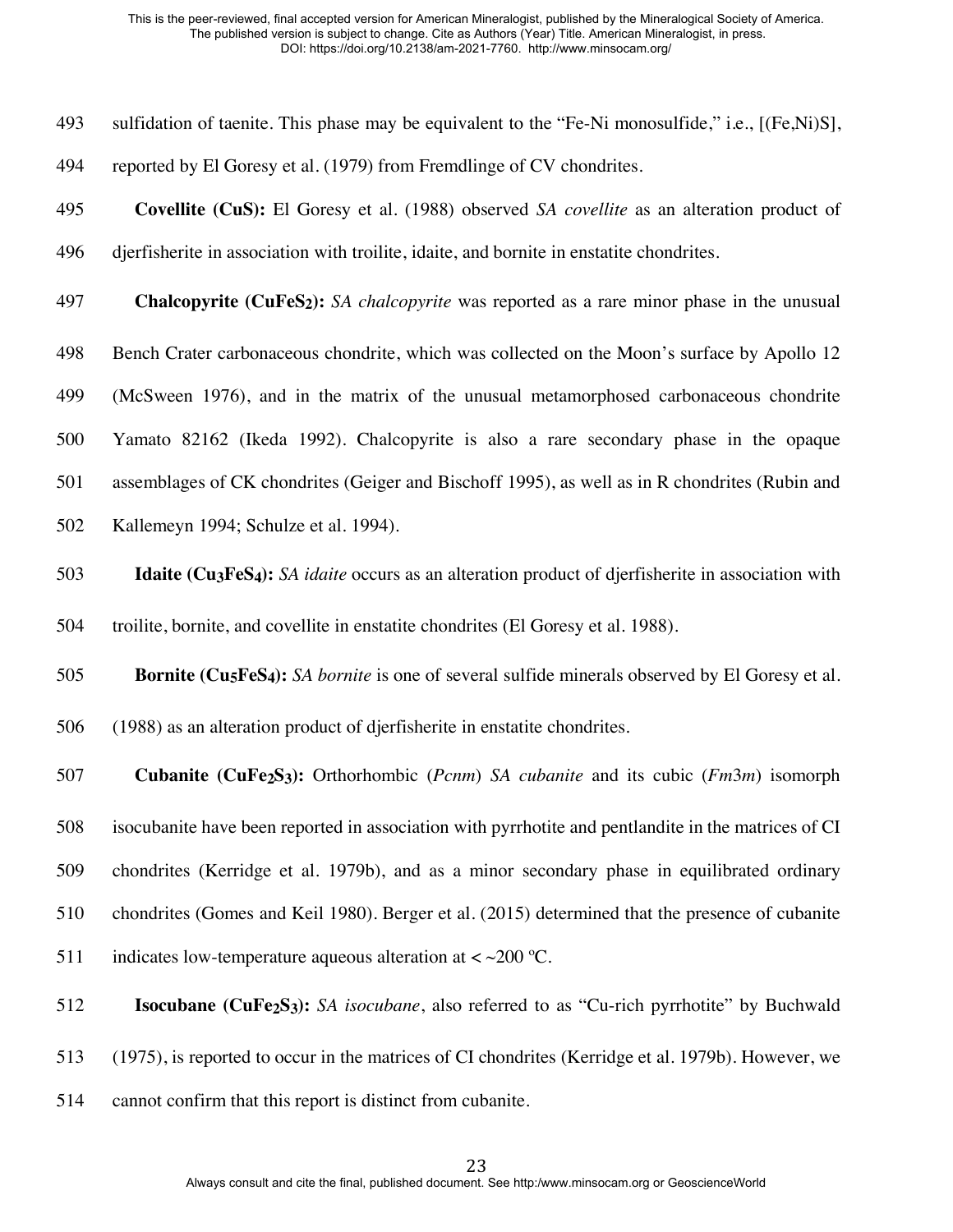**Brezinaite (Cr3S4):** Prinz et al. (1994) reported *SA brezinaite* in the LEW 88774 monomict Cr-rich ureilite, occurring as rims on thermally metamorphosed chromite grains in association with Cr-rich cohenite and eskolaite – reduced phases formed by reaction with carbonaceous material 518 (Rubin and Ma 2021). V-rich brezinaite  $[(Cr<sub>2.05</sub>V<sub>0.62</sub>Fe<sub>0.33</sub>)<sub>3</sub>S<sub>4</sub>]$ , in association with V-rich daubréelite [Fe(Cr,V)2S4] and a new V-rich sulfide [(V,Fe,Cr)4S5], was identified in the CBa chondrite Sierra Gorda 013 by Ivanova et al. (2019). **Murchisite (Cr5S6):** Ma et al. (2011b) found a new sulfide with empirical composition [(Cr<sub>4.6</sub>V<sub>0.1</sub>Fe<sub>0.1</sub>)S<sub>6</sub>] occurring as subhedral to rounded grains to 4 µm diameter in the Murchison 523 CM chondrite. *SA murchisite* evidently transformed at relatively low-temperature ( $\leq 300$  °C) from a Cr-S phase that exsolved from an iron alloy at higher temperature. **Daubréelite (FeCr2S4):** Daubréelite, which is a common primary phase in enstatite chondrites, aubrites, and iron meteorites (Morrison and Hazen 2021), also occurs as a secondary phase (*SA daubréelite*) in chondrites (Scott 1988; Brearley and Jones 1998). Ivanova et al. (2019) described 528 a V-rich daubréelite in association with V-rich brezinaite  $[(Cr, V, Fe)_3S_4]$  and a new V-rich sulfide [(V,Fe,Cr)4S5] in the CBa chondrite Sierra Gorda 013. In addition, Ulyanov (1991) reported a Cu- rich variety of secondary daubréelite. **Sphalerite [(Zn,Fe)S]:** Rambaldi et al. (1986a) reported the occurrence of sphalerite with 532 composition  $[(Zn_{0.7}Fe_{0.3})S]$  from millimeter-scale metal-sulfide nodules in the Qingzhen EH3 enstatite chondrite that appear to have been reheated and remelted. This relatively Zn-rich example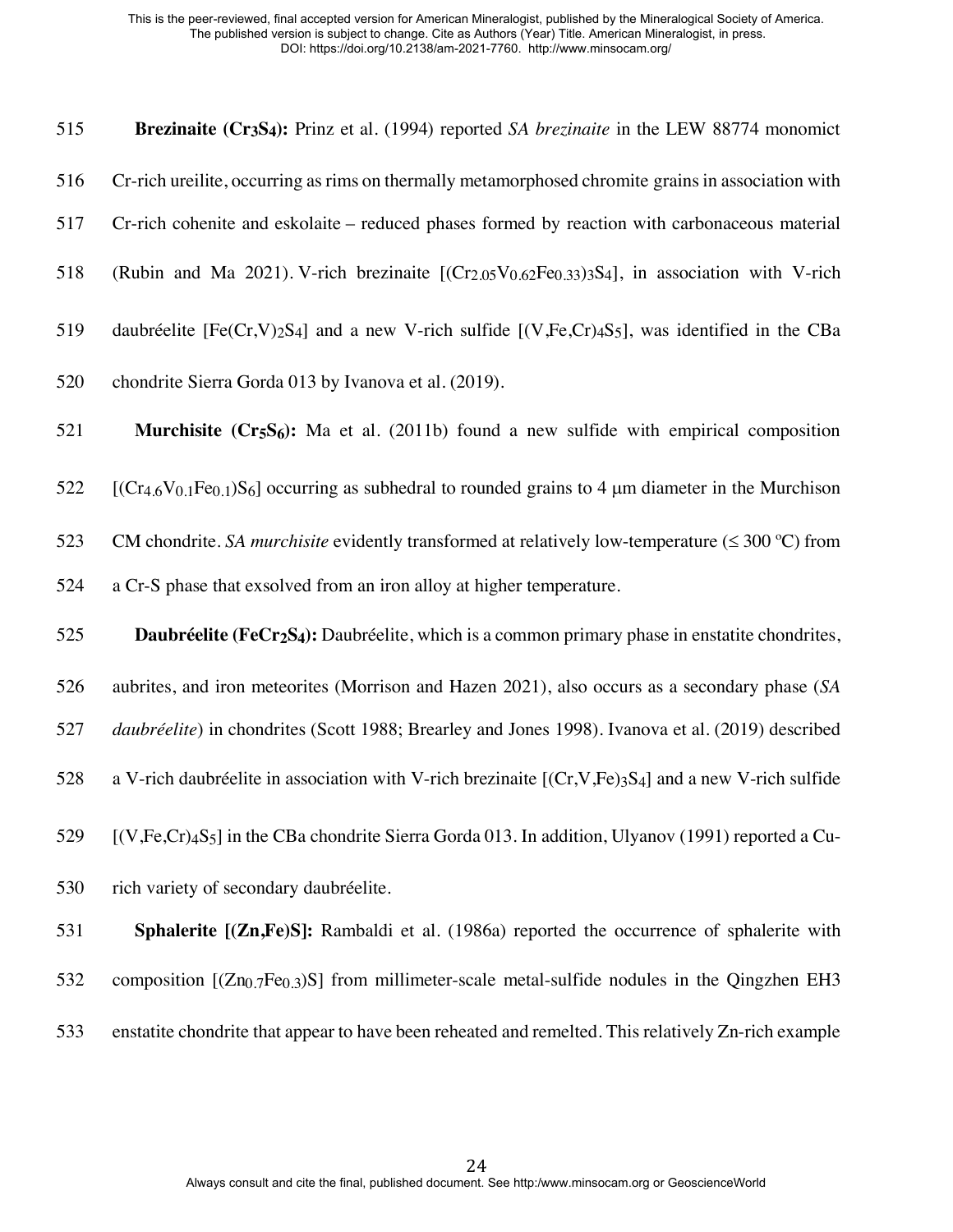coexists with a second population of Ga-bearing rudashevskyite with the more typical meteoritic 535 Fe/Zn  $\sim$  1.5 to 1.7 (see below).

 **Rudashevskyite [(Fe,Zn)S]:** Most meteoritic "sphalerite," both primary and secondary, is Fe- rich, typically with Zn-Fe zoning and at times with exsolution lamellae of troilite. Examples have been described from a number of EH enstatite chondrites (El Goresy and Ehlers 1989; Britvin et al. 2008; Rubin and Ma 2021). Britvin et al. (2008) documented the Fe-dominant analog of sphalerite, *SA rudashevskyite*, as a presumably secondary matrix phase in the Indarch enstatite chondrite, in which they found the average composition of 31 grains (5 to 120 µm maximum 542 dimension) to be  $[(Fe<sub>0.61</sub>Zn<sub>0.35</sub>Mn<sub>0.04</sub>Cu<sub>0.01</sub>)S]$ , with a range from 54 to 69 mol % FeS end- member. A continuous Zn-Fe solid solution from the ZnS end-member to >60 mol % exists (Barton and Toulmin 1966). However, the majority of secondary meteoritic examples appear to fall in the Fe-rich range from ~40 to ~70 mol % FeS – occurrences that we name *SA rudashevskyite*. 546 Rambaldi et al. (1986a) recorded unusual Ga-rich examples (56 to 63 mol % FeS; 2.1 to 3.7 wt % Ga) from millimeter-scale reheated and remelted metal-sulfide nodules in the Qingzhen EH3 enstatite chondrite.

 **Unnamed [(V,Fe,Cr)4S5]:** *SA unnamed [(V,Fe,Cr)4S5]* with empirical formula  $[(V_{1.55}Fe_{1.52}Cr_{0.92})S_5]$  was described by Ivanova et al. (2019) as a secondary phase in association with V-rich daubréelite and V-rich brezinaite [(Cr,V,Fe)3S4] in the CBa chondrite Sierra Gorda 013.

 **Molybdenite (MoS2):** *SA molybdenite* was observed in altered CAIs in the Allende CV carbonaceous chondrite (Fegley and Post 1985; Fuchs and Blander 1977), as well as in opaque assemblages known as "Fremdlinge" in CV chondrites (El Goresy et al. 1978; Hutcheon et al.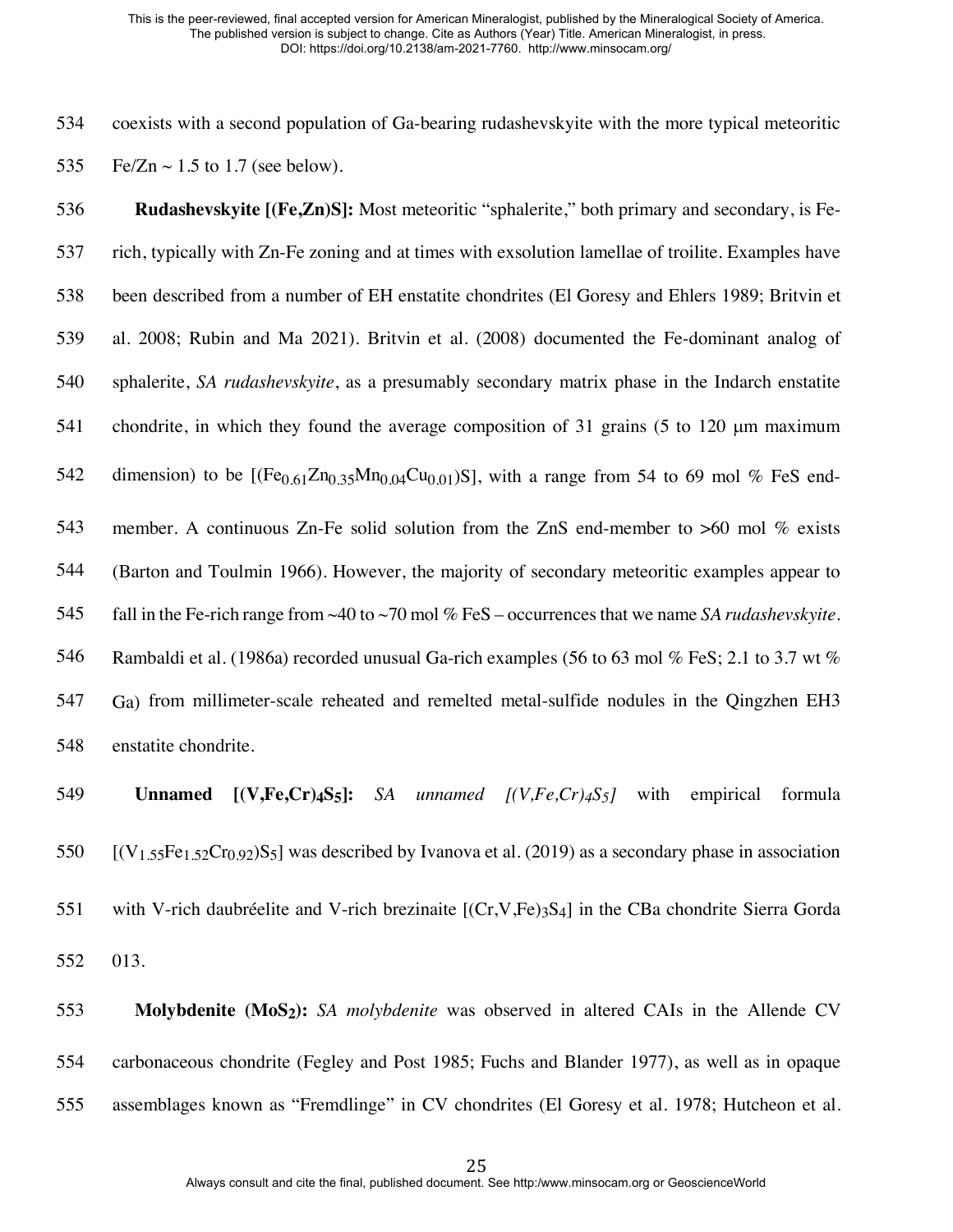1987). Molybdenite is thought to have formed by secondary oxidation/sulfidation of refractory metals (Blum et al. 1988).

 **Wassonite (WS):** Nakamura-Messenger et al. (2012) reported wassonite (we assume secondary *SA wassonite*, though a primary origin cannot be ruled out) with empirical formula 560  $[(T_i)_{93}Fe_0.06Cr_0.01)$ S in the mesostasis of a barred olivine chondrule in association with forsterite,

enstatite, Fe-Ni metal, and other sulfides from the Yamato 691 enstatite chondrite.

 **Cinnabar (HgS):** Caillet Komorowski et al. (2012) describe an unusual association of cinnabar with native mercury and copper sulfides in the Tieschitz unequilibrated ordinary chondrite. They suggest that the mercury minerals formed through sublimation in an asteroidal interior. Cinnabar occurs as ~5-µm diameter grains in troilite-pentlandite rims surrounding the troilite-rich cores of dark inclusions from the Allende CV chondrite (Kurat et al. 1989).

**Erlichmanite (OsS2) and Laurite (RuS2):** Both Ru-dominant (to 85 mol %) and Os-dominant

 (to 75 mol %) disulfides, in some instances with significant Ir (to 20 wt %), as well as Pt, Fe, and Ni, occur as minor phases in opaque assemblages of CK carbonaceous chondrites (Geiger and Bischoff 1995, their Table 6). We lump these cubic (space group *Pa*3) PGE disulfides into *SA erlichmanite*, because Os often appears to be the dominant element. Micrometer-scale grains of Os-Ru-Ir-Pt disulfide also occur in highly oxidized Rumuruti chondrites, in association with Pt-Fe alloy, tellurides, and arsenides (Schulze et al. 1994; Schultze 1998). This phase appears similar to an unidentified Os-Ru-Fe sulfide in the Acfer 217 R chondrite (Bischoff et al. 1994).

 **Cooperite (PtS2):** Geiger and Bischoff (1995, their Table 7) reported the tetragonal Pt- dominant disulfide, *SA cooperite*, with ~6 wt % Fe and/or Ni as µm-scale grains in opaque assemblages of the ALH 82135 and EET 87519 CK carbonaceous chondrites.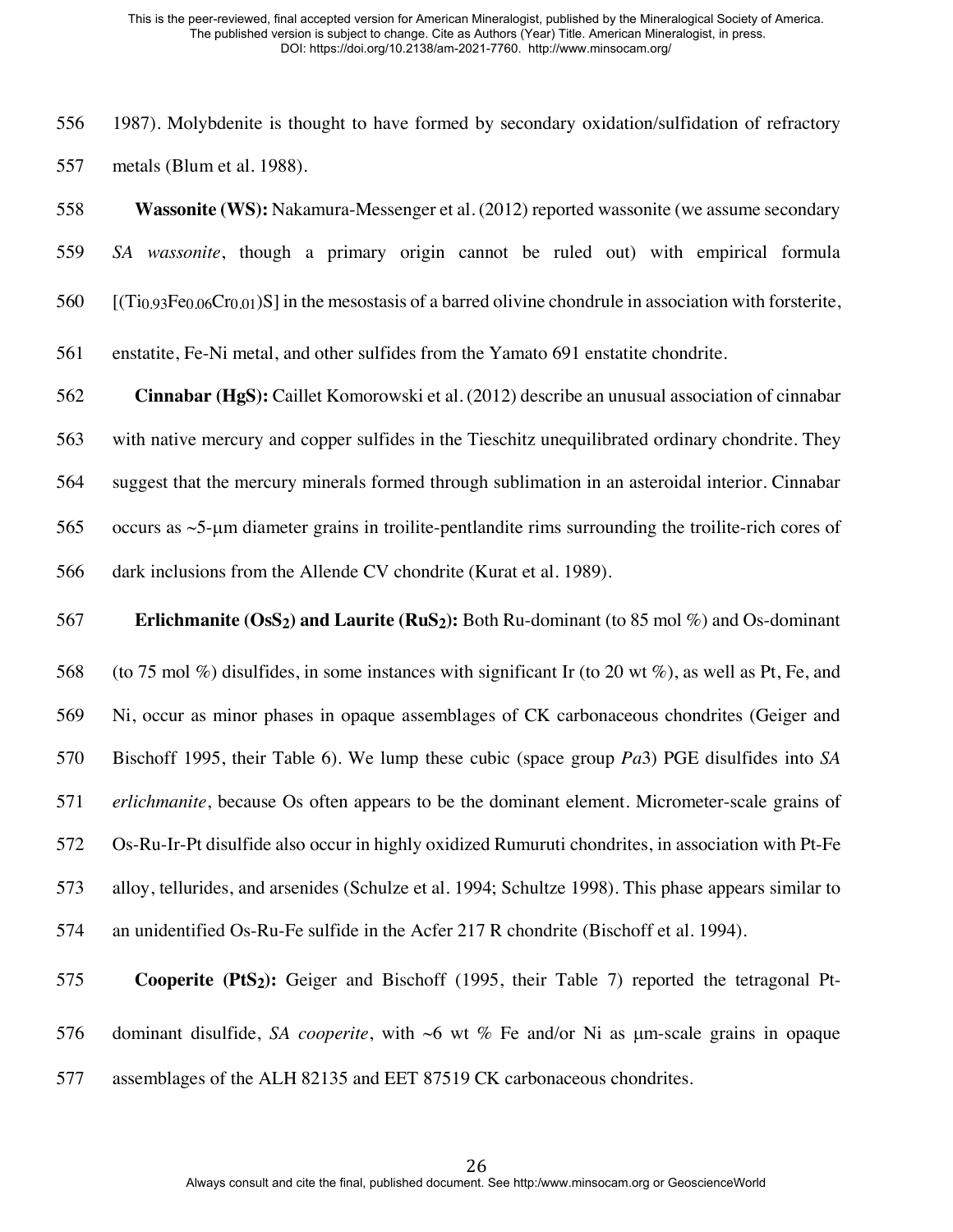| 578        | Petrowskaite [(Au,Fe,Ag) <sub>2</sub> S]: Geiger and Bischoff (1995, their Table 7) described a single                                                                                                                                                                                                                                     |
|------------|--------------------------------------------------------------------------------------------------------------------------------------------------------------------------------------------------------------------------------------------------------------------------------------------------------------------------------------------|
| 579        | occurrence of an Au-Fe-Ag sulfide [(Au0.65Fe0.25Ag0.07)2S] that appears to be related to                                                                                                                                                                                                                                                   |
| 580        | petrowskaite (ideally AuAgS) in an opaque assemblage of the LEW 87009 CK carbonaceous                                                                                                                                                                                                                                                      |
| 581        | chondrites. We provisionally name this phase SA petrowskaite.                                                                                                                                                                                                                                                                              |
| 582        | <b>Unnamed [(Fe,Au,Co)2S3]:</b> Geiger and Bischoff (1995, their Table 7) reported SA unnamed                                                                                                                                                                                                                                              |
| 583        | $[(Fe, Au, Co)_2S_3]$ of composition $[(Fe0.71Au0.25Co0.05)2S]$ in opaque assemblages of the EET                                                                                                                                                                                                                                           |
| 584        | 87514 CK carbonaceous chondrites.                                                                                                                                                                                                                                                                                                          |
| 585        | Nuwaite (Ni <sub>6</sub> GeS <sub>2</sub> ) and Butianite (Ni <sub>6</sub> SnS <sub>2</sub> ): Ma and Beckett (2018) reported $\mu$ m-scale                                                                                                                                                                                                |
| 586        | grains of Ni-Ge-Sn sulfides associated with grossular, melilite, heazlewoodite, and Fe-Ni alloys,                                                                                                                                                                                                                                          |
| 587        | and filling cracks in igneous diopside, as a vapor-deposited alteration product in CAIs of the                                                                                                                                                                                                                                             |
| 588        | Allende CV carbonaceous chondrite. They called a grain with empirical formula                                                                                                                                                                                                                                                              |
| 589        | $[(Ni5.95Fe0.16)(Ge0.60Sn0.23)(S1.72Te0.33)]$ nuwaite, whereas a grain with empirical formula                                                                                                                                                                                                                                              |
| 590        | $[(Ni5.93Fe0.13)(Sn0.52Ge0.41)(S1.56Te0.45)]$ (i.e., Sn > Ge) was called butianite. We lump these                                                                                                                                                                                                                                          |
| 591        | isostructural phases into SA nuwaite, because both minerals have sub-equal amounts of Ge (41 to                                                                                                                                                                                                                                            |
| 592        | 60 mol %) and Sn (23 to 52 mol %), evidently in a continuous solid solution, as well as significant                                                                                                                                                                                                                                        |
| 593        | Te substitution for S (up to 23 mol $\%$ ).                                                                                                                                                                                                                                                                                                |
| $F \cap A$ | $\mathbf{D}^*$ , $\mathbf{C}$ , $\mathbf{C}$ , $\mathbf{D}$ , $\mathbf{C}$ , $\mathbf{D}^*$ , $\mathbf{C}$ , $\mathbf{C}$ , $\mathbf{D}^*$ , $\mathbf{D}^*$ , $\mathbf{D}$ , $\mathbf{D}$ , $\mathbf{D}$ , $\mathbf{D}$ , $\mathbf{D}$ , $\mathbf{D}$ , $\mathbf{D}$ , $\mathbf{D}$ , $\mathbf{D}$ , $\mathbf{D}$ , $\mathbf{D}$ , $\math$ |

 **Djerfisherite [K6(Fe,Cu,Ni)25S26Cl]:** The alkali Cu-Fe sulfide *SA djerfisherite* is a minor phase in enstatite chondrites (Fuchs 1966; Rambaldi et al. 1986a; El Goresy et al. 1988). Unlike most other unusual sulfides in enstatite chondrites, djerfisherite always occurs external to sulfide- rich chondrules (Grossman et al. 1985), and it is always a secondary alteration mineral (Alan Rubin; personal communication, 7 June 2020).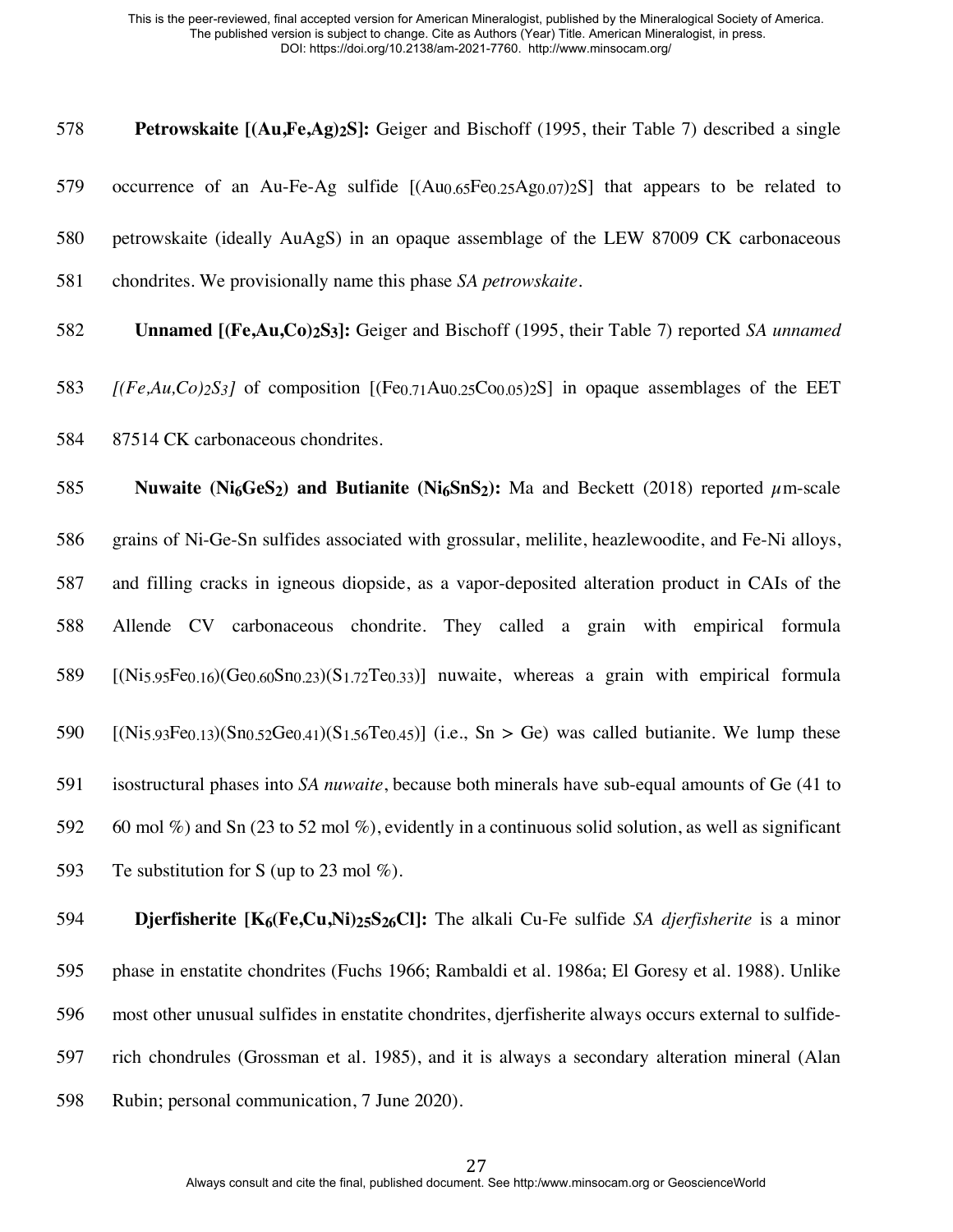**Unnamed NaCr-sulfides:** El Goresy et al. (1988, their Tables 13 and 14) described at least two new, but as yet not fully characterized, Na-Cr hydrated layer structure sulfides, which are thought to be aqueous alteration products of caswellsilverite (NaCrS2), from the unequilibrated Yamato 602 691 EH enstatite chondrite. One of these phases is hydrated  $[(Na, Cu<sup>+</sup>)CrS<sub>2</sub>]$ , and therefore similar in composition to caswellsilverite, while the other is described as a hydrated "Na-Cu-Zn-Cr- sulfide." Both are listed below. Two additional hydrated Na-Cr-sulfides, one lower in Na and 605 higher in Cr and S than caswell silverite, the other with low analytical totals ( $\sim$ 71 wt % total) and thus perhaps significantly hydrated, were observed by El Goresy et al. (1988, their Table 15) in the Qingzhan enstatite chondrite but were not sufficiently characterized to list here. **Unnamed hydrated [(Na,Cu<sup>+</sup>)CrS<sub>2</sub>]:** *SA unnamed hydrated [(Na,Cu<sup>+</sup>)CrS<sub>2</sub>] is an alteration 608 <i>i*  phase of caswellsilverite in the Yamato 691 enstatite chondrite (El Goresy et al. 1988, their Table 13). Six analyzed grains display a range of Na/(Na+Cu) from 0.48 to 0.96, while minor Fe and Zn substitute for Cr. **Unnamed hydrated (Na-Cu-Zn-Cr-sulfide):** *SA unnamed hydrated (Na-Cu-Zn-Cr-sulfide)* is an alteration phase of caswellsilverite in the Yamato 691 enstatite chondrite (El Goresy et al. 1988, 614 their Table 14). Four analyses reveal well constrained Cr ( $\sim$ 33 wt %) and S ( $\sim$ 43 wt %), but 615 significant variations in Na (2 to 13 wt %), Zn (6 to 10 wt %), Cu (4 to 8 wt %), and Fe (0.7 to 4.7 616 wt  $%$ ).

 **Tochilinite {6(Fe0.9S)**•**5[(Mg,Fe)(OH)2]}:** The tochilinite group of minerals are layered phases 618 with alternating ~5-Å brucite-type  $[Mg(OH)_2]$  and ~6-Å mackinawite  $[(Fe,Ni)<sub>1-x</sub>S]$  layers, including Fe-dominant tochilinite as well as closely related haapalaite (Buseck and Hua 1993) and vallerite (Ackermand and Rasse 1963), which are Ni- and Cu-bearing phases approved as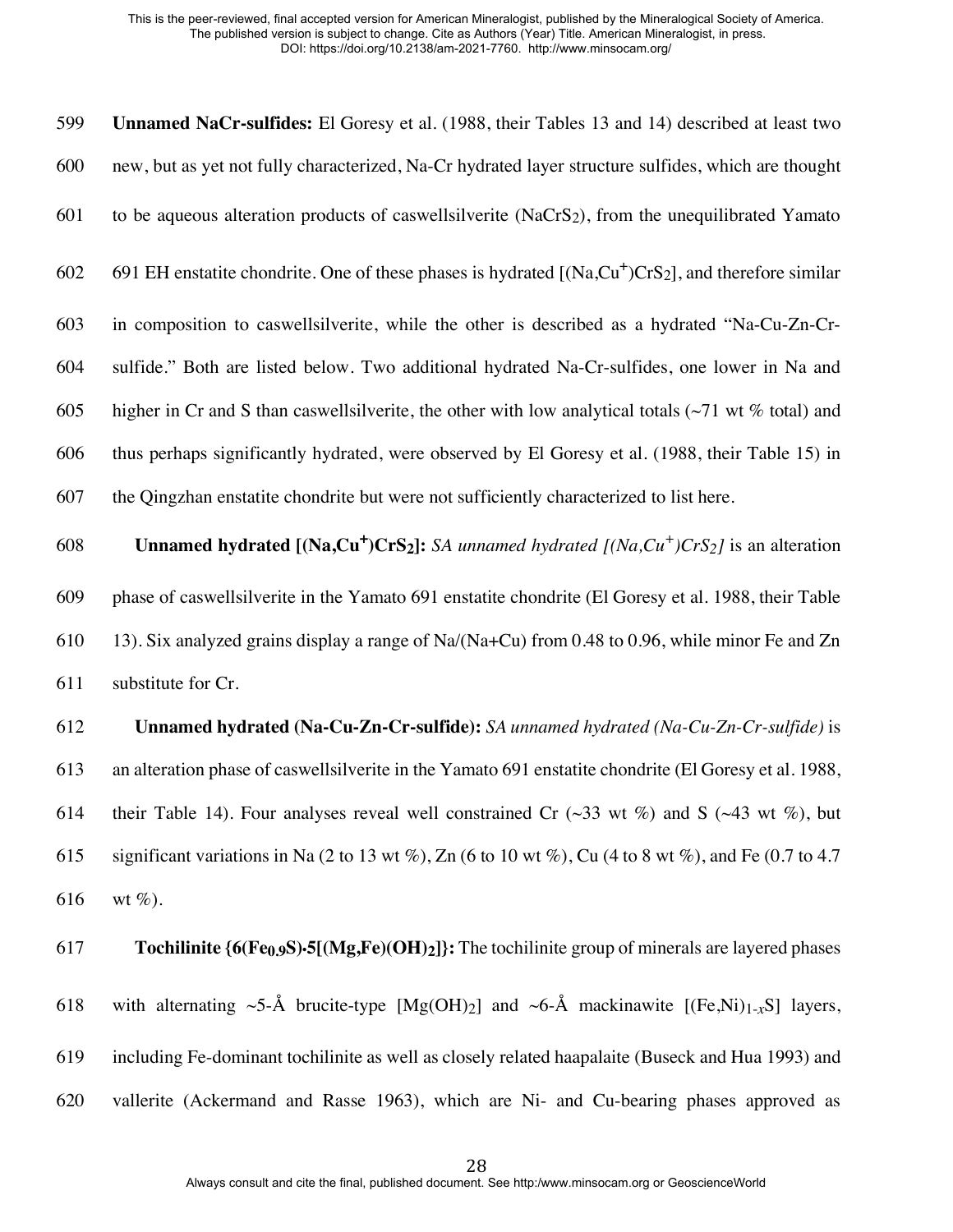$\{2[(Fe,Ni)S] \cdot 1.61[(Mg,Fe)(OH)_2]\}$  and  $\{2[(Fe,Cu)S] \cdot 1.53[(Mg,A)(OH)_2]\}$ , respectively. However, we suggest that members of the tochilinite group are better represented as a single natural kind – a complex mixed-layer solid solution: {2[(Fe,Mg,Cu,Ni,☐])S•1.57- 1.85[(Mg,Fe,Ni,Al,Ca)(OH)2]} (Rubin and Ma 2021). We lump all of these occurrences as *SA tochilinite*.

 Tochilinite is a relatively common phase in altered CAIs, altered chondrules, and matrices of CM chondrites, where it may occur in association with sulfides and schreibersite (MacPherson and Davis 1994; Lee and Greenwood 1994; Palmer and Lauretta 2011). Vacher et al. (2019) point to alteration of kamacite to tochilinite, which commences between 120 and 160 ºC. Palmer and Lauretta (2011) suggest that small tochilinite grains in the matrices of CM chondrites with comparatively low P, Ni, and Co may have formed by sulfidation of magnetite. Even in the least altered CM chondrites, tochilinite occurs intergrown with cronstedtite as rims replacing kamacite (Pignatelli et al. 2016).

 A variety of fine-grained layered phases in altered meteorites, once termed "poorly characterized phases" or PCPs (e.g., Barber et al. 1983), are more properly referred to as tochilinite-cronstedtite intergrowths or "TCI" (e.g., Vacher et al. 2019). TCIs occur in multiple morphotypes, including needle-like enrolled layers and as undulating layers with a dominant 10.8- Å spacing (Barber et al. 1983). Mackinnon and Zolensky (1984) proposed that some examples of TCI are predominantly tochilinite, but the tochilinite story is complicated by its common occurrence as layered intergrowths with the serpentine group mineral cronstedtite (Nakamura and Nakamuta 1996), at times in locally ordered 17- or 24-Å repeats, representing 1:1 and 2:1 serpentine:tochilinite sequences, respectively (Zolensky et al. 1993; Mackinnon and Zolensky 1984; Tomeoka and Buseck 1985; see below).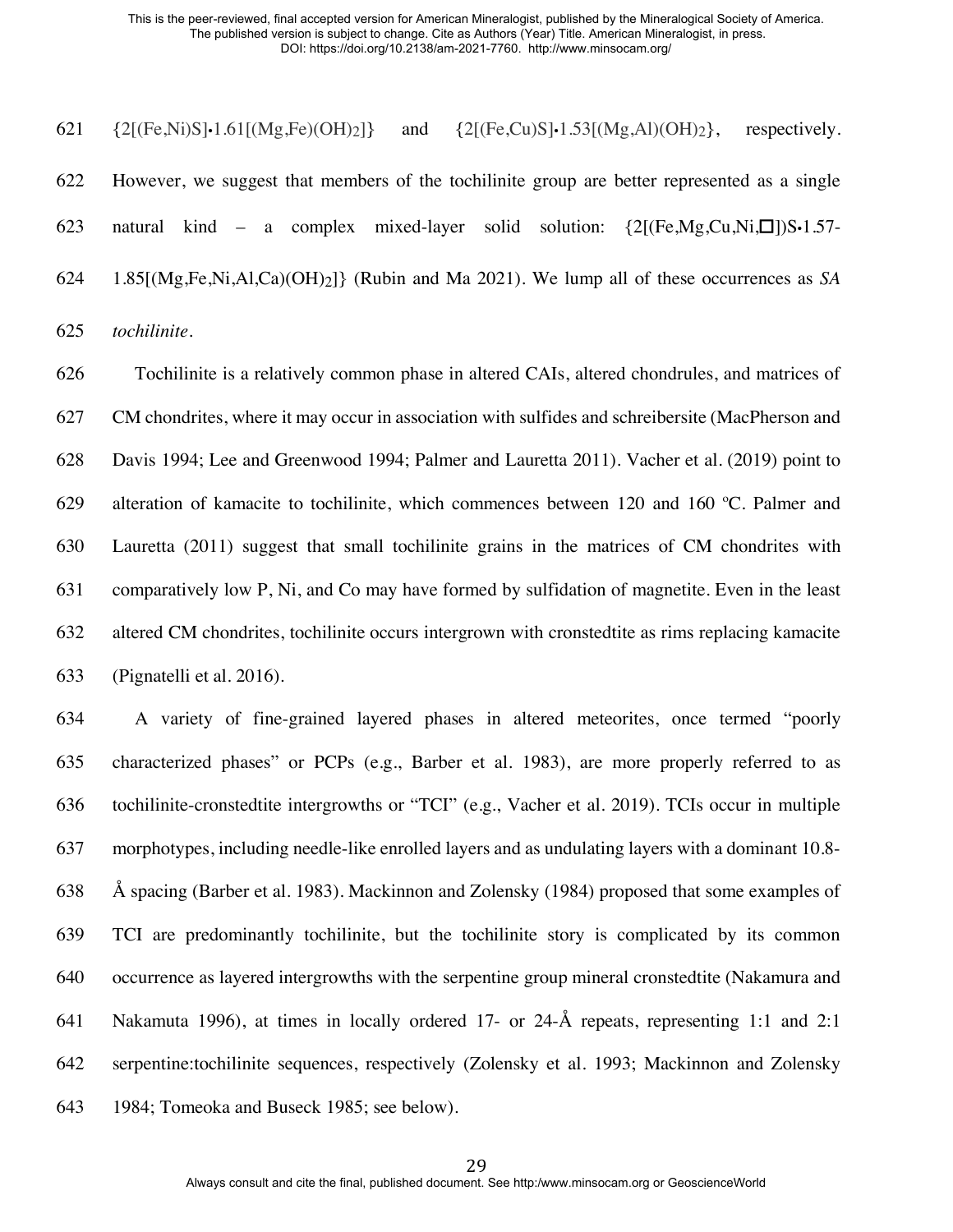## **ARSENIDES**

 Arsenides are rare alteration phases in chondritic meteorites. For example, El Goresy et al. (1978) reported possible Pt-Os-Ru-Fe arsenides with PGE alloys in CAIs of the Allende and 648 Leoville carbonaceous chondrites; Schulze et al. (1994) identified sperrylite (PtAs<sub>2</sub>) and irarsite (IrAsS) with significant Pt, Rh, and Ru substitution in R chondrites; and Geiger and Bischoff (1995, their Table 7) described an arsenide-sulfide phase similar to irarsite from extremely oxidized CK chondrites. These varied phases appear to represent a complex solid solution among compositions corresponding to sperrylite, iridarsenite [(Ir,Ru)As2], löllingite (FeAs2), omeite (OsAs2), anduoite (RuAs2), and possibly their sulfide isomorphs. A complication arises because at least three distinct structure types exist: (1) sperrylite and irarsite have the cubic pyrite structure (space group *Pa*3); (2) anduoite, löllingite, and omeite, as well as the related minerals rammelsburgite (NiAs2), ruarsite (RuAsS), and safflorite (CoAs2), have the orthorhombic marcasite structure (space group *Pnnm*); and (3) iridarsenite is reported to be monoclinic (space group *P*21/*c*). However, no structural information is available for meteoritic arsenides. Until additional information about compositions, structures, and phase relationships is forthcoming, we assign these minerals to two secondary arsenides for which chemical analyses are available: *DA sperrylite* and *DA irarsite*. In addition to these secondary meteorite minerals, Nyström and Wickman (1991) ascribe several meteoritic arsenides to terrestrial weathering processes, including cobaltite (CoAsS), gersdorffite (NiAsS), maucherite (Ni11As8), nickeline (NiAs), orcelite (Ni5-

664  $_X$ As<sub>2</sub>), rammelsbergite (NiAs<sub>2</sub>), and safflorite (CoAs<sub>2</sub>).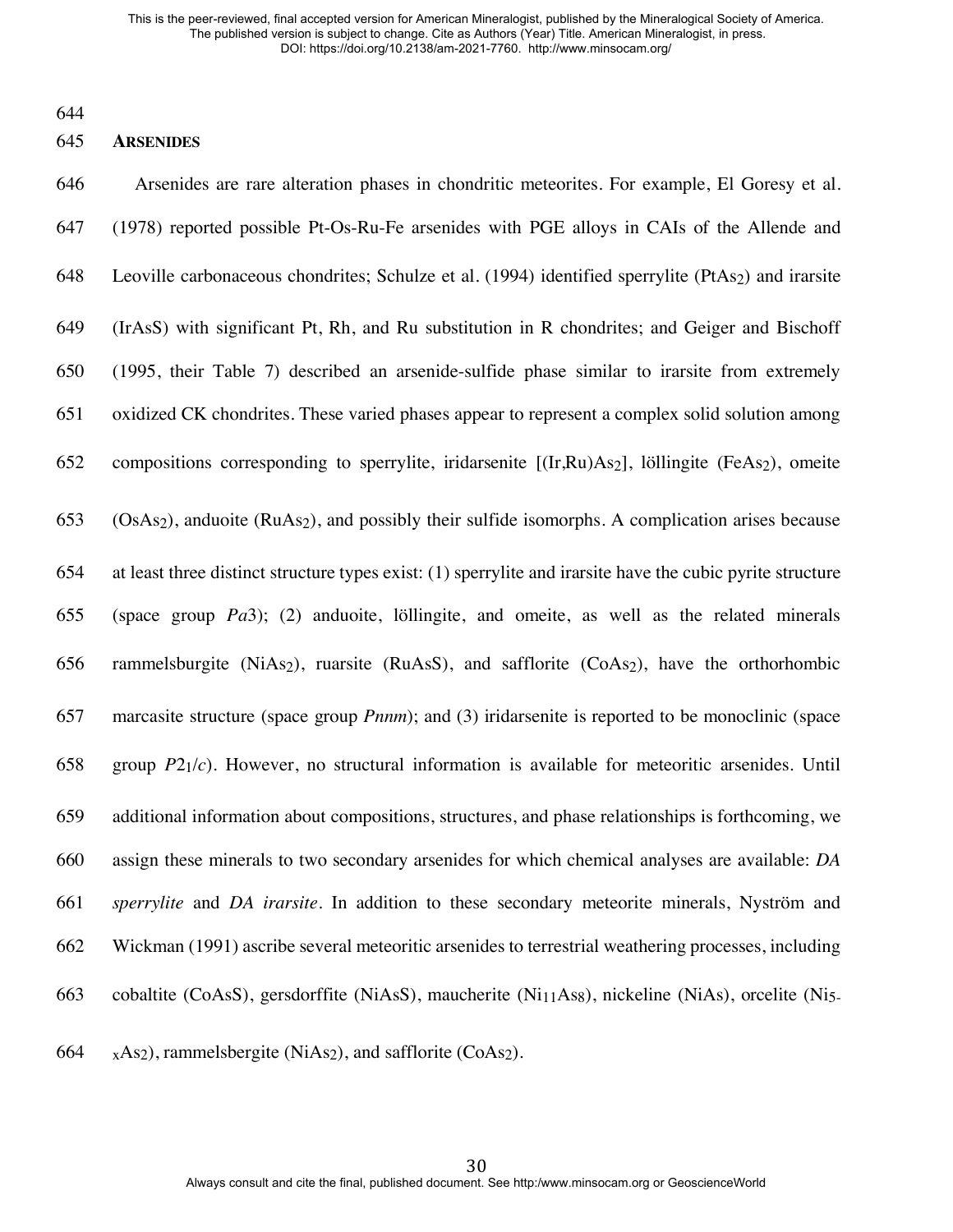**Sperrylite (PtAs2):** *SA sperrylite*, at times Sn-rich, occurs as a minor phase in µm-scale grains in highly oxidized Rumuruti chondrites, in association with Pt-Fe alloy, tellurides, stannides, and irarsite (Schulze et al. 1994; Schultze 1998).

 **Irarsite (IrAsS):** *SA irarsite*, with significant Pt, Rh, and Ru contents, occurs as a minor phase 669 in  $\mu$ m-scale grains in highly oxidized Rumuruti chondrites, in association with Pt-Fe alloy,

tellurides, stannides, and sperrylite (Schulze et al. 1994; Schultze 1998). In addition, Geiger and

Bischoff (1995, their Table 7) described a single grain of an Ir-As-S phase, presumably irarsite, of

672 composition  $[(I_{r0.71}Pt_{0.19}Fe_{0.08}Os_{0.07})As_{1.10}S_{0.85}]$  from the EET 87860 CK chondrite.

## **TELLURIDES**

 **Moncheite [(Pt,Pd)(Te,Bi)2]:** *SA moncheite* occurs as a minor phase in µm-scale grains in highly-oxidized Rumuruti chondrites, in association with Pt-Fe alloy, tellurides, and arsenides (Schulze et al. 1994; Schultze 1998). Moncheite has also been reported from altered opaque assemblages in CK carbonaceous chondrites (Geiger and Bischoff 1995, their Table 7; Connolly et al. 2006; Grady et al. 2015). Note that the name "chengbolite," at times used for a Bi-poor variety of moncheite, is not an approved IMA species.

 **Unnamed Au-Pt-Fe telluride:** Geiger and Bischoff (1995) identified several tellurides in the altered opaque assemblages of CK carbonaceous chondrites, including *SA unnamed Au-Pt-Fe telluride*, which may be a solid solution among krennerite (Au3AgTe8), calaverite (AuTe2),

684 chengbolite ( $P(T_{e2})$ , and frohbergite ( $F_{eT_{e2}}$ ).

 **Altaite (PbTe):** Karwowski and MuszyŃski (2008) and Litasov et al. (2018) report rare occurrences of *SA altaite* from the Morasko and Masylanino IAB iron meteorites. Litasov et al.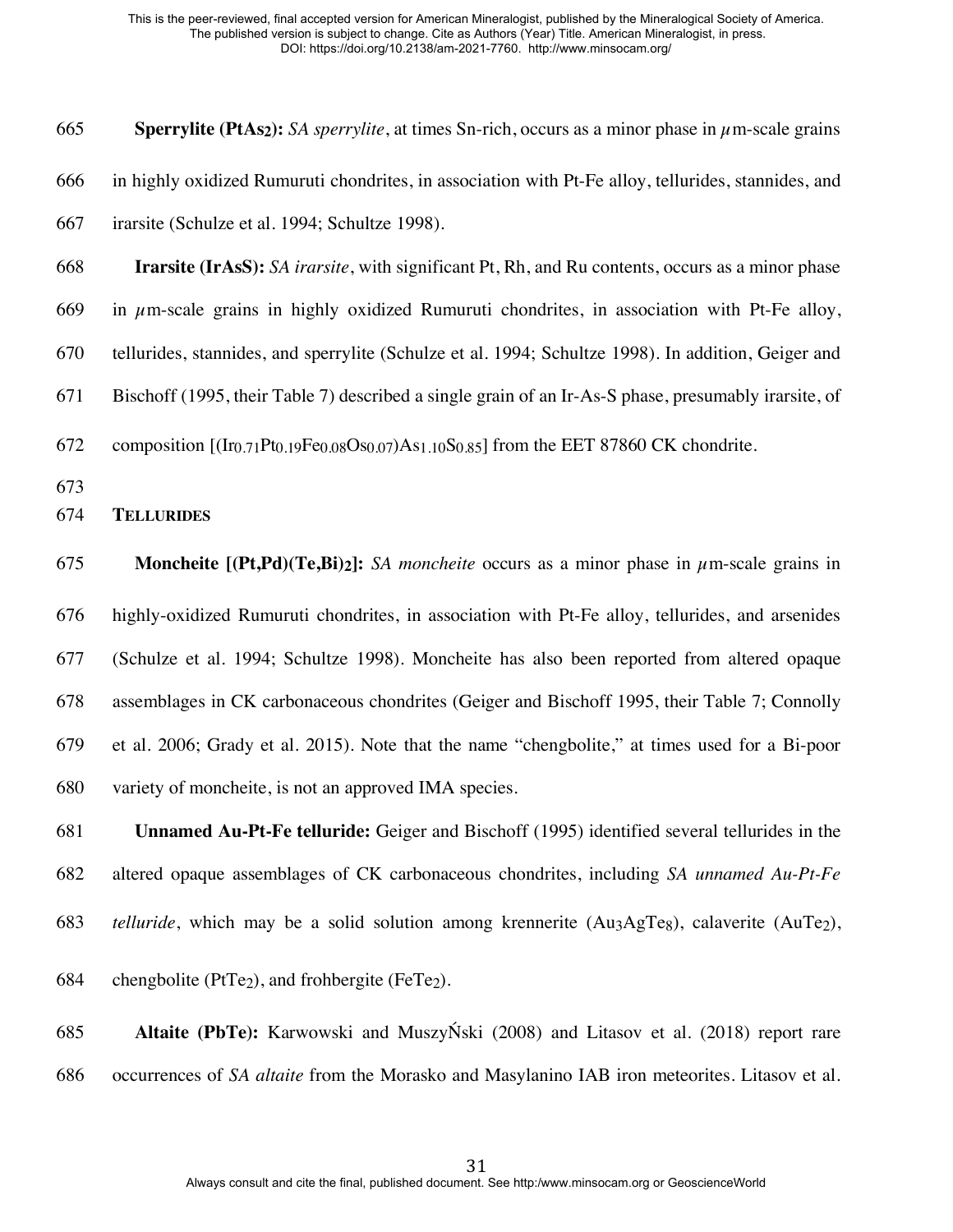(2018) offer alternative possible modes of origin, including primary crystallization from a highly differentiated melt, post-magmatic alteration, or terrestrial weathering. We provisionally adopt a secondary origin as more consistent with other sulfide, arsenide, and telluride meteoritic minerals. 

**SULFATES**

 Sulfates are an important component of the altered matrices of CI chondrites, in which they can exceed 10 vol % as both veins and isolated grains (Boström and Fredriksson 1966; Richardson 1978; Fredriksson and Kerridge 1988; Johnson and Prinz 1993; Endress and Bischoff 1996). Uncertainty exists regarding the timing of sulfate formation: Gounelle and Zolensky (2001) observed the formation of sulfate veins and efflorescences by reaction with the atmosphere during museum storage of CI1 carbonaceous chondrites and they suggest that all reports of meteoritic sulfates may represent terrestrial weathering. With that caveat, we tentatively tabulate 9 alkali, alkaline earth, and Fe sulfates that might be products of secondary aqueous alteration and oxidation on a parent body.

 In addition, Gooding (1981) and Gooding et al. (1991) described meteoritic hydrous sulfates 702 produced by terrestrial weathering, including coquimbite  $[Fe<sub>2</sub>(SO<sub>4</sub>)<sub>3</sub>·9H<sub>2</sub>O]$ , kieserite (MgSO4•H2O), slavikite [NaMg2Fe5(SO4)7(OH)6•33H2O], szomolonkite (FeSO4•H2O), and 704 voltaite  $[K_2Fe_8Al(SO_4)<sub>12</sub>$ -18H<sub>2</sub>O. Other terrestrial weathering minerals include starkeyite 705 (MgSO<sub>4</sub>•4H<sub>2</sub>O; Zolensky and Gooding 1986) and paraotwayite  $[Ni(OH)_{2-x}(SO_4, CO_3)_{0.5x};$  Zubkova et al. 2008]. Uncertain examples that we suspect are terrestrial weathering products 707 include honessite  $[(Ni,Fe)_{8}SO_{4}(OH)_{16} \cdot nH_{2}O; Buchwald 1977],$  jarosite  $[KFe3(SO4)_{2}(OH)_{6};$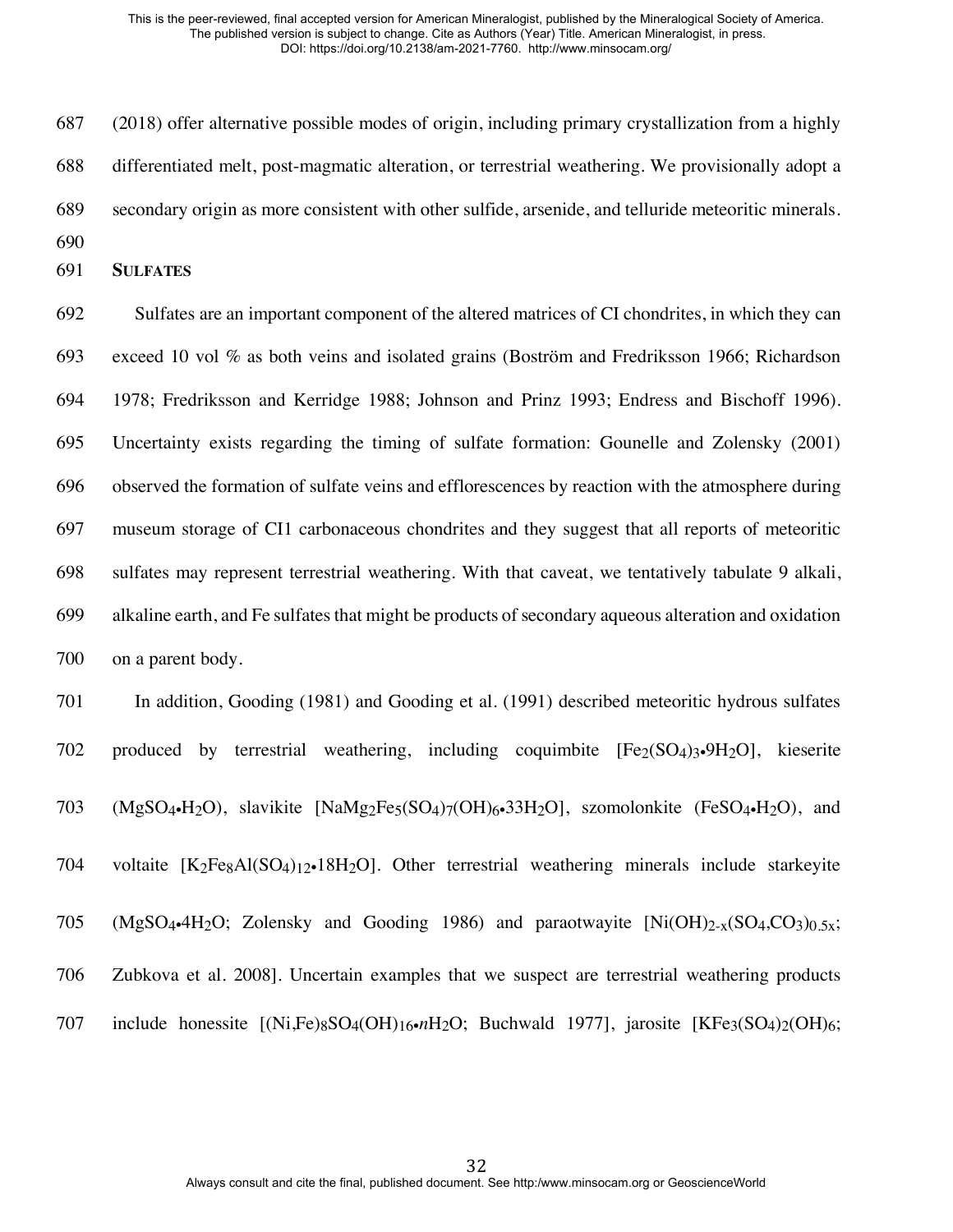| 708 |  | Buchwald 1977], melanterite (FeSO <sub>4</sub> •7H <sub>2</sub> O; Ulyanov 1991), and schwertmannite   |  |  |
|-----|--|--------------------------------------------------------------------------------------------------------|--|--|
|     |  |                                                                                                        |  |  |
|     |  | 709 [Fe <sup>3+</sup> 16(OH,SO <sub>4</sub> )12-13O <sub>16</sub> -10H <sub>2</sub> O; Pederson 1999]. |  |  |

 **Anhydrite (CaSO4):** Greenwood et al. (1994) report *SA anhydrite* intergrown with bassanite and in association with calcite from altered CAIs in the Cold Bokkeveld CM carbonaceous chondrite. Anhydrite also occurs as a minor phase in matrices of CM chondrites (Fuchs et al. 1973; Lee 1993). Brearley (1993a) report fibrous vein-filling anhydrite (2-µm maximum dimension) in 714 the matrix of the ALH A77307 CO chondrite. **Gypsum (CaSO4**•**2H2O):** *SA gypsum* is an alteration product of melilite in CAIs and refractory inclusions of CM chondrites (Bunch and Chang 1980; Armstrong et al. 1982; MacPherson et al. 1983; El Goresy et al. 1984). Gypsum is a rare phase in the matrices of CI chondrites, in which it occurs in veins and as individual grains (DuFresne and Anders 1962; Nagy and Anderson 1964; Fuchs et al. 1973; Richardson 1978).  **Bassanite (CaSO4**•**0.5H2O):** *SA bassanite* (also referred to as "hemihydrate") intergrown with anhydrite was reported by Greenwood et al. (1994) from altered CAIs in CM Cold Bokkeveld. Bassanite also occurs in veins with anhydrite in association with calcite in the matrices of CM

chondrites (Lee 1993).

 **Hexahydrate (MgSO4**•**6H2O):** DuFresne and Anders (1962) and Richardson (1978) reported *SA hexahydrate* from the matrices of CI chondrites, in which it may be a terrestrial weathering 726 phase (Gounelle and Zolensky 2001).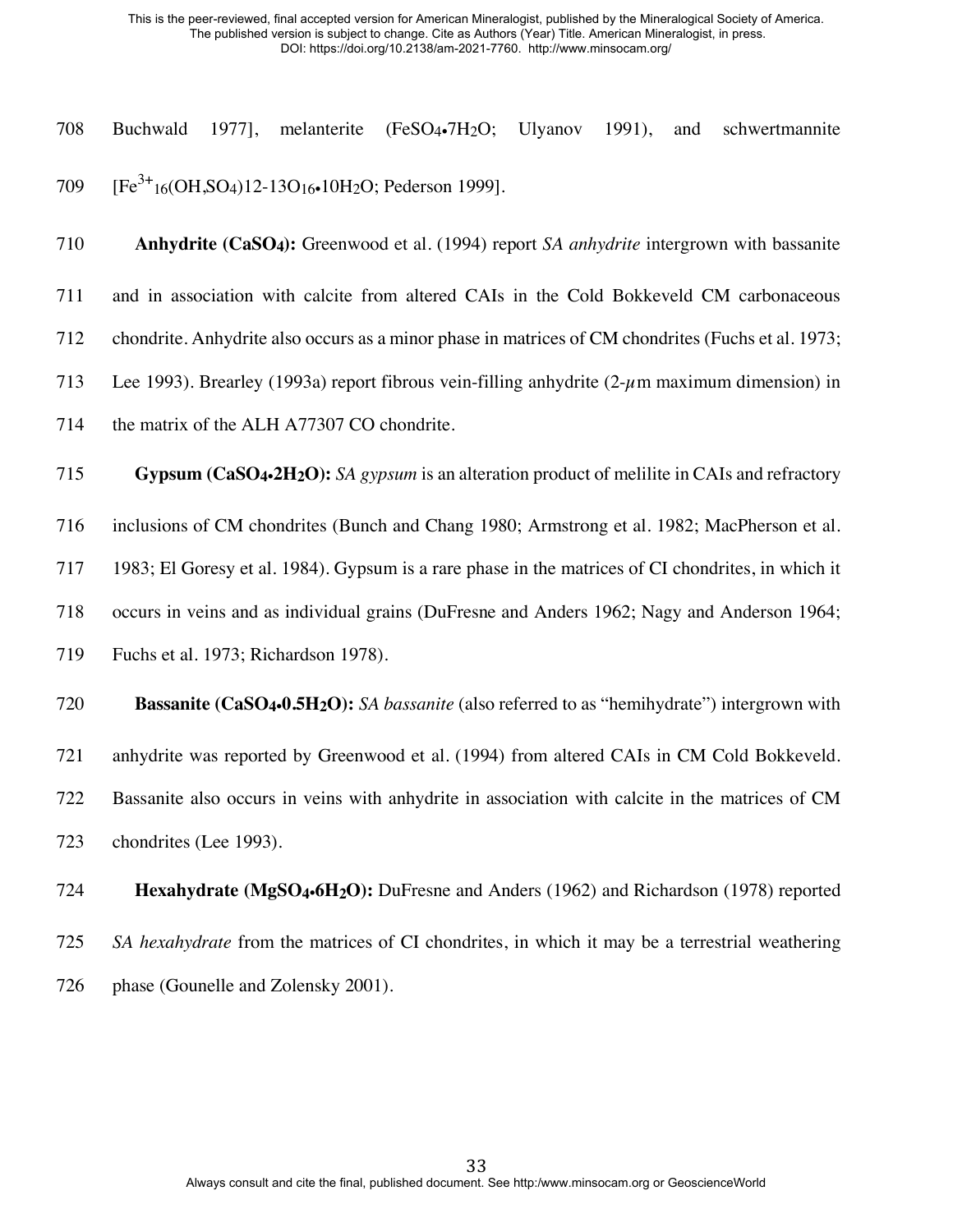**Epsomite (MgSO4**•**7H2O):** *SA epsomite* occurs as veins and grains in the matrices of CI chondrites, where it may be associated with hexahydrate (DuFresne and Anders 1962; Richardson 1978).

 **Thenardite (Na2SO4):** *SA thenardite* is a rare secondary sulfate in meteorites, tentatively recorded by King and King (1981) from chondrule rims in the Murray CM2 carbonaceous chondrite.

 **Unnamed Mg-Al-Fe sulfate:** Lee and Greenwood (1994, their Table 4) detected a secondary Mg-Al-Fe sulfate with an approximate empirical formula (exclusive of OH/H2O) of  $[(Na<sub>0.4</sub>Mg<sub>4.0</sub>Al<sub>2.4</sub>Fe<sub>0.9</sub>S<sub>0.9</sub>)O<sub>12</sub>]$  in altered CAIs of the Murray CM2 carbonaceous chondrite. Lee and Greenwood tentatively identified this phase as aluminocopiapite  $[(A1.Mg)Fe<sup>3+</sup>4(SO4)6(OH, O)<sub>2</sub>•20H<sub>2</sub>O]$ ; however, the element ratios are inconsistent with this identification. Until more information is forthcoming, we designate this phase as *SA unnamed Mg-Al-Fe sulfate*.

 **Blödite [Na2(Mg,Ni)(SO4)2**•**4H2O]:** The matrices of some CI chondrites contain the hydrous Na-Mg-sulfate *SA blödite* (DuFresne and Anders 1962; Boström and Fredriksson 1966; Fredriksson and Kerridge 1988), including Ni-rich examples in the Ivuna CI chondrite that 743 approach the composition of nickelblödite, though with  $Mg/(Mg+Ni) = 0.67$  (Fredriksson and Kerridge 1988, their Table 3).

 **Barite (BaSO4):** Wlotzka and Wark (1982) reported *SA barite* in altered CAIs of the Leoville CV chondrite, where it occurs in veins associated with Ba-rich feldspar. Kurat et al. (1989) recorded barite as a rare accessory phase in dark inclusions from the Allende CV carbonaceous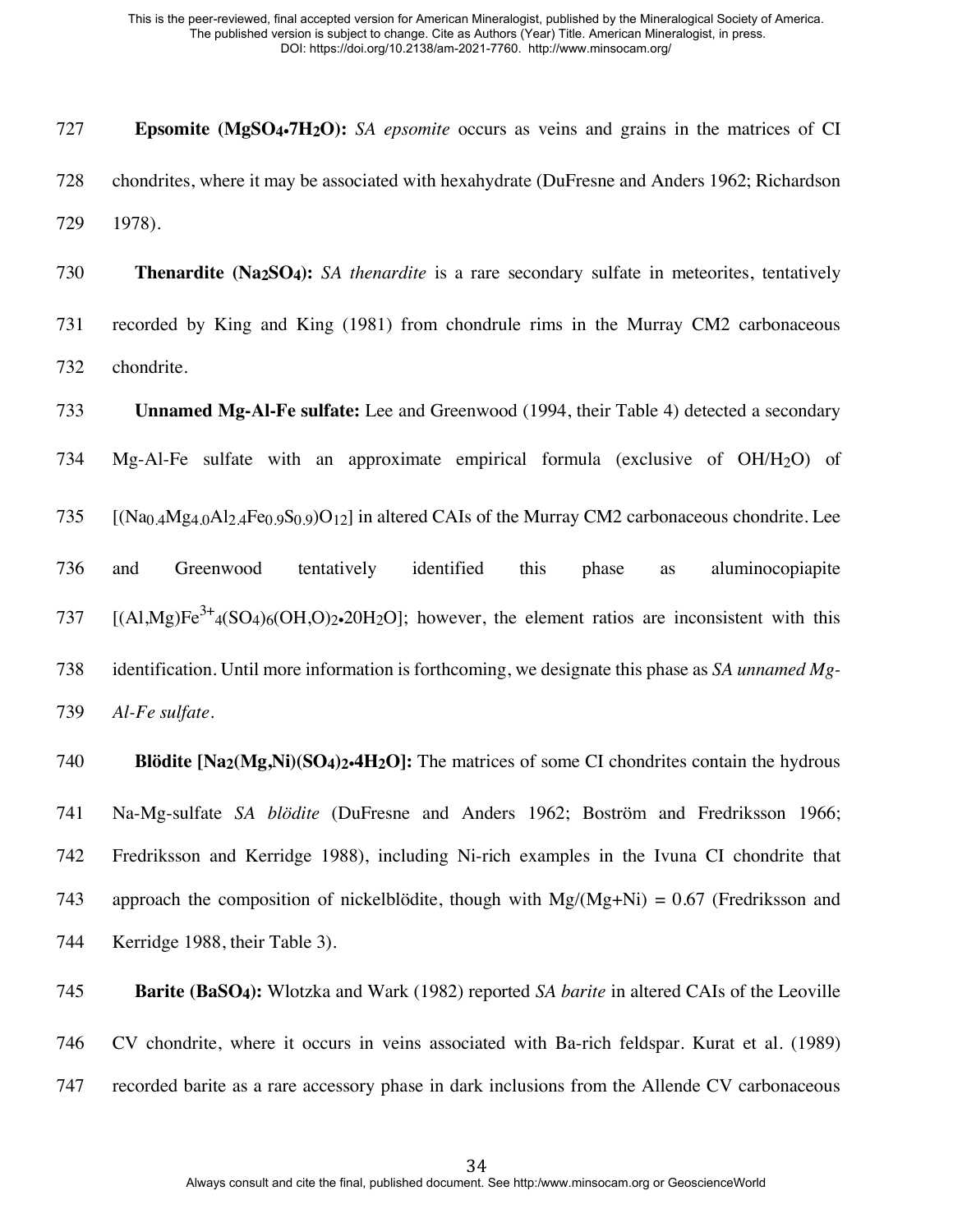- 748 chondrite, where it is associated with unusual sulfide-andradite objects that contain native copper,
- 749 Cu- and Ti-rich magnetite, perovskite, and calcite.
- 750
- 751 **CARBONATES**

752 Carbonates are important low-temperature (0 < T < 130 ºC) aqueous alteration phases in the 753 matrices of carbonaceous chondrites, where they occur in association with phosphates, sulfates, 754 sulfides, and magnetite, and they are minor secondary constituents of ordinary chondrites 755 (Alexander et al. 2015). They represent on average  $\sim$ 5 vol % of CI chondrites, occurring in matrix 756 clasts up to several millimeters in maximum dimension (Nagy and Anderson 1964; Fredriksson 757 and Kerridge 1988; Johnson and Prinz 1993; Endress and Bischoff 1996; Endress et al. 1996). In 758 matrices of CM chondrites, ubiquitous carbonate minerals are commonly intimately intergrown 759 with clay minerals (Zolensky and McSween 1988). Fujiya et al. (2012) employed  $53$ Mn- $53$ Cr 760 dating of calcite to determine that carbonates in CM chondrites formed within 7 million years of 761 the formation of CAIs (4567.3 +/- 0.16 MA; Connelly et al. 2012). 762 In addition, a number of carbonates have been reported as terrestrial alteration products in 763 meteorites, including barringtonite (MgCO<sub>3</sub>•2H<sub>2</sub>O; Ulyanov 1991), chukanovite [FeCO<sub>3</sub>(OH)<sub>2</sub>; 764 Pekov et al. 2007], hydromagnesite [Mg<sub>5</sub>(CO<sub>3</sub>)<sub>4</sub>(OH)<sub>2</sub>•4H<sub>2</sub>O; Zolensky and Gooding 1986; 765 Velbel 1988], nesquehonite [Mg(HCO<sub>3</sub>)(OH) •2H<sub>2</sub>O; Zolensky and Gooding 1986; Velbel 1988], 766 nyerereite  $[Na_2Ca(CO_3)$ : Ulyanov 1991], reevesite  $[Ni_6Fe_2(CO_3)(OH)_{14}$ . 4H<sub>2</sub>O; Buchwald 767 1977], and vaterite (CaCO<sub>3</sub>; Okada et al. 1981).

768 **Rhombohedral Carbonates [(Ca,Mg,Fe,Mn)CO3]:** End-member rhombohedral carbonates 769 (space group  $R\{\text{bar3}\}c$  or  $R\{\text{bar3}\}$ ) include calcite (Ca), magnesite (Mg), siderite (Fe), and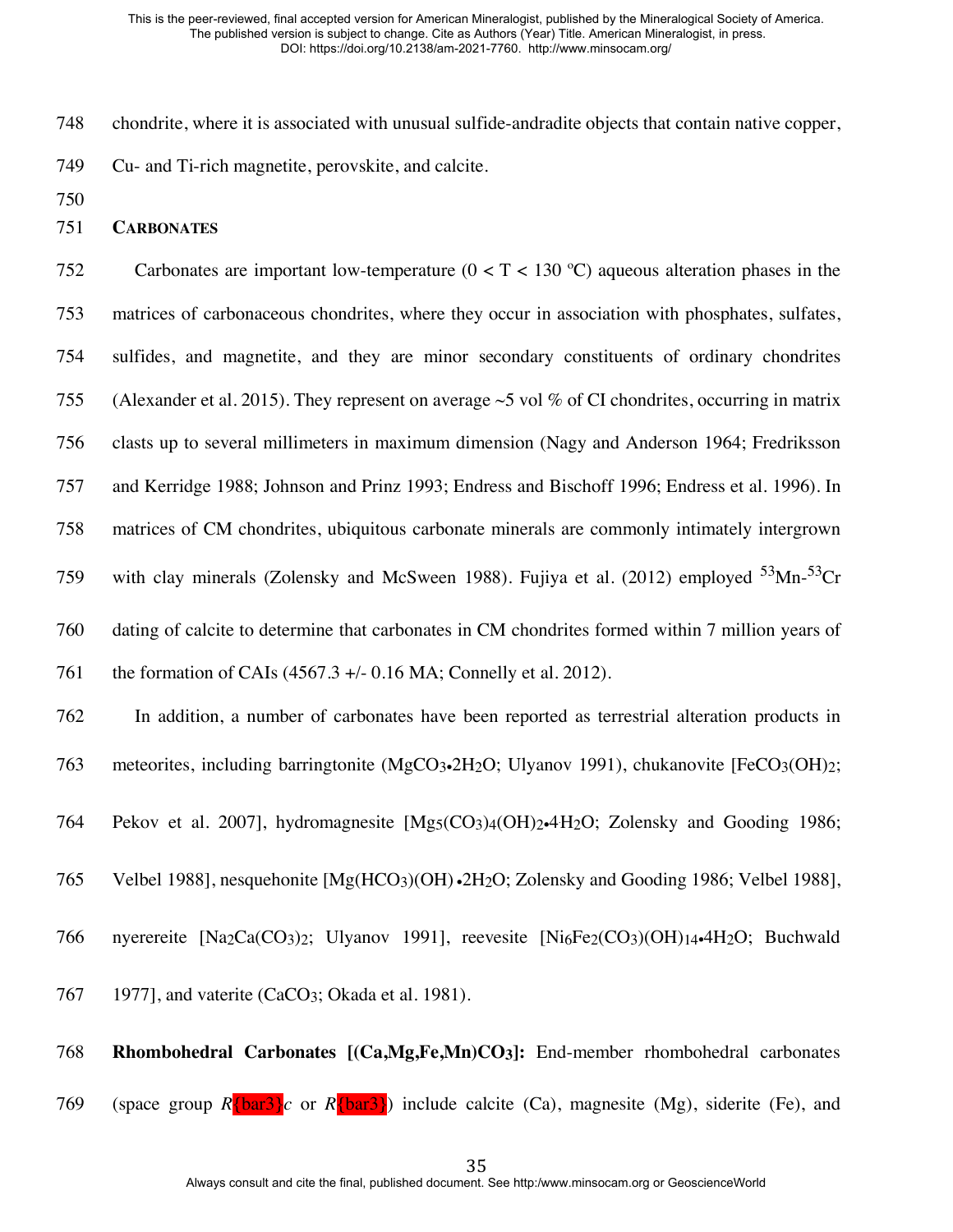rhodochrosite (Mn), whereas intermediate cation-ordered species include dolomite (CaMg), ankerite (CaFe), and kutnohorite (CaMn). In addition, the intermediate Mg-Fe carbonate, though not an approved species, is often termed "breunnerite" in the meteoritics literature.

 **Calcite (CaCO3):** *SA calcite* has been observed in numerous carbonaceous and ordinary chondrites. In CV chondrites, calcite occurs with Al-diopside and sodalite (Sylvester et al. 1993), as veins in forsterite (Davis et al. 1991), and as irregular masses (Mao et al. 1990) in the Vigarano CV chondrite; as the dominant secondary phase in the Leoville CV chondrite (Mao et al. 1990); and with Ca-phosphate in CAIs of in the Coolidge CV4 metamorphosed carbonaceous chondrite (Noguchi 1994). Calcite is also a common alteration product in the CAIs of CM chondrites (Armstrong et al. 1982; Lee and Greenwood 1994; MacPherson and Davis 1994), and it is the most common carbonate in the matrices of CM chondrites (Fuchs et al. 1973; Bunch and Chang 1980; Barber 1981; Tomeoka et al. 1989a; Brearley 1995), as well as in CK chondrites (Noguchi 1993) chondrites. Calcite of near end-member composition is a minor phase in the matrix of CI chondrites (Fredriksson and Kerridge 1988; Johnson and Prinz 1993; Endress and Bischoff 1996), and it occurs in CR chondrites, including as a component of matrices (Weisberg et al. 1993; Ichikawa and Ikeda 1995; Alexander et al. 2015). Near end-member calcite occurs as an important secondary phase in the matrices of the Semarkona ordinary chondrite, where it is found in association with 787 smectite (Hutchison et al. 1987).

 **Dolomite [CaMg(CO3)2]:** *SA dolomite* is the most common carbonate in the matrices of CI chondrites, where it coexists with breunnerite and calcite (Fredricksson and Kerridge 1988). 790 Endress and Bischoff (1996) reported a range of compositions  $[(Ca<sub>0.35-0.53</sub>Mg<sub>0.34-0.51</sub>Mn<sub>0.00-51</sub>$ 0.15Fe0.02-0.13)CO3] (Brearley and Jones 1998, Figures 130 and 131), which underscores the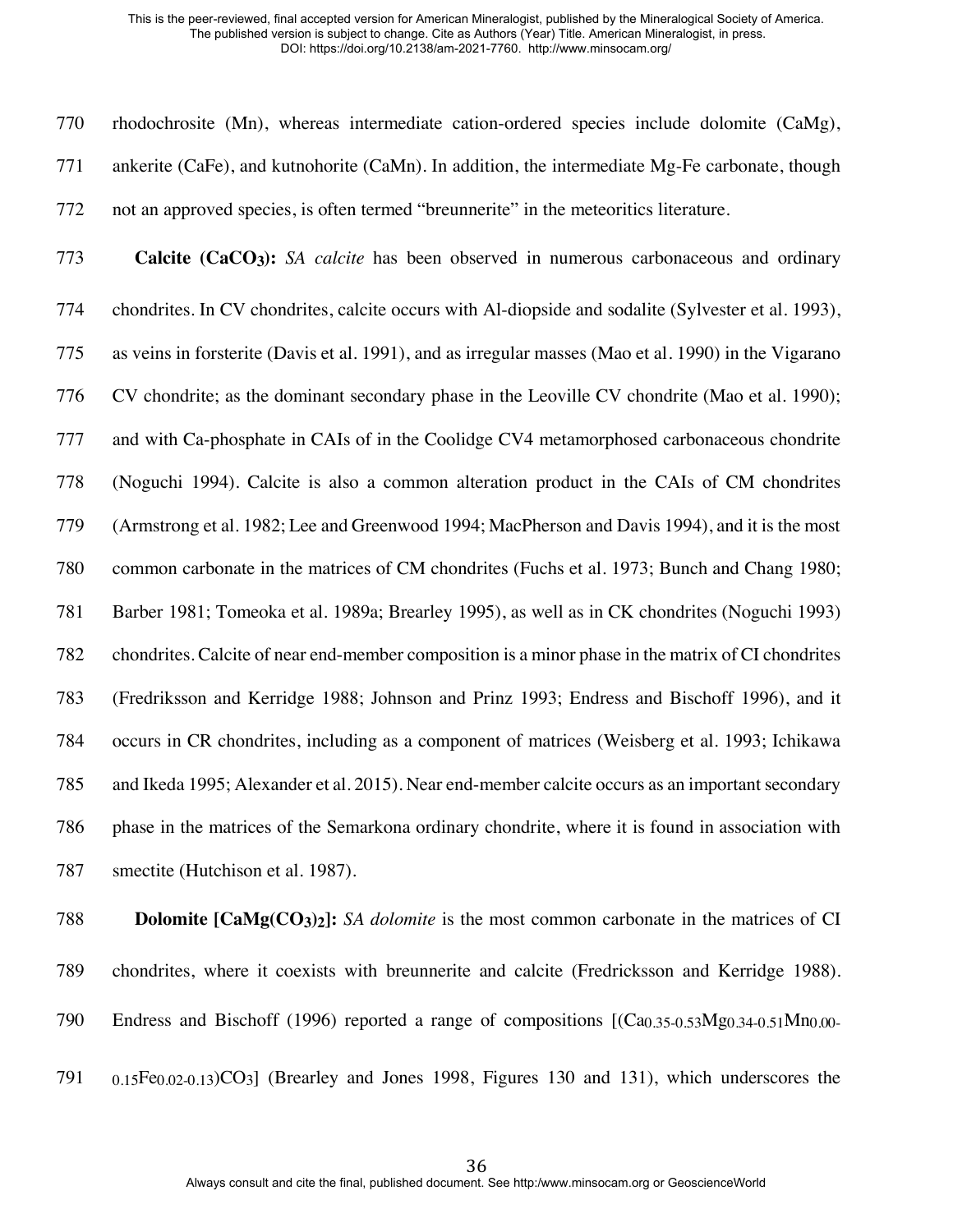extensive solid solution possible in this system. Trace element compositions point to crystallization from brines that are analogous to those of terrestrial deposits (Riciputi et al. 1994). Dolomite is much less common than calcite in the matrices of CM chondrites (Johnson and Prinz 1993). Rubin et al. (2007) suggest that dolomite has replaced calcite in the most altered examples.

 **Magnesite (MgCO3) and Siderite (FeCO3):** *SA breunnerite*, a solid solution between magnesite and siderite (and thus sometimes referred to as "ferroan magnesite"), is a common secondary phase in the matrix of CI chondrites, where it coexists with dolomite (Fredriksson and Kerridge 1988; Johnson and Prinz 1993; Endress and Bischoff 1996; Endress et al. 1996). 800 Fredricksson and Kerridge (1988) reported a compositional range of  $[(Ca<sub>0.00-0.05</sub>Mg<sub>0.53</sub>]$ 0.78Mn0.02-0.15Fe0.15-0.39)CO3] (see Brearley and Jones 1988, Figure 132). Breunnerite with

802 Mg/(Mg+Fe) from 0.73 to 0.77 dominates the carbonate mineralogy of Yamato 82162, an unusual highly metamorphosed carbonaceous chondrite (Tomeoka et al. 1989b, their Table 5).

 **Rhodochrosite (MnCO3):** Ikeda (1992) reported a single occurrence of the Mn carbonate, *SA rhodochrosite*, in the highly metamorphosed carbonaceous chondrite Yamato 82162; however, 806 further compositional information was not provided. MnCO<sub>3</sub> is also a common component of Ca-807, Mg-, and Fe-rich carbonates and the Yamato 82162 occurrence may be closer to an intermediate variety. For example, Tomeoka et al. (1989b, their Table 5) report an Mn-rich carbonate with 809 empirical formula  $[(Mg)_{0.61}Fe_{0.18}Mn_{0.21}CO_3]$  from Yamato 82162. In addition, Zolensky and McSween (1988) list the Ca-Mn carbonate, kutnohorite, as a secondary meteorite phase though, again, complete analyses were not provided.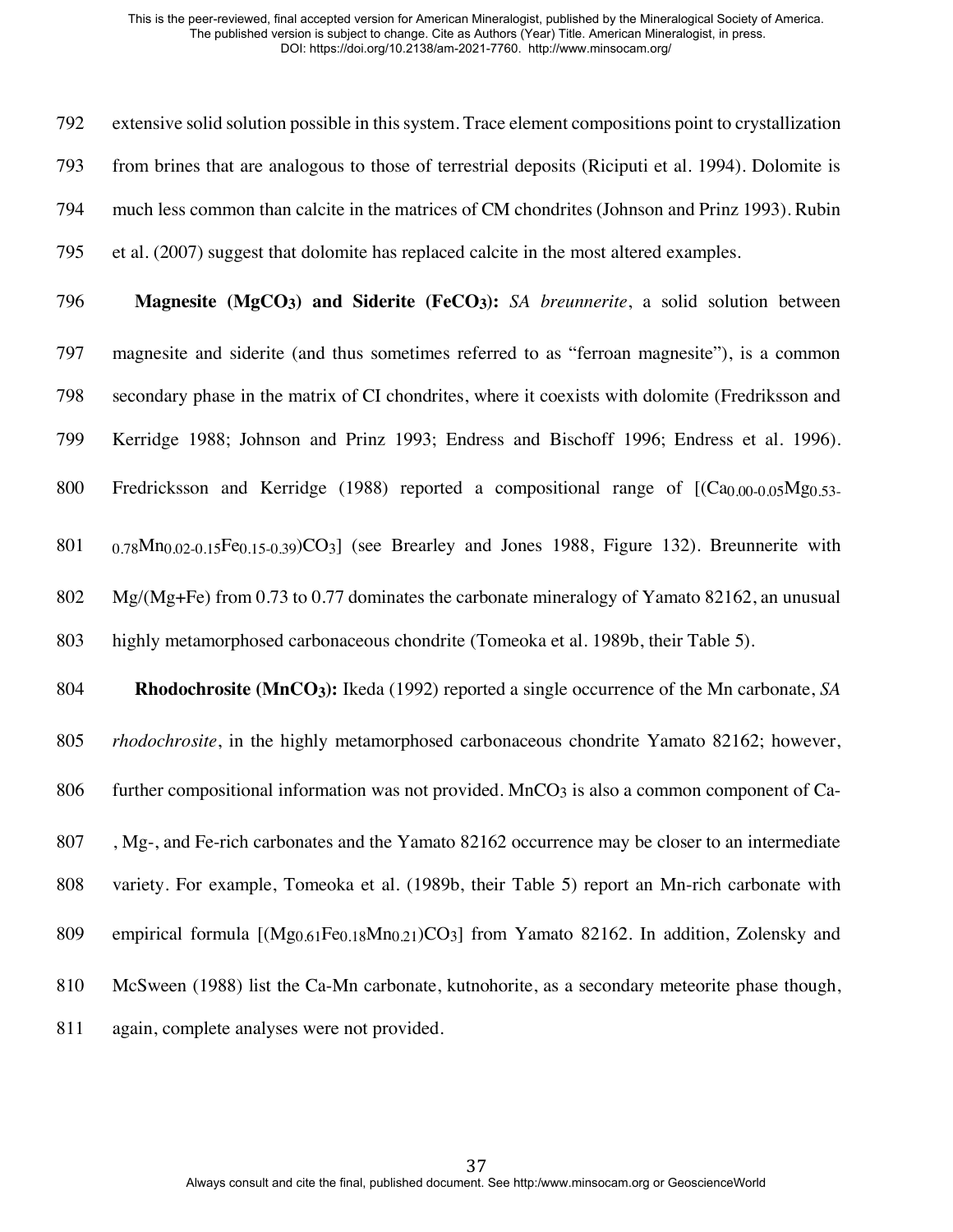**Aragonite (CaCO3):** *SA aragonite* was identified by electron diffraction in the matrices of CM chondrites, in which it coexists with more abundant calcite (Müller et al. 1979; Barber 1981). In most instances structural investigation of calcium carbonate is not undertaken; therefore, aragonite may be more abundant than reported (M. Zolensky; personal communication, 5 October 2020). **PHOSPHATES** 818 Several chondritic phosphate minerals, notably chlorapatite and merrillite, occur as secondary phases that formed through aqueous alteration and/or thermal metamorphism of prior P-bearing phases (e.g., Rubin and Grossman 1985; Jones et al. 2014). In addition, phosphates that are the 821 likely result of terrestrial weathering include arupite  $[Ni_3(PO_4)_2 \cdot 8H_2O$ ; Buchwald 1977], collinsite  $[Ca_2(Mg,Fe,Ni)(PO_4)_2 \cdot 2H_2O$ , Buchwald 1977], lipscombite  $[(Fe,Mn)Fe_2(PO_4)_2(OH)_2;$  Buchwald 823 1977], monazite  $[(Ce, La, Th)PQ<sub>4</sub>; Yagi et al. 1978]$ , and vivianite  $[Fe<sub>3</sub>(PO<sub>4</sub>)<sub>2</sub>•8H<sub>2</sub>O; Buchwald]$  1977]. **Apatite Group [Ca5(PO4)3(Cl,F,OH)]:** Apatite group minerals, which are commonly encountered as both primary and secondary meteorite phases, commonly display complex solid solution, most notably among Cl, F, and OH. Reports indicate that Cl-dominant examples are abundant, whereas F- and OH-rich apatite occurs only in restricted settings. Therefore, we recognize three different natural kinds. **Chlorapatite [Ca5(PO4)3Cl]:** *SA chlorapatite* commonly occurs in association with merrillite as a product of aqueous alteration or thermal metamorphism of P-bearing Fe-Ni alloys in a variety

of meteorites. In ordinary chondrites, chlorapatite is a common minor phase (Jones et al. 2014),

including in troilite-chlorapatite and metal-chloroapatite assemblages in the matrices of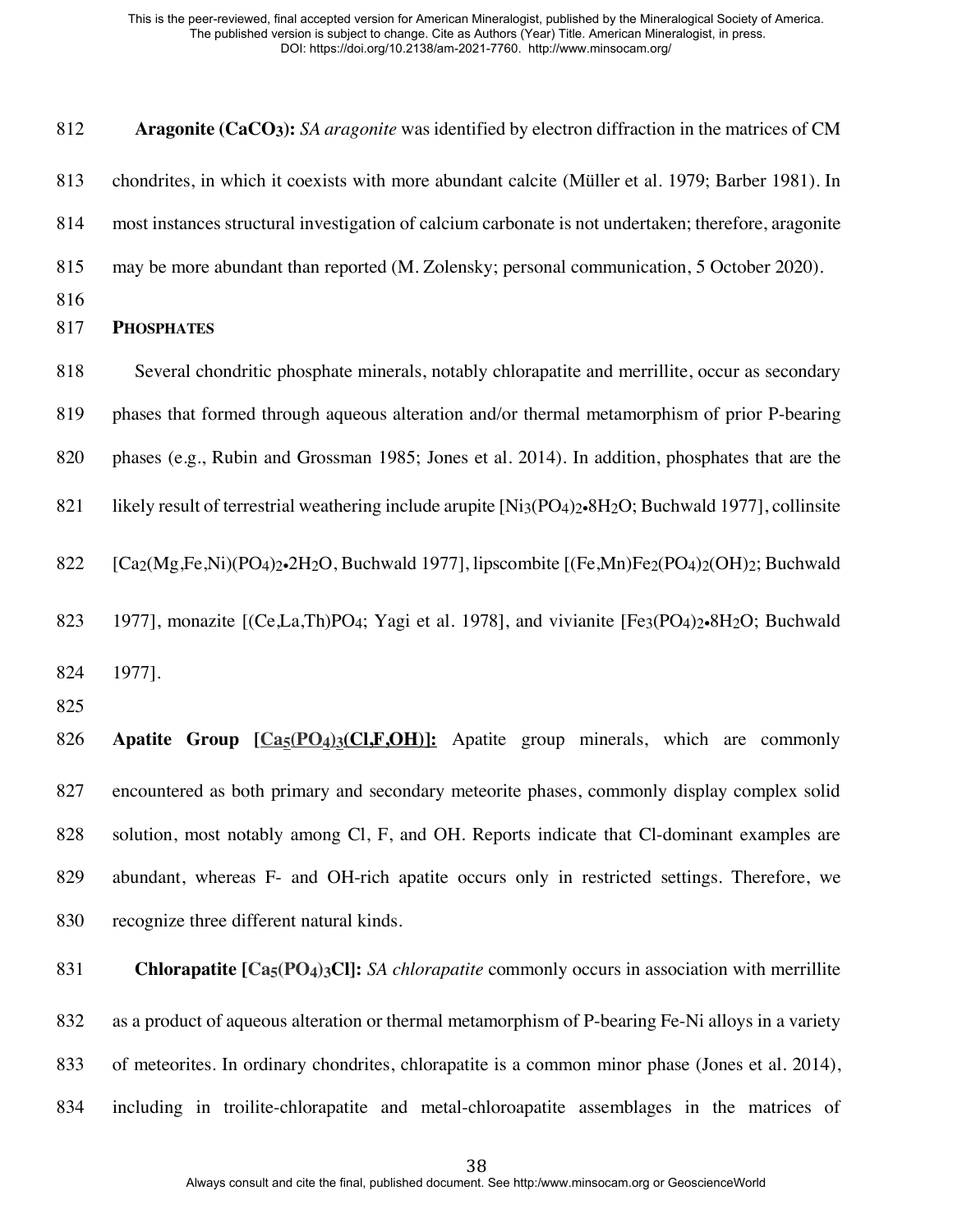unequilibrated ordinary chondrites (Ahrens 1970; Rubin and Grossman 1985), as well as in 836 equilibrated ordinary chondrites of types 3.6 to 6, in which phosphates [with Cl/(Cl+F) 0.65 to 0.87] and coexisting plagioclase may have experienced metasomatism by alkali-halogen-bearing fluids during metamorphism (Zanda et al. 1994; Lewis and Jones 2016, their Table 3). Chlorapatite 839 in ordinary chondrites typically incorporates up to  $\sim$ 30 mol % of the F-bearing fluorapatite component (Jones et al. 2014, their Table 2 and Figure 7). Chlorapatite occurs in R chondrites with merrillite, ilmenite, Cu metal, and phyllosilicates (Bischoff et al. 1994; Rubin and Kallemeyn 1994; Kallemeyn et al. 1996), as well as in altered CAIs of the Allende CV carbonaceous chondrite 843 and in sulfide-phosphate assemblages in the matrices of CV chondrites (Armstrong et al. 1985; Blum et al. 1989).

 **Hydroxylapatite [Ca5(PO4)3OH]:** *SA hydroxylapatite* lacking measurable Cl or F has been reported from the matrix of the Cochabamba CM chondrite (Müller et al. 1979), as well as in the 847 Bali CV3 chondrite (Keller et al. 1994). Note, however, that apatite group minerals in ordinary 848 chondrites rarely exceed 400 ppm  $H_2O$  (Jones et al. 2014; their Figure 8).

 **Fluorapatite [Ca5(PO4)3F]:** Kimura et al. (1992, their Table 4) analyzed *SA fluorapatite* with F/(F+Cl) = 0.93 in association with diopside from the Yamato 75305 winonaite. Ivanov et al. (2003, their Table 3) reported *SA fluorapatite* in association with arfvedsonite, aenigmatite, and wilkinsonite as inclusions in albite crystals from unusual alkaline and subalkaline clasts from the Kaidun polymict breccia; note, however, that F/Cl was not reported.

# **Merrillite [Ca9NaMg(PO4)7]:** *SA merrillite*, commonly in association with chlorapatite, occurs as a product of thermal metamorphism of P-bearing Fe-Ni alloys in ordinary chondrites

(Ahrens 1970; Jones et al. 2014; Lewis and Jones 2014), in which merrillite is the primary host of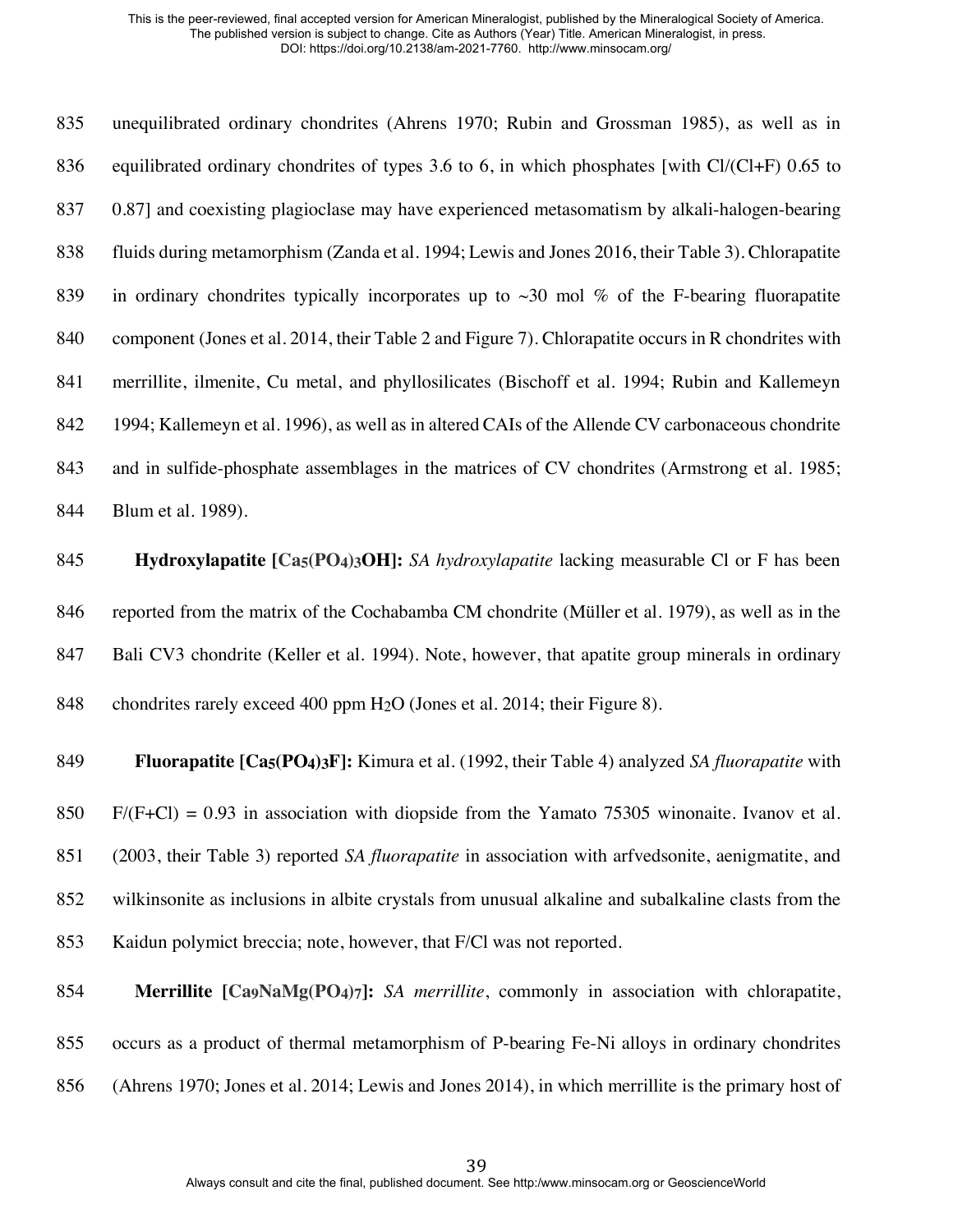rare earth elements Crozaz and Zinner 1985; Jones et al. 2014). Meteoritic merrillite in ordinary 858 chondrites is typically Mg-dominant, but it incorporates up to 12 mol % of the  $Fe^{2+}$  ferromerrillite component (Jones et al. 2014, their Table 2). Abundant, though volumetrically minor, sulfide- merrillite assemblages are found in CV3 carbonaceous chondrites (Rubin and Grossman 1985), 861 who propose that phosphate minerals formed by reaction of schreibersite with Ca, O, and Cl from silicates. Merrillite also occurs as a minor phase in opaque assemblages of CV chondrites in association with magnetite, awaruite, and pentlandite (Rubin 1991). The schreibersite formed previously by exsolution from P-rich Fe-Ni alloys that condensed from nebular gas. A Ca-rich phosphate, either merrillite or whitlockite (see below), occurs in the matrices of CI chondrites (Nagy and Andersen 1964; Boström and Fredriksson 1966).

 **Whitlockite [Ca9Mg(PO3OH)(PO4)6]:** Some confusion exists in the meteorite literature regarding occurrences of merrillite versus whitlockite, both of which are valid Ca-Mg phosphate species of the whitlockite group according to the IMA. While we are unable to resolve this issue, we suspect that anhydrous merrillite may form during thermal metamorphism, whereas *SA whitlockite* is a plausible product of aqueous/hydrothermal alteration. Hutcheon et al. (1987) and Bischoff and Palme (1987) found whitlockite in a sulfide-rich Fremdlinge of Allende CAIs. A Ca- rich phosphate, either whitlockite or merrillite, occurs in the matrices of CI chondrites (Nagy and Andersen 1964; Boström and Fredriksson 1966).

**Sarcopside**  $[Fe^{2+}(PO_4)_2]$  **and Chopinite**  $[Mg_3(PO_4)_2]$ **:** Grew et al. (2010) reported secondary Mg-Fe-Mn orthophosphates of the chopinite-sarcopside solid solution, i.e., 877 [ $(Fe, Mg, Mn)_{3}(PO_{4})_{2}$ ], in association with farringtonite from the altered GRA 95209 acapulcoite. 878 Analyzed grains span the range from the 1 to 89 mol % Mg end-member, with up to 23 mol %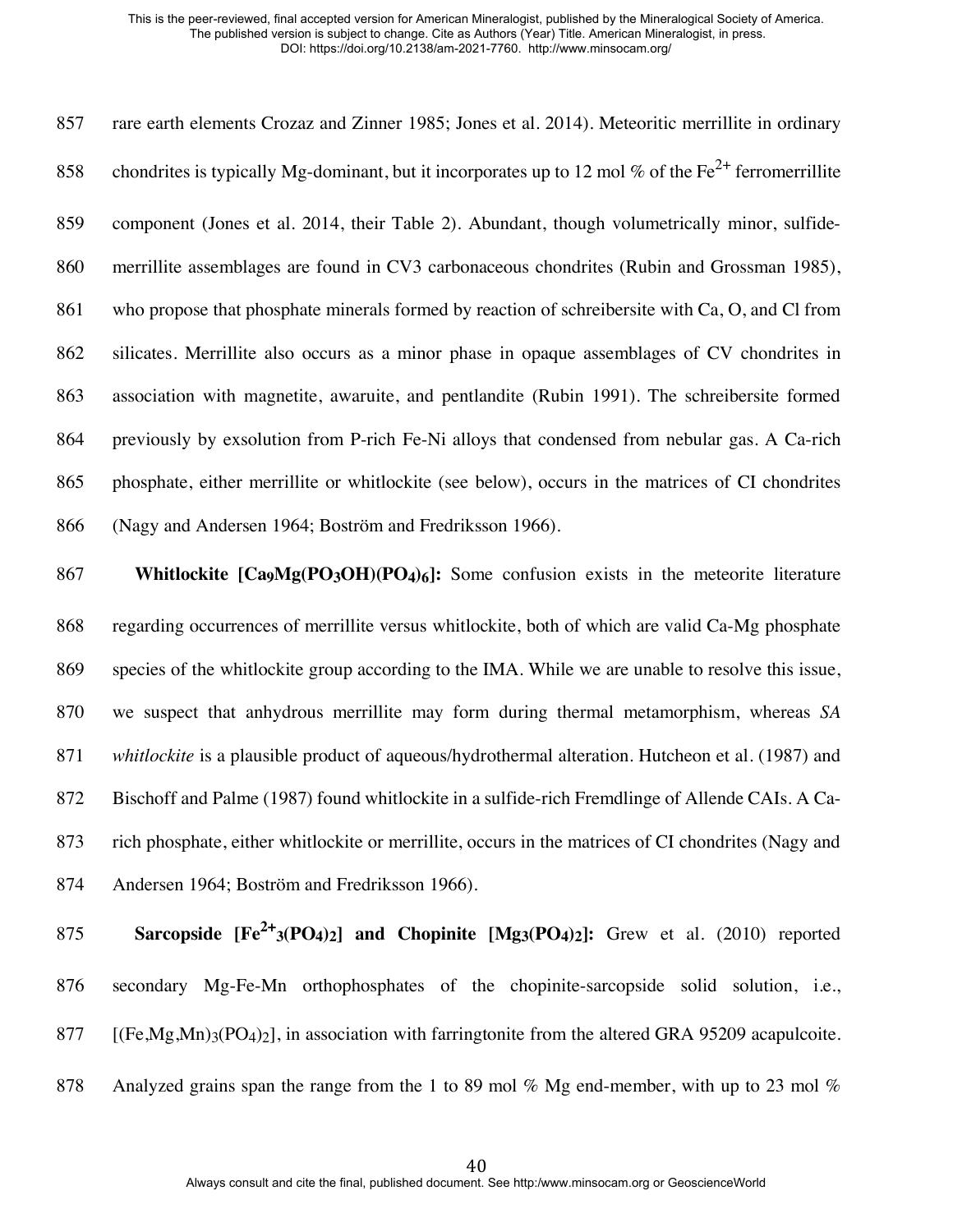zavaliaite component [Mn)3(PO4)2] in the more Fe-rich samples. Until more compositional data on these secondary phosphates are available, we lump them into *SA sarcopside*, because they are all members of a continuous solid solution and most samples are Fe-dominant. Grew et al. (2010) suggest that these phosphates formed by oxidation of P-rich metal, with subsequent exchange of Mg and Mn for Fe. They also note the possible influence of modest impact pressures, because chopinite typically forms at pressures above 0.4 GPa (Brunet et al. 1998).

 **Farringtonite [(Mg,Fe)3(PO4)2]:** Grew et al. (2010) reported *SA farringtonite*, a polymorph of chopinite, in association with grains of the chopinite-sarcopside solid solution in the altered 887 GRA 95209 acapulcoite. They observe 6 to 14 mol % of the graftonite component  $[Fe<sub>3</sub>(PO<sub>4</sub>)<sub>2</sub>]$  and suggest that phosphate formed by oxidation of P-rich metal, with subsequent replacement of Fe by Mg from silicates. Note that Grew et al. (2010) did not observe graftonite, the Fe-rich isomorph of farringtonite, from which it is separated by a miscibility gap.

**Chladniite**  $[Na_2CaMg_7(PO_4)_6]$  **and Johnsomervilleite**  $[Na_{10}Ca_6Mg_{18}Fe^{2+}{}_{25}(PO_4)_{36}]$ : Minerals of the chladniite-johnsomervilleite solid solution are rare phases in meteorites, in which they occur as both primary phosphates in iron meteorites (Olsen and Steele 1993; McCoy et al. 1994) and presumably secondary phases, for example in the GRA 95209 acapulcoite (Grew et al. 2010). Grew et al. (2010, their Figure 7) reported a range of compositions, almost all of which have Mg > Fe and thus lie in the chladniite field. Therefore, we designate these occurrences as *SA chladniite*.

 **Brianite [Na2CaMg(PO4)2]:** *SA brianite* is one of several minor secondary phases reported by Kimura and Ikeda (1995) in opaque awaruite-sulfide-magnetite spherules in association with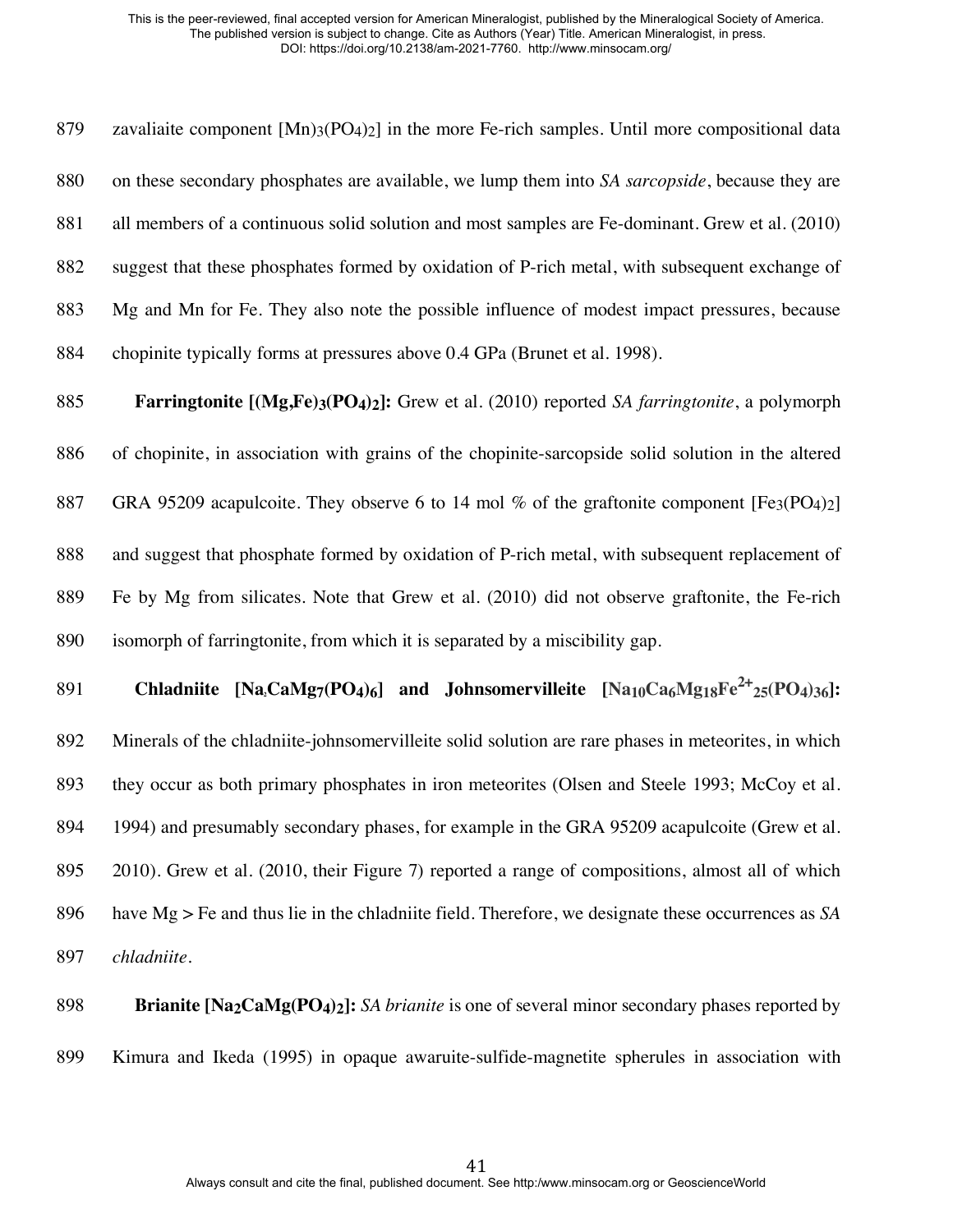whitlockite and apatite in the Allende CV carbonaceous chondrite. However, no compositional data were provided.

- 
- **OXIDES**

 Oxidation plays a significant role in the secondary alteration of meteorites. Consequently, we tabulate 23 species of secondary oxides, 10 of which are also known as primary meteorite minerals. It is often difficult to differentiate these secondary minerals from recently formed terrestrial weathering products. Until more information is available, we ascribe the following meteorite 908 phases to terrestrial alteration: Ca-armalcolite (CaTi<sub>2</sub>O<sub>5</sub>; Lin and Kimura 1996), cuprite (Cu<sub>2</sub>O; 909 Ulyanov 1991), hematite (Fe<sub>2</sub>O<sub>3</sub>; Buchwald 1977), olkhonskite (Cr<sub>2</sub>Ti<sub>3</sub>O<sub>9</sub>; Schmitz et al. 2016), 910 pseudobrookite (Fe<sub>2</sub>TiO<sub>5</sub>; Ramdohr 1973; Krot et al. 1993), thorianite (ThO<sub>2</sub>; MacPherson et al. 911 1988), and trevorite (NiFe<sup>3+</sup><sub>2</sub>O<sub>4</sub>; Buchwald 1977).

**Oxide Spinel Group**  $[(Mg,Fe^{2+},Zn)(Al,Fe^{3+},Cr,V,Ti)_{2}O_4]$ **:** Several members of the oxide spinel group have been reported as secondary phases in ordinary and carbonaceous chondrites. Extensive solid solution occurs in these phases (e.g., El Goresy 1976; Brearley and Jones 1988, their Table A3.39; Kessel et al. 2007, their Table 2); nevertheless, the following six secondary minerals appear to represent distinct compositional regimes in meteorites.

**Magnetite** (Fe<sub>3</sub>O<sub>4</sub>): *SA magnetite* is a common alteration phase in carbonaceous chondrites, in which it may form by oxidation of kamacite or troilite (e.g., Herndon et al. 1975; Krot et al. 1995; Zolensky et al. 2010; Palmer and Lauretta 2011; Chan et al. 2016). Magnetite is the most abundant oxide in the matrices of CI chondrites, where it occurs as spherules, framboids, and platelets in aggregates to a few tens of micrometers in maximum dimension (Brearley and Jones 1998, and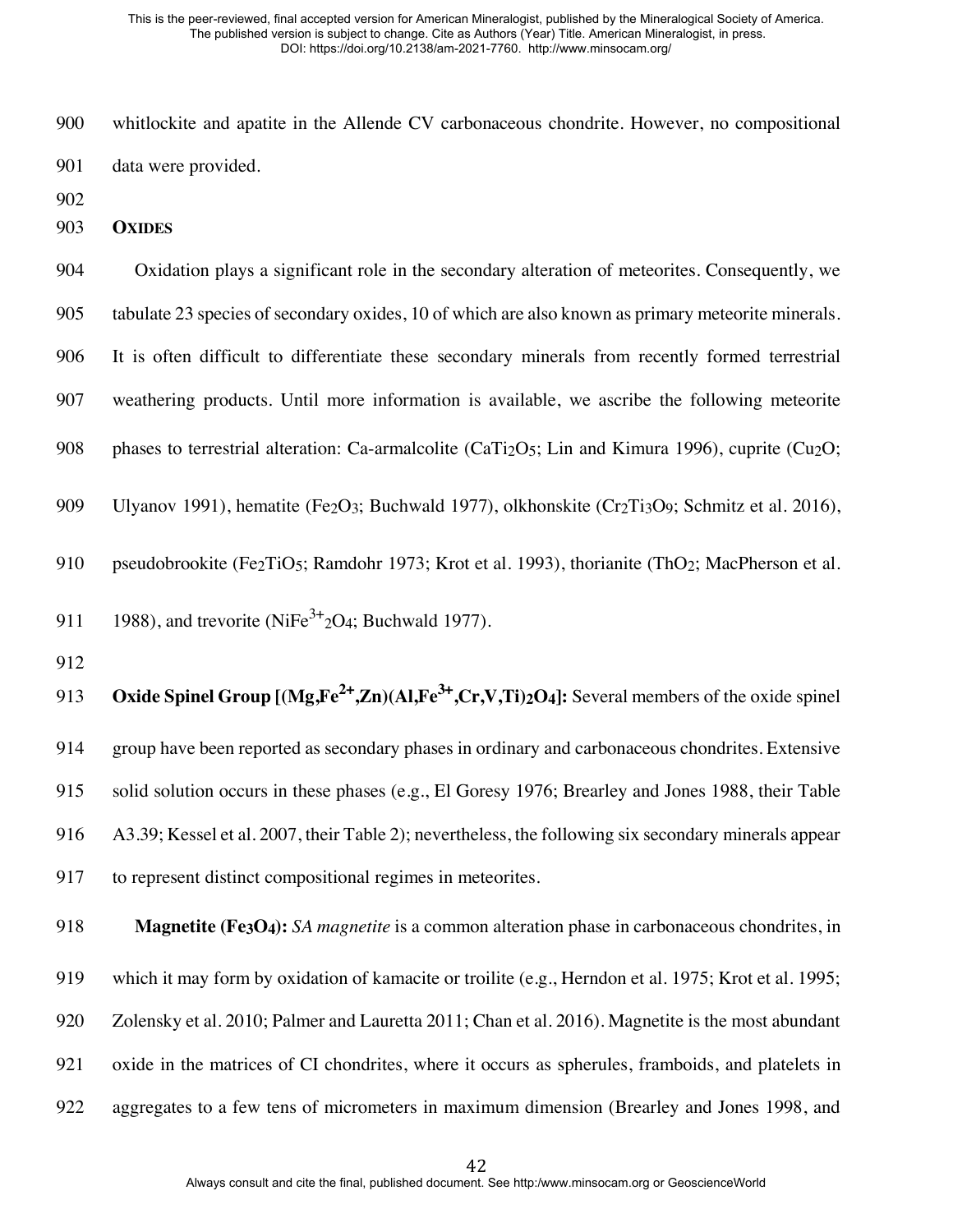references therein). Zolensky and Ivanov (2003) document secondary magnetite formed by oxidation of pyrrhotite in the highly altered Kaidun polymict breccia. Magnetite is found as a minor phase in the matrices of many CM chondrites (Fuchs et al. 1973; Bunch and Chang 1980; Barber 1981; Brearley 1995), in which it is an alteration product of kamacite from 927 microenvironments with limited S and Si (Palmer and Lauretta 2011). However, magnetite in association with interlayered saponite/serpentine is a major matrix phase in the Bells CM2 chondrite (Brearley 1995). Magnetite is also an alteration product of kamacite in the chondrules of CO3 meteorites (Scott and Jones 1990) and in CK chondrites (Geiger and Bischoff 1995). 931 Secondary magnetite occurs in CV chondrites (Krot et al. 1995), both in the fine-grained matrix, at times with framboidal morphology (Keller et al. 1994), and in opaque assemblages with awaruite and pentlandite (Rubin 1991; Lee et al. 1996). McSween (1977) divided CV3 chondrites into reduced and oxidized subgroups based on their different metal-to-magnetite ratios. Secondary magnetite often deviates from ideal Fe3O4 (Brearley and Jones 1998, and references therein); for 936 example, V-rich magnetite with up to 10 mol % coulsonite ( $FeV<sub>2</sub>O<sub>4</sub>$ ) component was reported from Fremdlinge in Allende (Armstrong et al. 1985, their Table 2; Hutcheon et al. 1987). Dunn et al. (2016) studied magnetite minor element compositions in oxidized CK and CV chondrites and 939 documented systematic changes in the contents of Mg, Ni, Al, Cr, and Ti with metamorphic grade. **Chromite (Fe<sup>2+</sup>Cr<sub>2</sub>O<sub>4</sub>):** Cr-rich oxide spinels, both chromite and a range of Cr-bearing phases (Wlotzka 2005; Hazen et al. 2021), are common primary phases in the full range of equilibrated and unequilibrated ordinary chondrites (Bunch et al. 1967; Dodd 1969; Brearley and Jones 1998, their Figure 191; Wlotzka 2005; Kessel et al. 2007). With increasing metamorphic grade, the abundance of chromite increases significantly, revealing that chromite also forms by secondary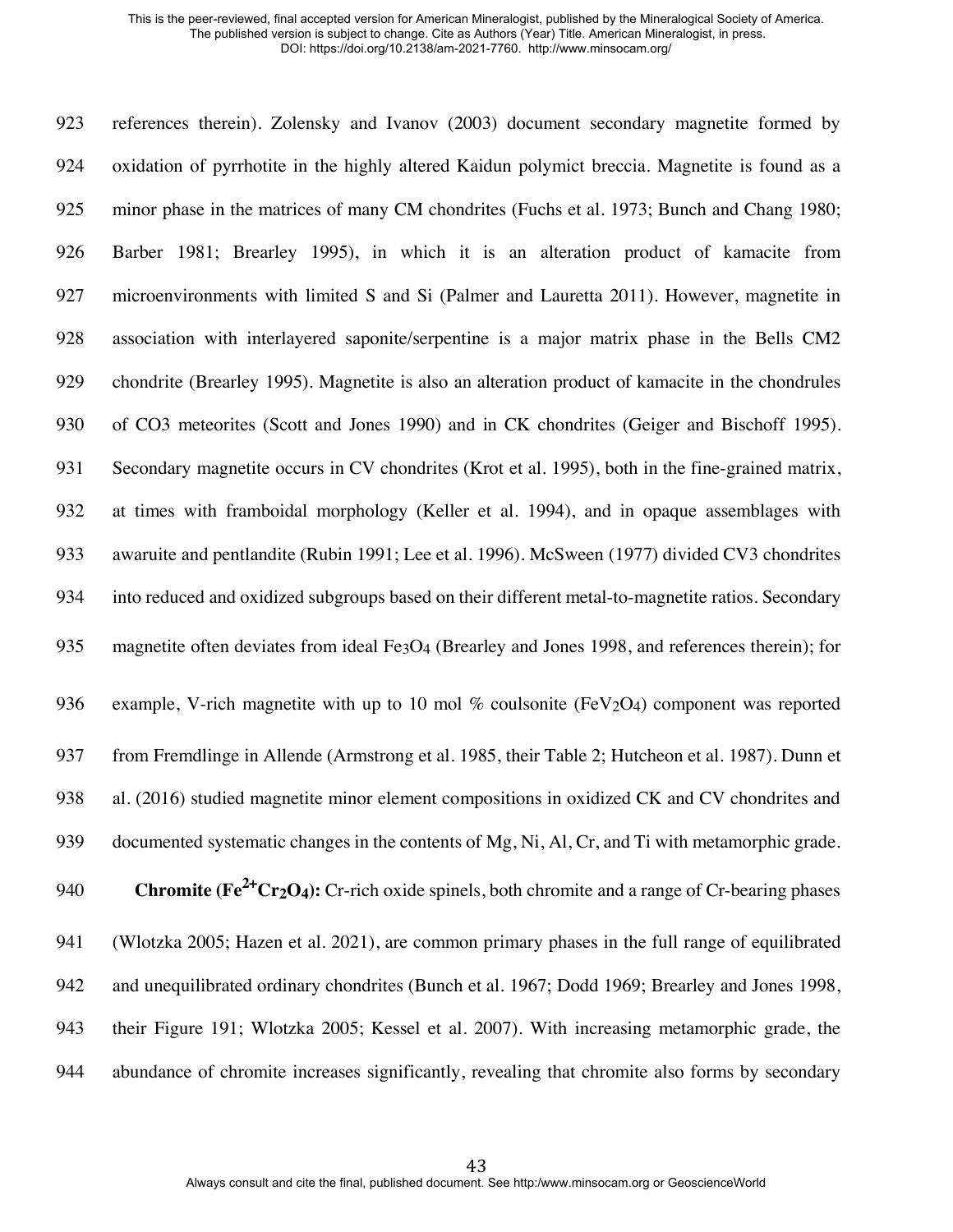processes during thermal metamorphism. Chromite in equilibrated ordinary chondrites typically 946 incorporates Cr/(Cr+Al) ~ 0.85 to 0.90 and Fe/(Fe+Mg) ~ 0.73 to 0.92 (Wlotzka 2005, their Table 1; Kessel et al. 2007). Wlotzka (2005) found that chromite compositions become more uniform in Mg-Fe with increasing petrologic type, while retaining heterogeneity in Cr/(Cr+Al). Note, however, that a second more heterogeneous population of Cr-bearing oxide spinels in metamorphosed ordinary chondrites displays a wide range of compositions in the spinel-hercynite-chromite-magnesiochromite solid solution field (Wlotzka 2005, their Table 2).

 *SA chromite* occurs as exsolution lamellae in ilmenite in thermally metamorphosed OC meteorites (Buseck and Keil 1966), as exsolution lamellae in Fe-Ni metal in metamorphosed ordinary and carbonaceous chondrites (Zanda et al. 1994), and in the matrices of CM chondrites (Fuchs et al. 1973; Barber 1981).

 **Spinel (MgAl2O4):** *SA spinel* with minor Fe, Cr, V, and Ti occurs in the matrices of CM 957 chondrites (Barber 1981). Spinel with significant hercynite and minor gahnite  $(ZnAl<sub>2</sub>O<sub>4</sub>)$  components exsolves from magnetite in thermally metamorphosed CK carbonaceous chondrites (Geiger and Bischoff 1995, their Table 2). Spinel is also a minor phase that occurs as irregular regions up to 15-µm maximum dimension precipitated from aqueous fluids in grossular-rich veins in CAIs from the Allende CV chondrite (A. Krot, personal communication, 11 October 2020).

 **Hercynite (FeAl2O4):** *SA hercynite*, at times with minor Mg, Cr, and Ti, is an important indicator mineral for thermal metamorphism in the matrices of CI and CM chondrites (Barber 1981; Tonui et al. 2014). Armstrong et al. (1985, their Table 7) identified an unusual V-rich spinel in Fremdlinge of the Allende CV chondrite, where it occurs in association with V-rich magnetite and fassaite. They record a typical composition as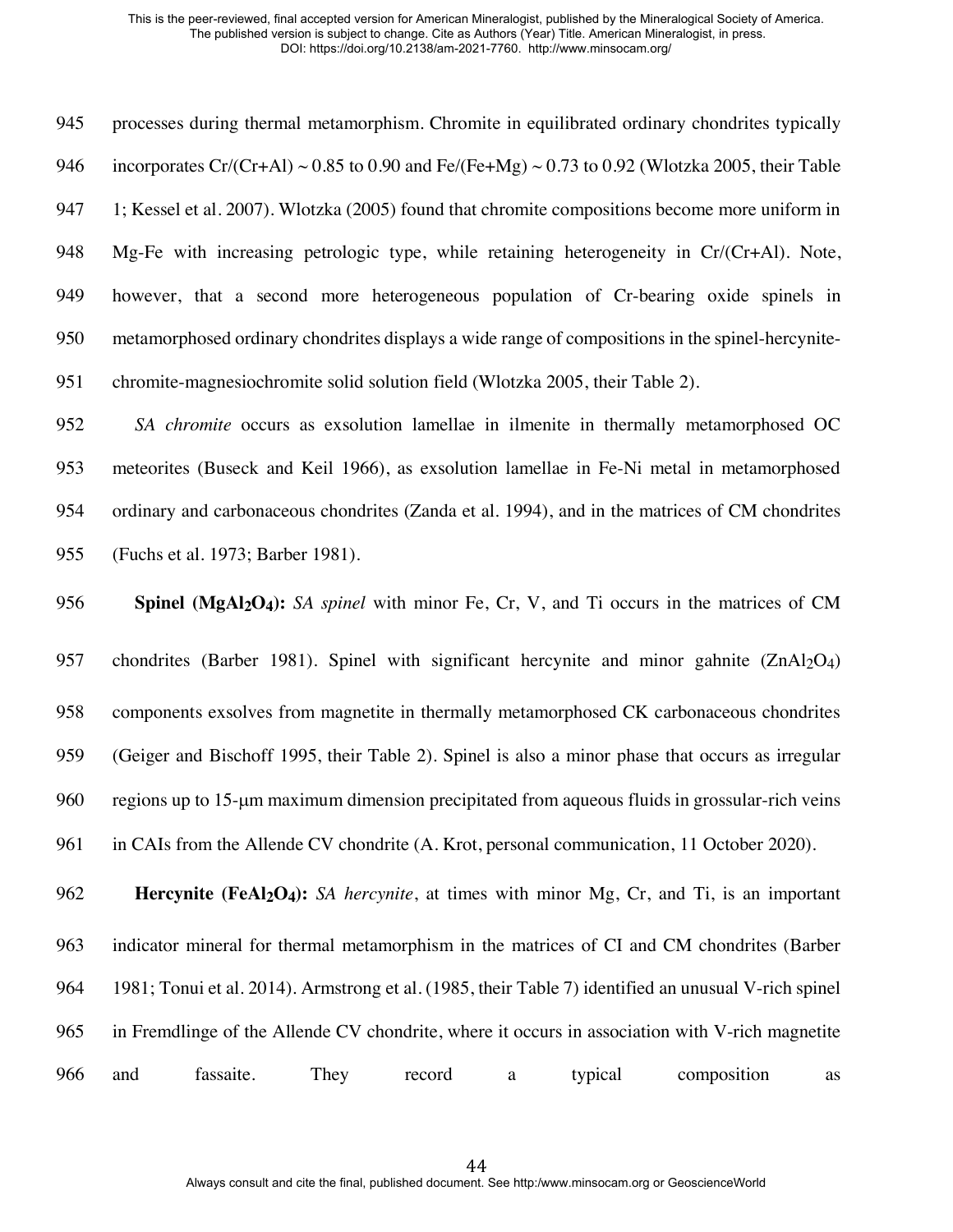| 967 | $[(Mg_{0.44}Fe^{2+}0.56)(Al_{1.26}V_{0.56}Cr_{0.14}Ti_{0.02}Si_{0.01})O_4]$ , which is closest to the hercynite end-member                                     |
|-----|----------------------------------------------------------------------------------------------------------------------------------------------------------------|
| 968 | (56 mol %), but with significant components of magnesiocoulsonite (MgV <sub>2</sub> O <sub>4</sub> ; 28 mol %),                                                |
| 969 | magnesiochromite (MgCr <sub>2</sub> O <sub>4</sub> ; 7 mol %), and spinel (7 mol %). In addition, secondary hercynite                                          |
| 970 | that replaces grossite and krotite in a CAI from Yamato 81020 contains up to 10 wt $\%$ ZnO (M.                                                                |
| 971 | Zolensky, personal communication, 5 October 2020).                                                                                                             |
| 972 | Ulvöspinel ( $\text{Fe}^{2+}$ 2TiO <sub>4</sub> )]: Kojima et al. (1995) report an occurrence of SA <i>ulvöpsinel</i> in                                       |
| 973 | association with ilmenite replacing perovskite in an altered CAI from CO3 chondrites. However,                                                                 |
| 974 | no compositional information is given.                                                                                                                         |
| 975 | Coulsonite $[(Fe, Mg)V2O4)]$ : Vanadium-rich oxide spinels have long been recognized as                                                                        |
| 976 | secondary meteorite minerals. As noted above, Armstrong et al. (1985, their Tables 2 and 7)                                                                    |
| 977 | recorded both V-rich magnetite with up to 10 mol % coulsonite component and V-rich hercynite                                                                   |
| 978 | with 28 mol % magnesiocoulsonite in Fremdlinges of the Allende CV carbonaceous chondrite.                                                                      |
| 979 | However, Ma et al. (2016) documented the first confirmed example of SA coulsonite, with 60 mol                                                                 |
| 980 | % coulsonite, 27 mol % hercynite, and 12 mol % spinel [(Fe <sub>0.87</sub> Mg <sub>0.12</sub> )(V <sub>1.19</sub> Al <sub>0.81</sub> )O <sub>4</sub> ; Chi Ma, |
| 981 | personal communication, 28 July 2020]. SA coulsonite occurs in a V-rich CAI from the Allende                                                                   |
| 982 | CV chondrite in association with beckettite and other secondary minerals.                                                                                      |
| 983 |                                                                                                                                                                |
| 984 | <b>Other Oxides</b>                                                                                                                                            |
| 985 | Periclase (MgO) and Wüstite (FeO): "Magnesiowüstite" is a commonly employed, though                                                                            |
| 986 | unapproved, name for intermediate oxide phases from the periclase-wüstite (MgO-FeO) solid                                                                      |
| 987 | solution series. SA <i>magnesiowiistite</i> with composition $(Mg_{0.70}Fe_{0.30})$ occurs in Fremdlinge from                                                  |

988 the Vigarano CV carbonaceous chondrite (Zinner et al. 1991). Magnesiowüstite with Mg/(Mg+Fe)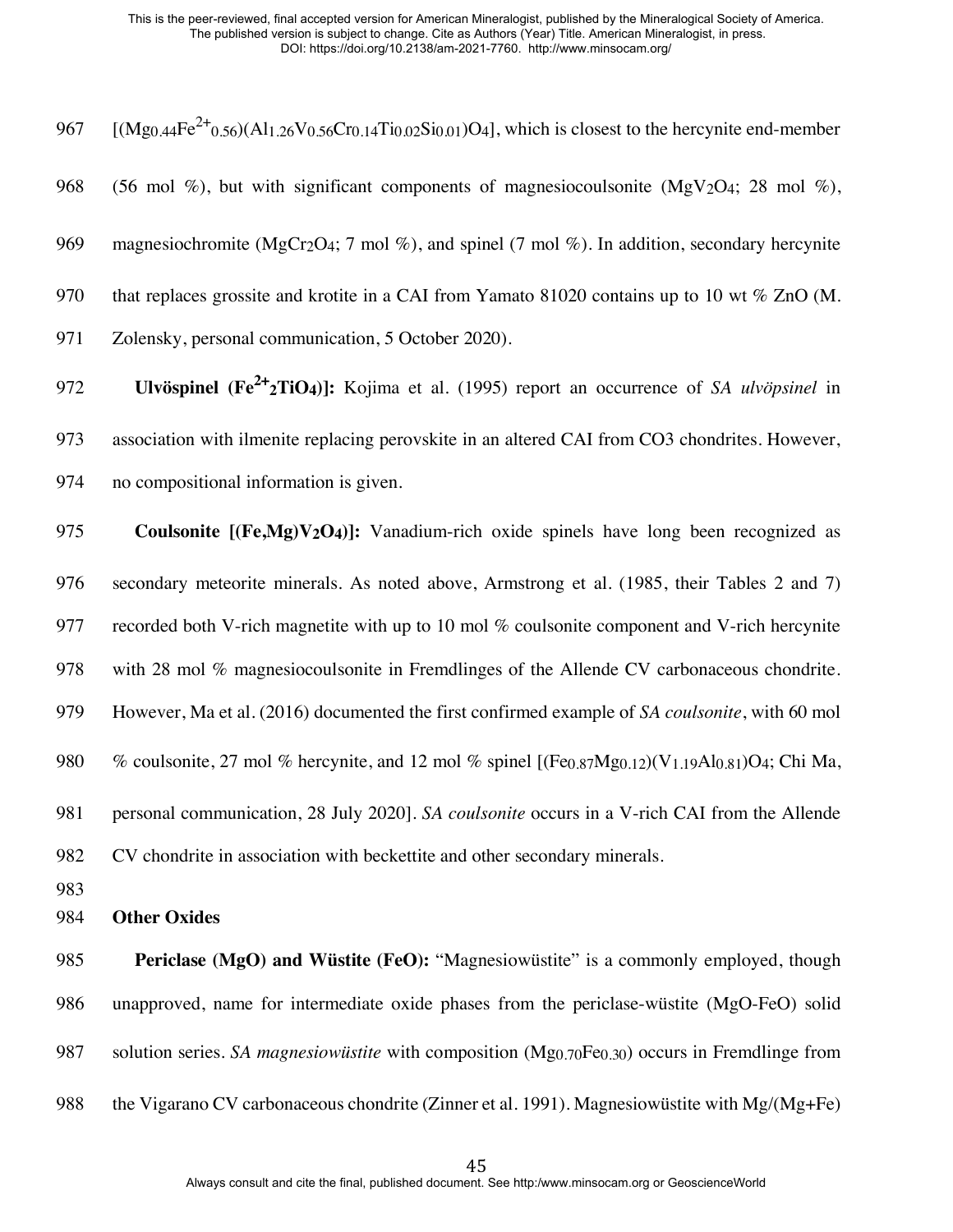from 0.55 to 0.75 in association with carbonates was identified in the Yamato 82162 (Ikeda 1992) and Yamato 86029 (Tonui et al. 2014) altered CI carbonaceous chondrites. Kimura and Ikeda (1992, their Table 4) analyzed samples with Mg/(Mg+Fe) from 0.38 to 0.40 in the Belgica 7904 carbonaceous chondrite. In addition, we have added end-member MgO, *CAI periclase*, to our list of primary condensates (see Addendum, Part VI).

**Corundum (Al<sub>2</sub>O<sub>3</sub>):** Corundum occurs uncommonly as a primary phase in the CAIs of carbonaceous chondrites (Morrison and Hazen 2020). In addition, Steele (1995) and Simon et al. (2001) reported *SA corundum* in association with nepheline in the Allende CV carbonaceous chondrite – a consequence of open-system alteration of primary melilite (M. Zolensky, personal communication, 5 October 2020).

**Maghemite**  $[(Fe^{3+}0.67 \cdot 0.33)Fe^{3+}2O4]$ : *SA maghemite* has been reported as a minor accessory phase associated with smectite in the altered matrices of the Semarkona unequilibrated ordinary 1001 chondrite (Hutchison et al. 1987).

**Ilmenite** (FeTiO<sub>3</sub>): *SA ilmenite* in association with chromite is a common accessory phase in thermally metamorphosed ordinary chondrites (Snetsinger and Keil 1969; Rubin and Ma 2021). Ilmenite also occurs as a product of metasomatism of CAIs in CV carbonaceous chondrites (Krot et al. 1995); replacing perovskite in CAIs from CV (Kornacki and Wood 1985; McGuire and Hashimoto 1989), including Mg-rich varieties (11 to 28 mol % MgTiO3; Steele 1995); in CAIs of CO chondrites as replacement of perovskite, sometimes as rims on perovskite (Tomeoka et al. 1992; Kojima et al. 1995); and exsolved from Cr-bearing magnetite in thermally metamorphosed CK carbonaceous chondrites (Noguchi 1993; Geiger and Bischoff 1995).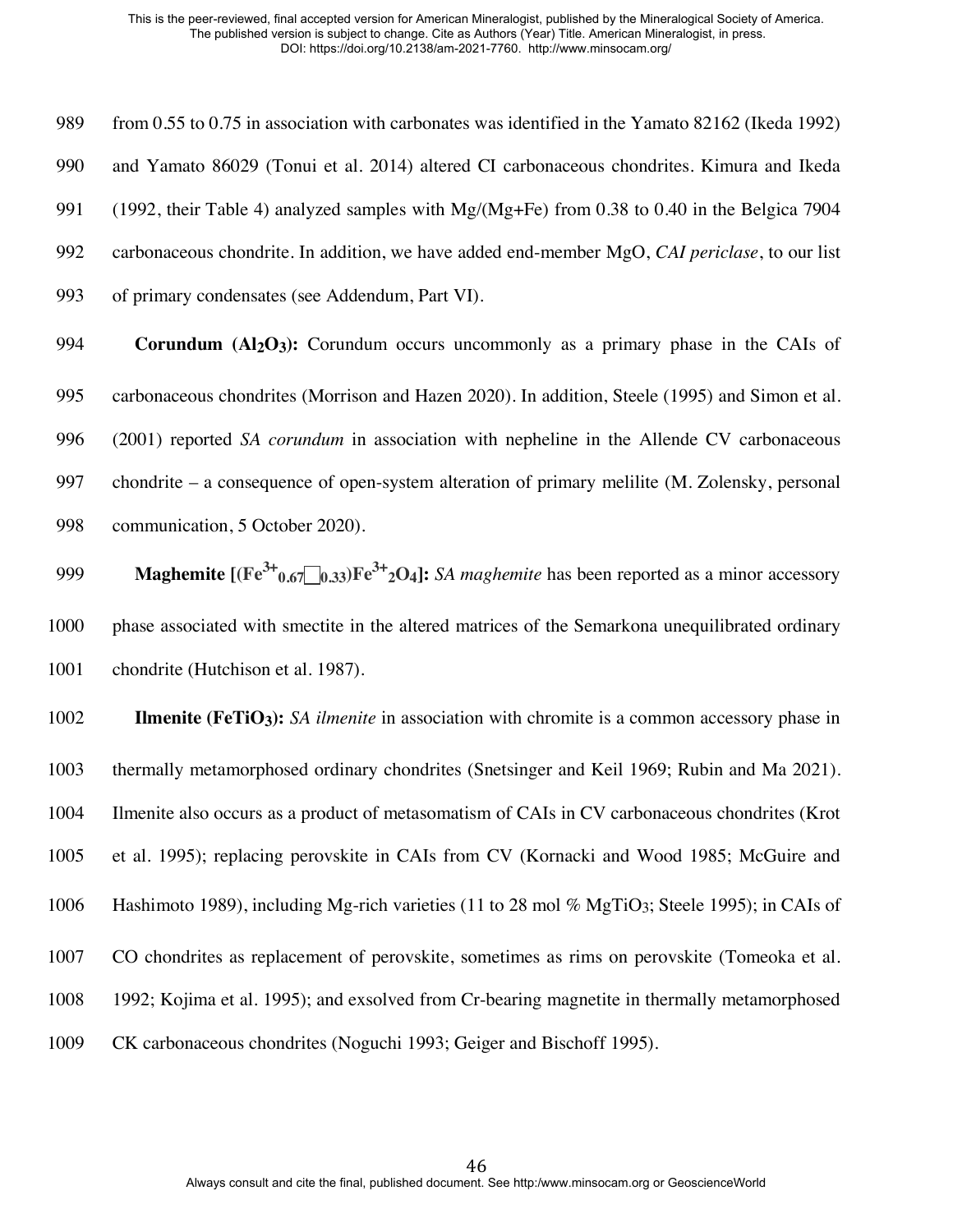**Eskolaite (Ti2O3):** Palmer and Lauretta (2011) observed *SA eskolaite* as a common alteration product of kamacite in CM chondrites, in association with sulfides, tochilinite, and schreibersite. In the LEW 88774 ureilite, thermally metamorphosed chromite grains display rims with eskolaite in association with Cr-rich cohenite and brezinaite – reduced phases formed by reaction with carbonaceous material (Rubin and Ma 2021). Kimura and Ikeda (1992, their Table 4) detected eskolaite as 3-µm thick secondary rims on "Cr-rich ovoids" in magnesian chondrules of Belgica 7904 carbonaceous chondrite. Prinz et al. (1994) described aluminous eskolaite with average 1017 composition  $[(C_{T0.74}Al_{0.23}Ti_{0.03})_2O_3]$  from the LEW 88774 monomict Cr-rich ureilite. They ascribed this occurrence to thermal equilibration deep within the ureilite parent body, followed by excavation by an impact event and re-equilibration.

 **Rutile (TiO2):** *SA rutile* occurs as a minor secondary phase in thermally metamorphosed ordinary chondrites in association with ilmenite and chromite, at times as exsolution lamellae in ilmenite (Buseck and Keil 1966; Rubin and Ma 2021). Brearley (1993b) recorded TiO2 (presumably secondary rutile) in association with the highly reduced and enigmatic Magnéli 1024 phases, Ti<sub>5</sub>O<sub>9</sub>, and Ti<sub>8</sub>O<sub>15</sub>, in the altered matrix of the Bells CM2 chondrite.

 **Pyrophanite (MnTiO3):** Krot et al. (1993) reported an occurrence of near end-member *SA pyrophanite* in the Raguli ordinary chondrite, in association with ilmenite and baddeleyite, possibly formed through metamorphism on the parent body.

## **Scheelite (CaWO4):** Armstrong et al. (1985, their Table 5) reported the first known occurrences of meteorite phases from the powellite-scheelite solid solution as a minor phase in an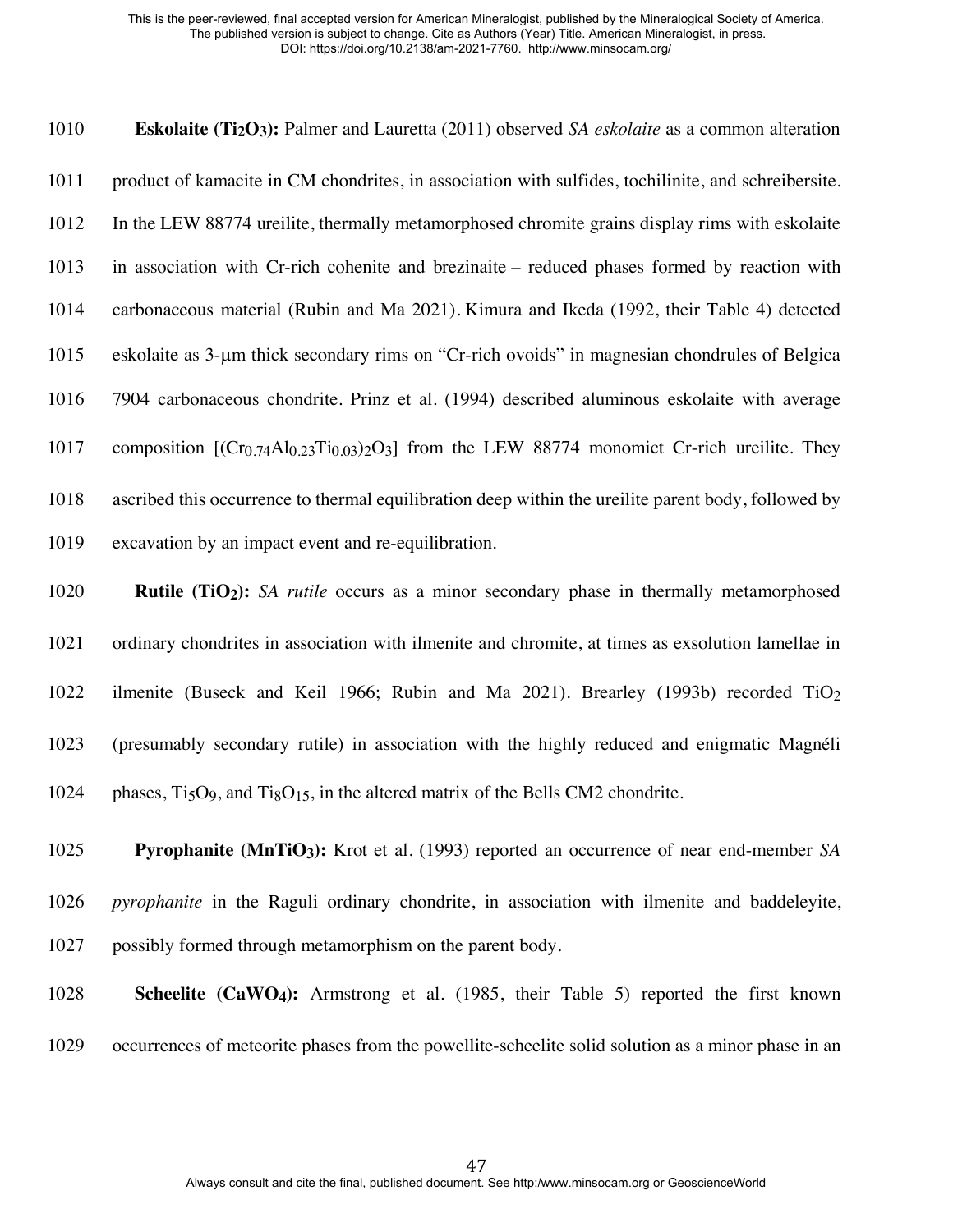| 1030 | unusual Fremdlinge from the Allende CV chondrite. W-rich examples of SA scheelite with                                                                                     |
|------|----------------------------------------------------------------------------------------------------------------------------------------------------------------------------|
| 1031 | intergrown V-rich magnetite display a range of $W/(W+Mo)$ from 0.87 to 0.96.                                                                                               |
| 1032 | <b>Powellite (CaMoO4):</b> Bischoff and Palme (1987, their Table 6) analyzed samples of the                                                                                |
| 1033 | powellite-scheelite solid solution spanning the range $(W_{0.56}Mo_{0.44})$ to $(W_{0.21}Mo_{0.79})$ from                                                                  |
| 1034 | Fremdlinge of the Allende CV chondrite. Because Mo-rich examples are more commonly                                                                                         |
| 1035 | encountered, we ascribe all such occurrences to SA powellite. Bischoff and Palme (1987) suggest                                                                            |
| 1036 | formation by oxidation of refractory metal alloys.                                                                                                                         |
| 1037 | Unnamed Mg-Fe molybdate: Armstrong et al. (1985, their Table 6) reported an as yet                                                                                         |
| 1038 | undescribed secondary Mg-Fe molybdate phase, which we provisionally call SA unnamed Mg-Fe                                                                                  |
| 1039 | <i>molybdate</i> . It occurs as a minor phase with V-rich fassaite, V-rich magnetite, Ni-Fe metal, Fe-Ni                                                                   |
| 1040 | sulfide, and several minor phases in an unusual Fremdlinge from the Allende CV chondrite.                                                                                  |
|      |                                                                                                                                                                            |
| 1041 | Kamiokite<br>$[(Fe, Mg)_2Mo_3O_8]:$<br>SA<br>kamiokite<br>composition<br>with                                                                                              |
| 1042 | [(Fe <sub>1.56</sub> Mg <sub>0.32</sub> Ca <sub>0.07</sub> Ni <sub>0.07</sub> )Mo <sub>3</sub> O <sub>8</sub> ] was reported by Ma et al. (2014) as an alteration phase of |
| 1043 | primary monipite (MoNiP) in a CAI from the Allende CV meteorite.                                                                                                           |
| 1044 | Majindeite [(Mg,Fe)2Mo3O8]: Ma and Beckett (2016) described SA majindeite                                                                                                  |
| 1045 | $[(Mg_{1,57}Fe_{0,43})M_{03}O_8]$ , the Mg-dominant isomorph of kamiokite, from CAIs in the Allende CV                                                                     |
| 1046 | chondrite. Majindeite, which occurs as sub-um crystals in association with Fe-Ni and PGE alloys,                                                                           |
| 1047 | apatite, and an unnamed Nb-rich oxide (see below), is thought to have formed during subsolidus                                                                             |
| 1048 | oxidation of a Mo-rich precursor, possibly secondary kamiokaite. Note that it is also possible that                                                                        |
| 1049 | the kamiokite-majindeite solid solution is continuous and represents a single natural kind of                                                                              |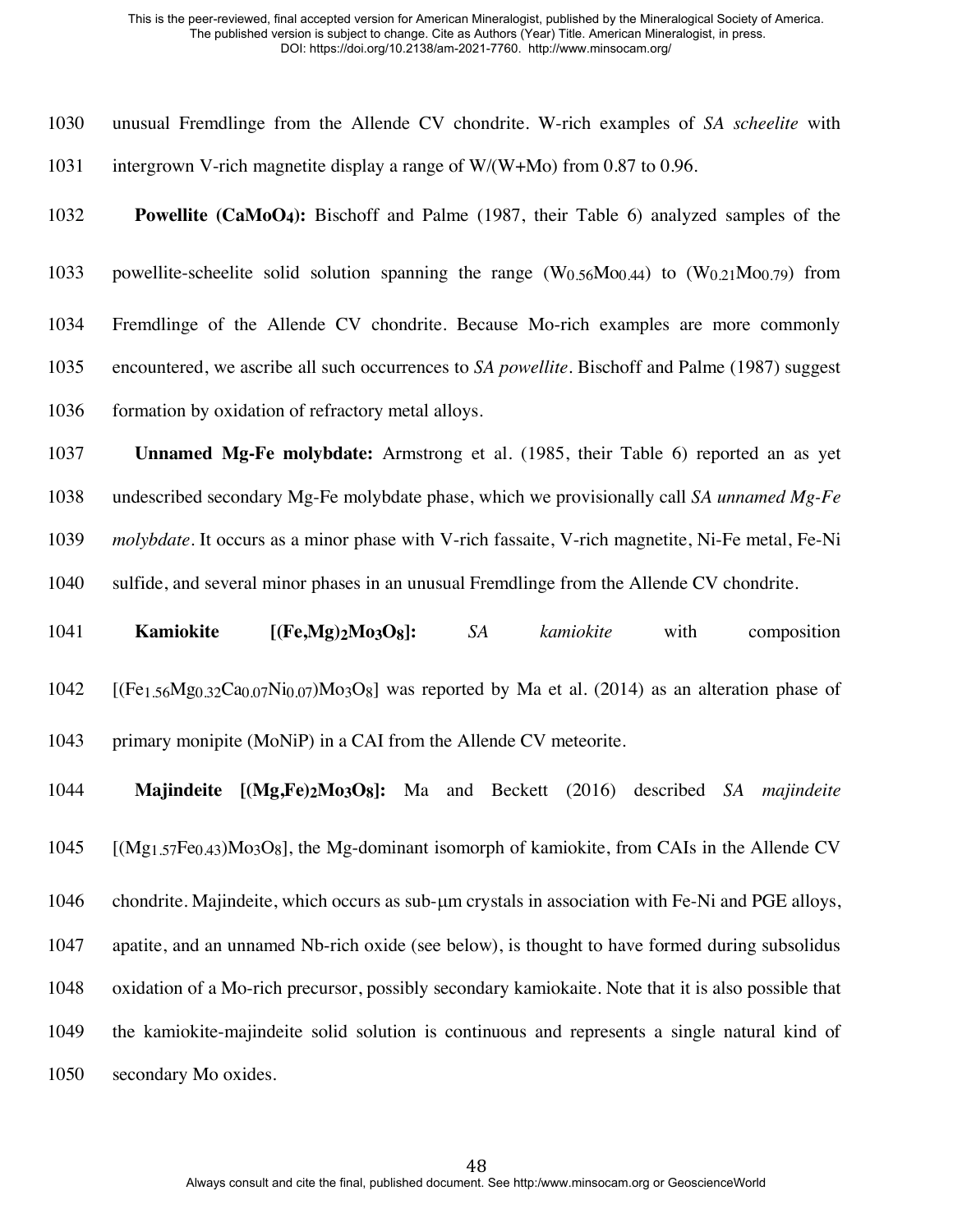**Tugarinovite (MoO2):** Ma et al. (2014) identified *SA tugarinovite* as one of several alteration phases of monipite (MoNiP) in a CAI from the Allende CV meteorite.

**Beckettite (Ca2V6Al6O20):** Ma et al. 2016) reported a new alteration phase, *SA beckettite*, in a

- V-rich CAI from the Allende CV meteorite. A member of the sapphirine group, beckettite was
- found as 4- to 8-µm diameter crystals with secondary coulsonite, grossular, anorthite, hercynite,
- 1056 and corundum. The empirical formula is  $[Ca_{2,0}(V^{3+}3.5Al_{1.4}Ti^{4+}0.6Mg_{0.25}Sc_{0.1})(Al_{5.7}Si_{0.3})O_{20}]$ .

**Unnamed [(Nb,V,Fe)O2]:** An as yet undescribed cubic Nb-rich oxide, *SA unnamed* 

- *[(Nb,V,Fe)O<sub>2</sub>]*, with 46 wt % Nb<sub>2</sub>O<sub>5</sub> and empirical formula  $[(Nb_{0.54}V_{0.27}Fe_{0.15}Mg_{0.05}Al_{0.04})O_2]$
- was suggested by Ma et al. (2014) to be one of several alteration phases of primary monipite (MoNiP) from a CAI in the Allende CV carbonaceous chondrite.

 **Chihuahuaite [(Fe,Mg)Al12O19]:** *SA chihuahuaite*, originally "hibonite-(Fe)" but subsequently renamed for the Mexican state in which the host Allende CV meteorite was found, was discovered by Ma (2010) in altered CAIs, in which it is associated with nepheline, ilmenite, 1064 hercynite, and "Fe<sup>2+</sup>-rich spinel" (i.e., an Fe-bearing aluminous spinel with Mg > Fe<sup>2+</sup>). Meteoritic 1065 chihuahuaite with Fe/(Fe+Mg) ~0.6, which coexists with near end-member hibonite [Fe/(Fe+Mg)  $\sim$  0.06], is thought to have formed by Fe-alkali metasomatism of primary hibonite.

**Baddeleyite (ZrO<sub>2</sub>):** Baddeleyite, which is a rare primary phase in the refractory inclusions of chondrites as well as in eucrites and aubrites, has also been described as a secondary phase. *SA baddeleyite* occurs in the Fremdlinge of Allende and Leoville CV carbonaceous chondrites (El Goresy et al. 1978) and exsolved from ilmenite in association with pyrophanite in the Raguli (H3.8) ordinary chondrite (Krot et al. 1993).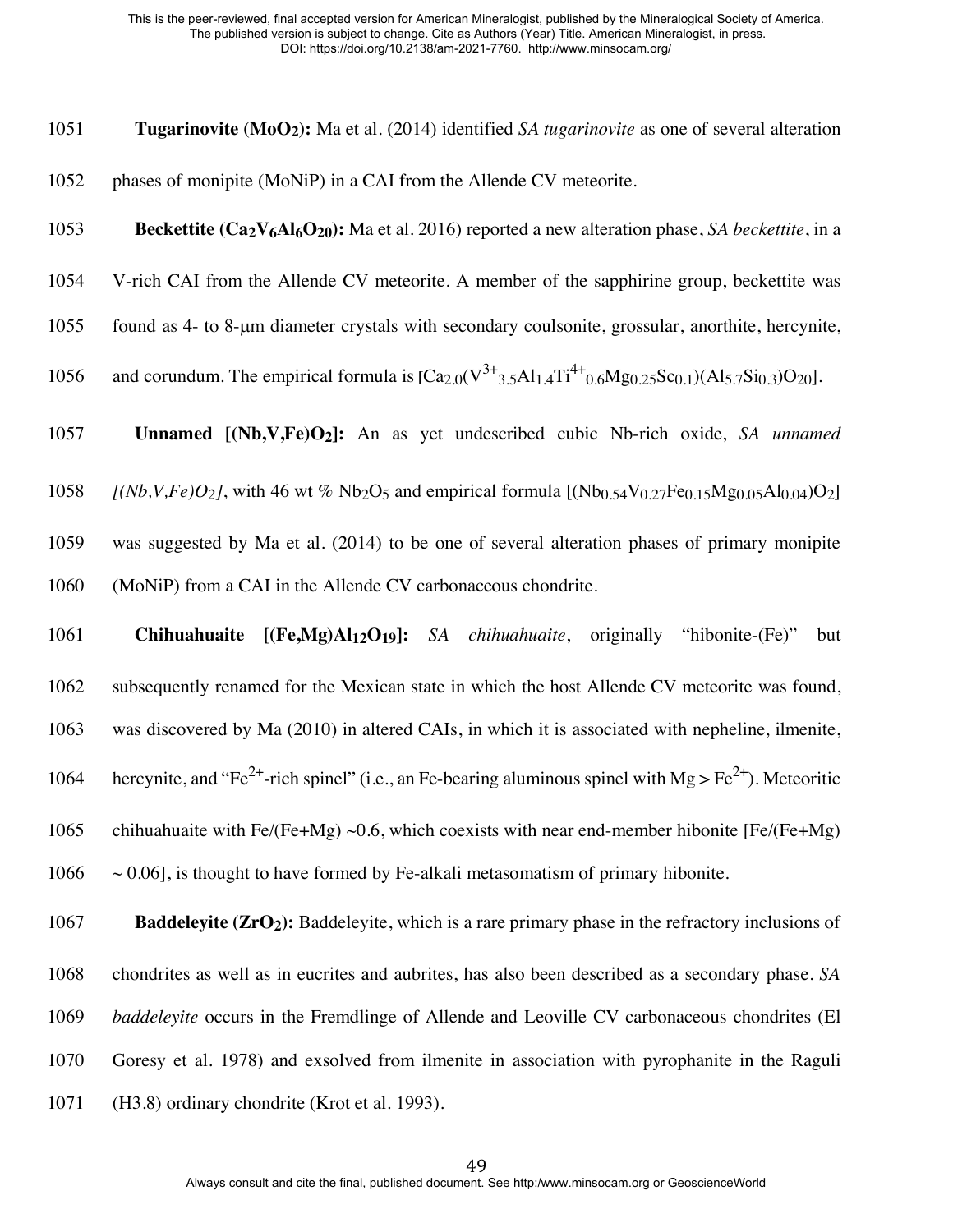1072

### 1073 **HYDROXIDES**

1074 Several Fe and/or Mg hydroxides appear to be secondary meteorite minerals. A greater number 1075 of meteoritic hydroxides, not included in Table 1, are likely terrestrial weathering products: 1076 akagenéite [(FeO(OH,Cl); Buchwald 1977], böhmite [AlO(OH); Bevan et al. 2019], 1077 chlormagaluminite [Mg4Al2(OH)<sub>12</sub>Cl2⋅3H<sub>2</sub>O; Ivanova et al. 2016], feroxhyte [Fe<sup>3+</sup>O(OH); 1078 Buseck and Hua 1993]; goethite and lepidocrocite [both FeO(OH); Buchwald 1977; Noguchi 1079 1994; Karwowski et al. 2015], hibbingite [Fe<sub>2</sub>(OH)3Cl; Saini-Eidukat et al. 1994], hollandite 1080 [Ba( $\text{Mn}^{4+6}\text{Mn}^{3+}$ <sub>2</sub>)O<sub>16</sub>; Ulyanov 1991], portlandite [Ca(OH)<sub>2</sub>; Okada et al. 1981], and pyrochlore 1081  $[(Na, Ca)_2Nb_2O_6(OH, F)$ . Lovering et al. 1979].

1082 **Brucite [Mg(OH)2]:** *SA brucite* of near end-member composition occurs as µm-scale grains in 1083 the matrices of the Orgueil CI carbonaceous chondrite (Boström and Fredriksson 1966) and in the 1084 Murchison and Mighei CM chondrites (Mackinnon 1980).

**Amakinite [Fe(OH)2]:** *SA amakinite*, the Fe<sup>2+</sup> isomorph of brucite with < 10 mol % Mg(OH)2, occurs in association with tochilinite and cronstedtite (replacing olivine and pyroxene) in CM chondrites (Pignatelli et al. 2016). Note that amakinite, which is likely a consequence of alteration by Fe-rich fluids, occurs in the alternating hydroxide-sulfide layers of Fe-rich ferrotochilinite (Zolensky and McSween 1988).

**Ferrihydrite**  $[Fe^{3+1}10O14(OH)_2]$ **:** *SA ferrihydrite* has been reported from the fine-grained matrices of CV chondrites (Lee et al. 1996) as < 8 nm diameter grains associated with interlayered serpentine and saponite in the Orgueil CI chondrite (Tomeoka and Buseck 1988). Keller and Buseck (1990b) found that ferrihydrite in the matrices of CO chondrites occurs both in granular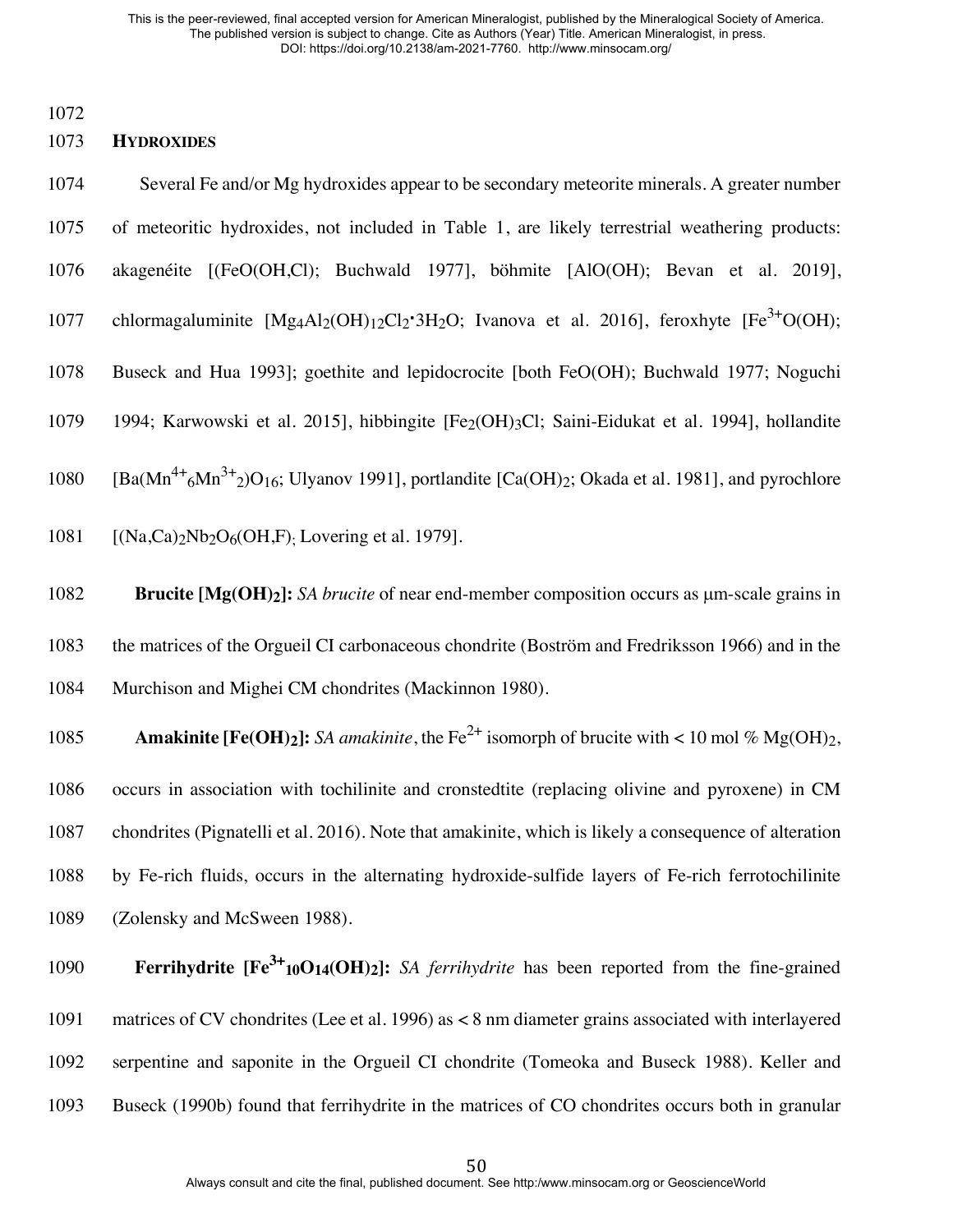masses that are probably pseudomorphs after framboidal magnetite, and in finely dispersed grains in matrix, likely formed from the Fe in olivine and/or metal. Zolensky et al. (1993) suggest that 1096 - meteoritic ferrihydrite in CI chondrites forms by oxidation of  $Fe^{2+}$ -bearing saponite, possibly as a terrestrial weathering phase.

 **Limonite [FeO(OH)**•*n***H2O]:** "Limonite" is a commonly used, though unapproved, name for fine-grained, mixed phase alteration products of Fe-bearing minerals – typically an intimate amorphous mixture of nano-scale iron oxides/hydroxides (e.g., goethite and hematite), often with intermixed clay minerals (mindat.org; accessed 28 July 2020). Boström and Fredriksson (1966) reported *SA limonite* from the Orgueil CI chondrite matrix, which they ascribed to aqueous alteration on the meteorite's parent body. Note, however, that others (Gounelle and Zolensky 2001; M. Zolensky, personal communication, 5 October 2020) suggest that all goethite-bearing assemblages formed through terrestrial weathering.

**SILICATES**

 Silicates, notably olivine, pyroxene, and feldspar group species, are major primary and secondary minerals in meteorites. As with other minerals, the distinction between primary and secondary silicates is not always obvious. Ideally, primary minerals formed by direct condensation from a vapor phase, by crystallization from a cooling melt, or through solid-state reactions (e.g., reconstructive phase transitions, exsolution, element diffusion, or order/disorder transitions) during initial cooling. By contrast, secondary silicates formed by aqueous alteration, metasomatism, and/or thermal metamorphism of prior phases, therefore resulting in a new combination of chemical composition and atomic structure, in some instances accompanied by a change in oxidation state. Note, however, that many phases, including olivine, pyroxene, and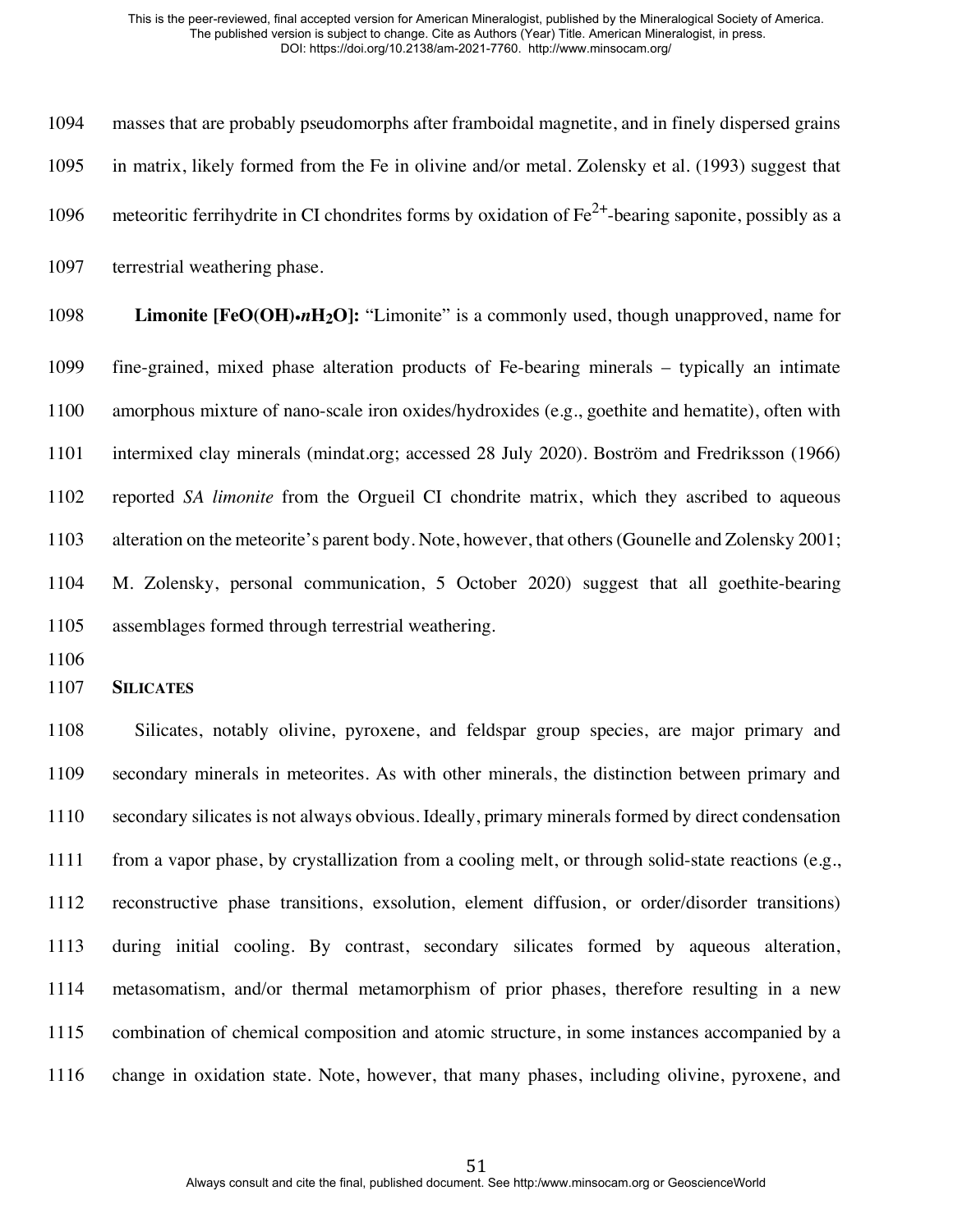feldspar group minerals, undergo gradual changes during aqueous alteration and/or thermal metamorphism. In such cases, distinctions between primary and secondary occurrences may become blurred.

 Here we tabulate 52 silicates that are reasonably thought to represent secondary meteoritic minerals. Two additional hydrous silicates may form as secondary meteorite phases; however, these minerals are poorly described and as yet unconfirmed: Britholite-(Ce) [(Ce,Y,Ca)<sub>5</sub>(SiO<sub>4</sub>,PO<sub>4</sub>)<sub>3</sub>(OH,F); MacPherson et al. 1988], if asteroidal in origin, would be the earliest known mineral with essential Ce. Pumpellyite  $[Ca_2(Mg,Fe^{+2})A]_2(SiO_4)(Si_2O_7)(OH)_2 \cdot H_2O]$  was provisionally identified by Gooding (1985) based on bulk composition, though Zolensky and McSween (1988) suggest that this phase is an 1127 Al-rich smectite. In addition, we do not include meteoritic hisingerite [Fe2Si2O5(OH)4•2H2O], which is thought to be a terrestrial weathering product (Abreu 2016).

 **Quartz (SiO2):** Silica-rich phases may exsolve from highly-reduced Fe-Ni-Si metal under thermal metamorphism and associated oxidation (Zanda et al. 1994). *SA quartz* occurs as a 1132 secondary phase in metamorphosed enstatite chondrites that were re-equilibrated at  $T < 867$  °C (Kimura et al. 2005).

 **Olivine Group [(Mg,Fe,Ca)2SiO4]:** A significant effect of thermal metamorphism is the gradual equilibration of chondrules, manifest as disparate olivine compositions in adjacent chondrules in petrologic type 3.0 gradually become more uniform with an increase in metamorphic grade to type 3.9. At first, olivine becomes more strongly zoned; then uniform in composition (McCoy et al. 1991) – an effect shown dramatically by histograms of olivine compositions versus petrologic type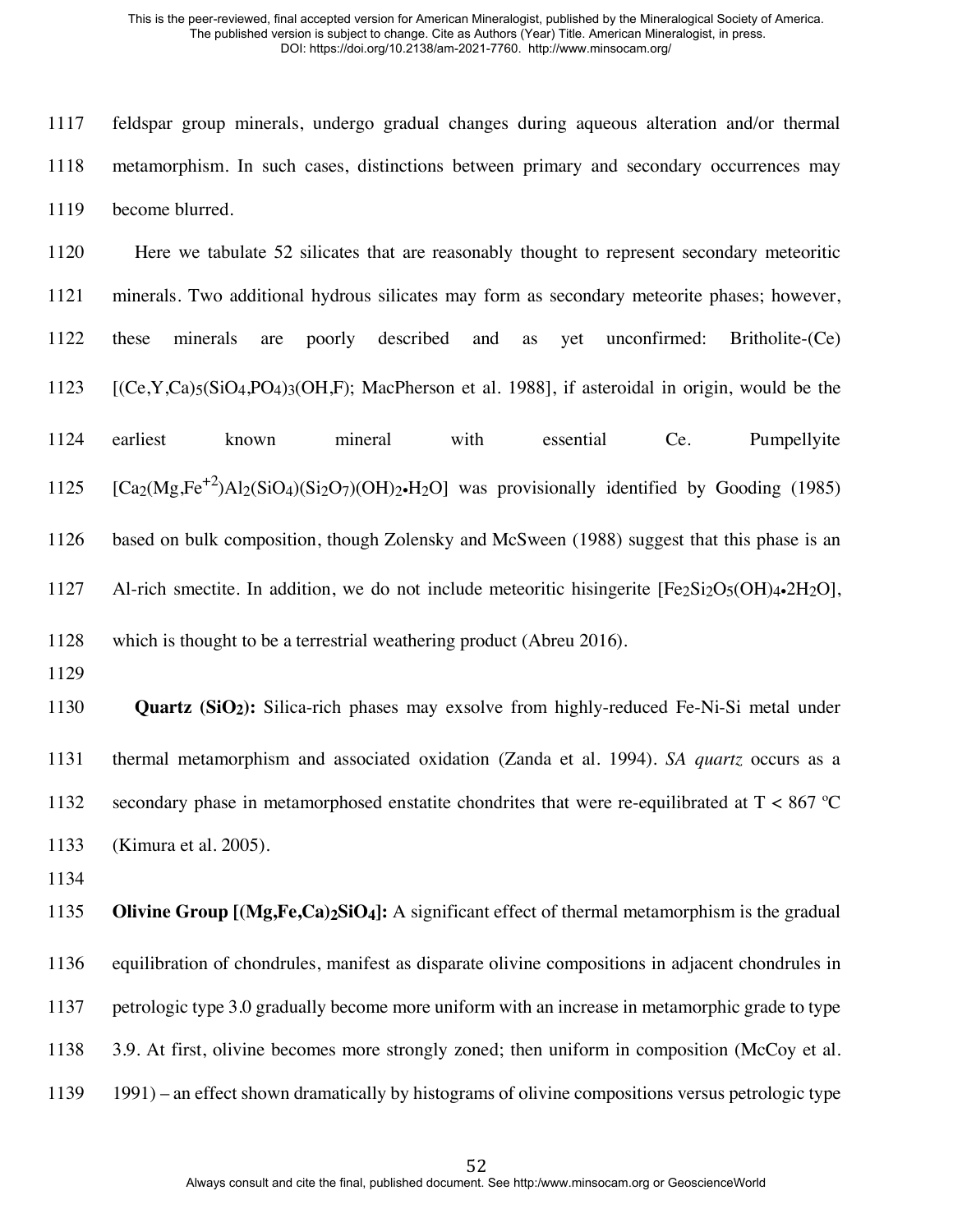(Matsunami et al. 1990, their Figures 7 and 8, see also their Tables 2 and 3). In spite of these significant compositional changes, equilibrated olivine in chondrules does not entirely conform to our definition of a secondary phase because the structure is unchanged. On the other hand, occurrences of olivine formed *de novo* from other phases (and thus clearly secondary) are not 1144 uncommon in meteorites, in which they span the range from nearly pure forsterite ( $Mg_2SiO_4$ ) to 1145 nearly pure fayalite ( $Fe<sub>2</sub>SiO<sub>4</sub>$ ). We lump all secondary members of the Mg-Fe solid solution into *SA olivine*. 1147 **Forsterite (Mg<sub>2</sub>SiO<sub>4</sub>) and Fayalite (Fe<sub>2</sub>SiO<sub>4</sub>): The matrices of CO and CV chondrites contain**  sub-µm crystals of *SA olivine* that span the entire range from Mg- to Fe-dominant end-members (Brearley 1993a; Keller et al. 1994; Krot et al. 1995; Brearley and Jones 1998, their Figures 144, 147, and 148). Olivine occurs as a secondary matrix mineral formed by the dehydration of phyllosilicates during thermal metamorphism in some chondrites (Tomeoka et al. 1989c; Akai

 1990; Zolensky et al. 1991). This transition from clay to olivine often results in intermediate stages of partial transformation, with intimately mixed sub-µm-scale phases (Akai 1988, 1992).

 Near end-member secondary forsterite, in association with grossular, monticellite, and wollastonite, replaces Åkermanite-rich melilite in altered CAIs of the Allende CV chondrite (Krot 1156 et al. 2007, 2020), whereas near end-member fayalitic olivine,  $Fe_2SiO<sub>4</sub>$ , occurs (1) in rare silica- bearing chondrules with cristobalite and Ca-free pyroxene in ordinary chondrites (Brigham et al. 1986; Wasson and Krot 1994); (2) as rims around forsterite in type I chondrules of carbonaceous 1159 chondrites (Hua et al. 1988; Murakami and Ikeda 1994; Krot et al. 1995); and (3) as Fa<sub>88-99</sub> grains 1160 to 100  $\mu$ m diameter in association with magnetite, troilite, and pentlandite in CV chondrites (Hua and Buseck 1995). These occurrences have all been ascribed to secondary processes in chondrites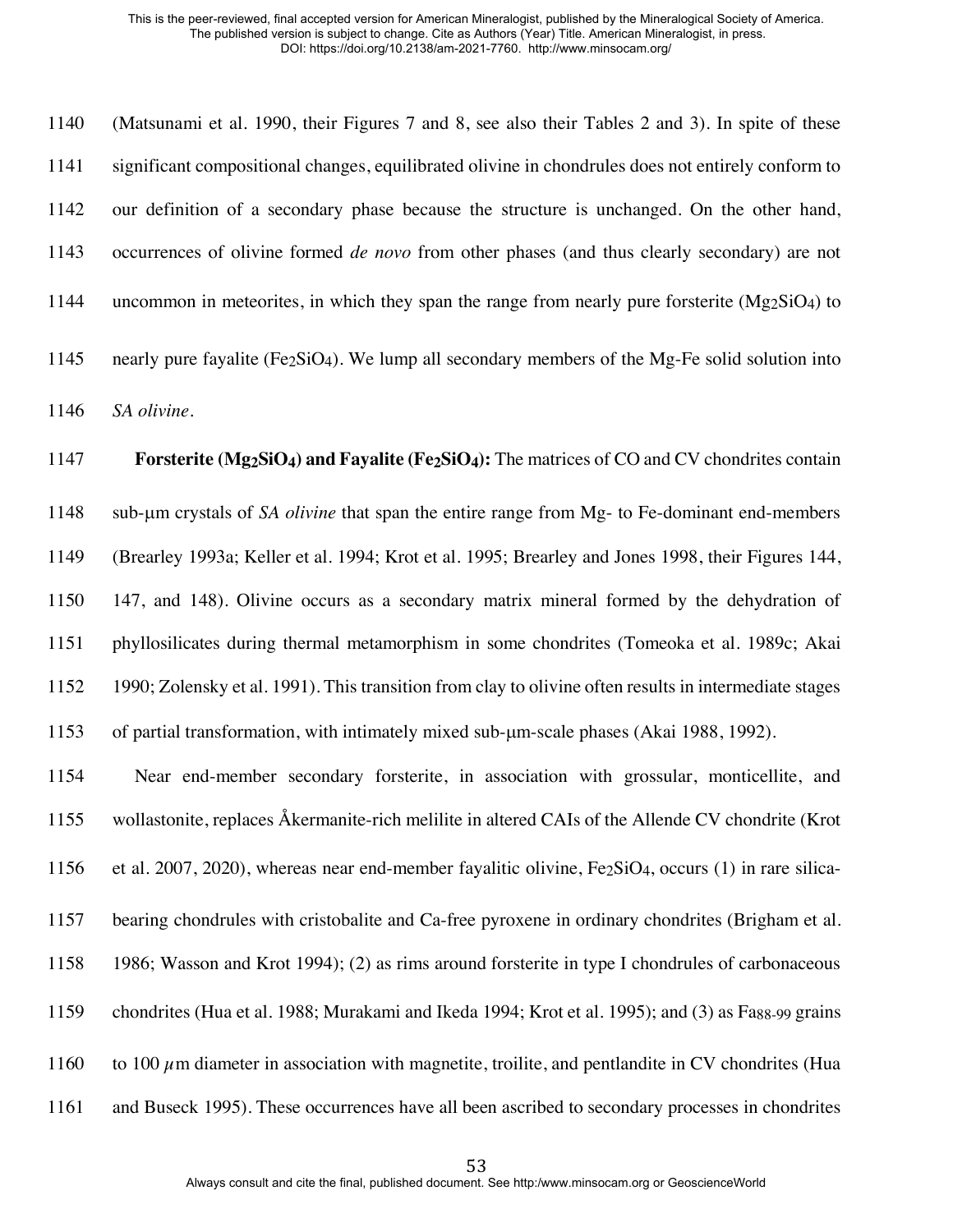(Krot et al. 1995, 1997a), though a few researchers suggest that fayalite rims could be primary as a consequence of condensation from an oxidized nebular gas (e.g., Hua et al. 1988; Weinbruch et al. 1990, 1994; Krot et al. 1997a). Fayalitic olivine is also one of several secondary phases found in opaque assemblages in the Allende CV carbonaceous chondrite (Kimura and Ikeda 1995) as well as in chondrules as replacement of low-Ca pyroxene (Kimura and Ikeda 1997). Varela et al. (2012) suggest that fayalite in the Allende CV chondrite may be the result of metasomatic exchange reactions between more forsteritic olivine and an Fe-rich fluid.

 In the Belgica 7904 carbonaceous chondrite, matrix phyllosilicates were dehydrated and 1170 transformed to secondary olivine (in some cases Mn-bearing, up to 2.7 wt  $\%$  MnO) that retained phyllosilicate textures, perhaps in a shock heating event (Kimura and Ikeda 1992, their Table 3a). 1172 Doyle et al. (2015) employed Mn- $53$ Cr dating to demonstrate that fayalite formed as a secondary mineral by aqueous alteration in CM, CO, and CV chondrites within the first 2 to 5 million years of nebular evolution.

 **Larnite (Ca2SiO4):** *SA larnite*, the Ca end-member olivine, is a rare secondary phase found as inclusions with rankinite in andradite from the Bali CV chondrite (Ganino and Libourel 2017) and intergrown with calcite and wollastonite in the Allende CV chondrite (Krot et al. 2020).

 **Monticellite (CaMgSiO4):** Near end-member *SA monticellite* (with < 6 mol % kirschsteinite) is a rare secondary mineral replacing melilite in CAIs from CV chondrites (Wark 1987; Krot et al. 1995; Brearley and Jones 1998, their Table A3.21).

**Kirschsteinite (CaFeSiO4):** *SA kirschsteinite* is a rare secondary mineral in CAIs from CV chondrites (Krot et al. 1995). "Fe-rich monticellite" of approximate composition 1183  $[Ca(Fe_{0.7}Mg_{0.3})SiO_4]$  is found in altered CAIs of CO chondrites (Greenwood et al. 1992; Kojima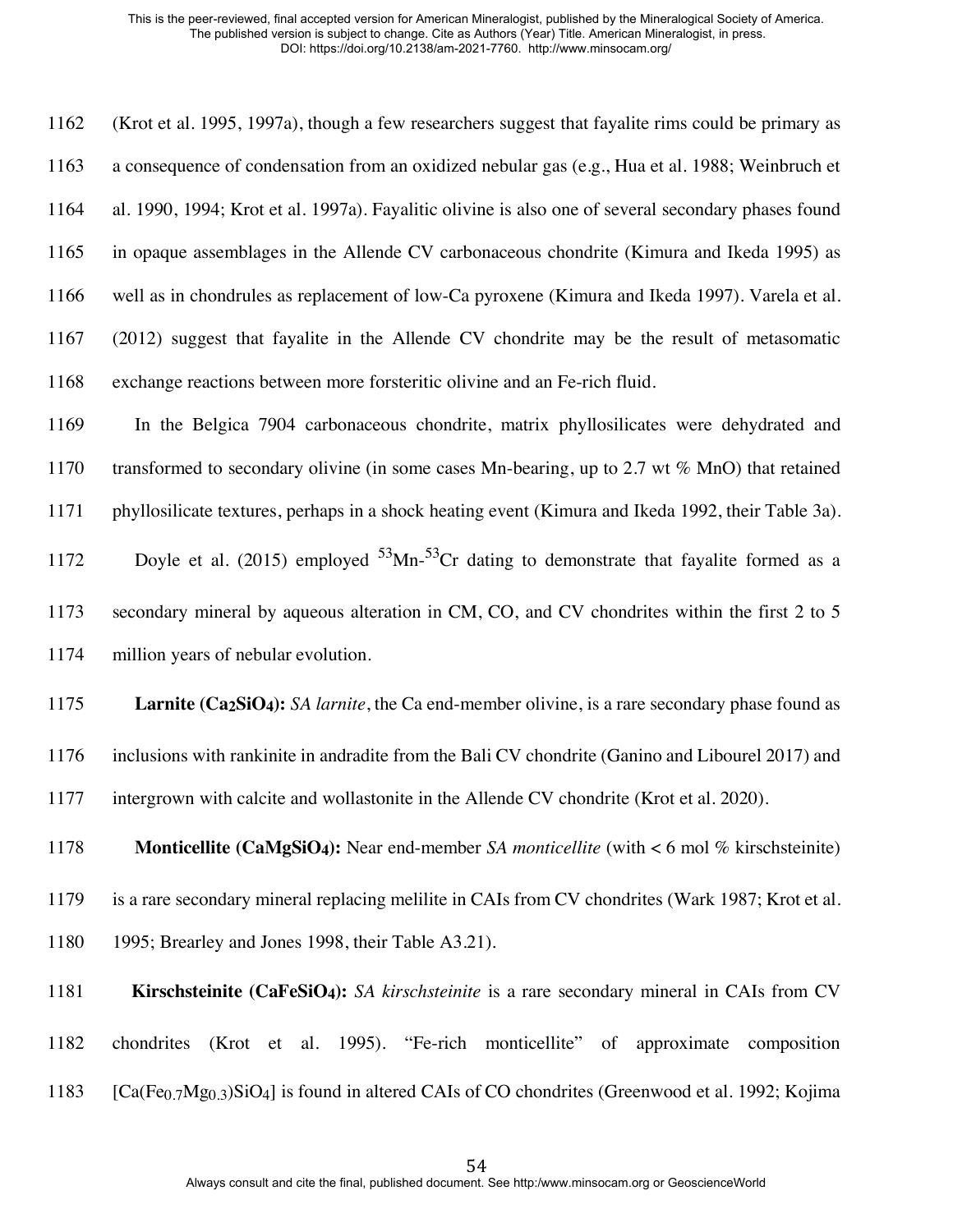- 1184 et al. 1995). Kirschsteinite is also observed in matrices of CV chondrites, where it precipitated 1185 from an aqueous fluid (MacPherson et al. 2017).
- 1186

1187 **Garnet Group [Ca3(Al,Fe<sup>3+</sup>,V<sup>3+</sup>,Ti<sup>4+</sup>)2(Si,Al)3O12]:** Calcic garnet group minerals are common 1188 alteration phases in both CAIs and the matrices of carbonaceous chondrites. Extensive solid 1189 solution among Al-,  $Fe^{3+}$ -,  $V^{3+}$ -, and Ti-rich end-members, at times with significant almandine

 $(1190 \text{ (Fe}^{2+}3\text{Al}_2\text{Si}_3\text{O}_{12})$  and/or pyrope  $(\text{Mg}_3\text{Al}_2\text{Si}_3\text{O}_{12})$  components, have been documented (Brearley

1191 and Jones 1998, their Tables A3.20 and A3.21).

 **Grossular (Ca3Al2Si3O12):** *SA grossular*, often in association with anorthite and nepheline, occurs in altered CAIs in Allende and other CV chondrites (Fuchs 1974; Allen et al. 1978; MacPherson and Grossman 1984; Krot et al. 1995), and with andradite, nepheline, sodalite, and hedenbergite in altered fine-grained inclusions in the Allende CV chondrite (Hashimoto and Grossman 1985). Grossular occurs in association with anorthite, spinel, and clinopyroxene as a 1197 secondary phase derived from thermal alteration of CAI melilite (~800 °C) in CK carbonaceous chondrites (Chaumard et al. 2014).

**Andradite (Ca<sub>3</sub>Fe<sup>3+</sup><sub>2</sub>Si<sub>3</sub>O<sub>12</sub>):** Essentially pure end-member *SA andradite* occurs in altered CAIs and their Wark-Lovering rims from the Allende and other CV carbonaceous chondrites (Fuchs 1971; Allen et al. 1978; Hashimoto and Grossman 1985; Krot et al. 1995). Andradite in association with diopside was recorded by Zolensky et al. (1996) from the matrix of the highly altered Kaidun polymict breccia.

1204 **Hutcheonite**  $\text{[Ca}_3\text{Ti}^{4+}_2\text{(SiAl}_2)\text{O}_{12}$ : Ma and Krot (2014) reported *SA hutcheonite* with 1205 empirical formula  $Ca_3(Ti^{4+1} \cdot 5Mg_{0.25}Al_{0.17}Fe^{2+}0.05V^{3+}0.03)(Si_{1.7}Al_{1.3})O_{12}$  (i.e., 75 mol %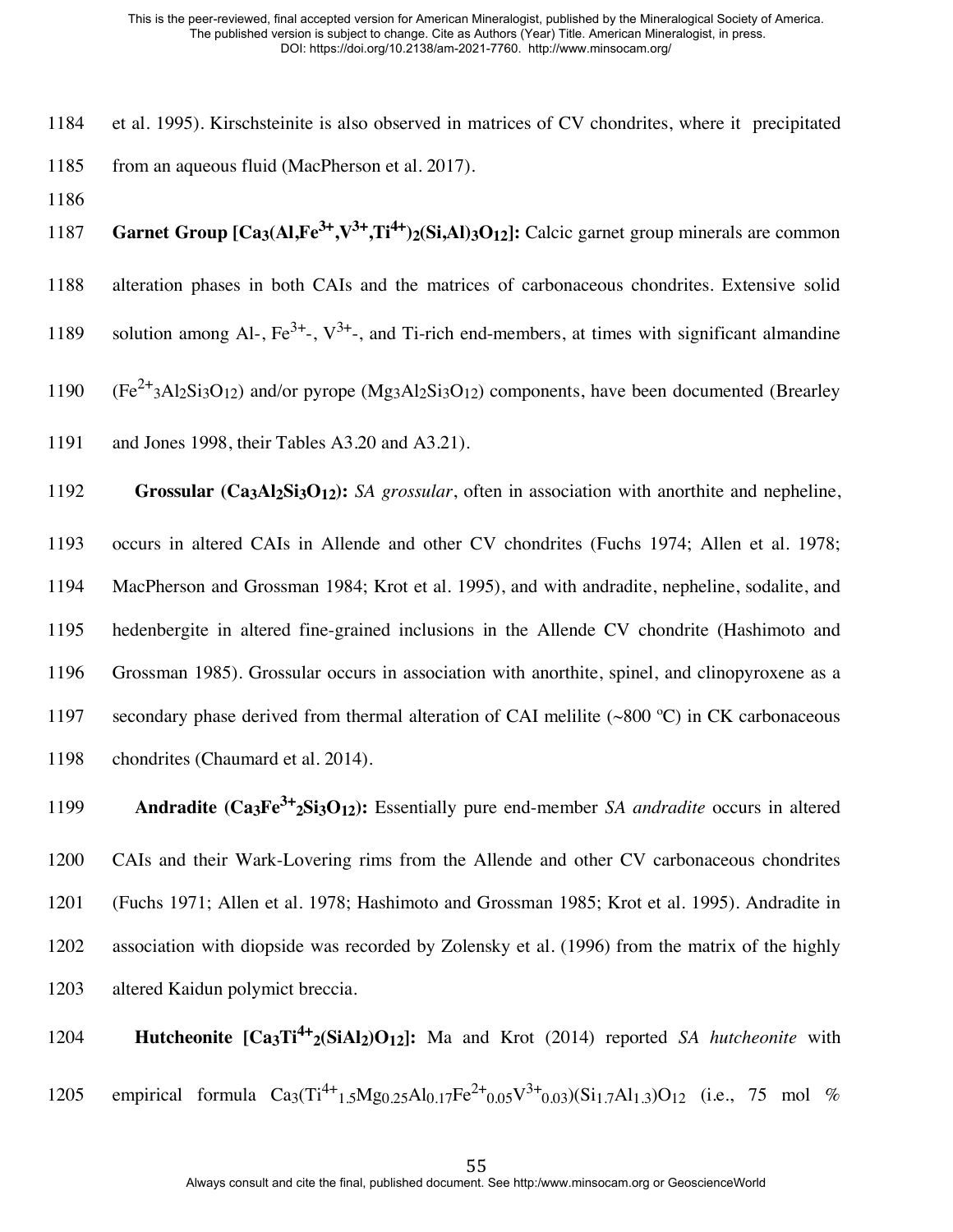| 1206 | hutcheonite) as an alteration mineral that occurs in CAIs of the Allende CV chondrite. It occurs as                    |
|------|------------------------------------------------------------------------------------------------------------------------|
| 1207 | crystals to 4-µm maximum dimension in association with grossular, monticellite, and wadalite.                          |
| 1208 | <b>Goldmanite <math>[Ca_3V^{3+}{}_2(SiAl_2)O_{12}]</math>:</b> The V-rich garnet, SA goldmanite, occurs as a secondary |
| 1209 | phase with taenite in an altered CAI from the Leoville CV3 chondrite. Simon and Grossman (1992,                        |
| 1210 | their Table 1) reported an average composition of $[Ca_3(V_{1.22}Al_{0.46}Fe_{0.18}Ti_{0.13})Si_3O_{12}]$ ,            |
| 1211 | representing 61 mol $\%$ goldmanite in solid solution with 23 mol $\%$ pyrope.                                         |
| 1212 |                                                                                                                        |
| 1213 | <b>Titanite (CaTiSiO5):</b> SA titanite (also commonly referred to as "sphene"), with approximately                    |

1214 15 mol % Al substituting for Ti, occurs as  $5-\mu$ m diameter anhedral grains with nepheline in the Allende CV carbonaceous chondrite (McGuire and Hashimoto 1989). Titanite has also been reported from polymict ureilites (Delaney et al. 1984).

 **Adrianite [Ca12(Al4Mg3Si7)O32Cl6]:** Ma and Krot (2018) described *SA adrianite*, a secondary phase formed by alkali-halogen metasomatism of melilite, anorthite, perovskite, and/or fassaite from an altered CAI from the Allende CV chondrite. Adrianite, with an empirical formula [(Ca<sub>11.7</sub>Na<sub>0.2</sub>)(Al<sub>3.9</sub>Mg<sub>2.9</sub>Si<sub>7.2</sub>)O<sub>32</sub>Cl<sub>5.8</sub>], is isomorphous with the more Al-rich wadalite (see below), with which it coexists and may form a continuous solid solution. However, until more data are available, we list adrianite and wadalite as distinct Si- and Al-rich natural kinds, respectively. **Wadalite [Ca<sub>6</sub>Al<sub>5</sub>Si<sub>2</sub>O<sub>16</sub>Cl<sub>3</sub>]:** Ishii et al. (2010) reported *SA wadalite* from an altered CAI in the Allende CV chondrite. They suggest formation from melilite and anorthite precursors by metasomatism with a Cl-rich fluid. Wadalite, with an empirical formula  $[(Ca_{11.6}Na_{0.1})(Al_{7.4}Mg_{1.3}Si_{5.4})O_{32}Cl_{5.7}]$  (Ma and Krot 2018), is isostructural with the more Si-

rich adrianite.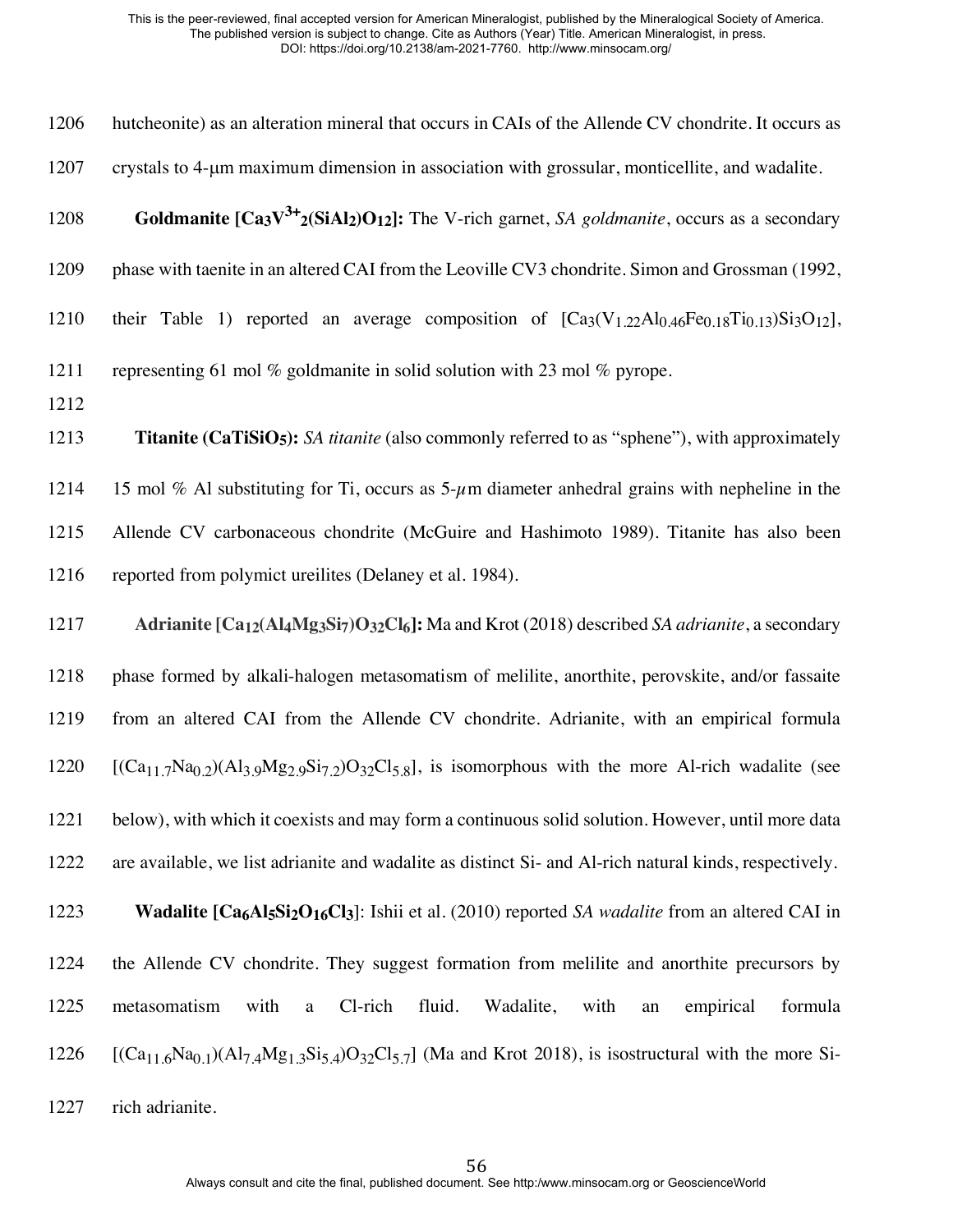**Pyroxene Group [(Ca,Mg,Fe)2(Si)2O6]:** Pyroxene group minerals are common as both primary and secondary meteorite minerals. In chondrules, diffusion rates in pyroxene are slower than in olivine, so compositional equilibration only occurs in higher petrologic grades compared to olivine. As with olivine, intermediate petrologic grades lead to zoning in clinoenstatite. As noted above, we list as secondary only those minerals with distinctively new structure and composition 1234 that arise from aqueous and/or thermal alteration of precursor phases.

 We distinguish pyroxene natural kinds based on three criteria: (1) the minerals are isostructural; (2) they are members of a continuous solid solution; and (3) they form by the same paragenetic process. However, pyroxene compositions and structures are complex; therefore, it is not always obvious if two minerals can be lumped into one natural kind. Here we recognize three natural kinds of secondary Ca-Mg-Fe pyroxenes, including low-Ca, Mg-dominant *SA orthopyroxene* (space group *Pbca*; encompassing the orthoenstatite-ferrosilite solid solution), Ca-Mg-dominant 1241 clinopyroxene that we designate *SA diopside* (space group  $C2/c$ ), and  $Ca-Fe^{2+}$ -dominant clinopyroxene that we designate *SA hedenbergite* (also space group *C*2/*c*). Note that diopside and hedenbergite are known to form a continuous solid solution; however, near end-member diopside and hedenbergite coexist in some altered metamorphosed CV chondrites (e.g., Clayton et al. 1984). Therefore, *SA diopside* and *SA hedenbergite* are distinct natural kinds. In addition, Kimura and El Goresy (1989) mention a rare example of the Mn-rich orthopyroxene, *SA donpeacorite* (see below).

# **Orthoenstatite (MgSiO3) and Ferrosilite (FeSiO3):** *SA orthopyroxene* [usually with 12 to 28 1249 mol % of the FeSiO<sub>3</sub> component; Brearley and Jones (1998), their Figures 185 and 186, Table A3.35] commonly arises from thermal metamorphism and consequent inversion of clinoenstatite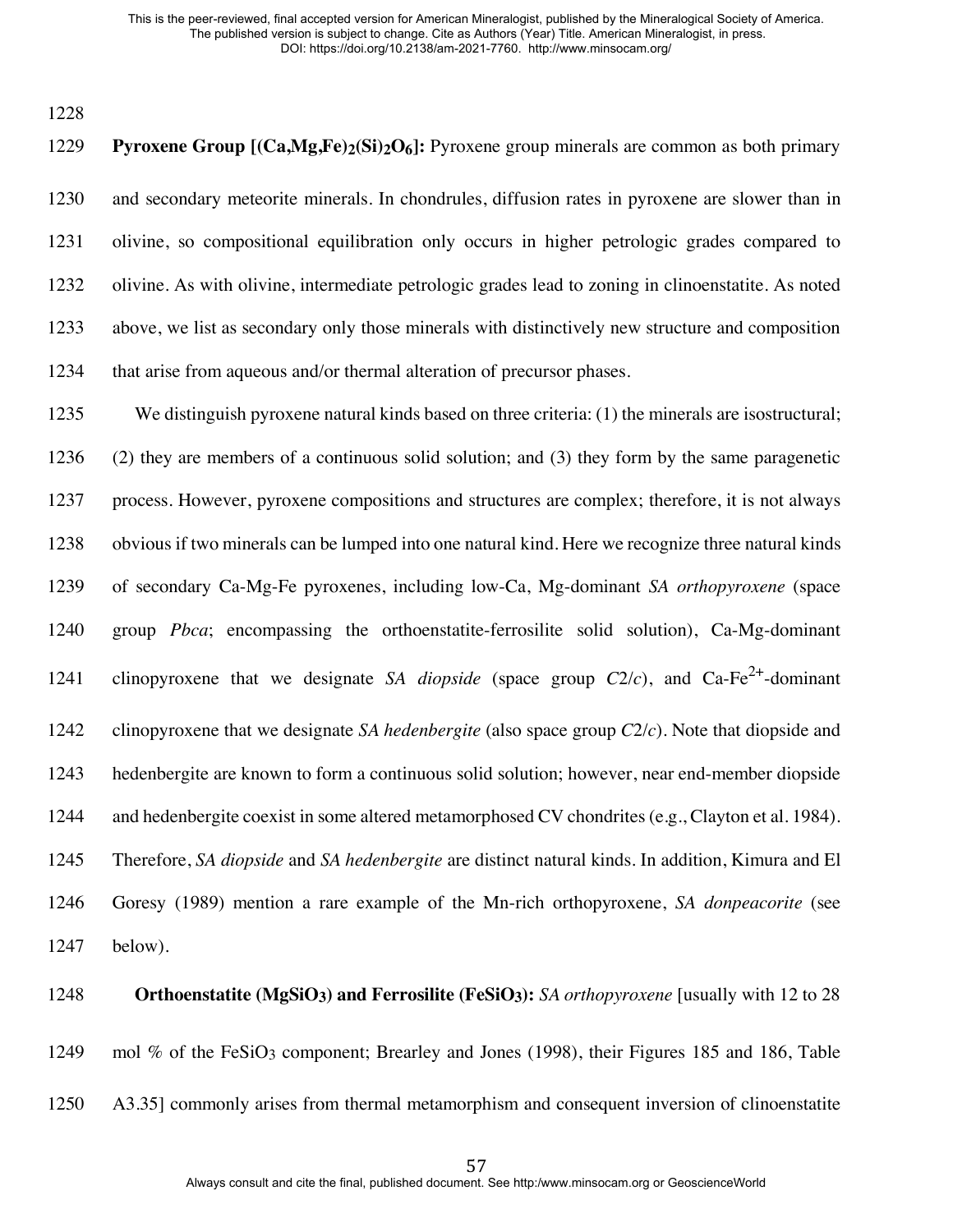in ordinary and enstatite chondrites. Orthopyroxene subjected to intermediate stages of metamorphism (types 4 and 5) often displays partial inversion, whereas type 6 OC meteorites contain all orthopyroxene unless subsequently subjected to the shock inversion of ortho- to clinoenstatite (Brearley and Jones 1998, and references therein). Orthopyroxene is also minor phase in the matrices of CM chondrites (Müller et al. 1979). Note that while Mg-rich orthopyroxenes may be of primary or secondary origin, examples with a significant ferrosilite (FeSiO3) content are invariably of secondary origin (Rubin and Ma 2021).

**Diopside (CaMgSi<sub>2</sub>O<sub>6</sub>):** *SA diopside*, at times with significant hedenbergite (CaFeSi<sub>2</sub>O<sub>6</sub>) and 1259 augite [i.e.,  $Ca < (Mg + Fe)$ ] components, occurs as a minor phase in equilibrated ordinary chondrites (Brearley and Jones 1998, their Table A3.36). Calcic clinopyroxene tends to display 1261 greater  $Mg/(Mg+Fe)$  contents with increasing metamorphic grade; however, even in type 6 and 7 1262 examples that have been subjected to  $T > 1000$  °C no new pyroxene phases occur. Note that some thermally metamorphosed clinopyroxenes are close to the diopside end-member. For example, Clayton et al. (1984) describe secondary diopside associated with hedenbergite, andradite, and wollastonite in altered CAIs from the Allende CV chondrite, while diopside associated with andradite was recorded by Zolensky et al. (1996) from the matrix of the highly altered Kaidun polymict breccia. Secondary diopside from altered CAIs may contain a significant aluminous kushiroite component (CaAl2SiO6), possibly approaching near end-member composition (A. Krot, personal communication, 11 October 2020). Sylvester et al. (1993) describe Al-diopside in association with anorthite, sodalite, calcite, and other phases from metasomatized refractory inclusions in CV chondrites, while Al-bearing diopside was produced by alteration of melilite in CAIs in the Allende CV chondrite (MacPherson et al. 1981; Hashimoto and Grossman 1985).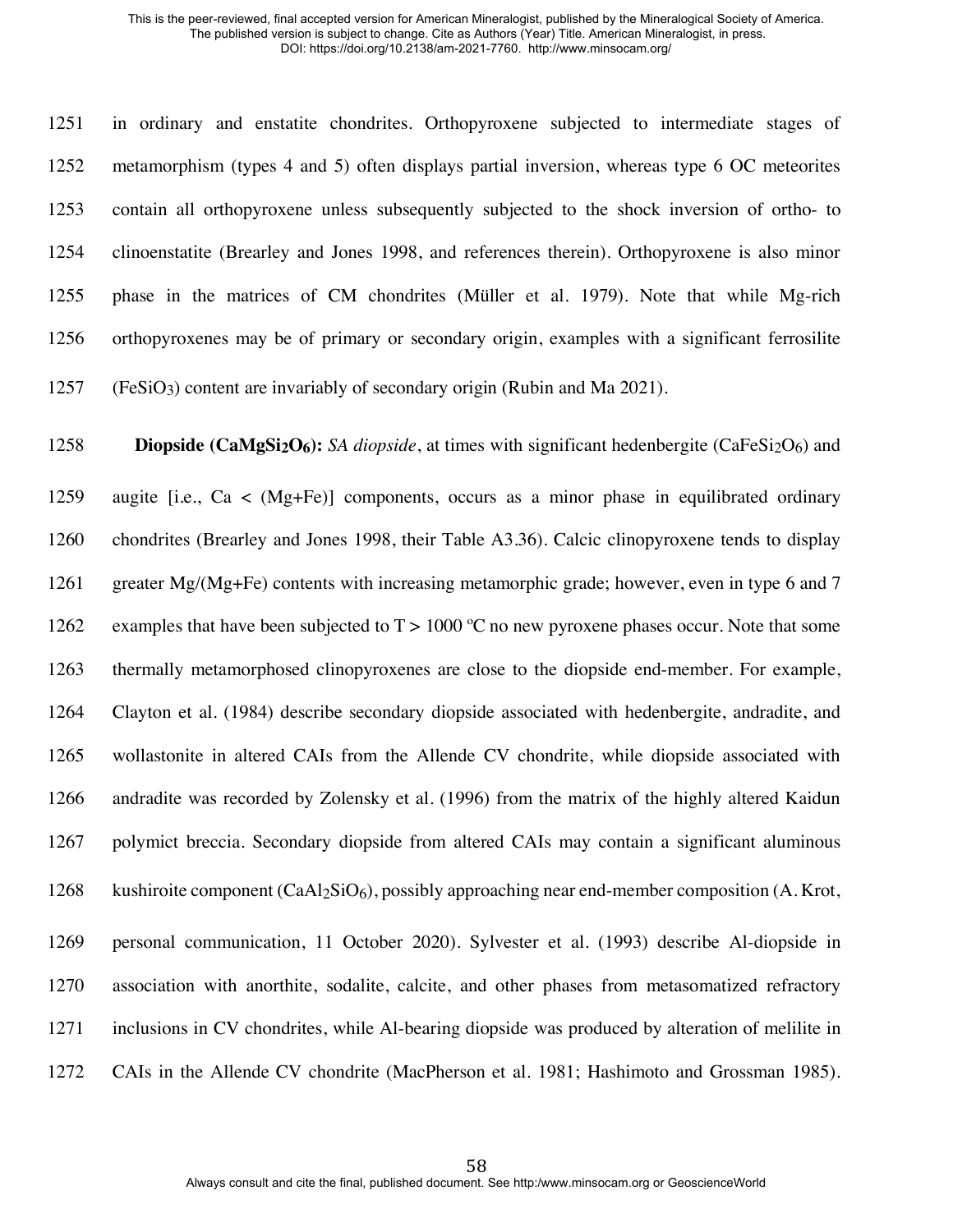| 1273 | Secondary diopside with a significant augitic component is found in association with anorthite in                 |
|------|-------------------------------------------------------------------------------------------------------------------|
| 1274 | metamorphosed CK carbonaceous chondrites (Chaumard et al. 2014).                                                  |
| 1275 | <b>Hedenbergite</b> ( $CaFeSi2O6$ ): SA hedenbergite, in some instances close to end-member                       |
| 1276 | composition (Brearley and Jones 1998, their Table A3.22) occurs in association with wollastonite,                 |
| 1277 | diopside, and andradite as a product of metasomatism by Fe-rich fluids in the Allende CV                          |
| 1278 | chondrite and other carbonaceous chondrites (Clayton et al. 1984; MacPherson and Grossman                         |
| 1279 | 1984; Sheng et al. 1991; Krot et al. 1995).                                                                       |
| 1280 | <b>Donpeacorite or Kanoite [(Mn,Mg)MgSi<sub>2</sub>O<sub>6</sub>]:</b> Kimura and El Goresy (1989) mention a rare |
| 1281 | example of an Mn-rich pyroxene, either orthorhombic SA donpeacorite or monoclinic SA kanoite,                     |
| 1282 | from the ALH 85085 CH chondrite. The empirical composition of this occurrence is                                  |
| 1283 | $[(Mn0.6Mg0.4)MgSi2O6]$ (e.g., 60 mol % donpeacorite plus 40 mol % orthoenstatite).                               |
| 1284 |                                                                                                                   |
| 1285 | <b>Wollastonite (CaSiO3):</b> Essentially pure SA wollastonite, typically in acicular crystals 2- to 5-           |
| 1286 | $\mu$ m long and commonly associated with grossular, is likely a product of metasomatism of melilite              |
| 1287 | in CAIs of the Allende CV carbonaceous chondrite (Fuchs 1971; Allen et al. 1978; Barber et al.                    |
| 1288 | 1984; MacPherson and Grossman 1984; Krot et al. 1995), though an origin as a primary condensate                   |
| 1289 | has also been invoked (Grossman 1975). Secondary wollastonite typically occurs in association                     |
| 1290 | with grossular, andradite, hedenbergite, and nepheline.                                                           |
| 1291 |                                                                                                                   |
| 1292 | Amphibole Group and related Chain Biopyriboles: Amphiboles and related mixed-chain                                |
| 1293 | biopyriboles display extremely complex solid solutions, as well as chain disorder, which                          |
| 1294 | complicates identifying valid mineral species as well as historical natural kinds – challenges                    |
|      |                                                                                                                   |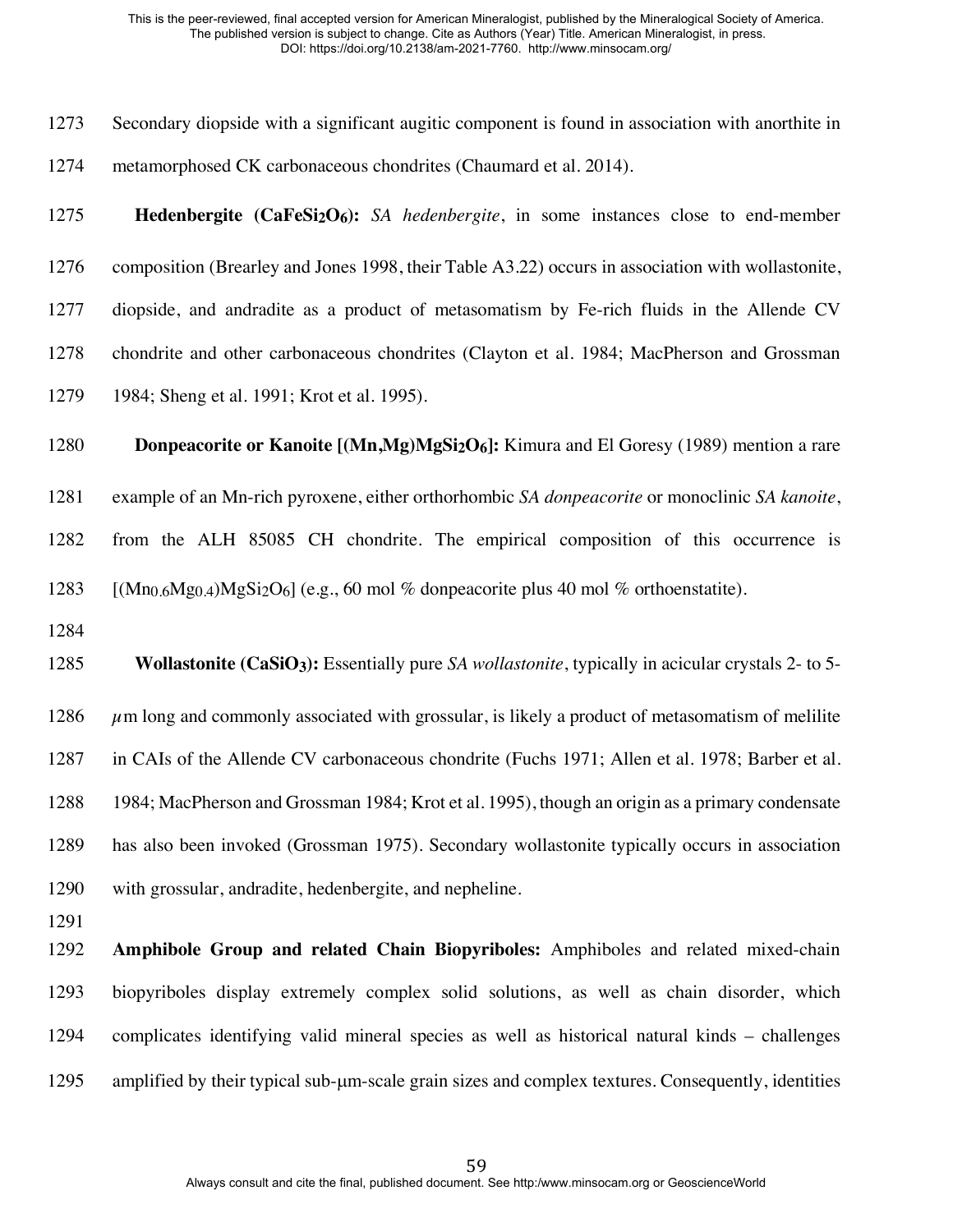of most of these phases remain provisional until additional compositional and structural data become available. At least two anhydrous amphiboles, fluoro-richterite (Olsen et al. 1973; Rubin 1983) and kaersutite (Prinz et al. 1982) were listed as primary asteroidal minerals by Morrison and Hazen (2021). Here we list several hydrous amphiboles as secondary asteroidal phases.

1300 **Magnesio-arfvedsonite** [NaNa<sub>2</sub>(Mg<sub>4</sub>Fe<sup>3+</sup>)Si<sub>8</sub>O<sub>22</sub>(OH)<sub>2</sub>]: Ivanov et al. (2003) reported 1301 "arfvedsonite" in association with aenigmatite, fluorapatite, wilkinsonite, and clay minerals as 1302 inclusions in albite in unusual alkaline and subalkaline clasts from the Kaidun polymict breccia 1303 meteorite. The empirical formula of 20-µm diameter crystals is  $1304$  [(Na<sub>1.9</sub>Ca<sub>0.7</sub>K<sub>0.3</sub>)(Mg<sub>2.4</sub>Fe<sup>2+</sup><sub>1.6</sub>M<sub>n0.1</sub>)(Fe<sup>3+</sup><sub>0.9</sub>Al<sub>0.1</sub>)Si<sub>8</sub>O<sub>22</sub>(OH)<sub>2</sub>], which corresponds to a 1305 complex solid solution with ~60 mol % *SA magnesio-arfvedsonite* (i.e., Na-Na-Mg-Fe<sup>3+</sup>) plus 1306 significant contents of arfvedsonite (Na-Na-Fe<sup>2+</sup>-Fe<sup>3+</sup>), a calcic amphibole [e.g., ferro-ferri-1307 hornblende  $(\square$ -Ca-Fe<sup>2+</sup>-Fe<sup>3+</sup>)], and a potassic amphibole [e.g., potassic-chloro-hastingsite (K-Ca-1308  $\text{Fe}^{2+}-\text{Fe}^{3+}$ )].

 **Anthophyllite [(Mg,Fe)7Si8O22(OH)2]:** Brearley (1997a) reported a rare occurrence of *SA anthophyllite* in association with talc, magnesio-hornblende, and disordered biopyriboles (named jimthompsonite) from the Allende CV chondrite. The composition of anthophyllite was not recorded.

**Magnesio-hornblende [□Ca<sub>2</sub>(Mg,Fe<sup>2+</sup>)<sub>4</sub>(Si7Al)O<sub>22</sub>(OH)<sub>2</sub>]:** *SA magnesio-hornblende* **with** 1314 Mg/(Mg+Fe) ~0.80 was reported by Brearley (1997a) in association with talc, rare anthophyllite, 1315 and disordered biopyriboles, which replace enstatite in chondrules from the Allende CV chondrite.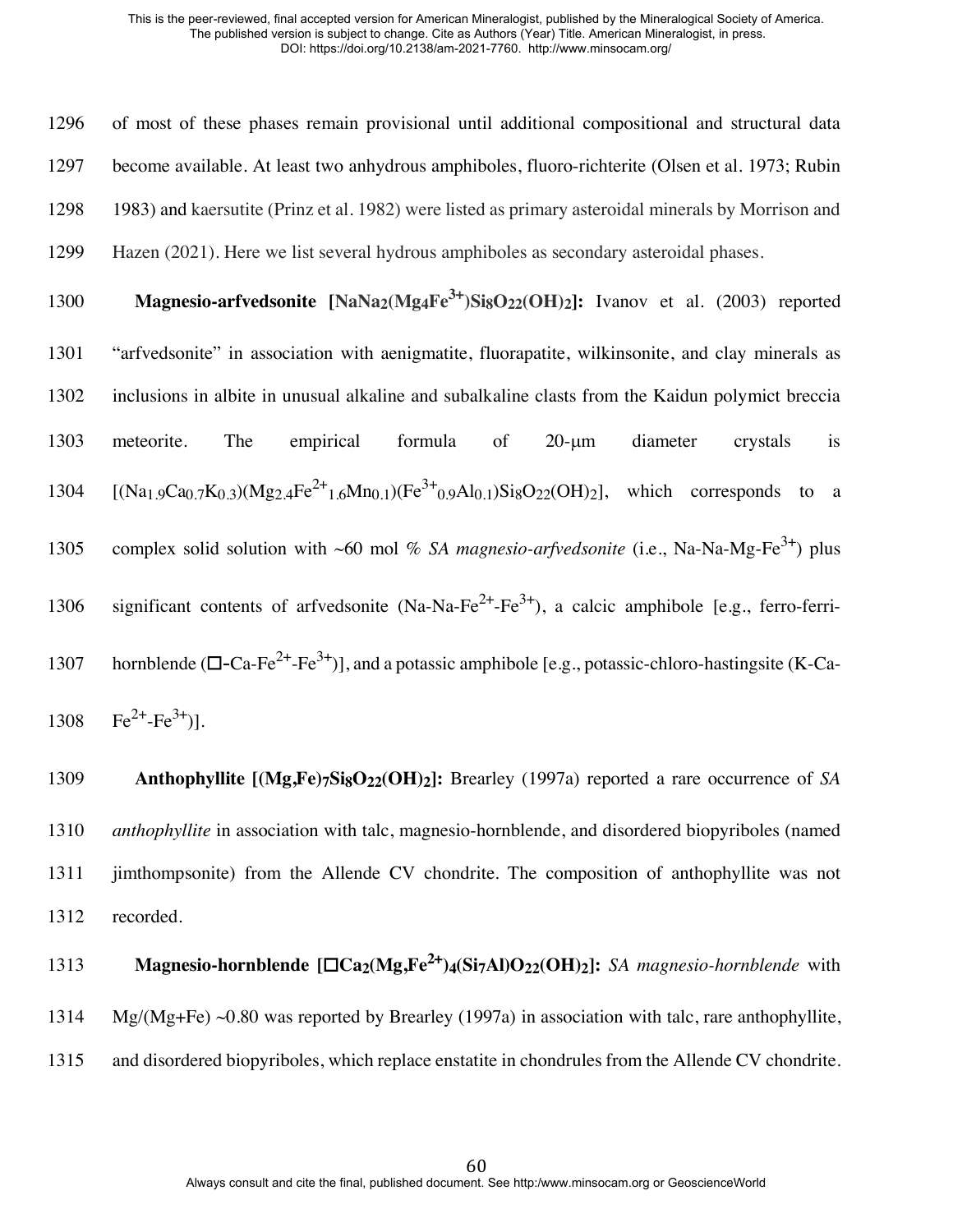### **Winchite [**☐**NaCa(Mg4Al)Si8O22(OH)2] and Barroisite [**☐**NaCa(Mg3Al2)Si8O22(OH)2]:**

 Dobrică and Brearley (2014) reported amphibole group minerals with variable composition corresponding to the winchite-barroisite solid solution from the Tieschitz unequilibrated (3.6) ordinary chondrite. We lump these phases into *SA winchite*, the more magnesian of the two similar species. Amphiboles, rather than phyllosilicates, are the most abundant hydrous minerals in Tieschitz, suggesting the presence of aqueous fluids during thermal metamorphism.

**Jimthompsonite**  $[(Mg,Fe)_5Si_6O_{16}(OH)_2]$ : High-resolution transmission electron microscopy of complex, disordered biopyriboles from altered enstatite-rich chondrules in the Allende CV chondrite revealed a nm-scale region consisting of a triple-chain jimthompsonite layer three unit cells thick, surrounded by double- and quadruple-chain regions (Brearley 1997a). Such occurrences have been related to incompletely reacted chain silicates converting to phyllosilicates (Veblen and Buseck 1979). We suggest that such disordered biopyriboles domains may represent a distinct and important natural kind in altered assemblages; however, we name this occurrence as *SA jimthompsonite*, with the proviso that this disordered meteorite occurrence is not equivalent to the crystalline species of that name.

 **Mica Group:** Isolated mica group minerals are scarce in meteorites, with five species each known from a single meteorite type – 4 of them from the Allende CV carbonaceous chondrite, the other from the Murray CM2 chondrite. However, mica may occur more commonly as intimate intergrowths with other phyllosilicates, for example as mica-montmorillonite assemblages in altered CAIs of the Allende CV chondrite (Tomeoka and Buseck 1982b), and as a Na-rich 10-Å mica intergrown with 7-Å serpentine in the Mokoia CV chondrite (Tomeoka and Buseck 1990).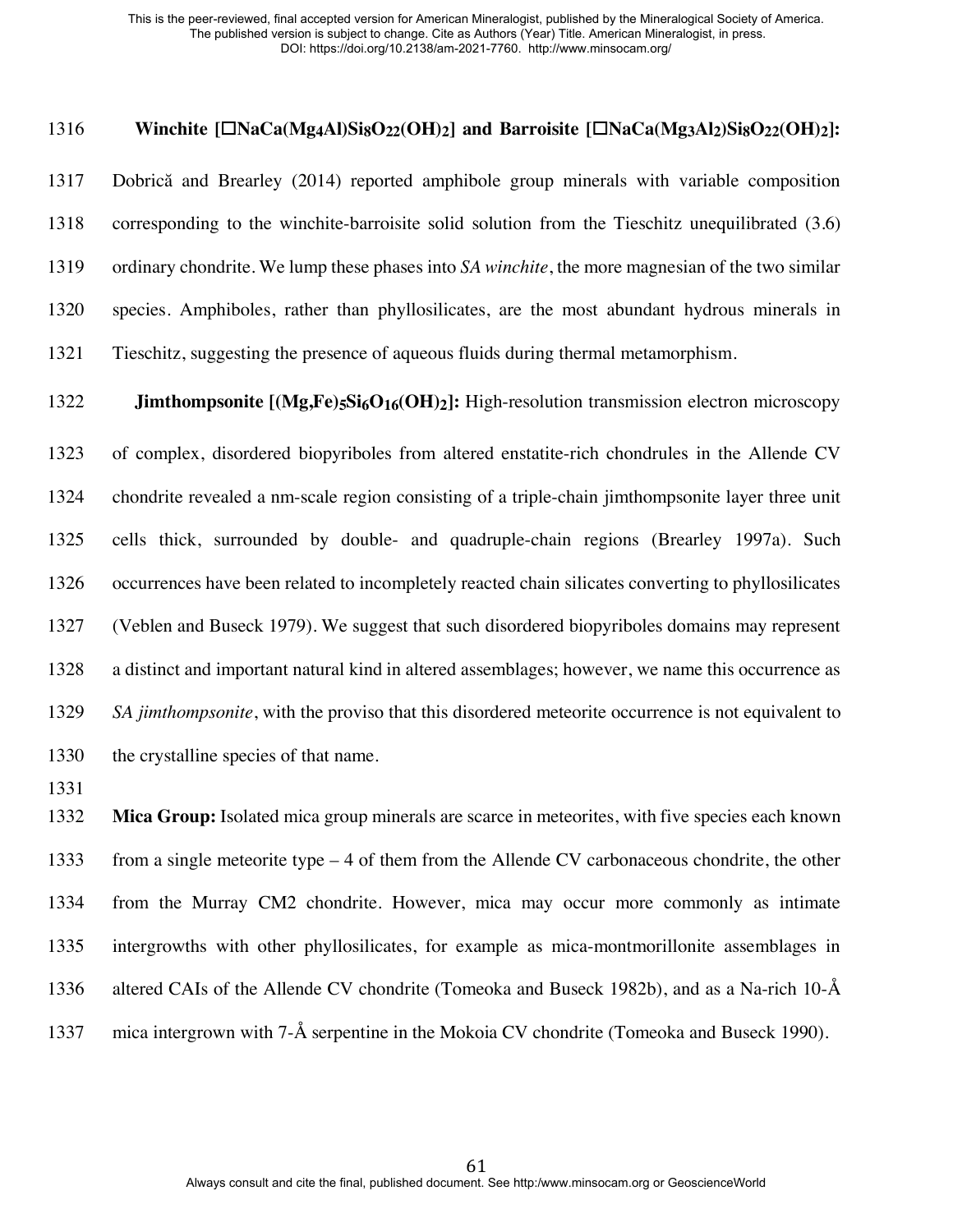**Aspidolite [NaMg3AlSi3O10(OH)2]:** Krot et al. (1995, their Table 8) identified several meteorite occurrences of the trioctahedral mica, *SA aspidolite* (also known as "Na phlogopite") with Na > K (though quantitative chemistry was not reported) from the altered chondrules or CAIs of several CV3 carbonaceous chondrites.

 **Phlogopite [KMg3AlSi3O10(OH)2]:** Kimura and Ikeda (1996) described *SA phlogopite* in the groundmass of altered chondrules in the Allende CV chondrite, while Tomeoka and Buseck (1990) identified "Na-rich phlogopite" intergrown with serpentine in the Mokoia CV chondrite. Lacking more detailed compositional information, we cannot conclude with certainty if phlogopite and aspidolite in CV chondrites represent distinct natural kinds.

1347 **Paragonite [NaAl2AlSi3O<sub>10</sub>(OH)2]:** Lee and Greenwood (1994, their Table 4) tentatively identified *SA paragonite* in an altered spinel-fassaite-perovskite CAI from the Murray CM2 carbonaceous chondrite in association with secondary calcite, sulfates, and clay minerals.

 **Clintonite [CaAlMg2SiAl3O10(OH)2]:** *SA clintonite* with an empirical formula of  $[(Ca_{0.95}Na_{0.05})(Mg_{2.5}Al_{0.3}Fe_{0.05}Ti_{0.05}\Box_{0.1})Al_{2.4}Si_{1.6}O_{10}(OH)_{2}]$  occurs in the Allende CV chondrite as an alteration vein up to 40-nm wide and 500-nm long replacing grossular (Keller and Buseck 1991).

 **Margarite [CaAl2Al2Si2O10(OH)2]:** *SA margarite* was identified by Keller and Buseck (1991) as an alteration product of anorthite in the Allende CV chondrite. The Fe- and Mg-bearing 1356 margarite, with an empirical formula of  $[(Ca_{0.95}Na_{0.05})(Al_{1.65}Fe_{0.20}Mg_{0.15})Al_{2.2}Si_{1.8}O_{10}(OH)_2]$ , occurs as lamellae 20- to 500-nm wide, with intergrown as 10- and 20-Å polytypes.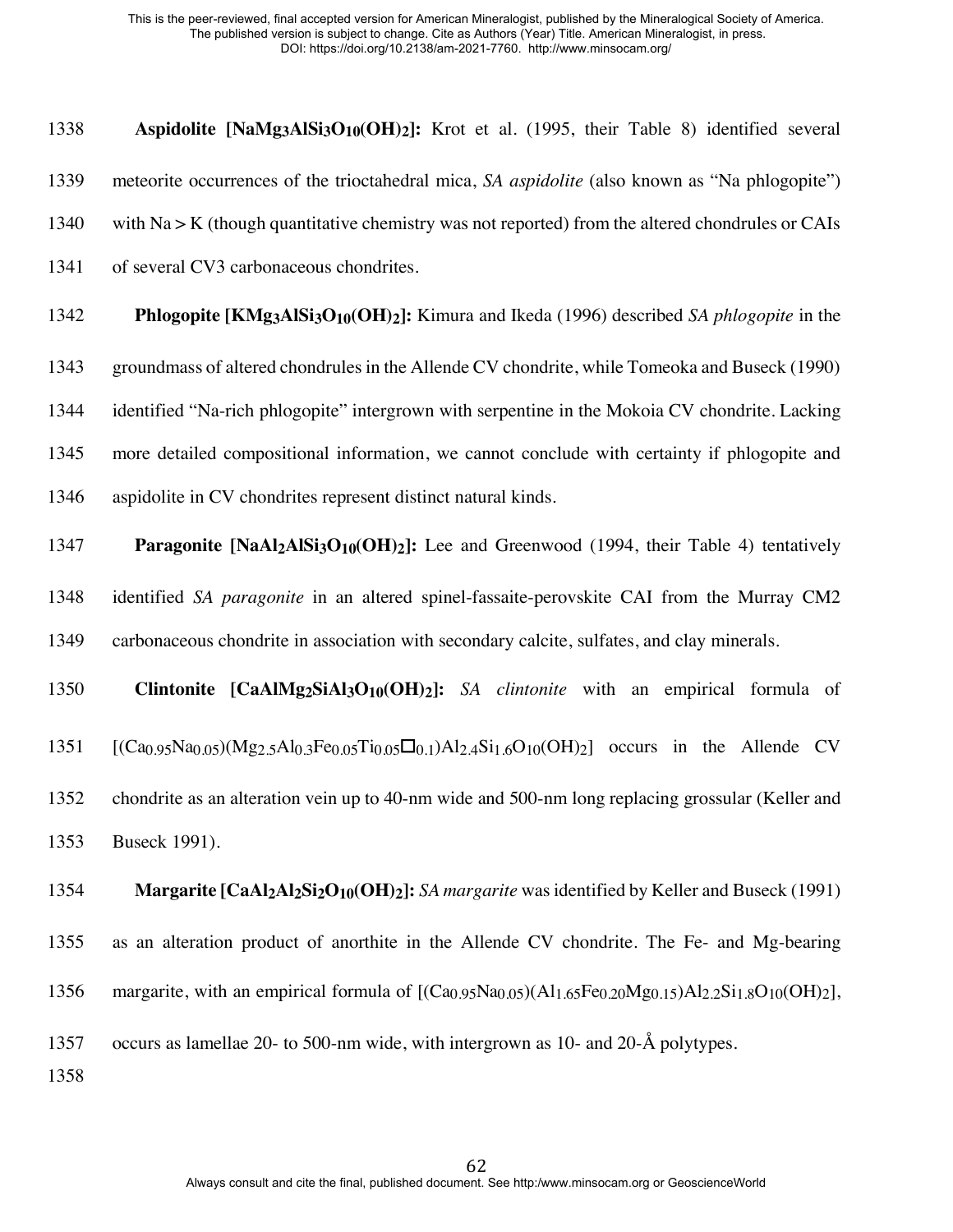**Clay Minerals:** Clay minerals are common in altered parts of chondrites, notably their fine- grained matrices, most often as a consequence of parent-body processes, though at times possibly complemented by pre-accretionary hydration (e.g., Bischoff 1998; Zolensky et al. 1993; Krot et al. 1995, their Table 2; Ciesla et al. 2003). Clay minerals are an especially relevant mineral group when discussing the challenges of any classification system identifying species or kinds. In spite of the approval of more than 50 clay mineral species, as well as dozens of additional approved and unapproved varieties (Hazen et al. 2013, their Tables 2 and 3), clay minerals in nature display compositional variability, disordered mixed layering, and nanoscale structural heterogeneities that rarely conform to end-member idealized species.

 Clay minerals are particularly common in the altered matrices of carbonaceous chondrites (especially CI and CM, but also CO, CV, and CR) as well as ordinary chondrites (Barber 1981, 1985; Zolensky and McSween 1988; Brearley 1993a, 1997b; Zolensky et al. 1993). Exact identification of these clay minerals is often problematic, especially lacking electron diffraction data and/or high-resolution imaging. Secondary phyllosilicates are often complexly interlayered and do not correspond to a single species. For example, saponite is often found interlayered with serpentine (Zolensky et al. 1993, 1996; Endress et al. 1994; Brearley 1995, 1997b). Similarly, Tomeoka and Buseck (1988) illustrated interlayering of serpentine and saponite, in some cases in close association with ferrihydrite, in the Orgueil CI chondrite. In CV carbonaceous chondrites, Tomeoka and Buseck (1982b) reported montmorillonite/mica and montmorillonite/K-feldspar intergrowths in altered CAIs of Allende; Keller et al. (1994) found intergrown saponite and dioctahedral mica in Bali; and Tomeoka and Buseck (1990) observed Na-rich 10-Å phlogopite intergrown with 7-Å serpentine in Mokoia. Lee and Greenwood (1994) describe 7-Å berthierine intergrown with chlorite or serpentine in altered CAIs of the Murray CM2 chondrite.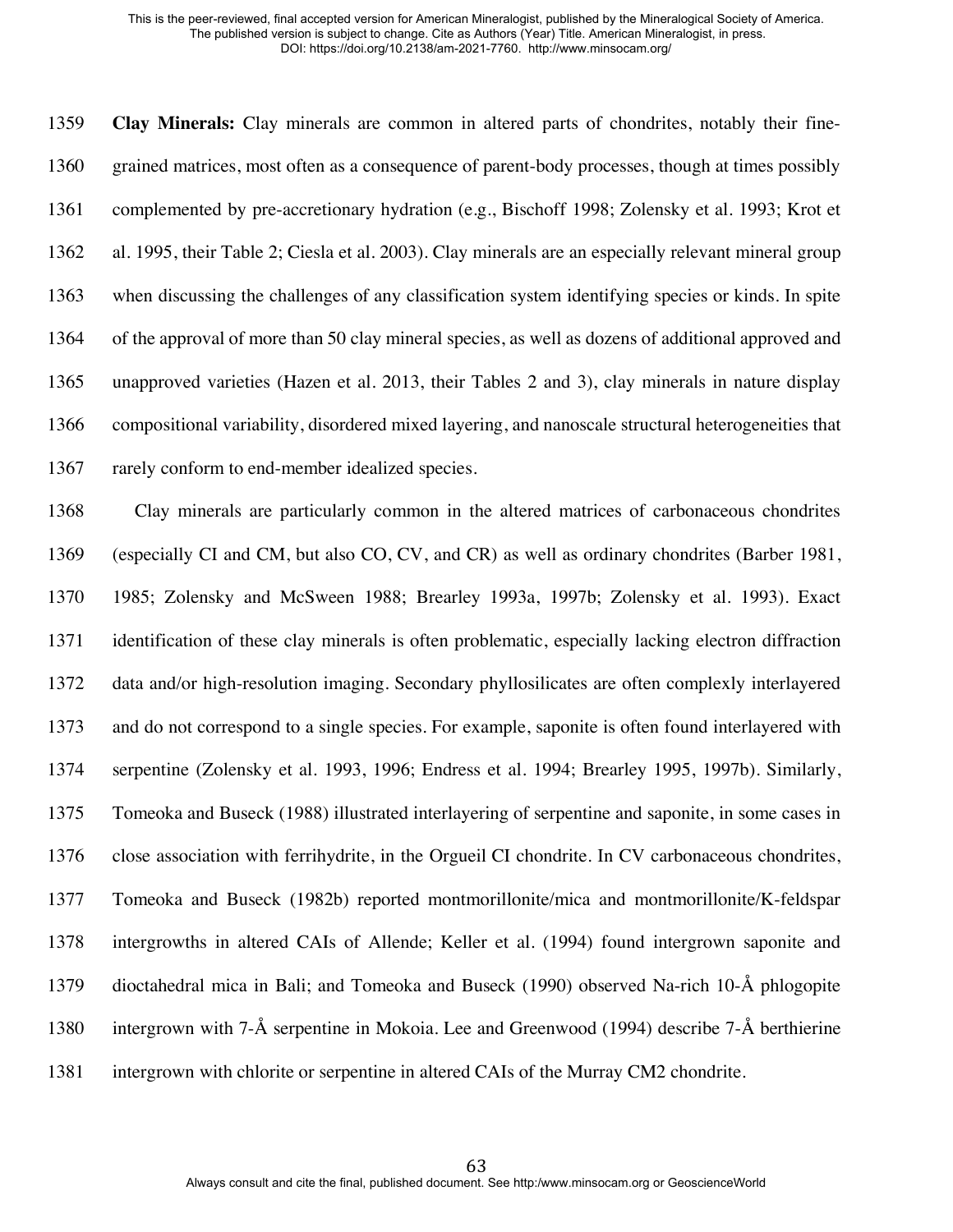Of special interest are intergrowths of tochilinite (itself an ordered intergrowth of mackinawite-1383 and brucite-type layers) with the  $Fe^{3+}$ -dominant serpentine group mineral, cronstedtite (e.g., Tomeoka and Buseck 1985; Nakamura and Nakamuta 1996; Marrocchi et al. 2014) – materials collectively referred to as tochilinite-cronstedtite intergrowths (TCIs). Mesostasis in CO and CM chondrules is often altered to green phyllosilicates, sometimes termed "spinach" (Fuchs et al. 1973), composed of chlorite and/or berthierine (Richardson and McSween 1978; Ikeda 1983). However, in the Belgica 7904 carbonaceous chondrite, matrix phyllosilicates were dehydrated and transformed to secondary olivine that retains phyllosilicate textures, perhaps in a shock heating event (Kimura and Ikeda 1992, their Table 3b). Yet another complication in dealing with "clay minerals" is the presence of "protophyllosilicates" that are amorphous at the scale of electron diffraction. For example, in the unequilibrated ALH A77307 CO3 carbonaceous chondrite a continuous range exists from amorphous regions, to those with short-range order (on the scale of nanometers), to well-defined localized and/or intergrown 7-, 10-, and 14-Å domains of serpentine, smectite, and chlorite, respectively (Brearley 1993a, his Table 2). In the following sections we catalog confirmed phyllosilicates from the serpentine, talc, smectite-vermiculite, and chlorite groups, as well as related TCIs. **Serpentine Group [(Mg,Fe<sup>2+</sup>,Fe<sup>3+</sup>,Al)3(Al,Fe<sup>3+</sup>,Si)<sub>2</sub>O<sub>5</sub>(OH)4]: Minerals of the serpentine group** 1401 feature a trioctahedral (Mg,Fe<sup>2+</sup>,Fe<sup>3+</sup>,Al) sheet bonded to a tetrahedral (Al,Fe<sup>3+</sup>,Si) sheet in a 7-Å

- 1402 layer repeat with interlayer (OH<sup>-</sup>) groups. These layer silicates are found commonly in altered CM
- chondrites as the dominant matrix phase, with examples spanning the compositional range from
- Mg- to Fe-rich (Bunch and Chang 1980; Barber 1981; MacPherson et al. 1984; Greenwood et al.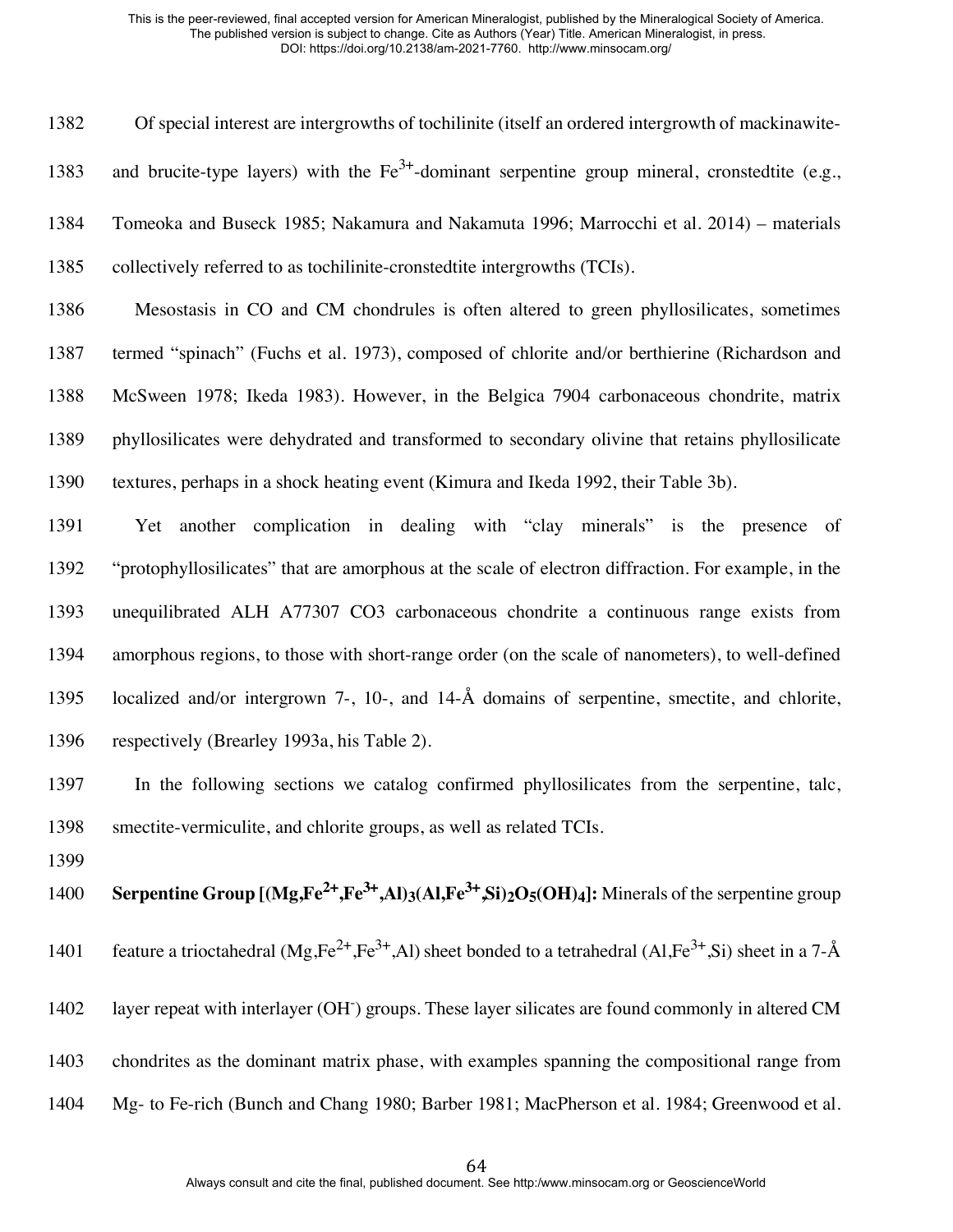1994; Lee and Greenwood 1994; Marrocchi et al. 2014; see Brearley and Jones 1998, Figure 117). According to Zolensky and McSween (1988), it is common to find three distinct coexisting serpentine phases in the matrices of individual CM chondrites, perhaps corresponding to cronstedtite, greenalite, and "ferroan antigorite".

 Magnesian serpentines are complicated by the occurrence of three distinct structural types – antigorite, chrysotile, and lizardite – related to long-range structural differences in the topology within and between layers. All three types have been invoked in the meteoritics literature, though antigorite and lizardite have not been convincingly demonstrated (Barber 1981; Akai and Kanno 1413 1986; Zolensky and McSween 1988; Keller and Buseck 1990b). Because a continuous Mg-Fe<sup>2+</sup> solid solution appears to exist in meteoritic serpentines and Fe-rich occurrences predominate, we lump all Fe2+ -Mg-dominant, Al-poor serpentines into *SA greenalite*. Given the compositional complexity of serpentine group solid solutions, coupled with the common occurrence of nano- scale intergrowths of serpentine and other layer structure phases, it is difficult to define discrete mineral species or natural kinds. Here we list *SA greenalite*, *SA cronstedtite*, and *SA berthierine*, which appear to encompass most meteoritic occurrences.

**Greenalite**  $[(Fe^{2+}, Mg)_3Si_2O_5(OH)_4]$  and Chrysotile  $[(Mg_5Fe^{2+})_3Si_2O_5(OH)_4]$ : Serpentine 1421 group minerals in the matrices of CM chondrites span a range of  $Fe^{2+}/(Mg+Fe^{2+})$  from ~0.3 to  $>0.9$  (e.g., Zolensky et al. 1993). We lump examples of Mg-Fe<sup>2+</sup>-rich serpentines with compositions near the chrysotile-greenalite solid solution into *SA greenalite*. Note, however, that some specimens contain significant Al, which likely represents an amesite  $[({\rm Mg},{\rm Al})_3({\rm Al},\rm{Si})_2{\rm O}_5)({\rm OH})_4]$  and/or berthierine  $[({\rm Fe}^{2+},\rm{Mg},{\rm Fe}^{3+})_3({\rm Al},\rm{Si})_2{\rm O}_5({\rm OH})_4]$  component, as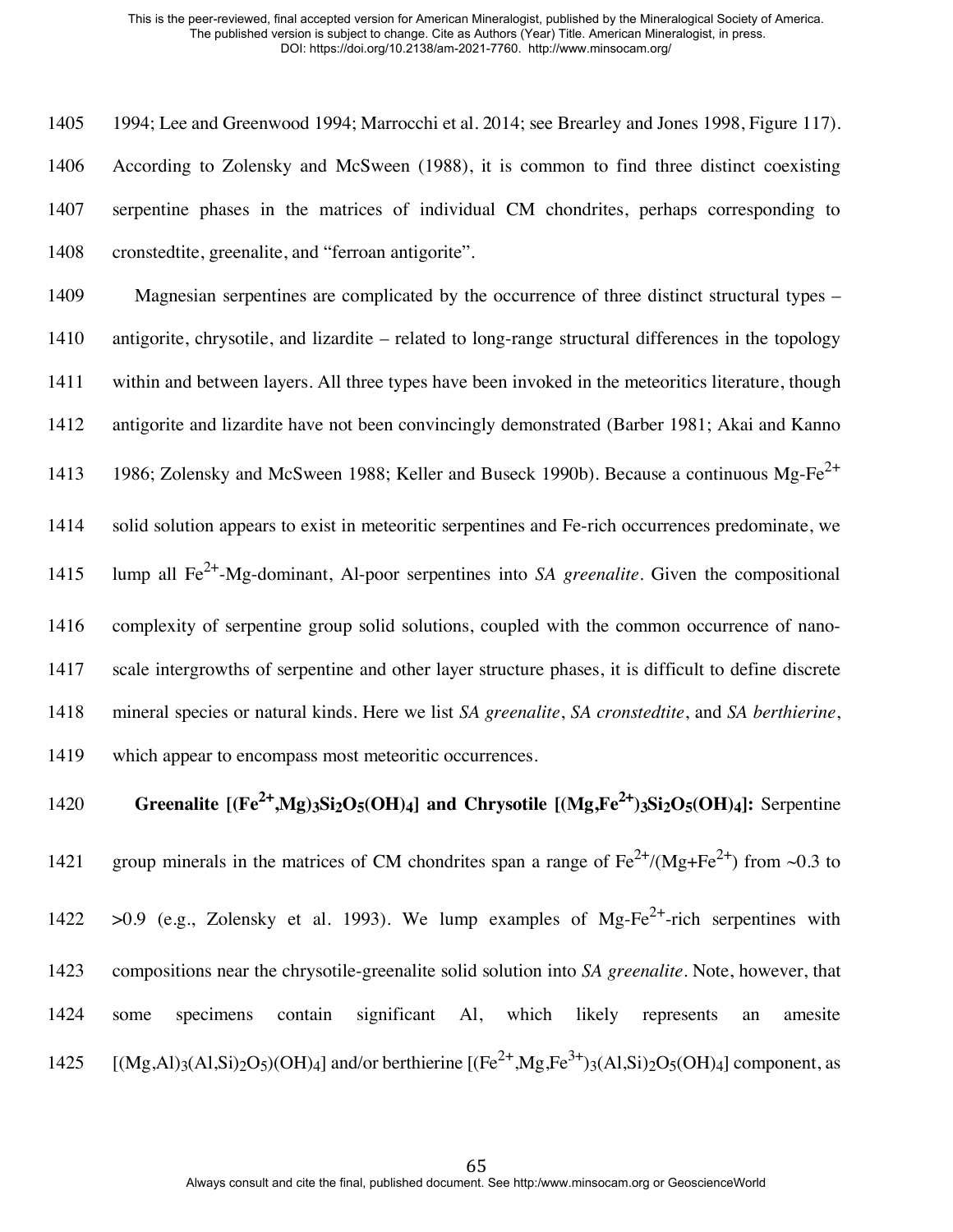well as S and Ni, which may point to interlayering with tochilinite or other phase (Tomeoka et al. 1989a). Keller and Buseck (1990b) identified 7-Å Mg-rich, Fe-bearing phyllosilicate regions, likely corresponding to chrysotile, a few unit-cells thick by electron diffraction in matrices of the relatively unaltered Lancé CO3 chondrite associated with Fe-rich olivine and ferrihydrite. Examination of other more altered Kainsaz and Warrenton CO chondrites found ferrihydrite but no phyllosilicates, indicating that the phyllosilicates in Lancé may represent an earlier stage of aqueous alteration. In addition, Tomeoka and Buseck (1982a) described an unusual occurrence of a Fe-Ni-rich serpentine-group mineral, possibly owing to incorporation of a significant brindleyite  $[(Ni,Al)_3(Si,Al)_2O_5(OH)_4]$  component in greenalite, from altered CAIs in the Allende CV chondrite.

**Cronstedtite**  $[(Fe^{2+}2Fe^{3+})3(Si,Fe^{3+})2O5(OH)4]$ : *SA cronstedtite* is commonly found in the matrices of CM carbonaceous chondrites in nano-scale tochilinite-cronstedtite intergrowths (Marrocchi et al. 2014). Cronstedtite of close to end-member composition occurs in well-defined 1439 grains up to 10- $\mu$ m maximum dimension from the Cochabamba CM2 chondrite (Müller et al. 1979), though it always contains some Mg in solid solution, and commonly Al, as well (Bunch and Chang 1980). Palmer and Lauretta (2011) reported cronstedtite as a common alteration product of kamacite in CM chondrites in microenvironments with high Si and low S.

**Berthierine**  $[(Fe^{2+}, Mg, Fe^{3+})_3(Al, Si)_2O_5(OH)_4]$  and Amesite  $[(Mg, Al)_3(Al, Si)_2O_5(OH)_4]$ :

 Some serpentine group minerals in the matrices of CM and CO chondrites have been reported to be aluminous (Barber 1981; Ikeda 1983; Zolensky and McSween 1988; Lee and Greenwood

1446 1994), perhaps at times with more than 50 mol % berthierine or amesite component. For example,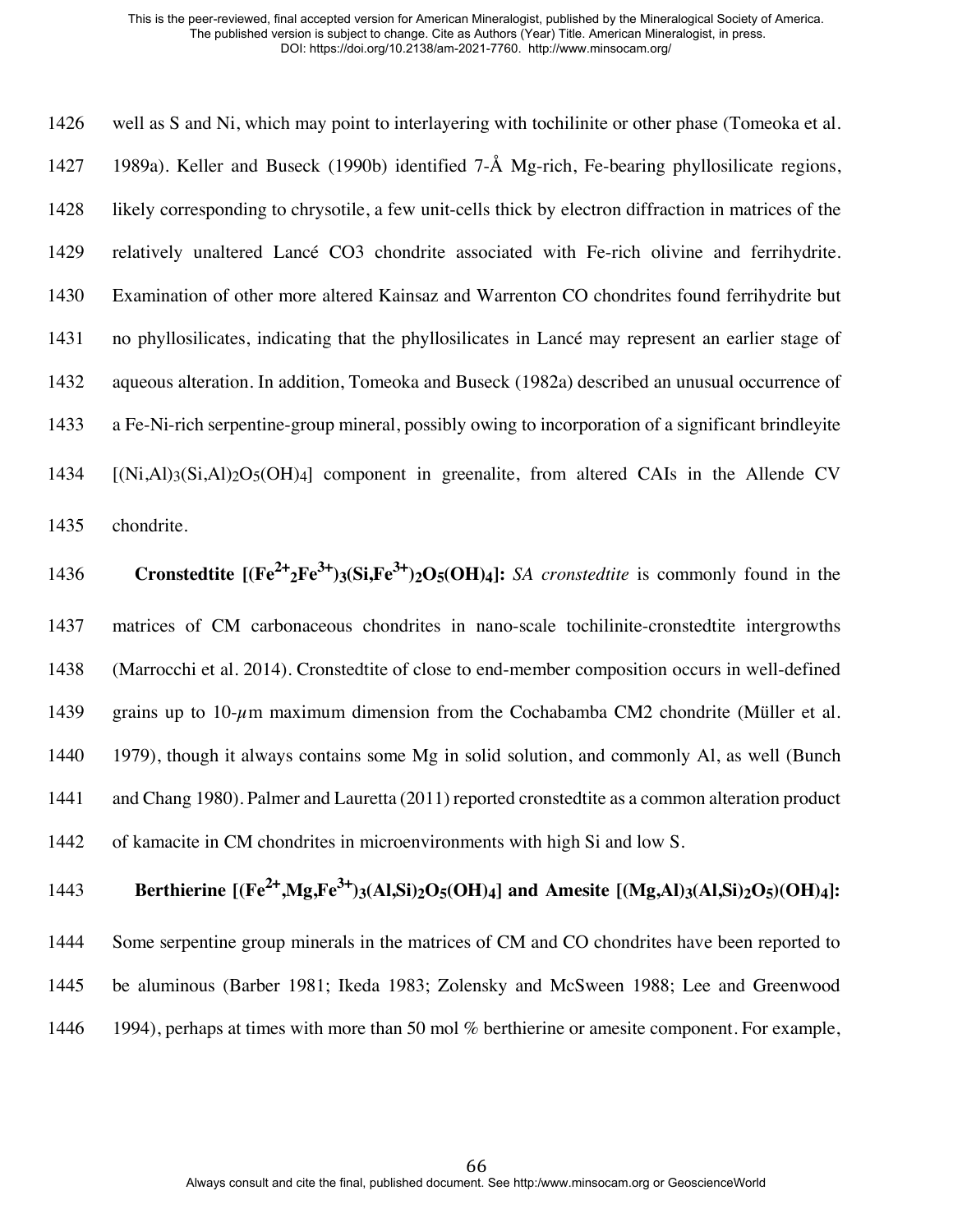- *SA berthierine* has been invoked as a component of the distinctive green "spinach" of altered chondrules in CM chondrites (Richardson and McSween 1978; Ikeda 1983).
- 

1450 **Talc Group**  $[(Mg,Fe^{2+})_3Si_4O_{10}(OH)_2]$ : Talc group minerals are characterized by a 10-Å octahedral layer sandwiched between two tetrahedral layers (i.e., T-O-T) with interlayer (OH) groups. *SA talc* is the only meteoritic example documented thus far.

 **Talc [Mg3Si4O10(OH)2]:** Brearley (1997a) documented *SA talc* in association with calcic amphibole and disordered biopyriboles replacing enstatite in the Allende CV chondrite. Ikeda (1992) described a "sodian talc" with significant Na-Al substitution for Mg in Yamato 82162, which is a highly altered carbonaceous chondrite.

1458 **Smectite and Vermiculite Group [(Na,Ca)<sub>0.3</sub>(Mg,Fe<sup>2+</sup>,Al,Fe<sup>3+</sup>)<sub>2-3</sub>(Si,Al)<sub>4</sub>O<sub>10</sub>(OH)<sub>2</sub>·4H<sub>2</sub>O]:** 

 Smectite and vermiculite group clay minerals feature the 10-Å T-O-T layer structure of talc and 1460 mica group minerals, but the interlayer regions incorporate significant H<sub>2</sub>O molecules and alkali and alkaline earth cations that can cause the structure to expand reversibly perpendicular to the layers. These phases are among the most common phyllosilicates in meteorites that have experienced aqueous alteration. However, as with other clay mineral groups, extensive solid solution, sub-µm scale grains, and intergrowths of different layer types complicate efforts at definitive identifications. The occurrence of the trioctahedral smectites of the saponite- ferrosaponite solid solution are well established. However, isolated suggestions of dioctahedral 1467 Al- and  $Fe<sup>3+</sup>$  species, including montmorillonite, nontronite, and vermiculite are not accompanied by convincing structural and compositional data (see below) and their inclusion as meteorite minerals must for now remain tentative.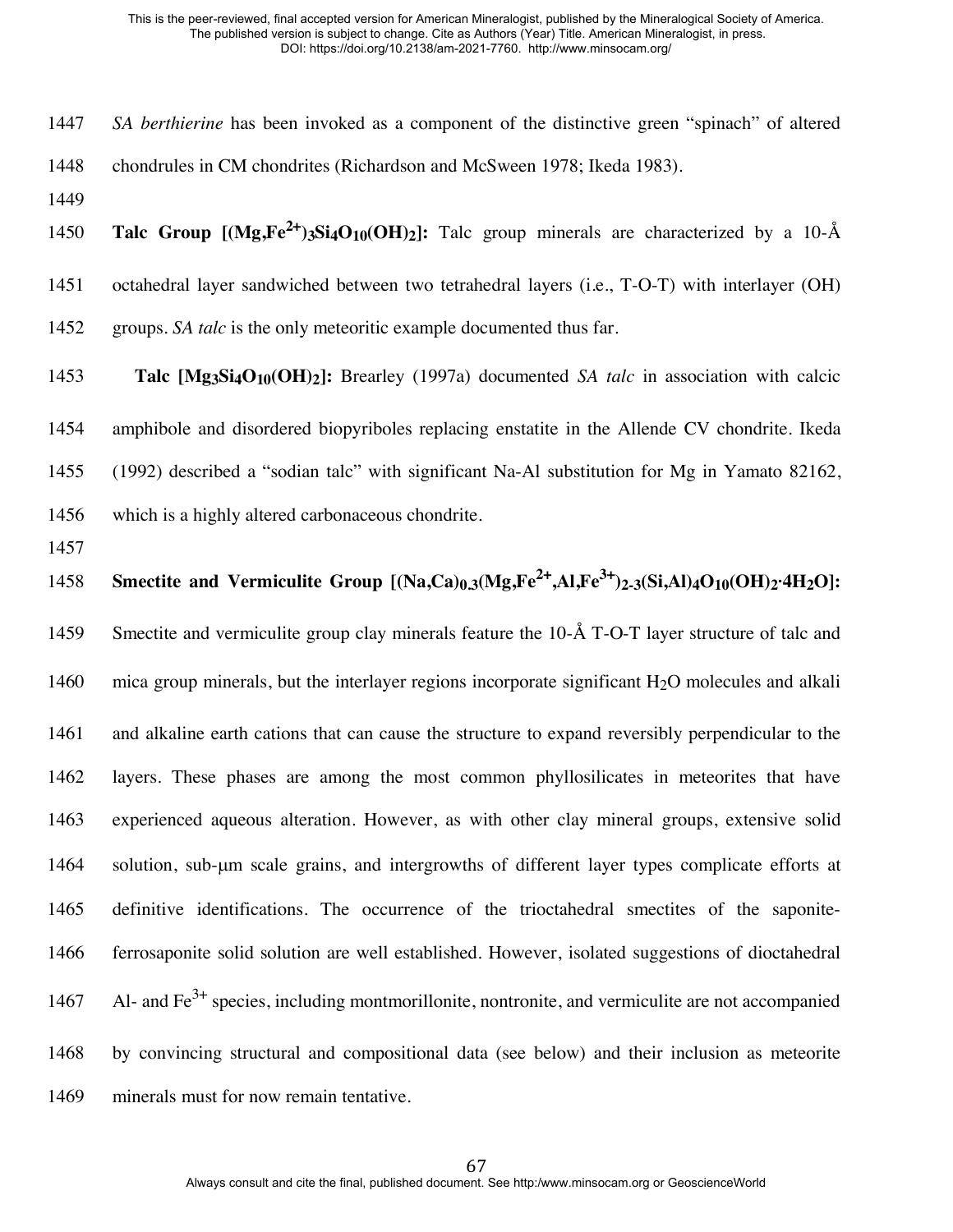The use of unapproved names for some smectite-vermiculite group phyllosilicates also adds uncertainty. In particular, "smectite" is not an approved species name, but it is often used in the meteoritics literature to designate both dioctahedral and trioctahedral expandable 10-Å (Mg-Fe- Al) clay minerals. Given the extensive solid solution among these minerals, we were tempted to lump all of these phases into "SA smectite". However, the trioctahedral species saponite and ferrosaponite appear to be distinct from dioctahedral montmorillonite and nontronite. Therefore, we tentatively identify four group members: *SA saponite*, *SA montmorillonite*, *SA nontronite*, and *SA vermiculite*.

**Saponite and Ferrosaponite**  $[(Ca,Na)_0,(Mg,Fe^{2+})_3(Si,Al)_4O_{10}(OH)_2.4H_2O]$ : We lump 1479 trioctahedral smectites that lie close to the Mg-Fe<sup>2+</sup> solid solution (i.e., with minor Al and Fe<sup>3+</sup>) into *SA saponite*, because most examples are Mg-dominant. *SA saponite*, in some cases Fe-rich 1481 (e.g., Alexander et al. 1989), occurs in the fine-grained matrices of CV chondrites as sub- $\mu$ m layered regions in association with olivine, which it may replace (Keller and Buseck 1990a; Tomeoka and Buseck 1990; Keller et al. 1994; Lee et al. 1996). Keller and Buseck (1990a, their Table 1) report the average composition of Mg-rich, Al-poor saponite from the Kaba CV3 chondrite as [(Na0.25K0.03Ca0.02)(Mg2.59Fe0.25Al0.02Ti0.01☐0.13)(Al0.44Si3.56)O10(OH)2**·***n*H2O]. Tomeoka and Buseck (1988) illustrated interlayering of serpentine and saponite, in some cases in close association with ferrihydrite, in the Orgueil CI chondrite. Saponite is rarely found in CM chondrites, though Brearley (1995) reported saponite/serpentine intergrowths (as opposed to more typical cronstedtite/tochilinite intergrowths) in association with magnetite in the matrix of the unusual Bells CM2 chondrite. Of special note are remarkable 1-mm diameter saponite single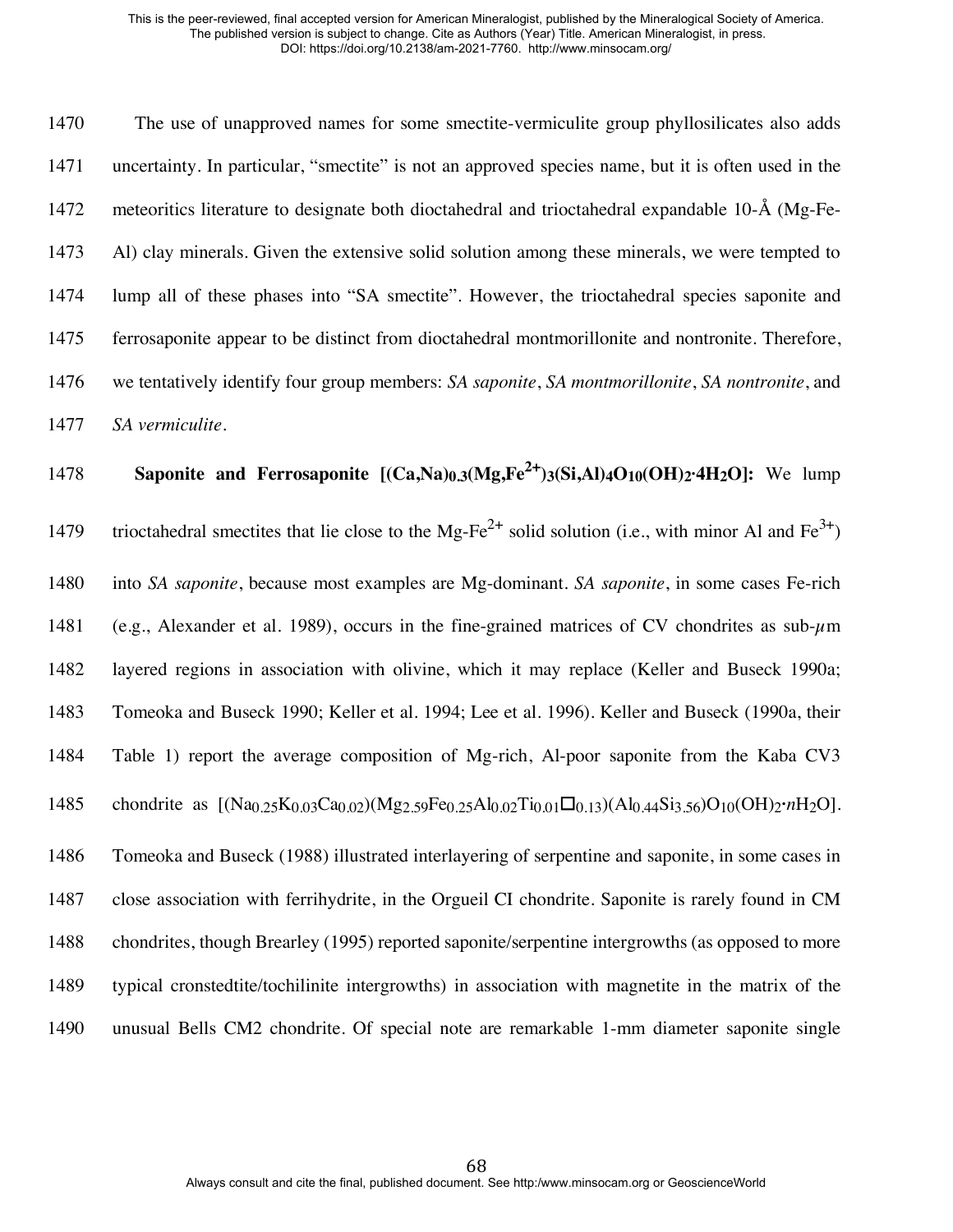crystals replacing olivine in a clast from the unusual Kaidun polymict breccia (Zolensky and Ivanov 2003, their Figure 18).

1493 A partial solid solution exists between saponite and Al- and/or  $Fe^{3+}$ -bearing dioctahedral montmorillonite. For example, Tomeoka and Buseck (1990, their Table 3) report several analyses, including an approximate composition from the Kaba CV3 chondrite as: [(Na0.42K0.05Ca0.35)(Mg2.08Fe0.44Al0.23☐0.25)(Al1.07Si2.93)O10(OH)2**·***n*H2O], i.e., with 66 mol % saponite plus significant nontronite and montmorillonite components. Some occurrences of so- called "Al-rich smectite," "high-Al phyllosilicate" (HAP), or "sobotkite" in altered CAIs of CV chondrites (e.g., Cohen et al. 1983, their Table 6) are likely similar examples that result from the alteration of feldspathic glass and/or Ca-rich clinopyroxene (Buseck and Hua 1993, their Tables 3, 4, and 5).

 **Montmorillonite [(Na,Ca)0.3(Al,Mg)2Si4O10(OH)2·***n***H2O]:** Montmorillonite is the proper name for dioctahedral smectites in which Al is the dominant cation in the octahedral layer. *SA montmorillonite* has been tentatively identified as a rare alteration phase of fassaite in CAIs of the Allende CV chondrite (Tomeoka and Buseck 1982b; Krot et al. 1995) and in the matrices of the Cold Bokkeveld and Nawapali CM chondrites (Zolensky and McSween 1988, and references therein). Note, however, that Tomeoka and Buseck (1982b) state that montmorillonite is "used as representing minerals having rather broad compositional ranges in these groups and not particular species." We suspect that similar liberties in nomenclature apply to examples of nontronite and vermiculite (see below).

**Nontronite**  $\text{[Na}_{0,3}\text{Fe}^{3+}{}_{2}\text{(Si,Al)}{}_{4}\text{O}_{10}\text{(OH)}{}_{2}{}^{.}{}_{n}\text{H}_{2}\text{O}$ **: Nontronite is the general name for the** 1512  $\text{Fe}^{3+}$ -dominant dioctahedral smectite. Hutchison et al. (1987) suggested that an Na-Ca-Fe-bearing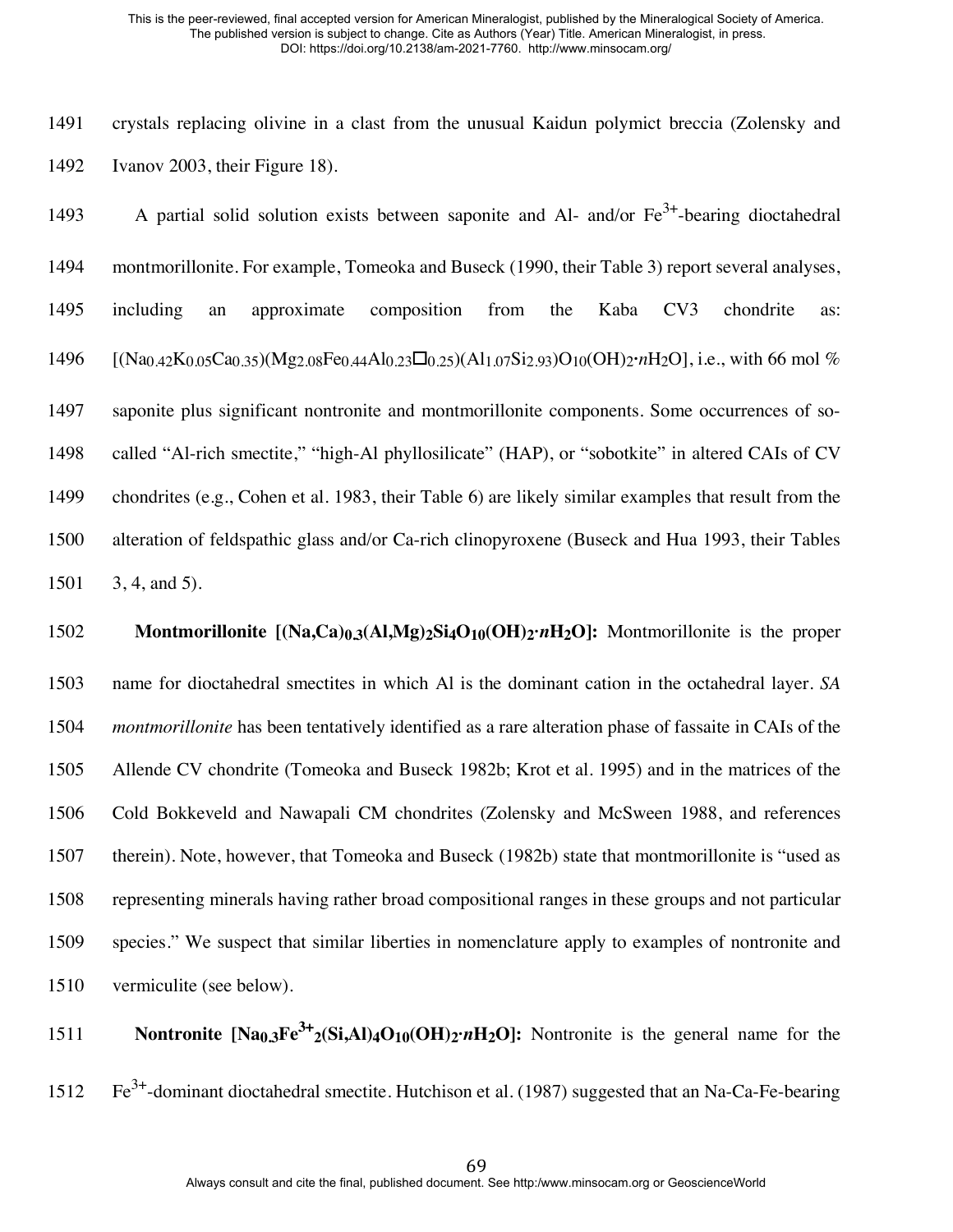1513 smectite from the Semarkona ordinary chondrite is best fit by *SA nontronite*. However, detailed 1514 compositional information was not provided.

**Vermiculite [Mg<sub>0.35</sub>(Mg,Fe<sup>3+</sup>,Al)<sub>3</sub>(Si,Al)<sub>4</sub>O<sub>10</sub>(OH)<sub>2</sub>·4H<sub>2</sub>O]: Zolensky et al. (1993) found a** 1516 100-nm thick grain of a phyllosilicate that they ascribed to *SA vermiculite* in the matrix of the

1517 Nagoya CM chondrite. However, this and other occurrences of meteoritic vermiculite are tentative

1518 because they may also represent saponite (e.g., Zolensky and McSween 1988).

1519

**Chlorite Group**  $[(Fe^{2+}, Mg, Al,Fe^{3+})_{6}(Si, Al)_{4}O_{10}(OH, O)_{8}]$ **:** Chlorite group minerals incorporate alternating TOT and brucite-type layers in a 14-Å arrangement. A few instances of meteoritic 1522 chlorite, all presumably trioctahedral Mg-Fe<sup>2+</sup>-dominant varieties, have been reported from carbonaceous chondrites. However, confusion arises for three reasons: (1) the name "chlorite" is sometimes used interchangeably with "septachlorite," which is an unapproved name for 7-Å berthierine-type serpentines; (2) the name "chamosite" is now the official IMA name for the 14-  $\AA$ , Fe<sup>2+</sup> dominant chlorite, but it has also been used historically for 7 Å berthierine-type 1527 serpentines; and (3) 7-Å serpentine sometimes occurs in two-layer polytypes that yield a 14-Å X- ray or electron diffraction spacing that can be confused with true chlorite group minerals (Bunch and Chang 1980; Barber 1981). Consequently, several reported instances of meteoritic "chlorite" 1530 are undoubtedly not true chlorite group minerals. It is likely that a continuous Mg-Fe<sup>2+</sup> solid solution occurs between clinochlore and chamosite; however, until more compositional data are available we recognize *SA clinochlore* and *SA chamosite* as distinct natural kinds.

1533 **Clinochlore [Mg5Al(AlSi3O10)(OH)8]:** Zolensky et al. (1993, their Table 4) characterized a

1534 14-Å Mg-Al-rich phyllosilicate  $[Mg/(Mg+Fe) \sim 0.83; 19.4 \text{ wt } \%$  Al<sub>2</sub>O<sub>3</sub> from the Nagoya CM2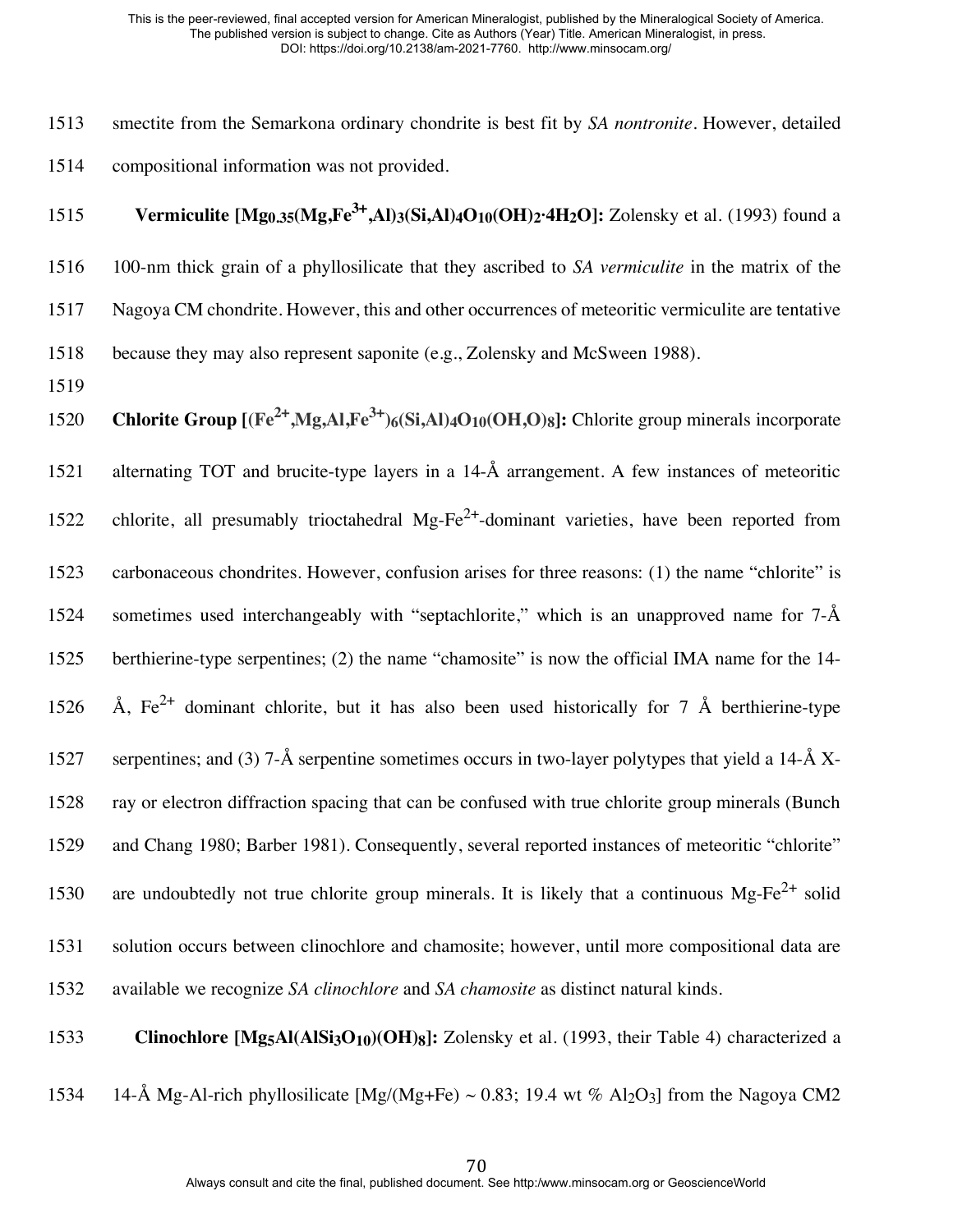chondrite, which they identified as *SA clinochlore*. Nagoya clinochlore occurs in association with a more Fe-rich saponite.

**Chamosite**  $[(Fe^{2+}, Mg, Al,Fe^{3+})_6(Si, Al)_{4}O_{10}(OH, O)_{8}]$ : Convincing evidence for a true Fe<sup>2+</sup>- dominant chlorite, probably *SA chamosite*, was presented by Brearley (1993a, his Figure 7), who employed electron diffraction to illustrate 14-Å layered Fe-rich regions a few unit-cells thick in matrices of the ALH A77037 CO3 chondrite, in association with a 7-Å Mg-serpentine. In addition, Lee and Greenwood (1994, their Figure 9b and Table 4) reported rare 14-Å chlorite-like regions associated with more abundant 7-Å aluminous serpentine in altered CAIs of the Murray CM2 1543 chondrite. The average composition of these coexisting phyllosilicates is  $[Mg/(Mg+Fe) \sim 0.47;$  $\sim$  25 wt % Al<sub>2</sub>O<sub>3</sub>]. Gooding (1985) tentatively identified 14-Å ferroan chlorite, suggesting that the structure and chemistry of phyllosilicates in the matrices of the Nagoya CM2 chondrite and Semarkona LL3 ordinary chondrite match characteristics of chamosite, though he could not rule out a mica-like phase.

 **Tochilinite-Cronstedtite Intergrowths (TCIs):** A variety of matrix phases, notably in CM chondrites, are poorly crystallized to amorphous and thus difficult to catalog with IMA protocols. Fuchs et al. (1973) termed a suite of these materials that incorporate Ni, S, Mg, Fe, and Si as "poorly characterized phases" or "PCPs," though that designation has been replaced by TCIs (e.g., Vacher et al. 2019). Bunch and Chang (1980) characterized three compositional types (originally called PCP I, II, and III), which have subsequently been shown to represent a continuum of complexly interlayered mixtures of cronstedtite, an Fe-rich serpentine, and tochilinite, which is itself an ordered sequence of mackinawite- and brucite-type layers (Mackinnon and Zolensky 1984; Nakamura and Nakamuta 1996). The lateral misfit among serpentine, brucite, and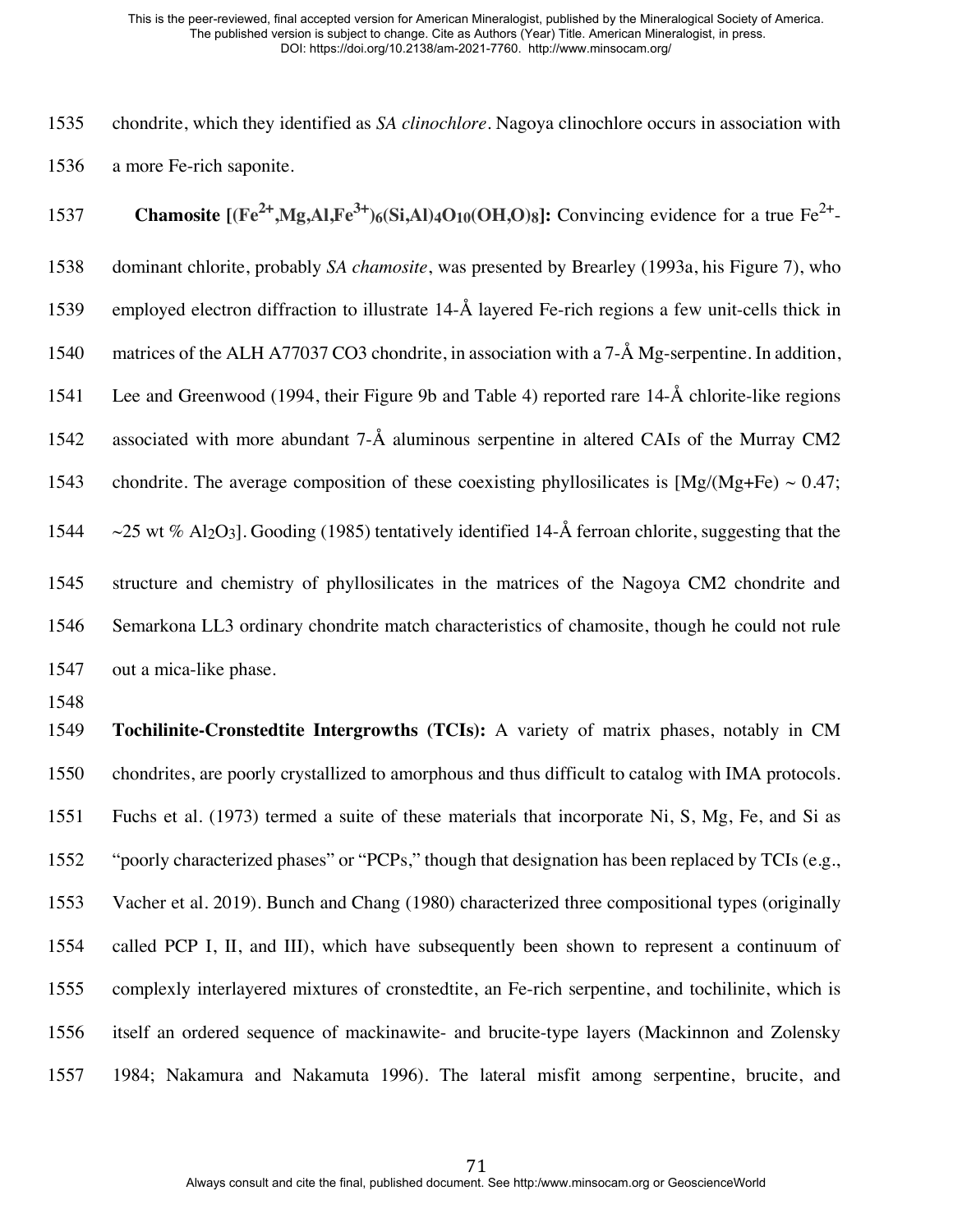mackinawite layers, in some instances exacerbated by the compositional variability of these independent sheets, leads to a variety of nanometer-scale topologies, including undulatory, kinked, and enrolled (and therefore fibrous) morphologies (e.g., Tomeoka and Buseck 1985). Given the common occurrence and distinctive characteristics of these complex mixed-layer phases, we recognize *SA TCI* as a separate natural kind. **TCI (Fe-Ni-Si-S-O):** *SA TCI* occurs as the most abundant phase in the altered matrices of many CM chondrites (Fuchs et al. 1973; Bunch and Chang 1980; Tomeoka and Buseck 1985). **Feldspar Group [(Na,K,Ca)Al(Al,Si)3O8]:** Feldspar group minerals of the albite-anorthite series commonly occur as primary meteorite minerals, but also as alteration phases. Secondary feldspars arise through three processes: (1) thermal metamorphism and devitrification of glassy mesostasis; (2) metasomatism of calc-silicates by alkali-halogen-bearing fluids during metamorphism; and (3) thermal metamorphism of other Ca-bearing minerals, including augite and melilite. A wide range of secondary plagioclase compositions has been documented. Until more compositional data are available we lump all examples into *SA plagioclase*. Note that we have not found reports of secondary potassic feldspars.

 **Anorthite (CaAl2Si2O8) and Albite (NaAlSi3O8):** Anorthitic *SA plagioclase* (An~65-95) is a common secondary phase in metamorphosed ordinary chondrites, where it occurs as a consequence of devitrification of feldspathic glass (Brearley and Jones 1998, and references 1577 therein, Figures 187 and 188, Table A3.37). Na-bearing albitic feldspar  $(An<sub>0</sub>)$  is found as crystallites in the devitrified mesostasis of some R group chondrites. These meteorites experienced both significant thermal and aqueous alteration and the alkali feldspar is thus assumed to be of secondary origin (Rubin and Kallemeyn 1994; Schulze et al. 1994).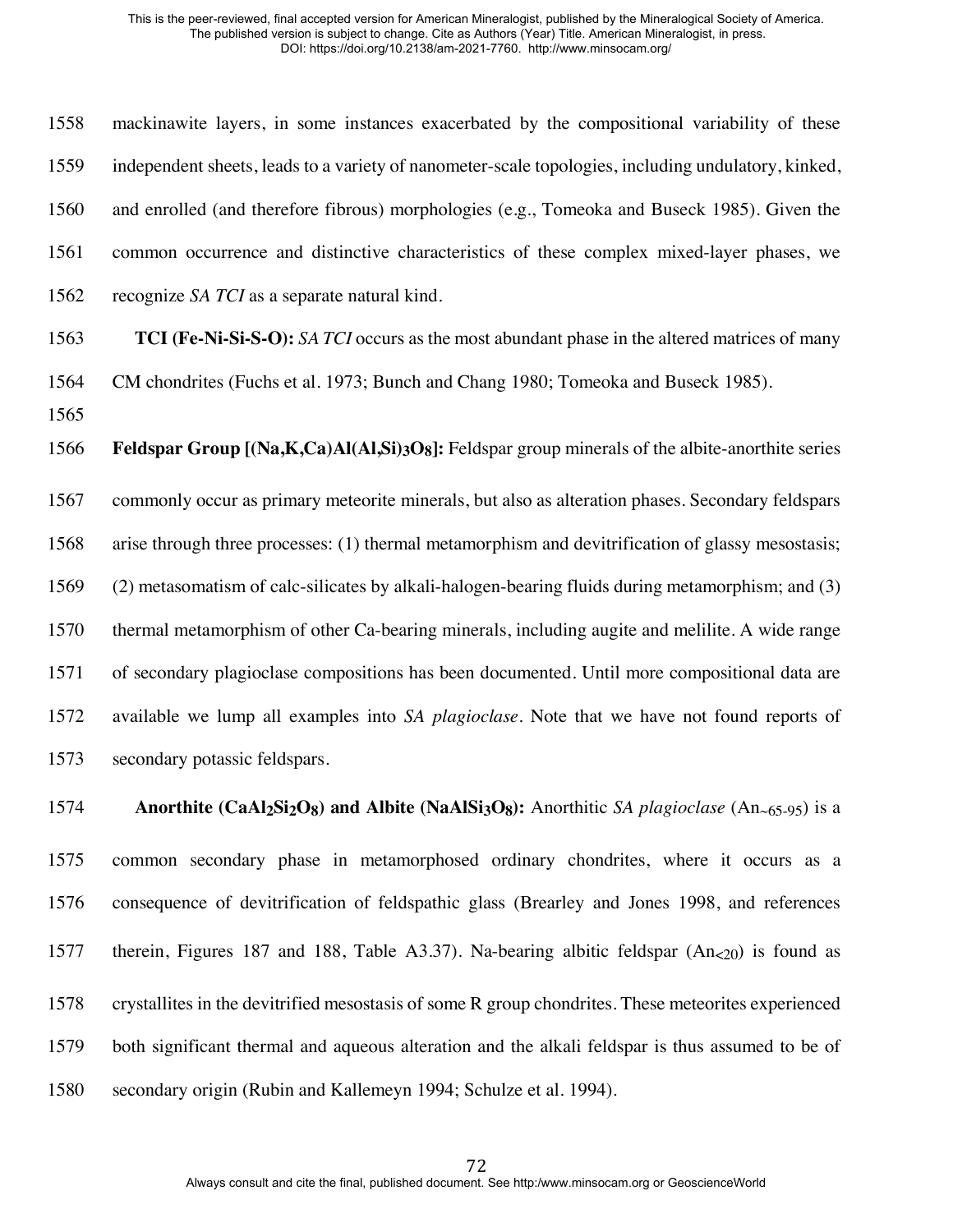In thermally metamorphosed CK chondrites, secondary anorthite may form as a consequence of the breakdown of augite (Noguchi 1993). Anorthite (>An96) forms as a secondary phase along fractures in melilite in some altered CAIs in CV chondrites (Allen et al. 1978; MacPherson and Grossman 1984) and in association with grossular, spinel, and clinopyroxene derived from melilite alteration in CAIs of CK carbonaceous chondrites (Chaumard et al. 2014). Noguchi (1994) described secondary plagioclase (An45-95) in the Coolidge carbonaceous chondrite, which may have affinities with CV chondrites.

 SA plagioclase also forms via hydrothermal activity in ordinary chondrites. Dyl et al. (2012) described an unusual secondary plagioclase-rich clast from the Villaberto de la Peña L6 ordinary 1590 chondrite, in which a short-lived hydrothermal event is estimated to have reached  $\sim800$  °C and 1 bar water pressure for a period of no more than 10 years. Coexisting feldspar grains range from 1592 albitic ( $\sim$ An<sub>10</sub>) to intermediate (An<sub>55</sub>), with Na-Ca and oxygen-isotope diffusion profiles that reveal the transient hydrothermal event. Lewis and Jones (2016) describe secondary plagioclase (An2-88) in ordinary chondrites of types 4 to 6 and provide evidence that feldspar and coexisting phosphates experienced metasomatism by alkali-halogen-bearing fluids during metamorphism.

 **Celsian (BaAl2Si2O8):** *SA celsian* occurs as inclusions to 2-µm diameter in secondary Na-rich melilite in a metasomatically altered CAI from the Allende CV chondrite (A. Krot, personal communication, 11 October 2020).

 **Feldspathoid Group:** Three feldspathoid group minerals, *SA nepheline*, *SA sodalite*, and *SA marialite*, occur in carbonaceous chondrites that experienced thermal metamorphism.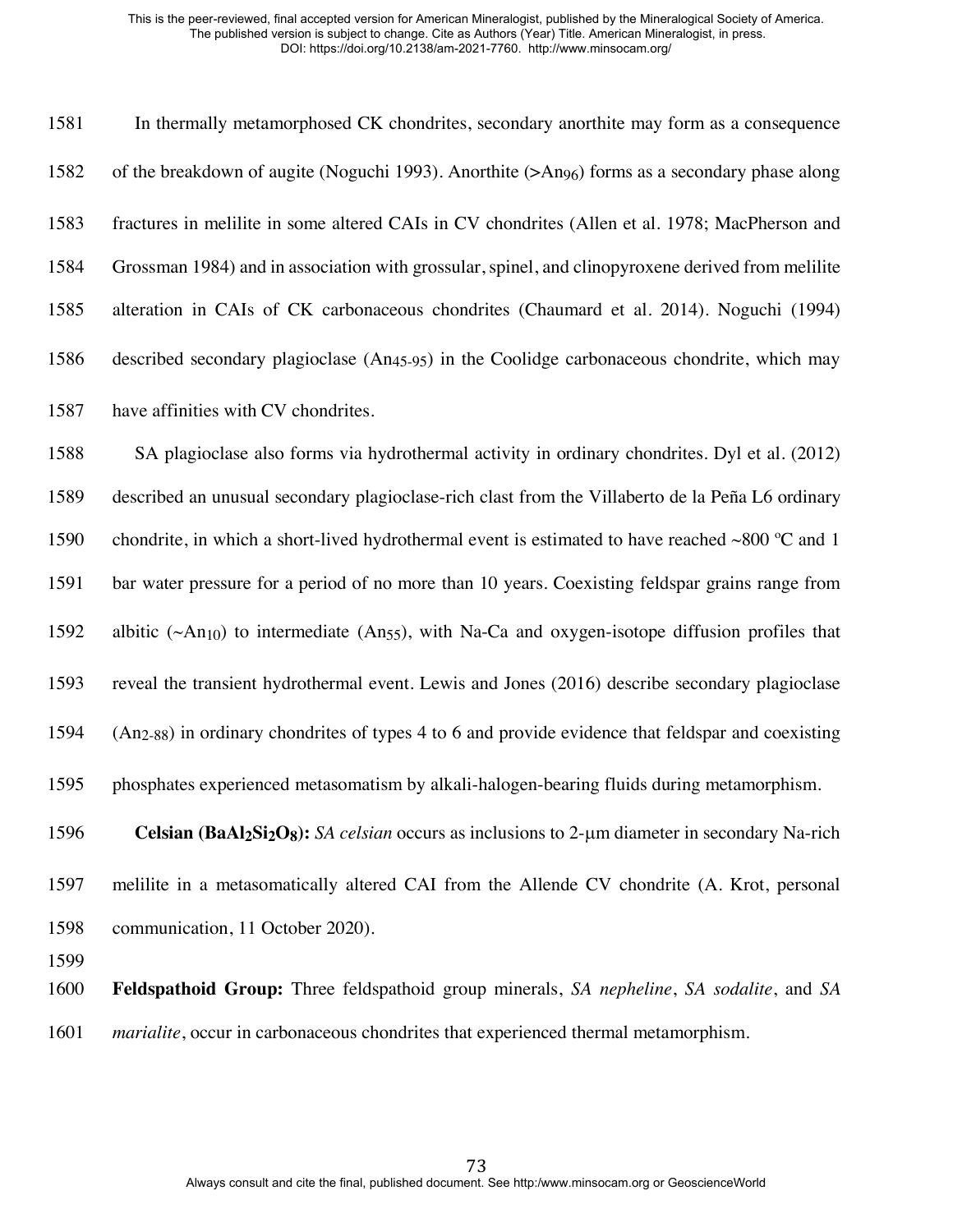**Nepheline [Na3(Al4Si4O16):** *SA nepheline* is commonly encountered in CV carbonaceous chondrites. It occurs as an alteration product of melilite in CAIs from CV chondrites, often in association with anorthite, grossular, and sodalite (Marvin et al. 1970; Allen et al. 1978; MacPherson and Grossman 1984; Krot et al. 1995; Kimura and Ikeda 1997; Brearley and Jones, their Table A3.21). In the Allende CV chondrite, fine-grained inclusions contain nepheline and sodalite associated with other secondary phases, including grossular, diopside, anorthite, and monticellite (Clayton et al. 1984; Hashimoto and Grossman 1985; Wark et al. 1987). In CO chondrites, nepheline may represent as much as 80 vol % of altered CAIs (Ikeda 1982; Tomeoka et al. 1992, their Table 3; Kojima et al. 1995). Plagioclase can also be altered to nepheline, for example in chondrules of CO chondrites (Brearley and Jones 1998, their Fig. 35). A rare occurrence of a single grain of nepheline with significant substitution by K, Ca, Mg, and Fe in the 1613 thermally metamorphosed Rio Negro ordinary chondrite, was reported by Fodor et al. (1977). **Sodalite [Na4(Si3Al3)O12Cl]:** *SA sodalite*, commonly in association with more abundant

 nepheline, is a secondary alteration phase in CAIs from the Allende and other CV chondrites (Blander and Fuchs 1975; MacPherson and Grossman 1984; Kornacki and Wood 1985; Kimura and Ikeda 1997). In addition, Krot et al. (1995) recorded sodalite as a product of metasomatism of both CAIs and mesostasis in CV carbonaceous chondrites. Sodalite occurs with nepheline in CO chondrites, as revealed by the presence of chlorine (Tomeoka et al. 1992).

 **Marialite (Na4Al3Si9O24Cl):** A scapolite group mineral of empirical composition [(Na3.08K0.15Ca0.47Fe0.39Mg0.09)(Al3.46Si8.54)O24Cl], predominantly marialite, was reported by Alexander et al. (1987) from a thermally metamorphosed clast in the Bishunpur LL3 ordinary chondrite.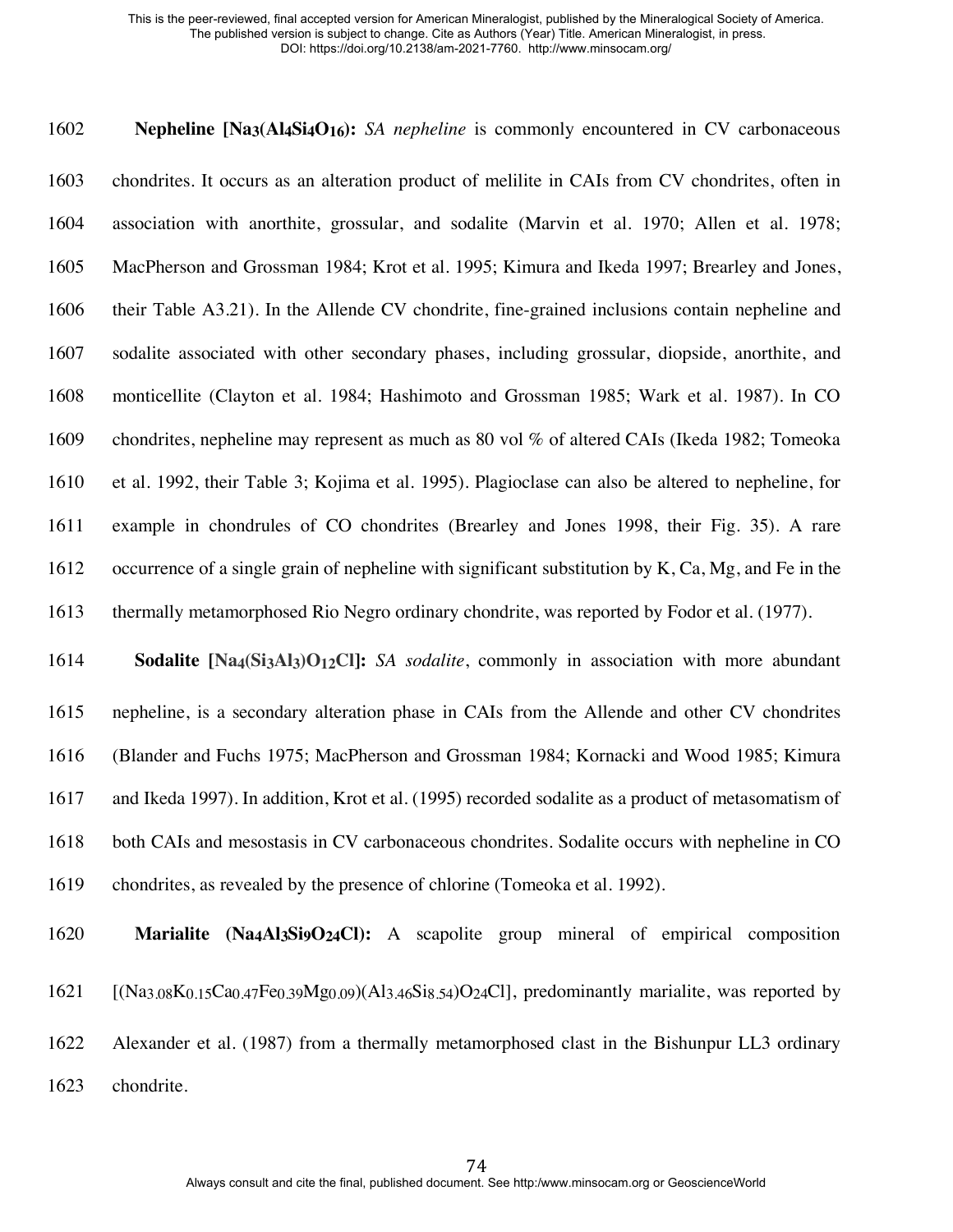**Zeolite Group:** Zeolite group hydrated framework silicates are rare secondary phases in meteorites. We record a tentative occurrence of *SA chabazite*. We do not include an unidentified Al-Si phase with minor K, Mg, and Ca, possibly a zeolite replacing melilite, which occurs in altered CAIs of the Leoville CV chondrite (Wlotzka and Wark 1982, their Table 1). Note, in addition, that a possible occurrence of meteoritic stilbite from the ALH A77296 weathered L6 ordinary chondrite (Gooding 1981) and an Na-rich zeolite from the Tieschitz ordinary chondrite (Alexander et al. 1986) are likely products of terrestrial weathering.

**Chabazite-Na [(Na3K)Al4Si8O24·11H2O]:** (Zolensky and Ivanov 2003) report a single mm-

 long fragment of *SA chabazite-Na* from the unusual Kaidun polymict breccia. The chabazite crystal is zoned in Na-K, which is characteristic of heated material.

- 
- **Other Silicates**

 **Roedderite [(Na,K)2Mg2(Mg3Si12)O30] and Merrihueite [(K,Na)2(Fe,Mg)5Si12O30]:** Krot and Wasson (1994) described roedderite-merrihueite-bearing chondrules from ordinary chondrites, which they interpreted as arising from reaction of silica with alkali-rich gas on a parent body. Minerals from the roedderite-merrihueite solid solution series are also minor phases in the matrices of thermally metamorphosed enstatite chondrites (Fuchs et al. 1966; Rambaldi et al. 1986b; Ikeda 1989). We ascribe all such occurrences to *SA roedderite*, even though some examples may be slightly K-dominant. The formation mechanism of these occurrences is not certain, though Rambaldi et al. (1986b) describe a specimen from the Qingzhen EH3 chondrite with empirical 1645 composition  $[(Na<sub>1.1</sub>K<sub>0.9</sub>)<sub>2</sub>(Mg<sub>4.7</sub>Fe<sub>0.3</sub>)(Si<sub>11.8</sub>Al<sub>0.1</sub>)O<sub>30</sub>] that occurs in matrix-connected$ 

through oxide and silicate phases, thus pointing to fluid alteration. In previous contributions

(Morrison and Hazen 2021; Hazen et al. 2021) we attributed at least some roedderite-merrihueite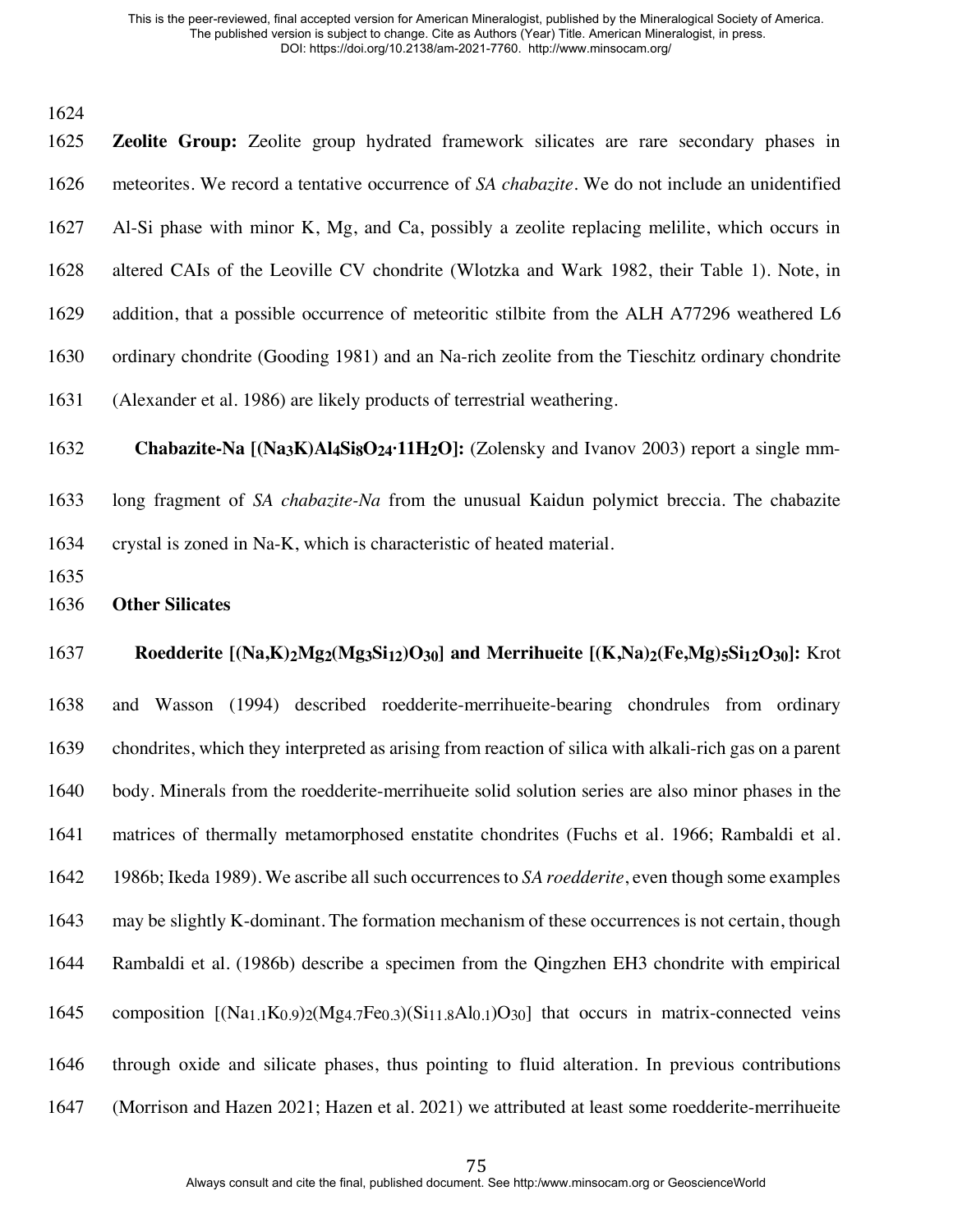|  |  | 1648 occurrences to primary chondrule mineralization. However, Rhian Jones (personal |  |  |
|--|--|--------------------------------------------------------------------------------------|--|--|
|  |  | 1649 communications, 4 June 2020) suggests that all occurrences are secondary.       |  |  |

1650 **Wilkinsonite**  $[Na_4(Fe^{2+} sFe^{3+} 4)O_4(Si_{12}O_{36})]$ **:** Ivanov et al. (2003) reported the closely related

 minerals aenigmatite and wilkinsonite in association with arfvedsonite and fluorapatite as inclusions in albite in unusual alkaline and subalkaline clasts from the Kaidun polymict breccia. Zolensky and Ivanov (2003) report the composition of wilkinsonite as 1654 [Na<sub>4.0</sub>(Fe<sup>2+</sup>7.2Mg<sub>0.4</sub>Ca<sub>0.2</sub>Fe<sup>3+</sup>3.8Al<sub>0.2</sub>)O<sub>4</sub>(Si<sub>11.9</sub>O<sub>36</sub>)].

**Aenigmatite**  $[Na_4(Fe^{2+}_{10}Ti_2)O_4(Si_{12}O_{36})]$ **:** Zolensky and Ivanov (2003) record the 1656 compositions of two *SA aenigmatite* grains in association with albite and fluorapatite, with average 1657 composition  $[Na4.0(Fe^{2+}7.5Mg2.2Ca0.2Mn0.2Ti2.0)O_4(Al0.2Si11.8O36)]$ . Wark (1986, his Table 2) 1658 suggests that "a substituted aenigmatite" from an altered CAI in the Allende CV chondrite, with 1659 approximate composition  $\text{[Ca}_{4}\text{(Mg,Fe,Ca)}_{12}\text{(Al,Si)}_{12}\text{O}_{40}\text{]}$ , is a fine-grained alteration product of 1660 melilite. If so, this Ca-rich mineral may represent a new compositional variant of the aenigmatite 1661 group. 1662 **Gehlenite (Ca2Al2SiO7) and Åkermanite (Ca2MgSi2O7):** A solid solution exists between

1663 gehlenite (Ca<sub>2</sub>Al<sub>2</sub>SiO<sub>7</sub>) and åkermanite (Ca<sub>2</sub>MgSi<sub>2</sub>O<sub>7</sub>). Melilite is most commonly observed as a

1664 primary mineral in Ca-Al-rich inclusions, but it also occurs as a secondary CAI metamorphic phase

1665 (*SA melilite*) in the form of zoned mantles on pyroxene formed by reaction with high-temperature

1666 Ca-rich fluids (Wark et al. 1987). In addition, secondary Na-bearing melilite (up to 7 wt% Na<sub>2</sub>O)

1667 replaces primary igneous anorthite in Type B and C CAIs (M. Zolensky, personal communication,

1668 5 October 2020).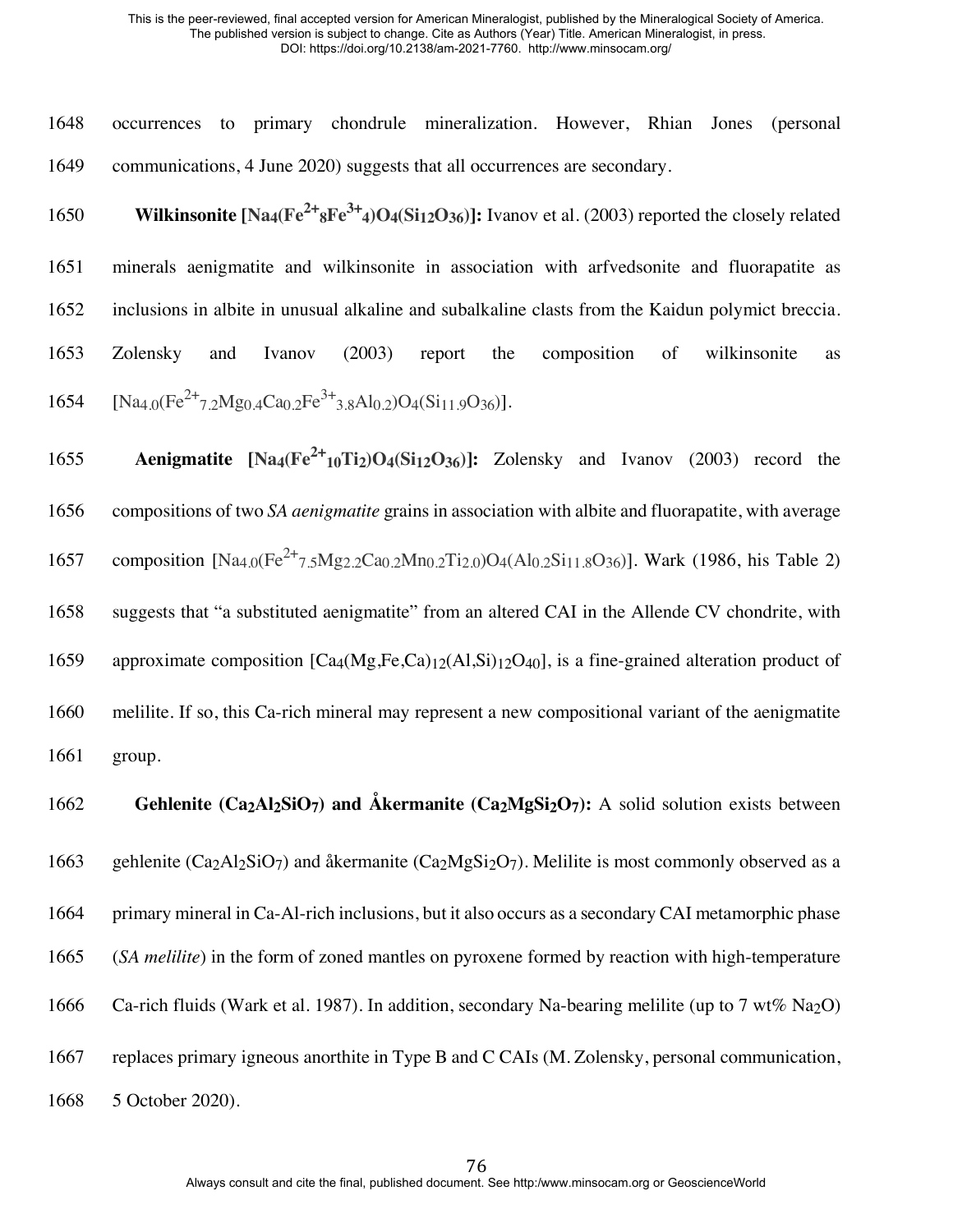| 1669 | <b>Indialite [Mg<sub>2</sub>Al<sub>3</sub>(AlS<sub>1</sub>5)O<sub>18</sub>]:</b> Fuchs (1969) reported "hexagonal cordierite" from the Allende                           |
|------|--------------------------------------------------------------------------------------------------------------------------------------------------------------------------|
| 1670 | carbonaceous chondrite. Mikouchi et al. (2016) subsequently described an occurrence of indialite,                                                                        |
| 1671 | the high-temperature $(T > 1450 \degree C)$ beryl-structured polymorph of cordierite, with composition                                                                   |
| 1672 | [Na <sub>0.19</sub> Mg <sub>1.95</sub> Fe <sub>0.02</sub> Al <sub>3.66</sub> Si <sub>5.19</sub> O <sub>18</sub> ] from an Al-rich chondrule in Yamato 82094, which is an |
| 1673 | ungrouped carbonaceous chondrite. They suggested that prior reports of rare meteoritic cordierite                                                                        |
| 1674 | were also indialite. We therefore lump all of these occurrences into SA <i>indialite</i> .                                                                               |

 **Dmisteinbergite (CaAl2Si2O8):** Dmisteinbergite, a high-temperature polymorph of anorthite, has been reported as both a primary and secondary meteorite mineral, notably from CAIs in the Allende CV chondrite (Ma et al. 2013), which also contain zones of Ba-rich dmisteinbergite (up 1678 to 27 mol % BaAl2Si2O8). Park et al. (2013) and Krot et al. (2020) characterized acicular Na- bearing *SA dmisteinbergite* in hydrothermally altered CAIs from the Allende CV chondrite. Fintor et al. (2014) presented evidence for the hydrothermal origin of dmisteinbergite associated with secondary nepheline, sodalite, and grossular, which are likely alteration products of melilite from a CAI in the NWA 2086 CV3 chondrite. Ma et al. (2013) also described Ba-rich **Rankinite (Ca3Si2O7):** *SA rankinite* occurs with larnite as inclusions in andradite in the Bali

CV chondrite – phases indicative of low silica activity (Ganino and Libourel 2017).

**Tilleyite [Ca5Si2O7(CO3)2]:** The unusual silicate carbonate, *SA tilleyite*, was discovered in

grains up to 15-µm maximum dimension as a minor phase in association with secondary

wollastonite, grossular, and monticellite in a void space within a forsterite-bearing Type B CAI in

1688 the Allende CV chondrite (A. Krot, personal communication, 11 October 2020).

## **ORGANIC MINERALS**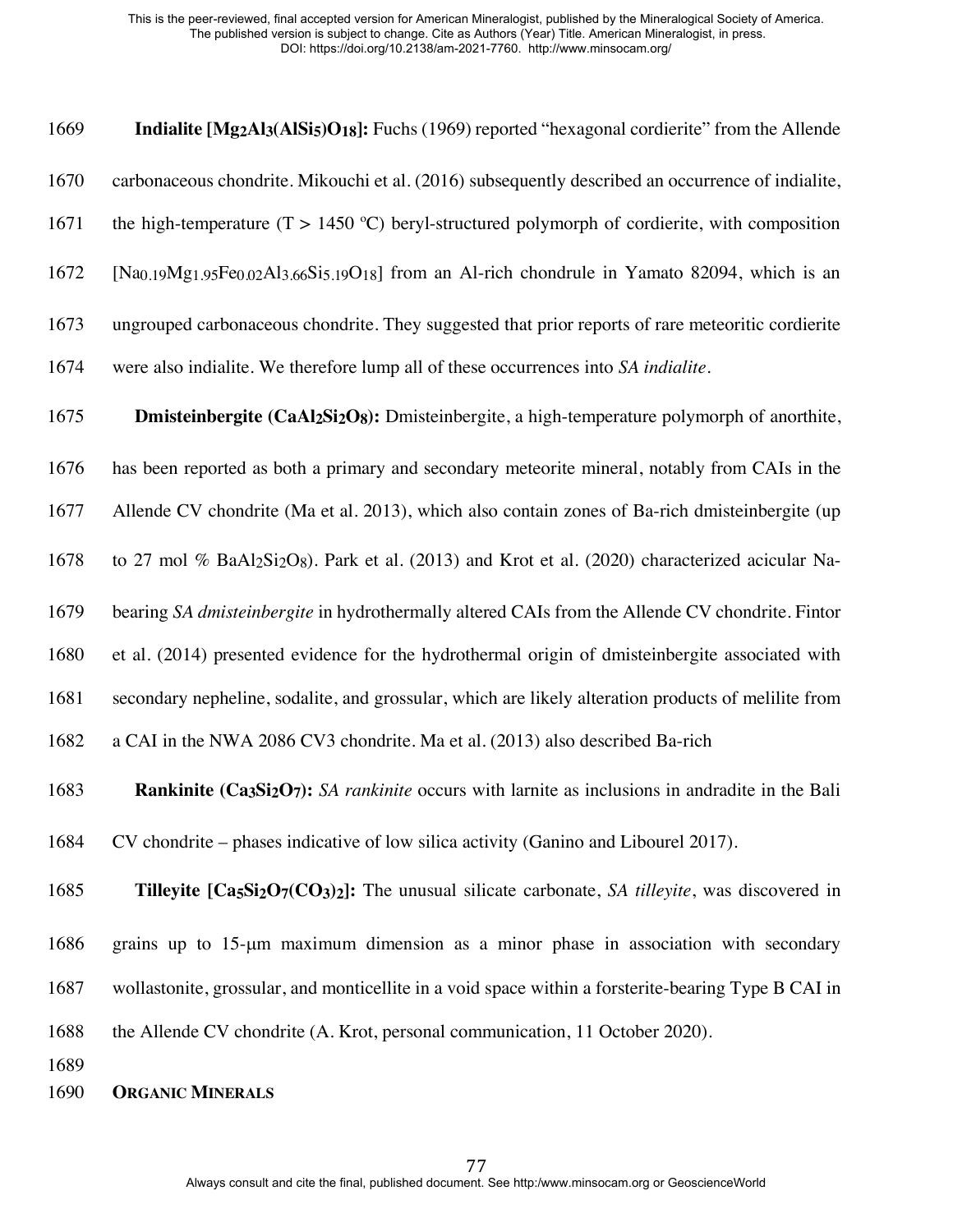1691 **Whewellite [Ca(C<sub>2</sub>O<sub>4</sub>)'H<sub>2</sub>O]:** Fuchs et al. (1973) reported the calcium oxalate, *SA whewellite*, in proximity to olivine grains in a so-called "white inclusion" in the Murchison CM2 chondrite.

 Whewellite is found in association with olivine, calcite, and organic matter (kerogen). They 1694 suggest that this occurrence points to equilibration below 480  $\degree$ C, at which temperature calcium

- 1695 oxalate decomposes to CaCO<sub>3</sub> and CO.
- 

## **AMORPHOUS PHASES**

 A wide range of amorphous phases occur in the fine-grained matrices and altered portions of chondrite meteorites. Silicate glass and "amorphous silicate matrices" (ASM) of varying compositions, including ferromagnesian, feldspathic, and silica-rich, are documented from numerous chondrite and achondrite meteorites (e.g., Brearley and Jones 1998, and references therein; Zolensky and Ivanov 2003; Hopp and Vollmer 2018). Origins have been ascribed to primary condensation in nebular environments, quenching of molten silicates, and impact melting/amorphization (Davoisne et al. 2006; Keller and Messenger 2011; Ruzicka 2014; Lunning et al. 2016; Rubin and Ma 2021). However, with the exception of the formation of quasi- amorphous layer silicates such as TCI (Tomeoka and Buseck 1985, 1990; see above) or the alteration of a preexisting amorphous phase by hydration and oxidation (Hopp and Vollmer 2018), these silicate phases have not been attributed to secondary processes and are not listed here.

 **Kerogen (C,H,O,N,S):** Disordered carbonaceous material, here lumped under *SA kerogen*, is 1710 a significant amorphous component of many carbonaceous chondrites, with C comprising  $\sim$ 2.2 wt % of the Murchison CM2 chondrite (Fuchs et al. 1973) and more than 5 wt % of the Nagoya CM2 chondrite (Bunch and Chang 1980). The matrix of the Vigarano CV3 carbonaceous chondrite contains amorphous C-rich material that includes poorly graphitized carbon as well as kerogen-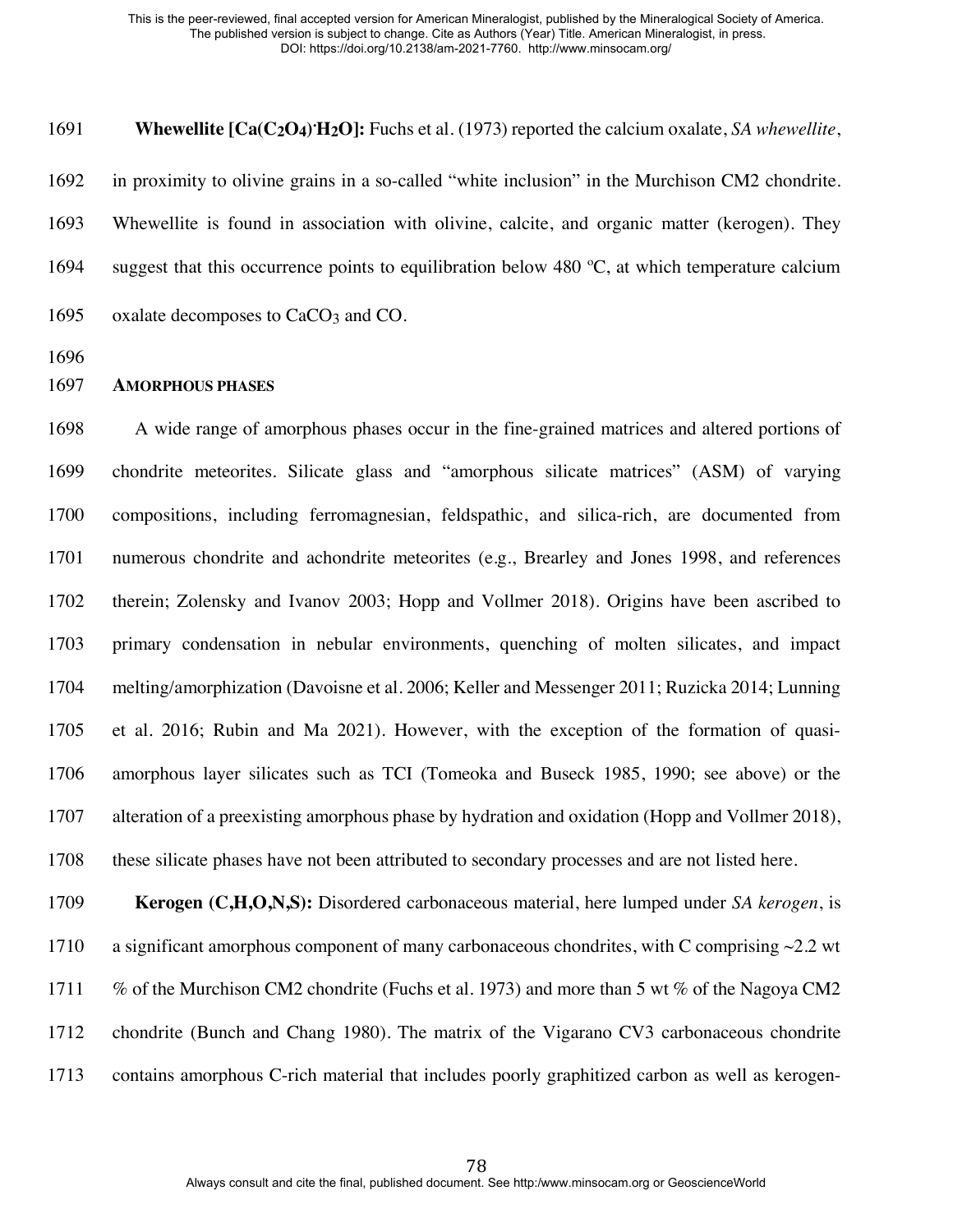| 1714 | like material with O, N, and H. Kerogen may also contain significant fractions of polycyclic     |
|------|--------------------------------------------------------------------------------------------------|
| 1715 | aromatic hydrocarbons (PAHs) and fullerenes (Buseck and Hua 1993). Organic matter in             |
| 1716 | carbonaceous and enstatite chondrites holds evidence for significant thermal processing (Cody et |
| 1717 | al. 2008; Piani et al. 2012; Kebukawa et al. 2019). In some cases, as with regions of highly     |
| 1718 | disordered X-ray- and electron-amorphous layered hydrous silicates (Brearley 1993a; Greshake     |
| 1719 | 1997), a continuum may exist between crystalline, "poorly graphitized," and non-crystalline      |
| 1720 | volumes of carbonaceous material (Abreu and Brearley 2011).                                      |
| 1721 |                                                                                                  |

## **IMPLICATIONS**

 Aqueous alteration and/or thermal metamorphism in planetesimals dramatically increased the chemical and structural diversity of the preterrestrial mineral kingdom. In Parts I through V, we have now tabulated 447 historical natural kinds of minerals representing 263 IMA-approved mineral species plus 18 as yet unapproved crystalline phases and 16 amorphous phases. Of this total of 297 diverse minerals, 119 phases (i.e., 40%) are new to Part V, including the earliest known examples of halides, arsenides, tellurides, sulfates, carbonates, hydroxides, and a wide range of phyllosilicates.

 Secondary processes also dramatically increased the chemical diversity of minerals with 41 different essential (i.e., species-defining) elements, including the earliest known appearances of essential Co, Ge, As, Nb, Ag, Sn, Te, Au, Hg, Pb, and Bi. Nevertheless, as with earlier stages of mineral evolution, secondary meteorite minerals are dominated volumetrically by relatively few phases. We estimate that only 34 minerals of the 166 listed in Table 1 (see asterisked species in 1735 Table 1) occur widely or ever exceed 1 vol %. Those more common secondary minerals, 1736 furthermore, incorporate only 15 different essential elements, all of which are relatively abundant: H, C, O, S, P, Cl, Na, Mg, Ca, Fe, Ni, Al, Cr, Si, and Ti. By contrast, at least 94 of the 166 minerals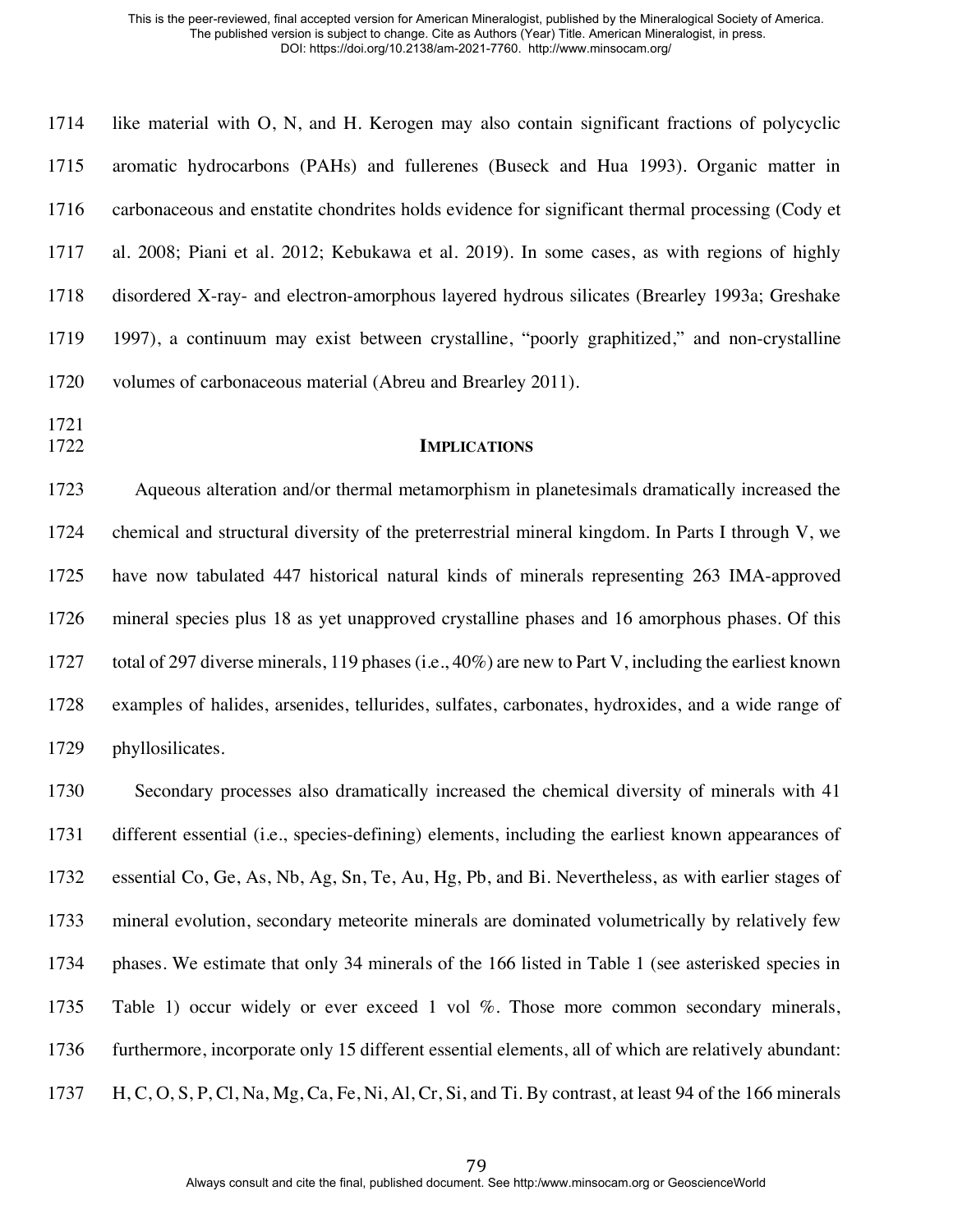in Table 1 are known as volumetrically trivial phases from only one or two meteorite groups. Thus,

as in many other mineral-rich environments, relatively few mineral species are common, whereas

most are rare (Hazen et al. 2015; Hystad et al. 2015a, 2015b; Hazen and Ausubel 2016).

 Our studies of the evolving distribution and diversity of pre-terrestrial minerals, especially in the context of the numerous new secondary minerals formed by aqueous alteration and/or thermal metamorphism, raise a number of intriguing questions:

1744 • What are the relative roles of temperature, pressure, bulk chemistry, and time in mineral diversification? For example, wet environments appear to display significant mineralogical diversity, with a greater number of essential chemical elements, compared to anhydrous envrionments. Is it possible to identify the relative influences on mineral diversity of water as a solvent that mobilizes and concentrates many 1749 elements, versus the distinctive crystal chemical roles of  $OH<sub>-</sub>$  and  $H<sub>2</sub>O$  molecules?

1750 • To what extent are high-temperature mineral assemblages, such as those of primary CAI condensates or primary igneous phases in chondrules, intrinsically less diverse than lower-temperature assemblages? And is there a similar effect related to pressure?

 • Can we employ statistical methods of mineral ecology (e.g., Hystad et al. 2019) to predict the number, as well as the nature and contexts, of meteorite minerals that exist but have not yet been discovered and described?

 • In spite of the increased number of essential elements represented in secondary meteorite minerals, several important mineral-forming elements, including Li, Be, B, Ga, Se, Sb, Rb, Sr, La and rare earth elements, Th, and U are not represented as essential elements in any known pre-terrestrial mineral (though they are well documented as minor or trace elements in meteorites). Do these elements occur primarily in solid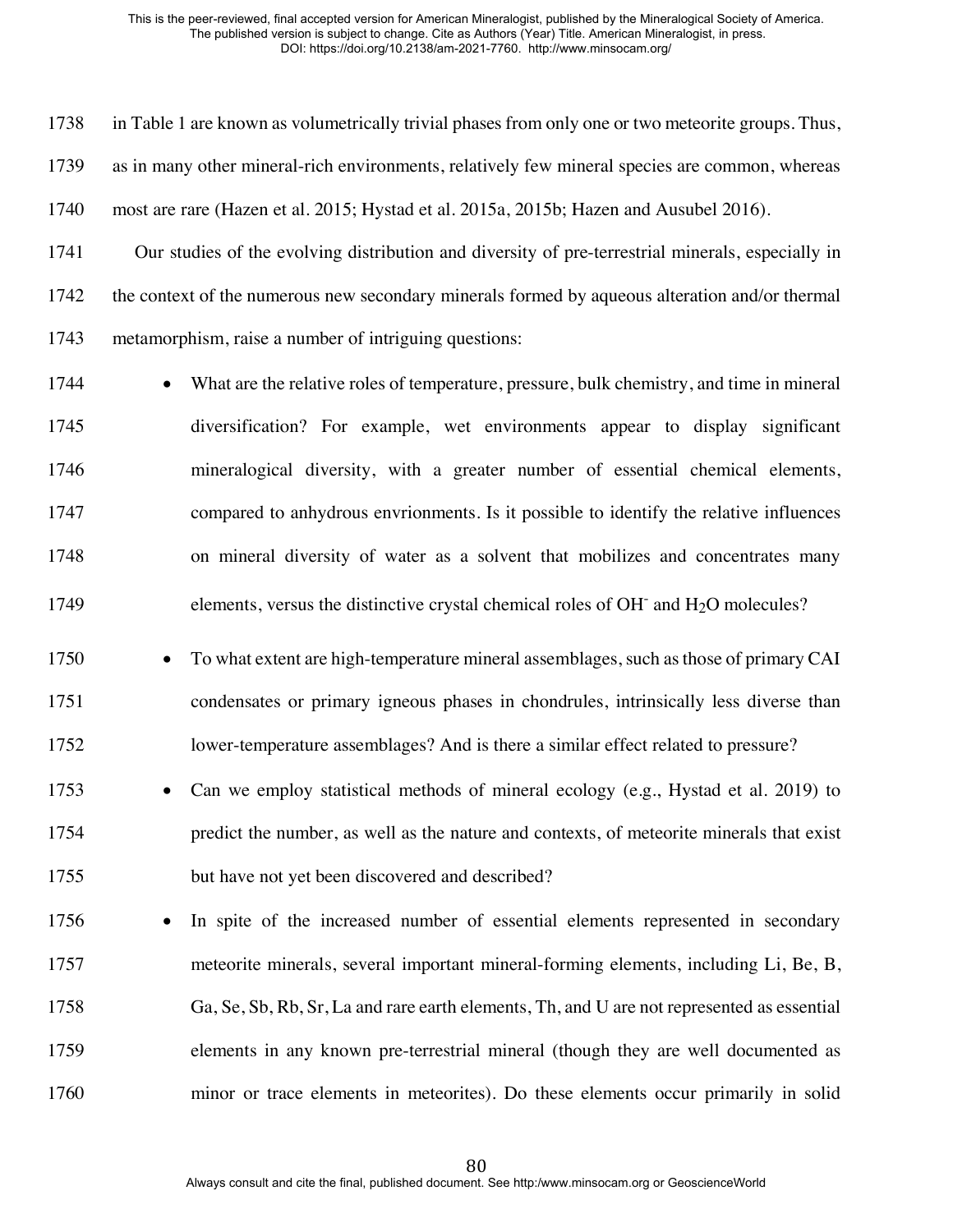| 1761 | solution (i.e., Ga for Al in feldspar), or might they form nanoscale inclusions or |  |  |  |  |  |  |
|------|------------------------------------------------------------------------------------|--|--|--|--|--|--|
| 1762 | concentrate in grain boundaries?                                                   |  |  |  |  |  |  |

 • A common characteristic of natural evolving systems, including the mineral kingdom, is congruent complexification – a logical sequence of processes that modify and expand diversity of historical natural kinds (Hazen et al. 2008; Hazen and Eldredge 2010). Can we document and visualize an increase in the average chemical and structural complexity of minerals through these earliest stages of mineral evolution (e.g., Krivovichev et al. 2017)?

 In Part VI of this series we will employ methods of data analysis and visualization, notably network graphs and their metrics, to explore these questions.

## **ACKNOWLEDGMENTS**

 We are especially grateful to Alexander Krot and Michael Zolensky, who contributed invaluable detailed, nuanced, and constructive reviews. Their deep expertise is reflected on every page of this contribution. We also thank Associate Editor Steven Simon, who shared his extensive knowledge of meteorite mineralogy as he shepherded Parts III, IV, and V of this series. Luca Bindi, Chi Ma, and Alan Rubin provided access to important work in press. We thank Asmaa Boujibar, Adrian Brearley, Peter Buseck, Carol Cleland, Robert T. Downs, Olivier Gagné, Edward Grew, Rhian Jones, Sergey Krivovichev, Chi Ma, Glenn MacPherson, Timothy McCoy, Anirudh Prabhu, Alan Rubin, Michael Walter, and Shuang Zhang for thoughtful discussions and comments. 

- 
- **FUNDING**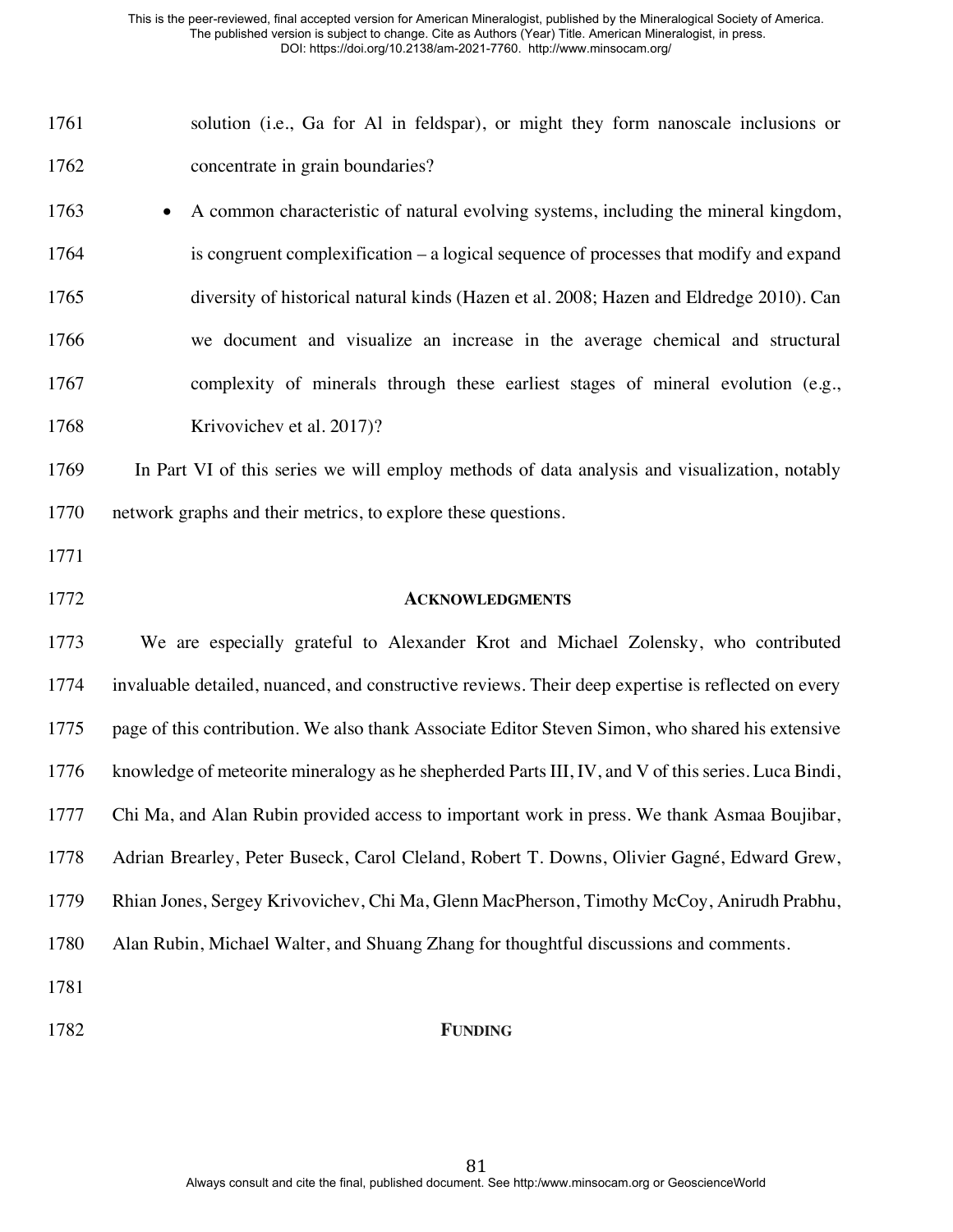| 1783         | Studies of mineral evolution and mineral ecology have been supported by the Alfred P. Sloan         |
|--------------|-----------------------------------------------------------------------------------------------------|
| 1784         | Foundation, the W.M. Keck Foundation, the John Templeton Foundation, the NASA Astrobiology          |
| 1785         | Institute ENIGMA team, a private foundation, and the Carnegie Institution for Science. Any          |
| 1786         | opinions, findings, or recommendations expressed herein are those of the authors and do not         |
| 1787         | necessarily reflect the views of the National Aeronautics and Space Administration.                 |
| 1788<br>1789 | <b>References</b>                                                                                   |
| 1790         | Abreu, N.M. (2016) Why is it so difficult to classify Renazzo-type (CR) carbonaceous chondrites?    |
| 1791         | - Implications from TEM observations of matrices for the sequences of aqueous alteration.           |
| 1792         | Geochimica et Cosmochimica Acta, 194, 91-122.                                                       |
| 1793         | Abreu, N.M., and Brearley, A.J. (2011) Deciphering the nebular and asteroidal record of silicates   |
| 1794         | and organic material in the matrix of the reduced CV3 chondrite Vigarano. Meteoritics &             |
| 1795         | Planetary Science, 46, 252-274.                                                                     |
| 1796         | Ackermand, D., and Raase, P. (1973) Die mineralogische Zusammensetzung des Meteoriten von           |
| 1797         | Kiel. Contributions to Mineralogy and Petrology, 39, 289-300.                                       |
| 1798         | Afiattalab, F., and Wasson, J.T. (1980) Composition of the metal phases in ordinary chondrites:     |
| 1799         | Implications regarding classification and metamorphism. Geochimica et Cosmochimica Acta,            |
| 1800         | 44, 431-446.                                                                                        |
| 1801         | Ahrens, L.H. (1970) The composition of stony meteorites (VIII). Observations on fractionation       |
| 1802         | between Land H chondrites. Earth and Planetary Science Letters, 9, 345-347.                         |
| 1803         | Akai, J. (1988) Incompletely transformed serpentine-type phyllosilicates in the matrix of Antarctic |
| 1804         | CM chondrites. Geochimica et Cosmochimica Acta, 48, 1593-1599.                                      |
| 1805         | Akai, J. (1990) Mineralogical evidence of heating events in Antarctic carbonaceous chondrites, Y-   |
| 1806         | 86720 and Y-82162. Proceedings of the NIPR Symposium on Antarctic Meteorites, 3, 55-68.             |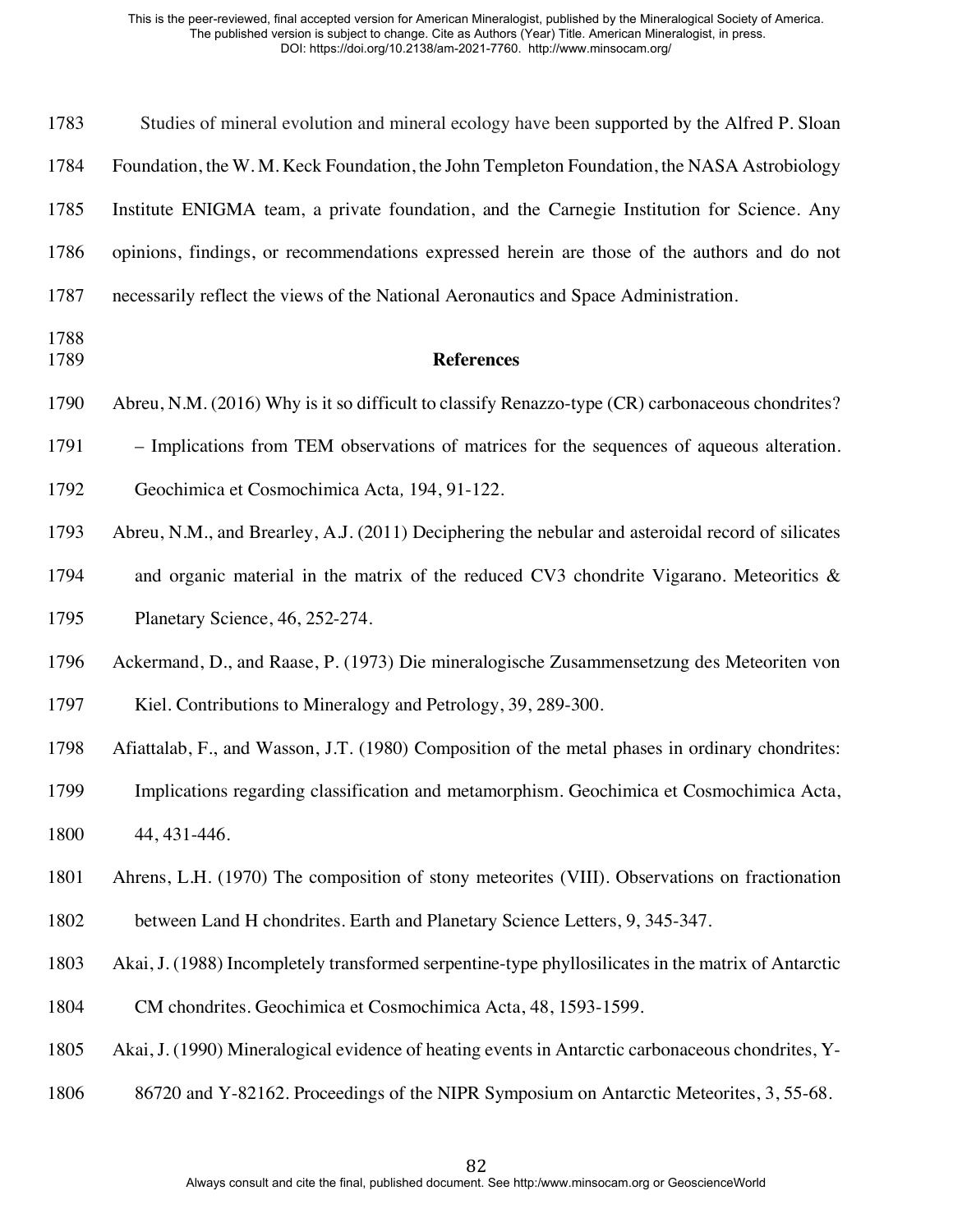- Akai, J. (1992) T-T-T diagram of serpentine and saponite, and estimation of metamorphic heating
- degree of Antarctic carbonaceous chondrites. Proceedings of the NIPR Symposium on Antarctic Meteorites, 5, 120-135.
- Akai, J., and Kanno, J. (1986) Mineralogical study of matrix- and groundmass phyllosilicates and
- isolated olivines in Yamato-791198 and -793321: with special reference to new finding of a 14-
- Å chlorite in groundmass. Memoirs of the NIPR Special Issue, 41, 259-275.
- Alexander, C.O.M'D., Barber, D.J., and Hutchison, R. (1986) Hydrous phases and hydrous alteration in U.O.C.s. Meteoritics, 21, 328.
- Alexander, C.M.O'D., Hutchison, R.H., Graham, A.L., and Yabuki, H. (1987) Discovery of
- scapolite in the Bishunpur (LL3) chondritic meteorite. Mineralogical Magazine, 51, 733-735.
- Alexander, C.M.O'D., Hutchison, R., and Barber, D.J. (1989) Origin of chondrule rims and
- interchondrule matrices in unequilibrated ordinary chondrites. Earth and Planetary Science Letters, 95, 187-207.
- Alexander, C.M.O'D., Bowden, R., Fogel, M.L., and Howard, K.T. (2015) Carbonate abundances
- and isotopic compositions in chondrites. Meteoritics & Planetary Science, 50, 810-833.
- Allen, J.M., Grossman, L., Davis, A.M., and Hutcheon, I.D. (1978) Mineralogy, textures and mode
- of formation of a hibonite-bearing Allende inclusion. Proceedings of the Lunar and Planetary
- Science Conference, 9, 1209-1233.
- Armstrong, J.T., Meeker, G.P., Huneke, J.C., and Wasserburg, G.J. (1982) The Blue Angel: I. The
- mineralogy and petrogenesis of a hibonite inclusion from the Murchison meteorite. Geochimica
- et Cosmochimica Acta, 46, 575-595.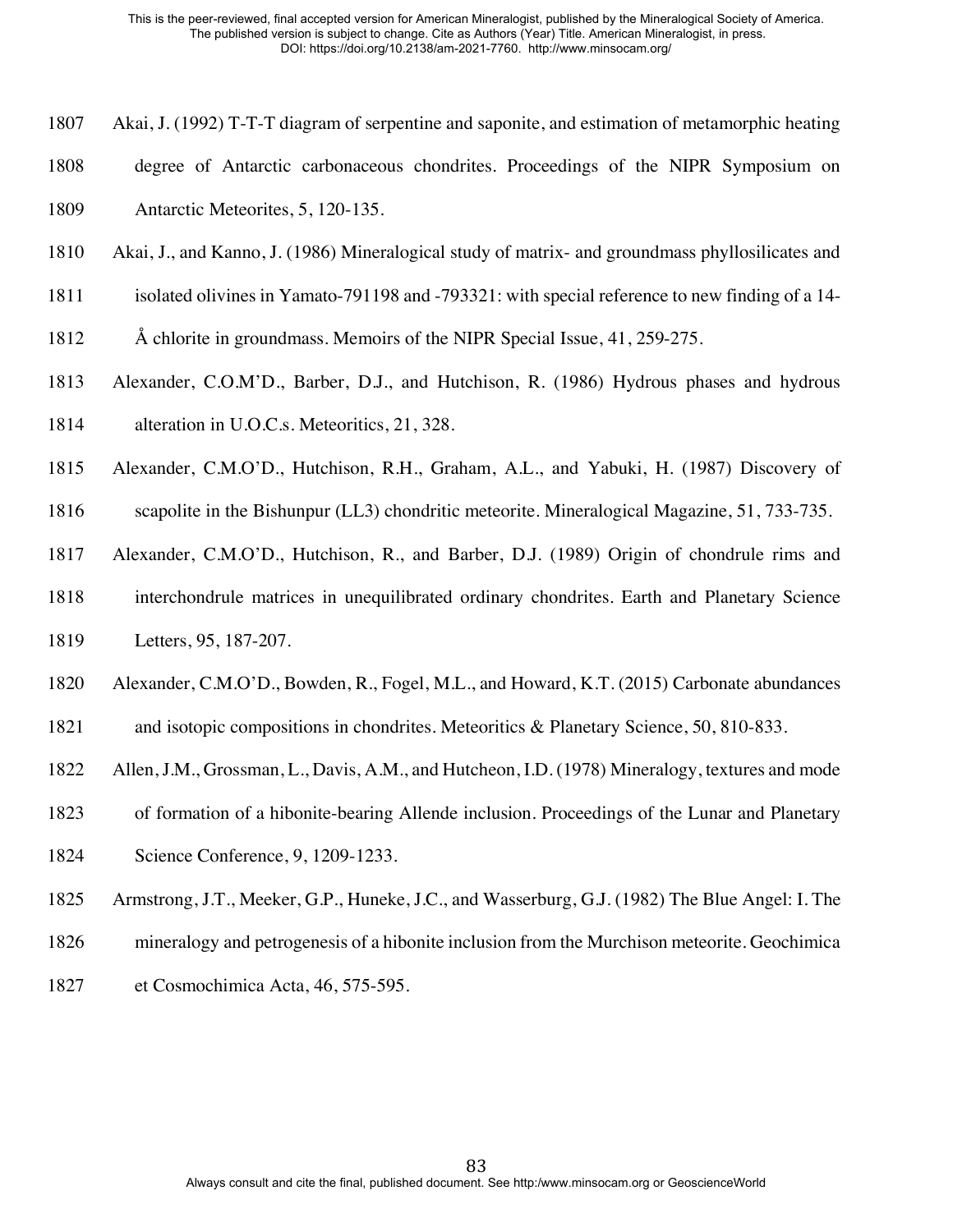- Armstrong, J.T., El Goresy, A., and Wasserburg, G.J. (1985) Willy: A prize noble Ur-Fremdling-
- Its history and implications for the formation of Fremdlinge and CAI. Geochimica et

Cosmochimica Acta, 49, 1001-1022.

- Barber, D.J. (1981) Matrix phyllosilicates and associated minerals in C2M carbonaceous
- chondrites. Geochimica et Cosmochimica Acta, 45, 945-970.
- Barber, D.J. (1985) Phyllosilicates and other layer-structured materials in stony meteorites. Clay Minerals, 20, 415-454.
- Barber, D.J., Freeman, L.A., and Bourdillon, A. (1983) Fe-Ni-S-O layer phase in C2M carbonaceous chondrites – a hydrous sulphide? Nature, 305, 295-297.
- Barber, D.J., Martin, P.M., and Hutcheon, I.D. (1984) The microstructures of minerals in coarse-
- grained Ca-Al-rich inclusions from the Allende meteorite. Geochimica et Cosmochimica Acta, 48, 769-783.
- Barton, Jr., P.B., and Toulmin, III, P. (1966) Phase relations involving sphalerite in the Fe-Zn-S system. Economic Geology, 61, 815-849.
- Benedix, G.K., McCoy, T.J., Keil, K., Bogard, D.D., and Garrison, D.H. (1998) A petrologic and
- isotopic study of winonaites: Evidence for early partial melting, brecciation, and metamorphism. Geochimica et Cosmochimica Acta, 62, 2535-2553.
- Berger, E.L., Keller, L.P., and Lauretta, D.S. (2015) An experimental study of the formation of
- 1846 cubanite (CuFe<sub>2</sub>S<sub>3</sub>) in primitive meteorites. Meteoritics & Planetary Science, 50, 1-14.
- Berger, E.L., Lauretta, D.S., Zega, T.J., and Keller, L.P. (2016) Heterogeneous histories of Ni-
- 1848 bearing pyrrhotite and pentlandite grains in the CI chondrites Orgueil and Alais. Meteoritics &
- Planetary Science, 51, 1813-1829.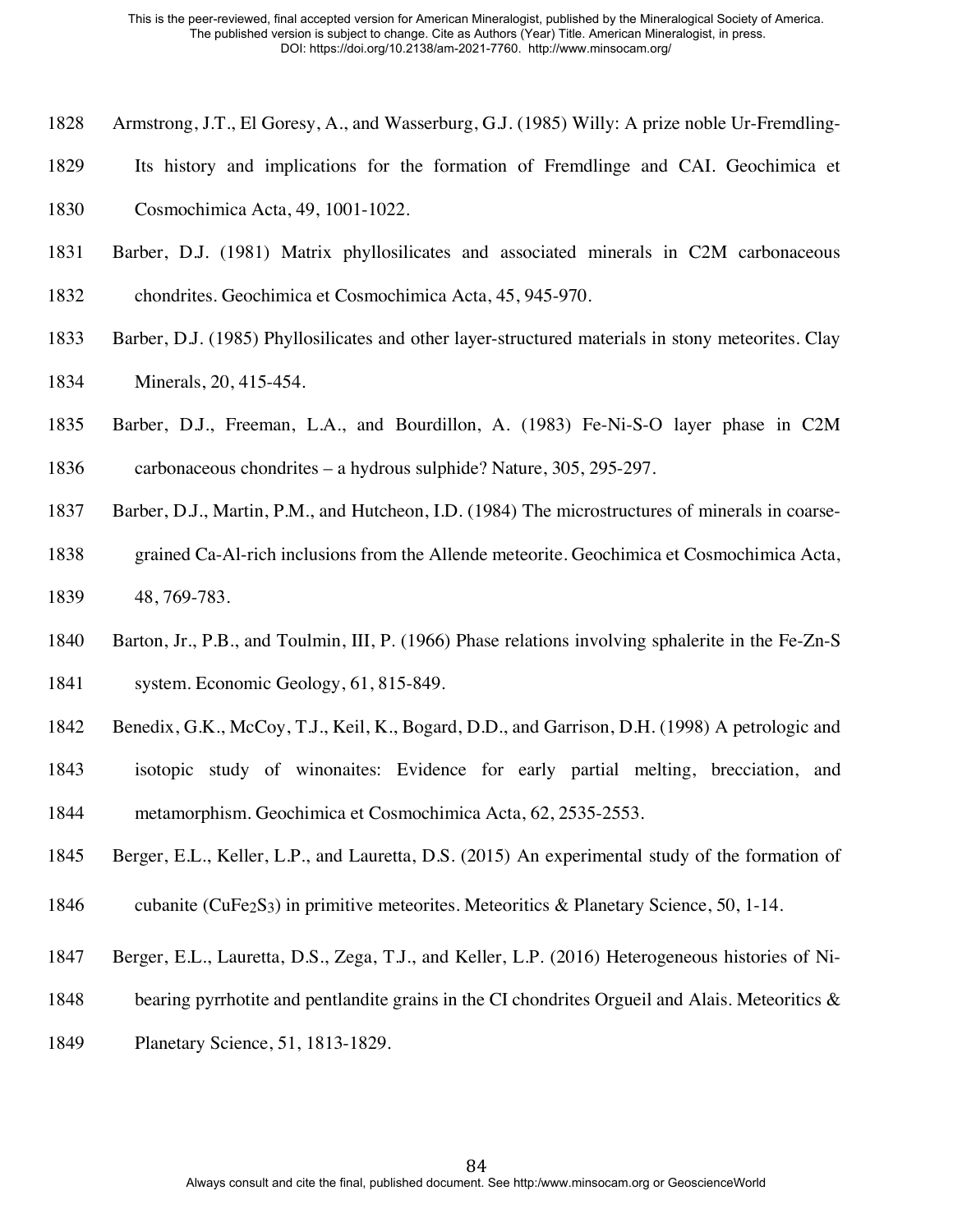- Berkley, J., Jeffrey, G., Keil, K., and Healey, J.T. (1978) Fluorescent accessory phases in the
- carbonaceous matrix of ureilites. Geophysical Research Letters, 5, 1075-1078.
- Bevan, A.W.R., Downes, P.J., Henry, D.A., Verrall, M., and Haines, P.W. (2019) The Gove relict
- iron meteorite from Arnhem Land, Northern Territory, Australia. Meteoritics & Planetary
- Science, 54, 1710-1719.
- Bindi, L., and Xie, X. (2018) Shenzhuangite, NiFeS2, the Ni-analogue of chalcopyrite from the
- Suizhou L6 chondrite. European Journal of Mineralogy, 30, 165-169
- Bischoff, A. (1998) Aqueous alteration of carbonaceous chondrites: Evidence for preaccretionary
- alteration A review. Meteoritics & Planetary Science, 33, 1113-1122.
- Bischoff, A., and Palme, H. (1987) Composition and mineralogy of refractory-metal-rich assemblages from a Ca-AI-rich inclusion in the Allende meteorite. Geochimica et Cosmochimica Acta, 51, 2733-2748.
- Bischoff, A., Geiger, T., Palme, H., Spettel, B., Schultz, L., Scherer, P., Bland, P., Clayton, R.N.,
- Mayeda, T.K., Herpers, U., Michel, R., and Dittrich-Hannen, B. (1994) Acfer 217 a new member of the Rumuruti chondrite group (R). Meteoritics, 29, 264-274.
- Bland, P.A., Zolensky, M.E., Benedix, G.K., and Sephton, M.A. (2006) Weathering of chondritic
- meteorites. In: D.S. Lauretta and H.Y. McSween Jr., Eds., Meteorites and the Early Solar
- System II, pp. 853-867. University of Arizona Press.
- Blander, M., and Fuchs, L.H. (1975) Calcium-aluminum-rich inclusions in the Allende meteorite:
- evidence for a liquid origin. Geochimica et Cosmochimica Acta, 39, 1605-1619.
- Blum, J.D., Wasserburg, G.J., Hutcheon, J.D., Beckett, J.R., and Stolper, E.M. (1988) Domestic
- 1871 origin of opaque assemblages in refractory inclusions in meteorites. Nature, 331, 405-409.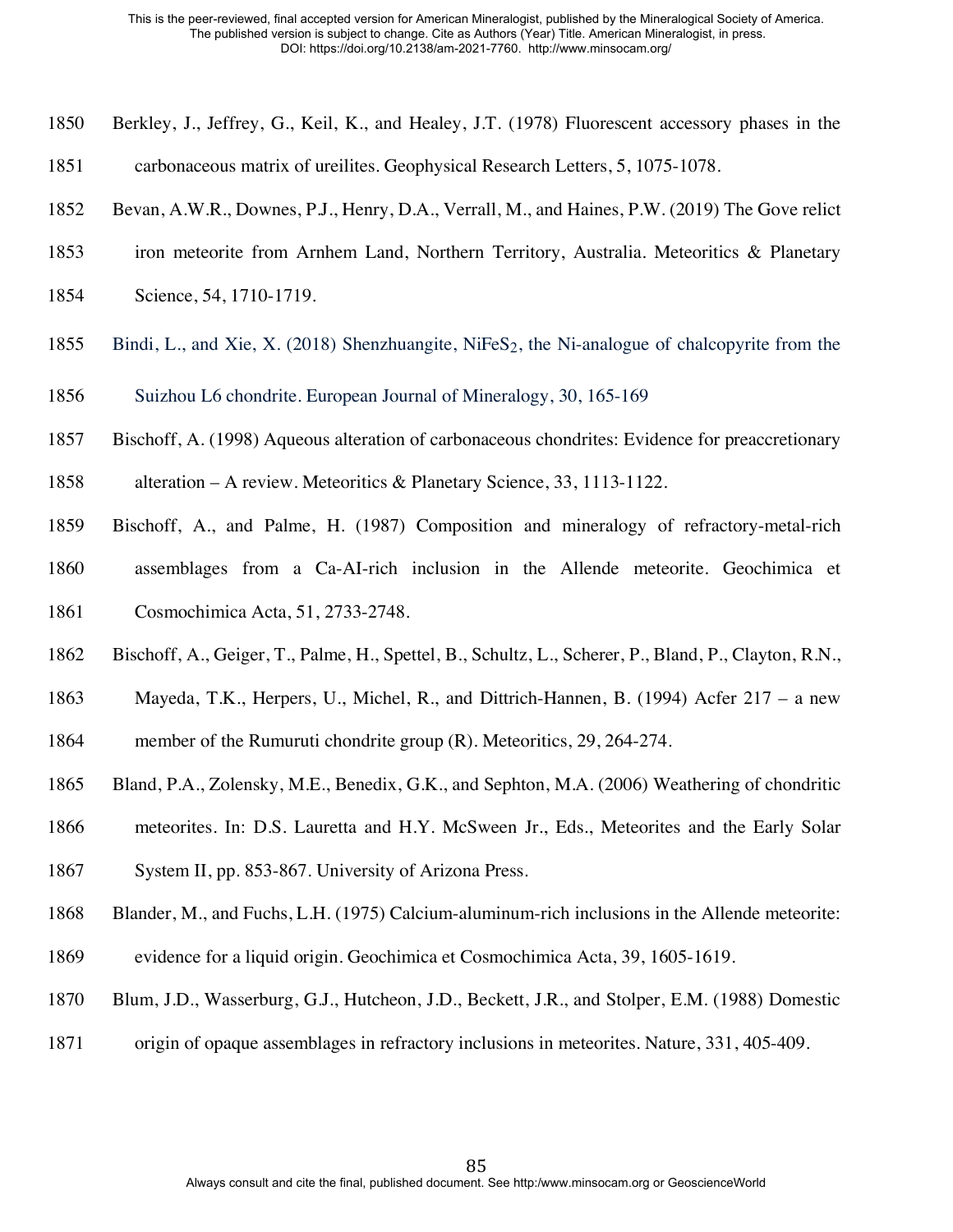- Blum, J.D., Wasserburg, G.J., Hutcheon, J.D., Beckett, J.R., and Stolper, E.M. (1989) Origin of
- opaque assemblages in C3V meteorites: Implications for nebular and planetary processes.

Geochimica et Cosmochimica Acta, 53, 543-556.

- Boström, K., and Fredriksson, K. (1966) Surface conditions of the Orgueil meteorite parent body
- as indicated by mineral associations. Smithsonian Miscellaneous Collections, 151, 1-39.
- Boyd, R. (1991) Realism, anti-foundationalism and the enthusiasm for natural kinds. Philosophical
- Studies, 61, 127-148.
- Boyd, R. (1999) Homeostasis, species, and higher taxa. In: R. Wilson, Ed., Species: New Interdisciplinary Essays, pp.141-186. Cambridge University Press.
- Brearley, A.J. (1990) Carbon-rich aggregates in type 3 ordinary chondrites: Characterization,
- origins, and thermal history. Geochimica et Cosmochimica Acta, 54, 831-850.
- Brearley, A.J. (1993a) Matrix and fine-grained rims in the un equilibrated C03 chondrite, ALH
- A77307: Origins and evidence for diverse, primitive nebular dust components. Geochimica et
- Cosmochimica Acta, 57, 1521-1550.
- Brearley, A.J. (1993b) Occurrence and possible significance of rare Ti-oxides (Magnéli phases) in
- carbonaceous chondrite matrices. Meteoritics, 28, 590-595.
- Brearley, A.J. (1995) Aqueous alteration and brecciation in Bells, an unusual, saponite-bearing CM carbonaceous chondrite. Geochimica et Cosmochimica Acta, 59, 2291-2317.
- Brearley, A.J. (1996) A comparison of FeO-rich olivines in chondrules, matrix, and dark inclusions
- in Allende and the discovery of phyllosilicate veins in chondrule enstatite. Meteoritics, 31, A21-
- 22.
- Brearley, A.J. (1997a) Disordered biopyriboles, amphibole, and talc in the Allende meteorite:
- Products of nebular or parent body aqueous alteration? Science, 276, 1103-1105.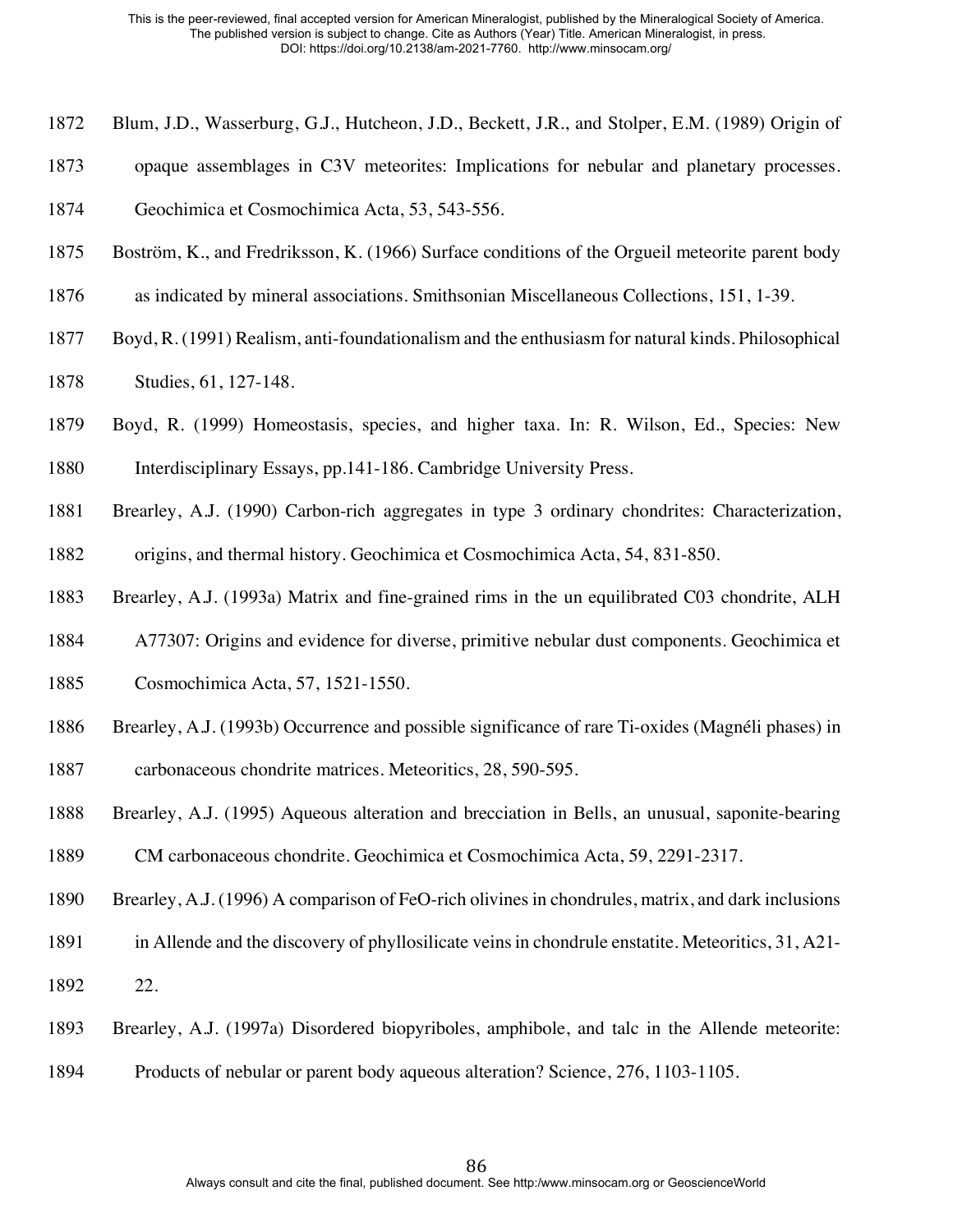- Brearley, A.J. (1997b) Phyllosilicates in the matrix of the unique carbonaceous chondrite, LEW
- 1896 85332 and possible implications for the aqueous alteration of CI chondrites. Meteoritics &
- Planetary Science, 32, 377-388.
- Brearley, A.J. (2006) The action of water. In: D.S. Lauretta and H.Y. McSween Jr., Eds.,
- Meteorites and the Early Solar System II, pp. 587-624. University of Arizona Press.
- Brearley, A.J., and Jones, R.H. (1998) Chondritic meteorites. Reviews in Mineralogy, 36, 3.01- 3.398.
- Brearley, A.J., and Prinz, M. (1992) CI-like clasts in the Nilpena polymict ureilite: Implications
- for aqueous alteration processes in CI chondrites. Geochimica et Cosmochimica Acta, 56, 1373- 1386.
- Brigham, C.A., Yabuki, H., Ouyang, Z., Murrell, M.T., El Goresy, A., and Burnett, D.S. (1986) Silica-bearing chondrules and clasts in ordinary chondrites. Geochimica et Cosmochemica Acta, 50, 1655-1666.
- Britvin, S. N., Guo, X. Y., Kolomensky, V. D., Boldyreva, M. M., Kretser, Y. L. and Yagovkina,
- 1909 M. A. (2001) Cronusite,  $Ca_{0.2}(H_2O)_2CrS_2$ , a new mineral from the Norton County enstatite
- achondrite. *Zapiski Vserossijskogo Mineralogicheskogo Obshchestva,* 130, 29-36.
- Britvin, S.N., Bogdanova, A.N., Boldyreva, M.M., and Aksenova, G.Y. (2008) Rudashevskyite,
- the Fe-dominant analogue of sphalerite, a new mineral: Description and crystal structure.
- American Mineralogist, 93, 902-909.
- Browning, L., McSween, H.Y. Jr., and Zolensky, M. (1996) Correlated alteration effects in CM
- carbonaceous chondrites. Geochimica et Cosmochimica Acta, 60, 2621–2633.
- Brownlee, D.E. (2014) The Stardust mission: Analyzing samples from the edge of the Solar
- System. Annual Review of Earth and Planetary Science, 42, 179-205.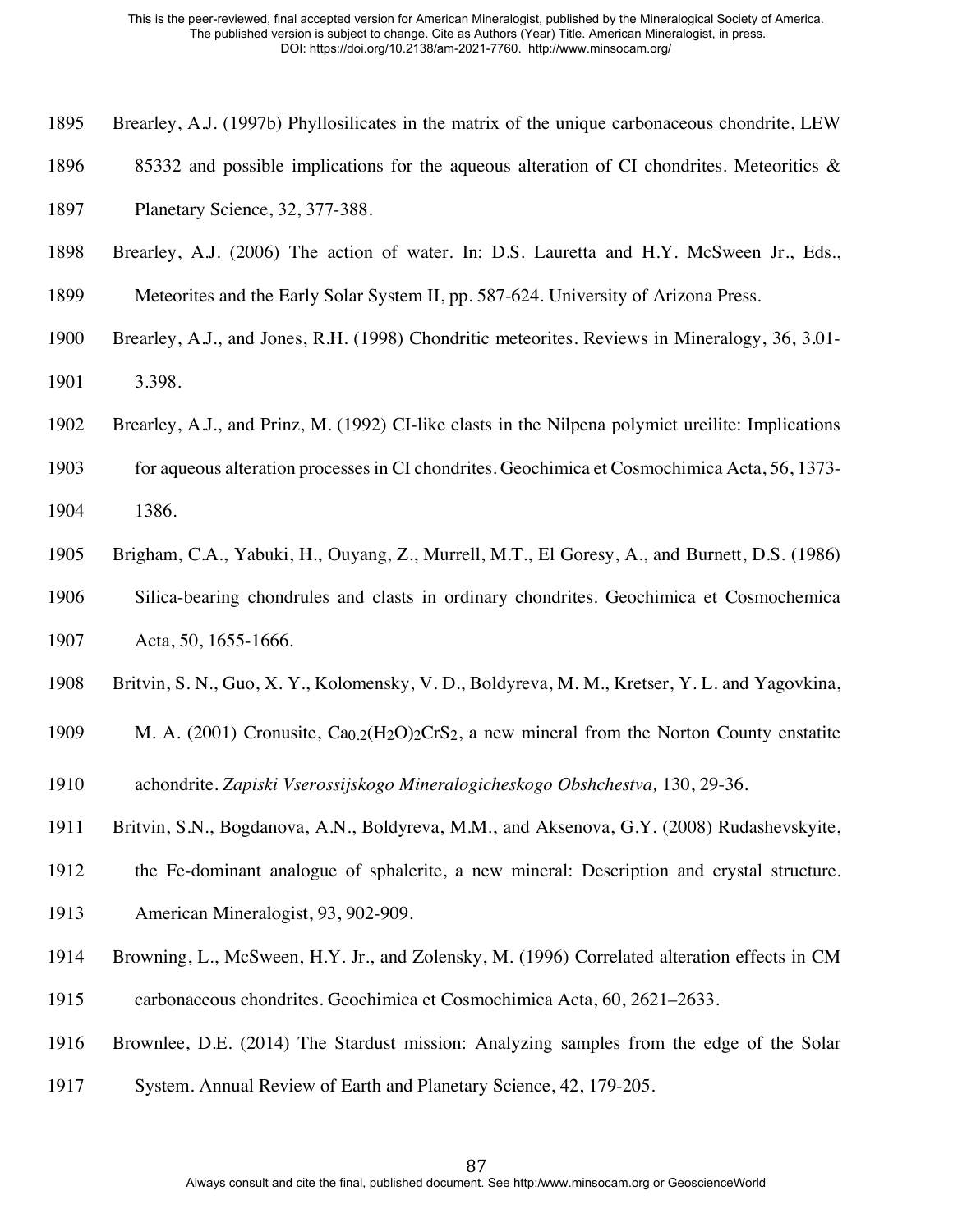- Brownlee, D.E. (2016) Cosmic dust: Building blocks of planets falling from the sky. Elements, 12, 165-170.
- 1920 Brunet, F., Chopin, C., and Seifert, F. (1998) Phase relations in the MgO-P<sub>2</sub>O<sub>5</sub>-H<sub>2</sub>O system and
- the stability of phosphoellenbergerite: Petrological implications. Contributions to Mineralogy
- and Petrology, 131, 54–70.
- Buchwald, V.F. (1975) Handbook of Iron Meteorites. University of California Press.
- Buchwald, V.F. (1977) The mineralogy of iron meteorites. Philosophical Transactions of the Royal
- Society of London, A 286, 453-491.
- Bunch, T.E., and Chang, S. (1980) Carbonaceous chondrites-II. Carbonaceous chondrite
- phyllosilicates and light element geochemistry as indicators of parent body processes and surface conditions. Geochimica et Cosmochimica Acta, 44, 1543-1577.
- Bunch, T.E., Keil, K., and Snetsinger, K.G. (1967) Chromite composition in relation to chemistry
- and texture of ordinary chondrites. Geochimica et Cosmochimica Acta, 31, 1568-1582.
- Burke, E.A.J. (2006) The end of CNMMN and CCM—Long live the CNMNC! Elements, 2, 388.
- Buseck, P.R. (1968) Mackinawite, pentlandite and native copper from the Newport pallasite.
- Mineralogical Magazine, 36, 717-725.
- Buseck, P.R., and Hua, X. (1993) Matrices of carbonaceous chondrite meteorites. Annual Reviews
- of Earth and Planetary Science, 21, 255-305.
- Buseck, P.R., and Kei1, K. (1966) Meteoritic rutile. American Mineralogist, 51, 1506-1515.
- Caillet Komorowski, C., El Goresy, A., Miyahara, M., Boudouma, O., and Ma, C. (2012)
- Discovery of Hg-Cu-bearing metal-sulfide assemblages in a primitive H-3 chondrite: Towards
- a new insight in early solar system processes. Earth and Planetary Science Letters*,* 349-350,
- 261-271.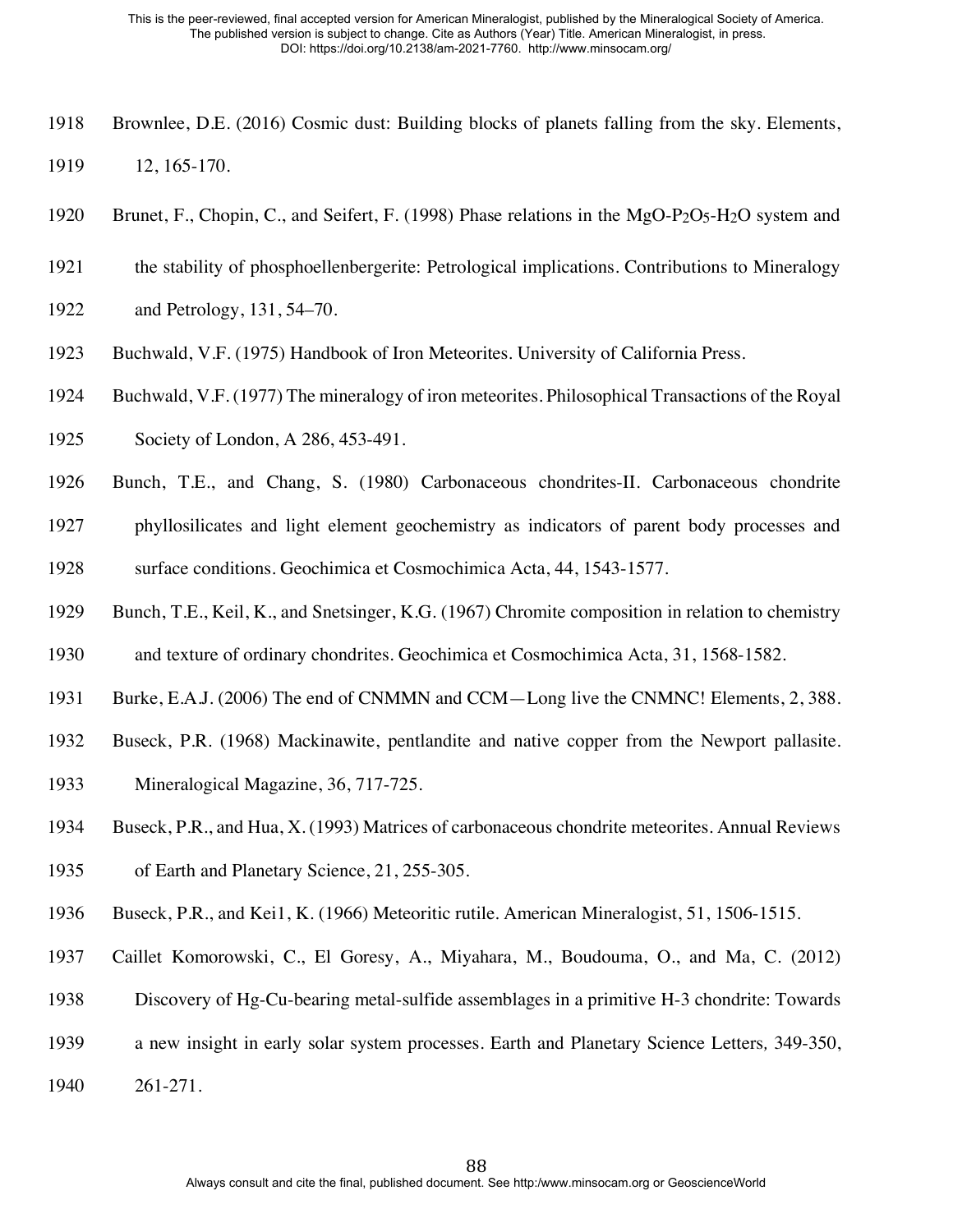- Chan, Q.H.S., Zolensky, M.E., Martinez, J.E., Tsuchiyama, A., and Miyake, A. (2016) Magnetite
- plaquettes are naturally asymmetric materials in meteorites. American Mineralogist, 101, 2041- 2050.
- Chan, Q.H.S., Zolensky, M.E., Kebukawa, Y., Fries, M., Ito, M., Steele, A., Rahman, Z., Nakato,
- A., Kilcoyne, A.L.D., Suga, H., Takahashi, Y., Takeichi, Y., and Mase, K. (2018) Organic
- matter in extraterrestrial water-bearing salt crystals. Science Advances, 4, eaao3521, 10 p.
- Chaumard, N., Devouard, B., Bouvier, A., and Wadhwa, M. (2014) Metamorphosed calcium-
- aluminum inclusions in CK carbonaceous chondrites. Meteoritics & Planetary Science, 49,
- 419**–**452.
- 1950 Chukanov, N., Pekov, I., Levitskaya, L., and Zadov, A. (2009) Droninoite, Ni3Fe<sup>3+</sup>2Cl(OH)8·
- 2H2O, a new hydrotalcite-group mineral species from the weathered Dronino meteorite.
- Geology of Ore Deposits, 51, 767-773.
- Ciesla, F.J., Lauretta, D.S., Cohen, B.A., and Hood, L.L. (2003) A nebular origin for chondritic
- fine-grained phyllosilicates. Science, 299, 549-552.
- Clayton, R.N., and Mayeda, T.K. (1984) The oxygen isotope record in Murchison and other carbonaceous chondrites. Earth and Planetary Science Letters, 67, 151-161.
- Clayton, R.N., MacPherson, G.J., Hutcheon, I.D., Davis, A.M., Grossman, L., Mayeda, T.K.,
- Molini-Velsko, C., Allen, J.M., and El Goresy, A. (1984) Two forsterite-bearing FUN
- inclusions in the Allende meteorite. Geochimica et Cosmochimica Acta, 48, 535-548.
- Cleland, C.E., Hazen, R.M., and Morrison, S.M. (2021) Historical natural kinds in mineralogy:
- Systematizing contingency in the context of necessity. Proceedings of the National Academy
- of Sciences, *in press*.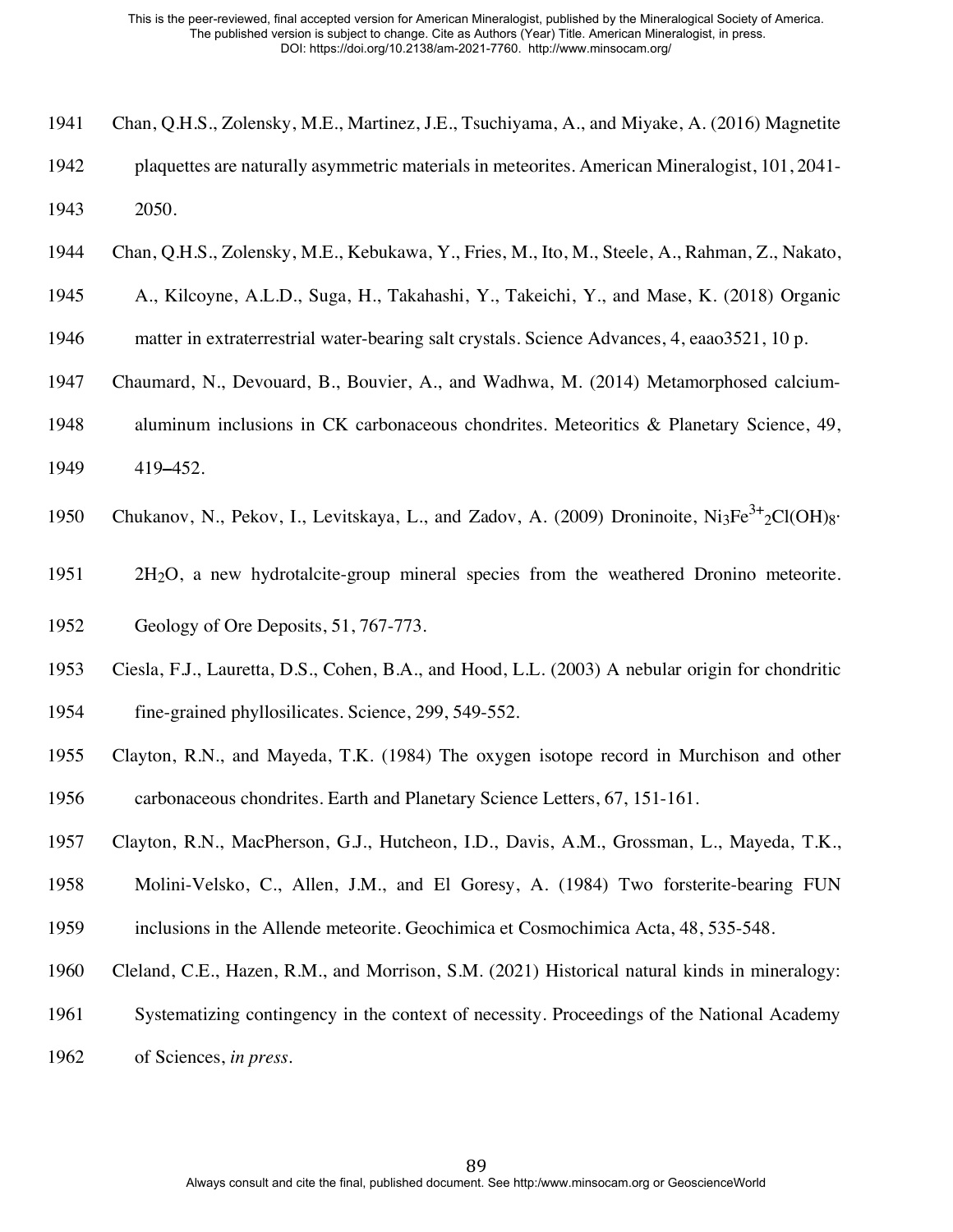- Cody, G.D., Alexander, C.M.O'D., Yabuta, H., Kilcoyne, A.L.D., Arak, T., Ade, H., Dera, P.,
- Fogel, M., Militzer, B., and Mysen, B.O. (2008) Organic thermometry for chondritic parent

bodies. Earth and Planetary Science Letters, 272, 446–455.

- Cohen, R.E., Kornacki, A.S., and Wood, J.A. (1983) Mineralogy and petrology of chondrules and
- inclusions in the Mokoia CV3 chondrite. Geochimica et Cosmochimica Acta, 47, 1739-1757.
- Connelly, J.N., Bizzarro, M., Krot, A.N., Nordlund, Å., Wielandt, D., and Ivanova, M.A. (2012)
- The absolute chronology and thermal processing of solids in the solar protoplanetary disk. Science, 338, 651–655.
- Connolly, H.C., Zipfel, J., Grossman, J.N., Folco, L., Smith, C., Jones, R.H., Righter, K., Zolensky,
- M., Russell, S.S., and Benedix, G.K. (2006) The Meteoritical Bulletin, no. 90, 2006 September.
- Meteoritics & Planetary Science, 41, 1383-1418.
- Crozaz, G., and Zinner, E. (1985) Ion probe determinations of the rare earth concentrations of individual meteoritic phosphate grains. Earth and Planetary Science Letters, 73, 41-52.
- Davis, A.M., MacPherson, G.J., Clayton, R.N., Mayeda, T.K., Sylvester, P.J., Grossman, L.,
- Hinton, R.W., and Laughlin, J.R. (1991) Melt solidification and late-stage evaporation in the
- evolution of a FUN inclusion from the Vigarano C3V chondrite. Geochimica et Cosmochimica
- Acta, 55, 621-637.
- Davoisne, C., Djouadi, Z., Leroux, H., d'Hendecourt, L., Jones, A., and Deboffle, D. (2006) The
- origin of GEMS in IDPs as deduced from microstructural evolution of amorphous silicates with
- annealing. Astronomy & Astrophysics, 448, L1–L4.
- Delaney, J.S., Prinz, M., and Takeda, H. (1984) The polymict eucrites. Proceedings of the Lunar
- and Planetary Science Conference, 15, C251-C288.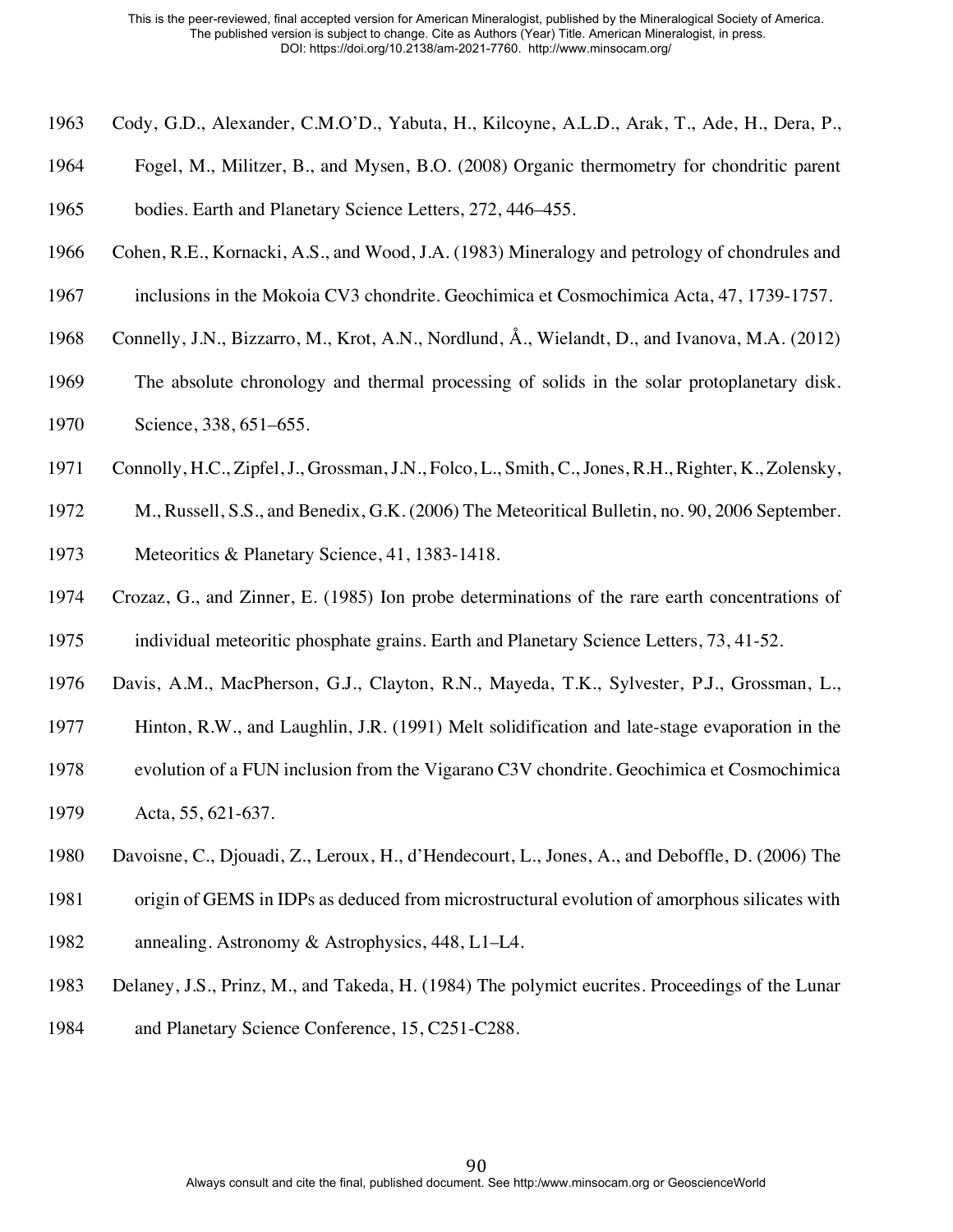- Devouard, B., and Buseck, P.R. (1997) Phosphorus-rich iron, nickel sulfides in CM2 chondrites:
- Condensation or alteration products? Meteoritics & Planetary Science Supplement, 32, 34.
- Dobrică, E., and Brearley, A.J. (2014) Widespread hydrothermal alteration minerals in the fine-
- grained matrices of the Tieschitz unequilibrated ordinary chondrite. Meteoritics & Planetary
- Science, 49, 1323-1349.
- Dodd, R.T. (1969) Metamorphism of the ordinary chondrites: A review. Geochimica et Cosmochimica Acta, 33, 161-203.
- Dodd, R.T. (1981) Meteorites: A Petrologic-Chemical Synthesis. Cambridge University Press.
- Doyle, P.M., Jogo, K., Nagashima, K., Krot, A.N., Wakita, S., Ciesla, F.J., and Hutcheon, I.D.
- (2015) Early aqueous activity on the ordinary and carbonaceous chondrite parent bodies recorded by fayalite. Nature Communications, 6, 1-10.
- DuFresne, E.R., and Anders, E. (1962) On the chemical evolution of the carbonaceous chondrites. Geochimica et Cosmochimica Acta, 26, 1085-1114.
- Dunn, T.L., Gross, J., Ivanova, M.A., Runyon, S.E., and Bruck, A.M. (2016) Magnetite in the
- unequilibrated CK chondrites: Implications for metamorphism and new insights into the
- relationship between the CV and CK chondrites. Meteoritics & Planetary Science, 51, 1701- 1720.
- Dyl, K.A., Bischoff, A., Ziegler, K., Young, E.D., Wimmer, K., and Bland, P.A. (2012) Early
- Solar System hydrothermal activity in chondritic asteroids on 1-10-year timescales. Proceedings of the National Academy of Sciences, 109, 18306-18311.
- El Goresy, A. (1976) Opaque oxide minerals in meteorites. In D. Rumble, Ed., Oxide Minerals,
- pp. EG47-EG72. Mineralogical Society of America.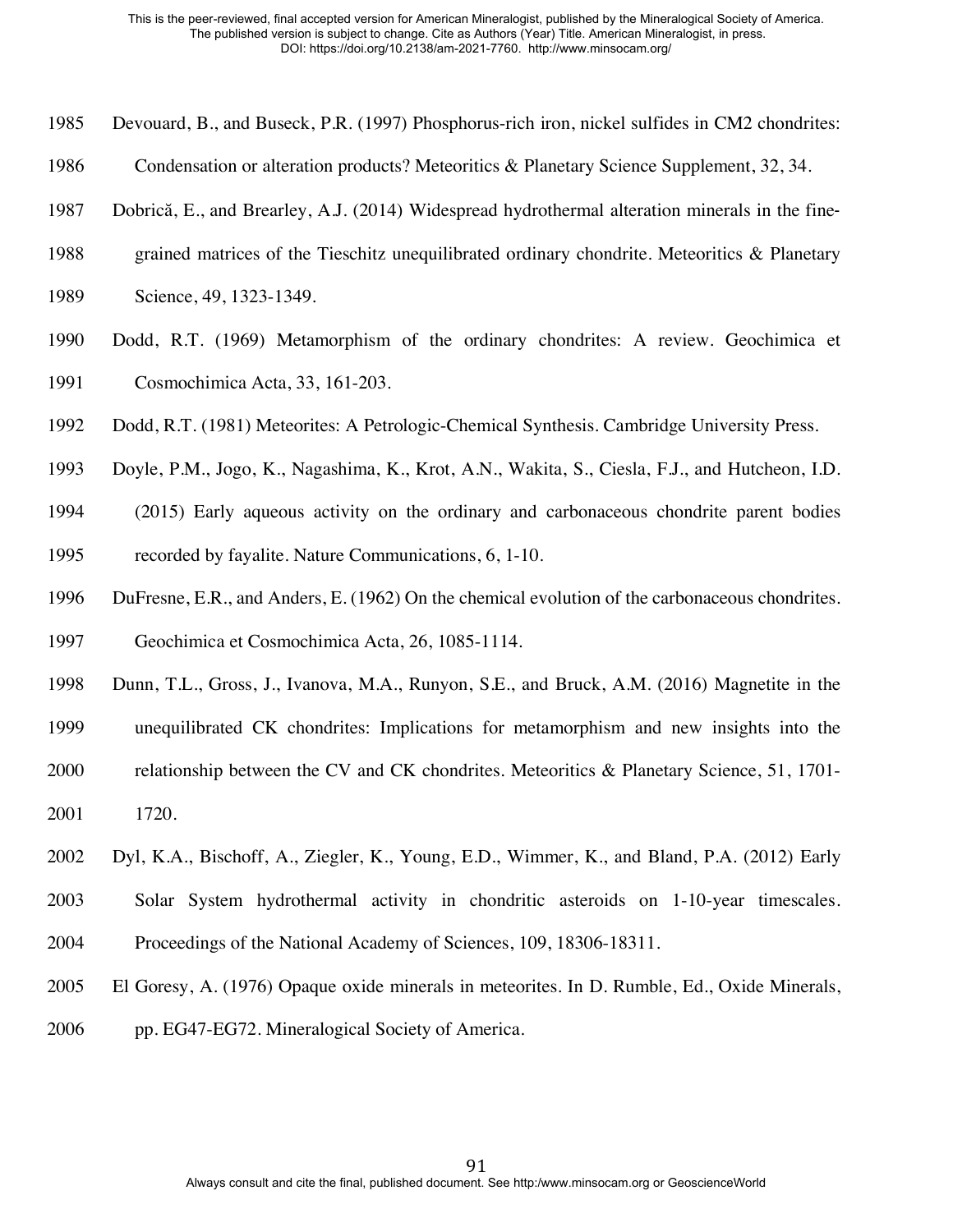- El Goresy, A., and Ehlers, K. (1989) Sphalerites in EH chondrites: I. Textural relations,
- compositions, diffusion profiles, and pressure-temperature histories. Geochimica et Cosmochimica acta, 53, 1657-1668.
- EI Goresy, A., Nagel, K., and Ramdohr, P. (1978) Fremdlinge and their noble relatives.
- Proceedings of the Lunar and Planetary Science Conference, 9, 1279-1303.
- El Goresy, A., Nagel, K., and Ramdohr, P. (1979) Spinel framboids and Fremdlinge in Allende
- inclusions: Possible sequential markers in the early history of the solar system. Proceedings of
- 2014 the Lunar and Planetary Science Conference, 10, 833-850.
- El Goresy, A., Palme, H., Yabuki, H., Nagel, K., Herrwerth, I., and Ramdohr, P. (1984) A calcium-
- aluminum inclusion from the Essebi (CM2) chondrite: Evidence for captured spinel-hibonite
- spherules and for an ultrarefractory rimming sequence. Geochimica et Cosmochimica Acta, 48, 2283-2298.
- El Goresy, A., Yabuki, H., Ehlers, K., Woolum, D., and Pernicka, E. (1988) Qingzhen and Yamato-691: A tentative alphabet for the EH chondrites. Proceedings of the NIPR Symposium
- on Antarctic Meteorites, 1, 65-101.
- El Goresy, A., Zinner, E., Pellas, P., and Caillet, C. (2005) A menagerie of graphite morphologies
- in the Acapulco meteorite with diverse carbon and nitrogen isotopic signatures: implications
- for the evolution history of acapulcoite meteorites. Geochimica et Cosmochimica Acta, 69, 4535-4556.
- Endress, M., and Bischoff, A. (1996) Carbonates in CI chondrites: Clues to parent body evolution.
- Geochimica et Cosmochim Acta, 60, 489-507.
- Endress, M., Keil, K., Bischoff, A., Spettel, B., Clayton, R.N., and Mayeda, T.K. (1994) Origin of
- dark clasts in the Acfer 059IEI Djouf 001 CR2 chondrite. Meteoritics, 29, 26-40.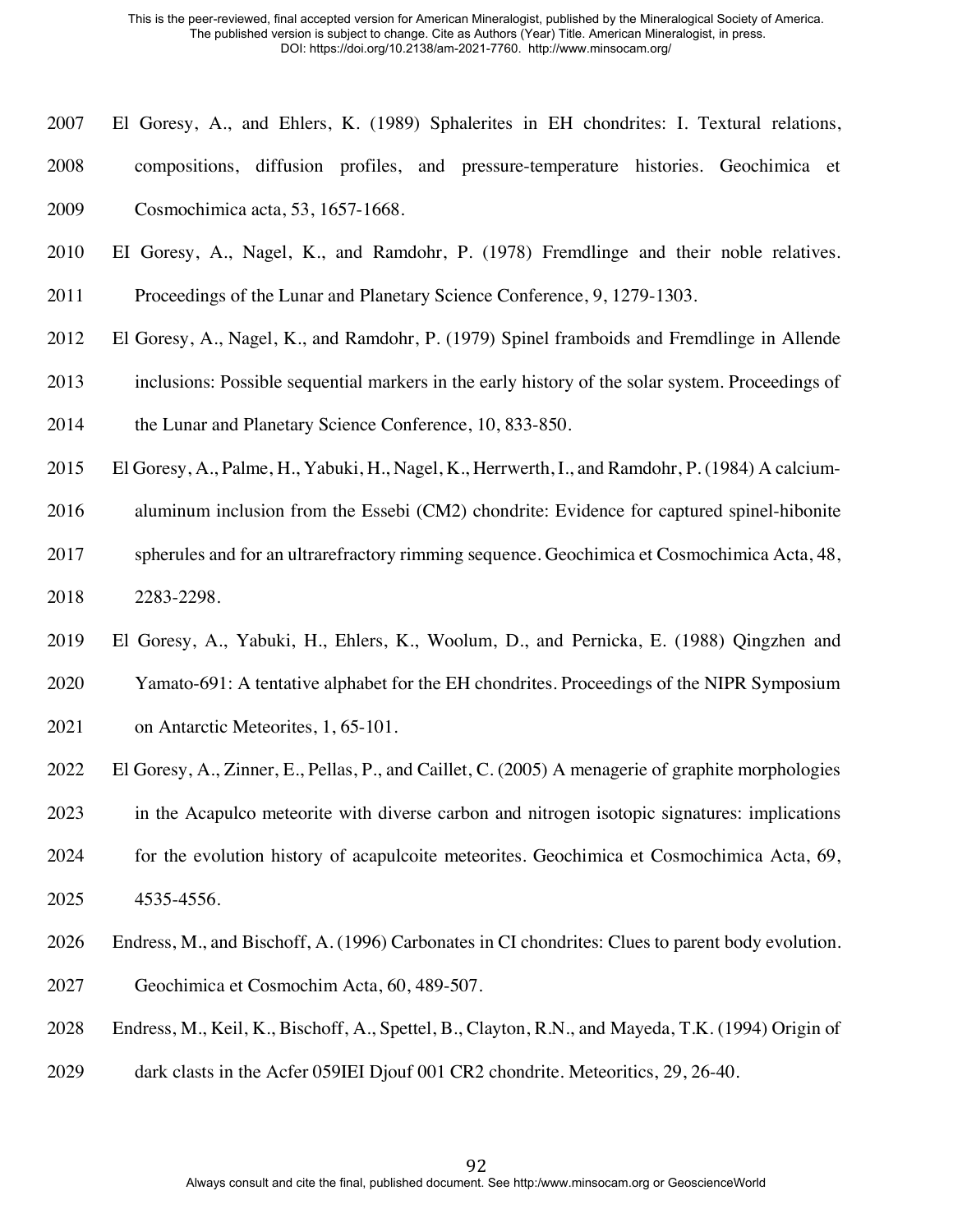- Endress, M., Zinner, E.K., and Bischoff, A. (1996) Early aqueous activity on primitive meteorite parent bodies. Nature, 379, 701-703.
- Ereshefsky, M. (2014) Species, historicity, and path dependency. Philosophy of Science, 81, 714- 726.
- Fegley, B. Jr., and Post, J.E. (1985) A refractory inclusion in the Kaba CV3 chondrite: some
- implications for the origin of spinel-rich objects in chondrites. Earth and Planetary Science Letters, 75, 297-310.
- Fintor, K., Park, C., Nagy, S., Pál-Molnár, E., and Krot, A.N. (2014) Hydrothermal origin of
- 2038 hexagonal CaAl $2\overline{2}$ O<sub>8</sub> (dmisteinbergite) in a compact type A CAI from the Northwest Africa
- 2086 CV3 chondrite. Meteoritics & Planetary Science, 49, 812-823.
- Fodor, R.V., Keil, K., and Gomes, C.B. (1977) Studies of Brazilian meteorites. IV Origin of a
- dark-colored, unequilibrated lithic fragment in the Rio Negro chondrite. Revista Brasileira de Geosciéncias, 7, 45-57.
- Fredriksson, K., and Kerridge, J.F. (1988) Carbonates and sulfates in Cl chondrites: Formation by aqueous activity on the parent body. Meteoritics, 23, 35-44.
- Fuchs, L.H. (1966) Djerfisherite, alkali copper-iron sulfide: a new mineral from enstatite chondrites. Science, 153, 166-167.
- Fuchs, L.H. (1969) Occurrence of cordierite and aluminous orthopyroxene in the Allende meteorite. American Mineralogist, 4, 1645-1653.
- Fuchs, L.H. (1971) Occurrence of wollastonite, rhonite and andradite in the Allende meteorite. American Mineralogist, 56, 2053-2068.
- Fuchs, L.H. (1974) Grossular in the Allende (Type III carbonaceous) meteorite. Meteoritics, 13, 73-88.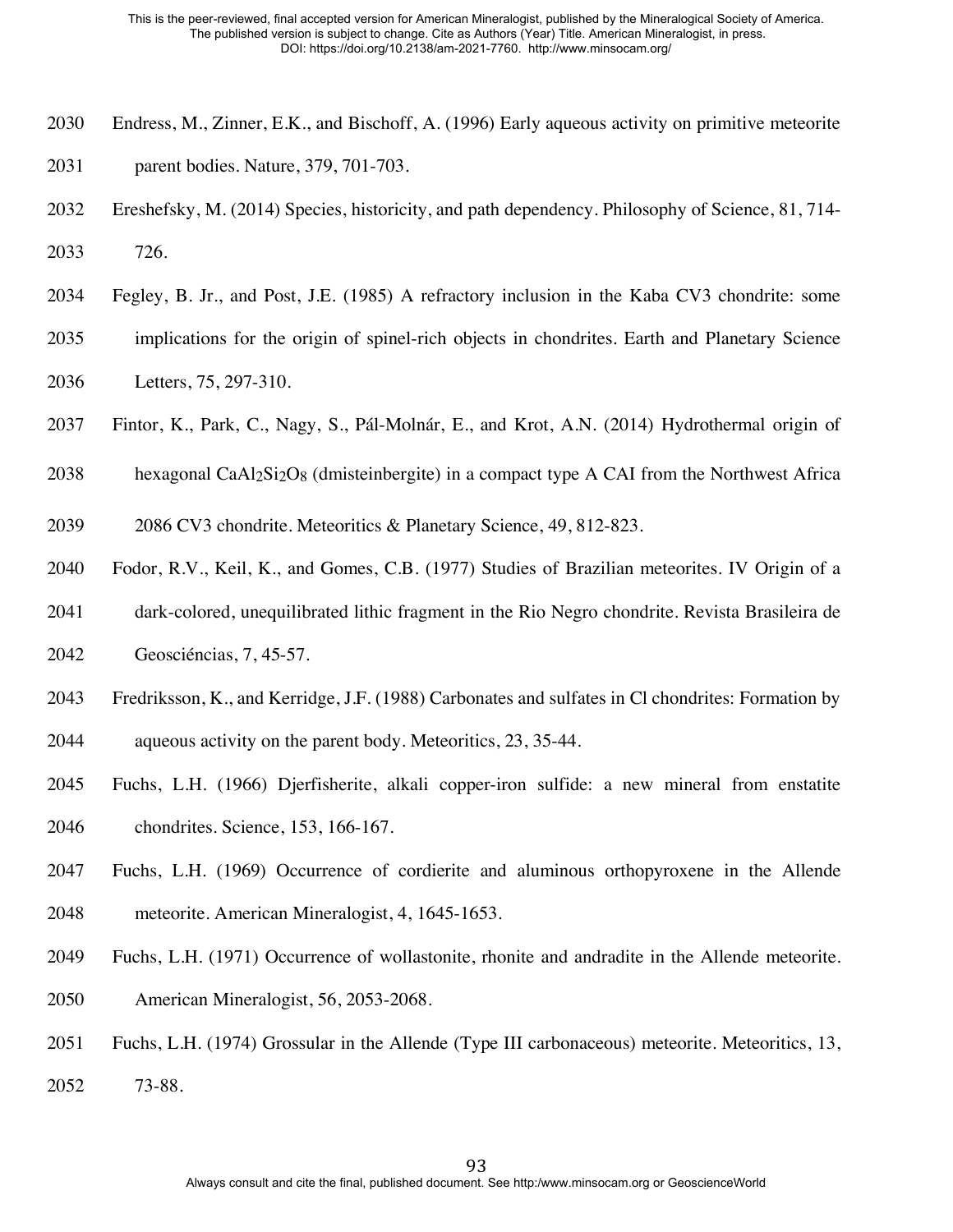- Fuchs, L.H., and Blander, M. (1977) Molybdenite in calcium-aluminium-rich inclusions in the Allende meteorite. Geochimica et Cosmochimica Acta, 41, 1170-1174.
- Fuchs, L.H., Frondel, C., and Klein, C. (1966) Roedderite, a new mineral from the Indarch meteorite. American Mineralogist, 51, 949-955.
- Fuchs, L.H., Olsen, E., and Jensen, K.J. (1973) Mineralogy, mineral-chemistry, and composition
- of the Murchison (C2) meteorite. Smithsonian Contributions to Earth Science, 10, 1-127.
- Fujiya, W., Sugiura, N., Hotta, H., Ichimura, K., and Sano, Y. (2012) Evidence for the late
- formation of hydrous asteroids from young meteoritic carbonates. Nature Communications, 3,
- 1-6.
- Ganino, C., and Libourel, G. (2017) Reduced and unstratified crust in CV chondrite parent body. Nature Communication, 18, 261, 10 p.
- Geiger, T., and Bischoff, A. (1995) Formation of opaque minerals in CK chondrites. Planetary and Space Science, 43, 485-498.
- Ghosh, A., Weidenschilling, S.J., McSween, H.Y. Jr., and Rubin, A. (2006) Asteroidal heating and
- thermal stratification of the asteroid belt. In: D.S. Lauretta and H.Y. McSween Jr., Eds.,
- Meteorites and the Early Solar System II, pp. 555-566. University of Arizona Press.
- Godman, M. (2018) Scientific realism with historical essences: The case of species. Synthese, https://doi.org/10.1007/s11229-018-02034-3
- Gomes, C.B., and Keil, K. (1980) Brazilian Stone Meteorites. University of New Mexico Press.
- Gooding, J.L. (1981) Mineralogical aspects of terrestrial weathering effects in chondrites from
- Allan Hills, Antarctica. Proceedings of the Lunar and Planetary Science Conference, 12B,
- 1105-1122.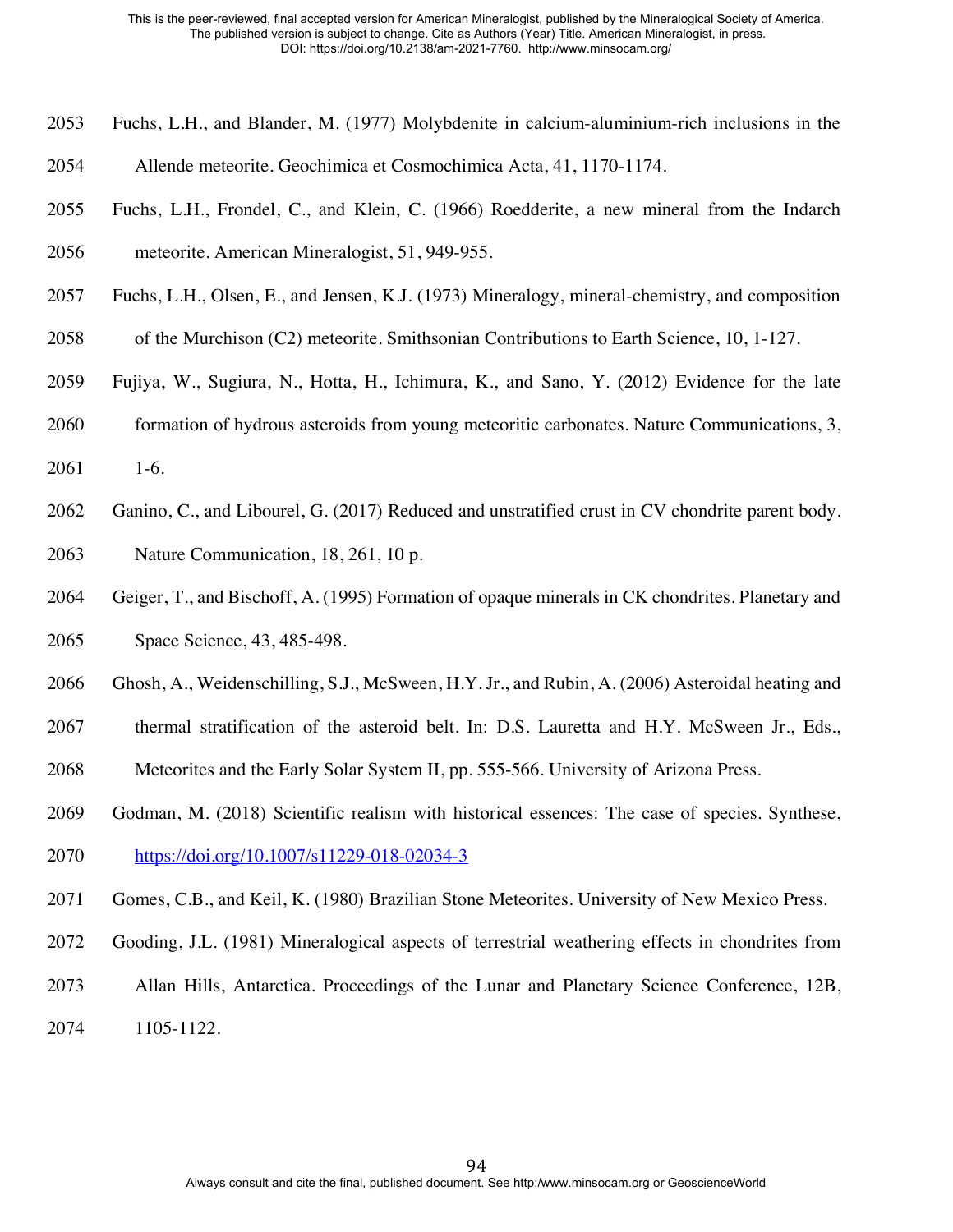- Gooding, J.L. (1985) Clay minerals in meteorites: Preliminary identification by analysis of
- goodness-of-fit to calculated structural formulas. Lunar and Planetary Science, 16, 278-279.
- Gooding, J.L., Wentworth, S.J., and Zolensky, M.E. (1991) Aqueous alteration of the Nakhla

meteorite. Meteoritics & Planetary Science, 26, 135-143.

- Goodrich, C.A., Jones, J.H., and Berkeley, J.L. (1987) Origin and evolution of the ureilite parent
- magmas: Multi-stage igneous activity on a large parent body. Geochimica et Cosmochimica
- Acta, 51, 2255-2273.
- Gounelle, M., and Zolensky, M.E. (2001) A terrestrial origin for sulfate veins in CI1 chondrites.
- Meteoritics & Planetary Science, 36, 1321-1329.
- Grady, M.M., Pratesi, G., and Moggi-Cecchi, V. (2015) Atlas of Meteorites. Cambridge University Press.
- 2086 Greenwood, R.C., Hutchison, R., Huss, G.R., and Hutcheon, I.D. (1992) CAls in C03 meteorites: Parent body or nebular alteration? Meteoritics, 27, 229.
- Greenwood, R.C., Lee, M.R., Hutchison, R., and Barber, D.J. (1994) Formation and alteration of
- CAls in Cold Bokkeveld (CM2). Geochimica et Cosmochimica Acta, 58, 1913-1935.
- Greshake, A. (1997) The primitive matrix components of the unique carbonaceous chondrite Acfer
- 094: A TEM study. Geochimica et Cosmochimica Acta, 61, 437-452.
- Grew, E.S., Yates, M.G., Beane, R.J., Floss, C., and Gerbi, C. (2010) Chopinite-sarcopside solid
- solution, [(Mg,Fe)3□](PO4)2, in GRA95209, a transitional acapulcoite: Implications for phosphate genesis in meteorites. American Mineralogist, 95, 260-272.
- Grossman, J.N., and Brearley, A.J. (2005) The onset of metamorphism in ordinary and carbonaceous chondrites. Meteoritics & Planetary Science, 40, 87–122.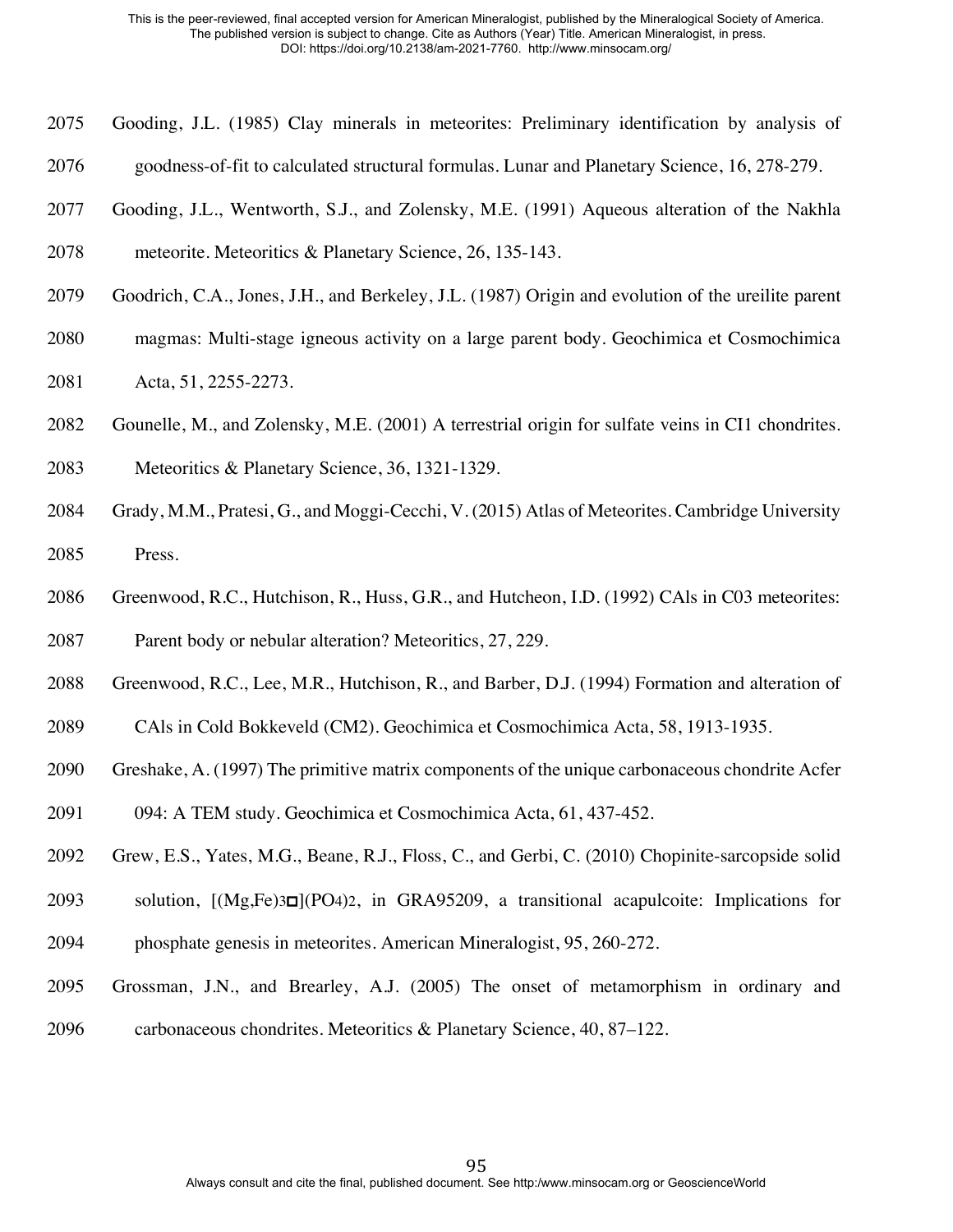- Grossman, J.N., Rubin, A.E., Rambaldi, E.R., Rajan, R.S., and Wasson, J.T. (1985) Chondrules in
- the Qingzhen type-3 enstatite chondrite: Possible precursor components and comparison to
- ordinary chondrite chondrules. Geochimica et Cosmochimic Acta, 49, 1781-1795.
- Grossman, L. (1975) Petrography and mineral chemistry of Ca-rich inclusions in the Allende
- meteorite. Geochimica et Cosmochimica Acta, 39, 433-454.
- Haggerty, S.E., and McMahon, B.M. (1979) Magnetite-sulfide-metal complexes in the Allende
- meteorite. Proceedings of the Lunar and Planetary Science Conference, 10, 851-870.
- Harries, D., and Zolensky, M.E. (2016) Mineralogy of iron sulfides in CM1 and CI1 lithologies of
- 2105 the Kaidun breccia: Records of extreme to intense hydrothermal alteration. Meteoritics  $\&$
- Planetary Science, 51, 1096-1109.
- Hashimoto, A., and Grossman, L. (1985) SEM-petrography of Allende fine-grained inclusions. Lunar and Planetary Science, 16, 323-324.
- Hatert, F., Mills, S.J., Hawthorne, F.C., and Rumsey, M.S. (2021) A comment on "An evolutionary
- system of mineralogy: Proposal for a classification of planetary materials based on natural kind
- clustering." American Mineralogist, in press.
- Hawley, K., and Bird, A. (2011) What are natural kinds? Philosophical Perspectives, 25, 205-221.
- Hazen, R.M. (2019) An evolutionary system of mineralogy: Proposal for a classification based on
- natural kind clustering. American Mineralogist, 104, 810-816.
- Hazen, R.M. (2021) Reply to "A comment on 'An evolutionary system of mineralogy: Proposal 2116 for a classification of planetary materials based on natural kind clustering'." American
- Mineralogist, in press.
- Hazen, R.M., and Ausubel, J.H. (2016) On the nature and significance of rarity in mineralogy.
- American Mineralogist, 101, 1245-1251.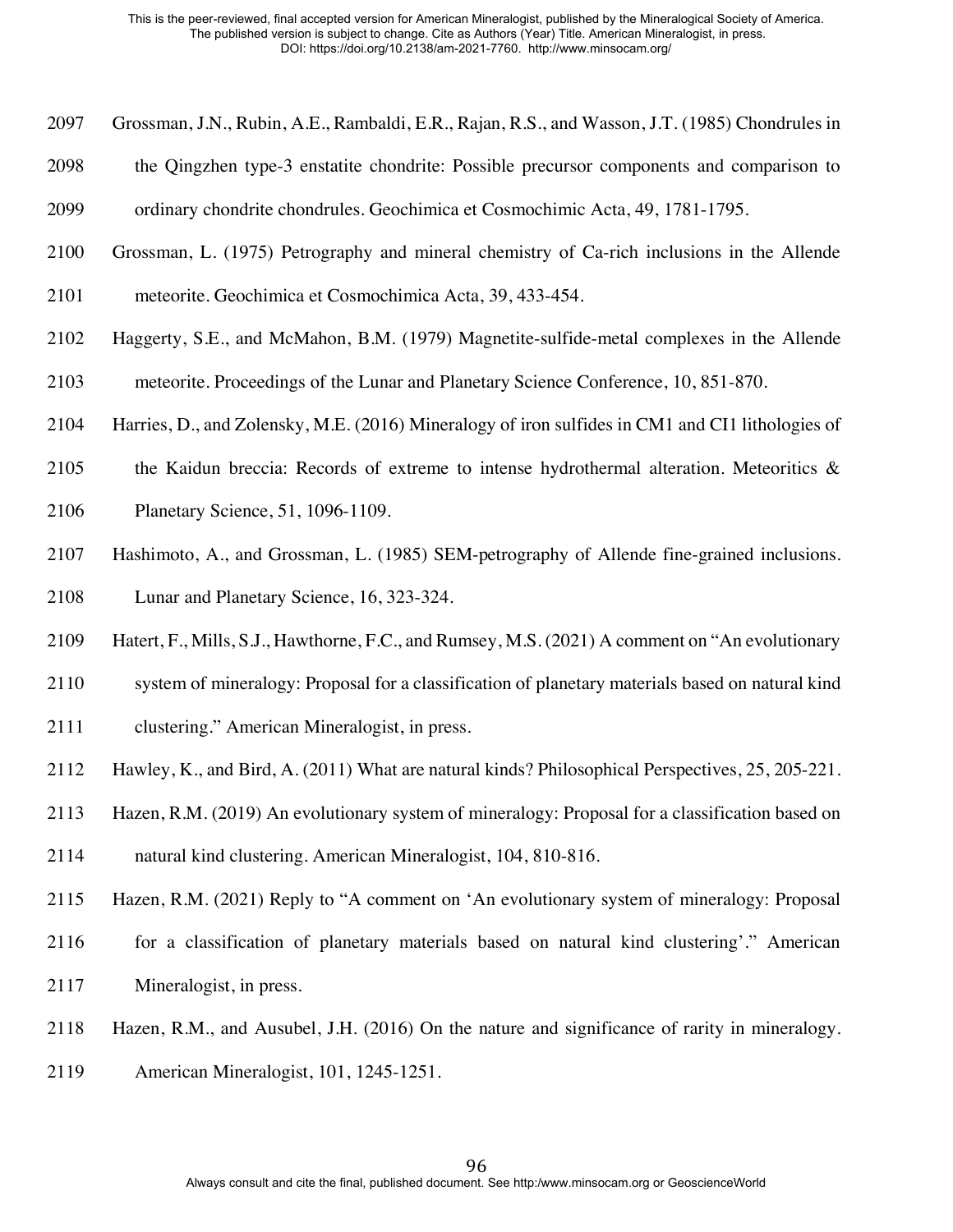- Hazen, R.M. and Eldredge, N. (2010) Themes and variations in complex systems. Elements, 6, #1, 43-46.
- Hazen, R.M., and Morrison, S.M. (2020) An evolutionary system of mineralogy, Part I: stellar
- mineralogy (>13 to 4.6 Ga). American Mineralogist, 105, 627-651.
- Hazen, R.M., Papineau, D., Bleeker, W., Downs, R.T., Ferry, J.M., McCoy, T.L., Sverjensky,
- D.A., and Yang, H. (2008) Mineral evolution. American Mineralogist, 93, 1693-1720.
- Hazen, R.M., Sverjensky, D.A., Azzolini, D., Bish, D.L., Elmore, S.C., Hinnov, L., and Milliken,
- R.E. (2013) Clay mineral evolution. American Mineralogist, 98, 2007-2029.
- Hazen, R.M., Grew, E.S., Downs, R.T., Golden, J., and Hystad, G. (2015) Mineral ecology:
- Chance and necessity in the mineral diversity of terrestrial planets. Canadian Mineralogist, 53, 295-323.
- Hazen, R.M., Morrison, S.M., and Prabhu, A. (2021) An evolutionary system of mineralogy, Part
- III: Primary chondrule mineralogy (4.566 to 4.561 Ga). American Mineralogist, in press.
- Herndon, J.M., and Rudee, M.L. (1978) Thermal history of the Abee enstatite chondrite. Earth and
- Planetary Science Letters, 41, 101-106.
- Herndon, J.M., Rowe, M.W., Larson, E.E., and Watson, D.E. (1975) Origin of magnetite and pyrrhotite in carbonaceous chondrites. Nature, 253, 516-518.
- Hopp, T., and Vollmer, C. (2018) Chemical composition and iron oxidation state of amorphous
- 2138 matrix silicates in the carbonaceous chondrite Acfer 094. Meteoritics & Planetary Science, 53,
- 153-166.
- Hua, X., and Buseck, P.R. (1995) Fayalite in Kaba and Mokoai carbonaceous chondrites. Geochimica et Cosmochimica Acta, 59, 563-578.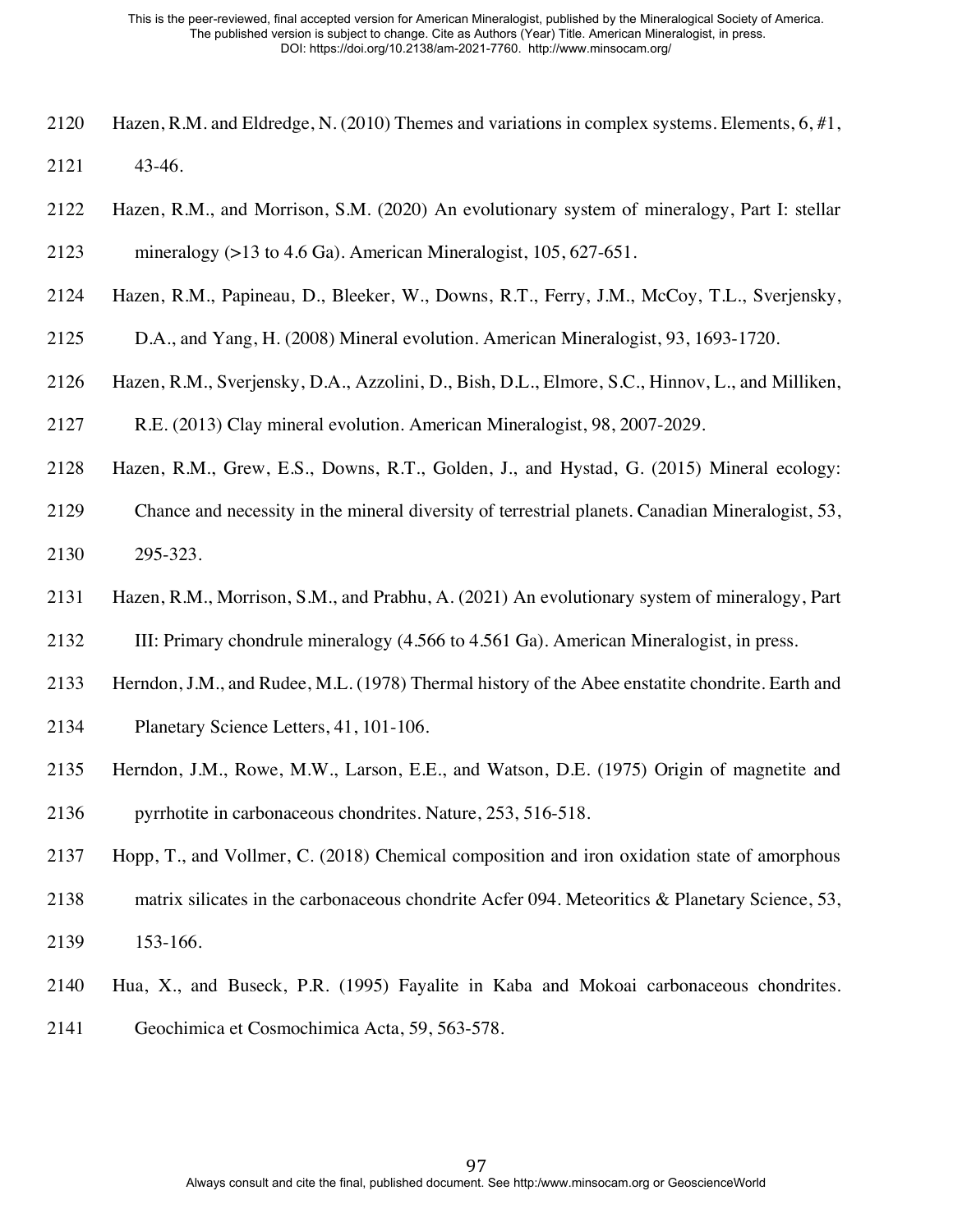- Hua, X., Adam, J., Palme, H., and El Goresy, A. (1988) Fayalite-rich rims, veins, and halos around
- and in forsteritic olivines in CAIs and chondrules in carbonaceous chondrites: Types,
- compositional profiles and constraints on their formation. Geochimica et Cosmochimica Acta,
- 52, 1389-1408.
- Hua, X., Eisenhour, D.D., and Buseck, P.R. (1995) Cobalt-rich, nickel-poor metal (wairauite) in
- the Ningqiang carbonaceous chondrite. Meteoritics, 30, 106-109.
- Huss, G.R., Rubin, A.E., and Grossman, J.N. (2006) Thermal metamorphism in chondrites. In:
- D.S. Lauretta and H.Y. McSween Jr., Eds., Meteorites and the Early Solar System II, pp. 567-
- 586. University of Arizona Press.
- Hutcheon, I.D., Armstrong, J.T., and Wasserburg, G.J. (1987) Isotopic studies of Mg, Fe, Mo, Ru
- and W in fremdlinge from Allende refractory inclusions. Geochimica et Cosmochimica Acta, 51, 3175-3192.
- Hutchison, R., Alexander, C.M.O'D., and Barber, D.J. (1987) The Semarkona meteorite: First
- recorded occurrence of smectite in an ordinary chondrite, and its implications. Geochimica et
- Cosmochimica Acta, 51, 1875-1882.
- Hystad, G., Downs, R.T., and Hazen, R.M. (2015) Mineral frequency distribution data conform to
- a LNRE model: Prediction of Earth's "missing" minerals. Mathematical Geosciences, 47, 647- 661.
- Hystad, G., Downs, R.T., Grew, E.S., and Hazen, R.M. (2015) Statistical analysis of mineral
- diversity and distribution: Earth's mineralogy is unique. Earth and Planetary Science Letters,
- 426, 154-157.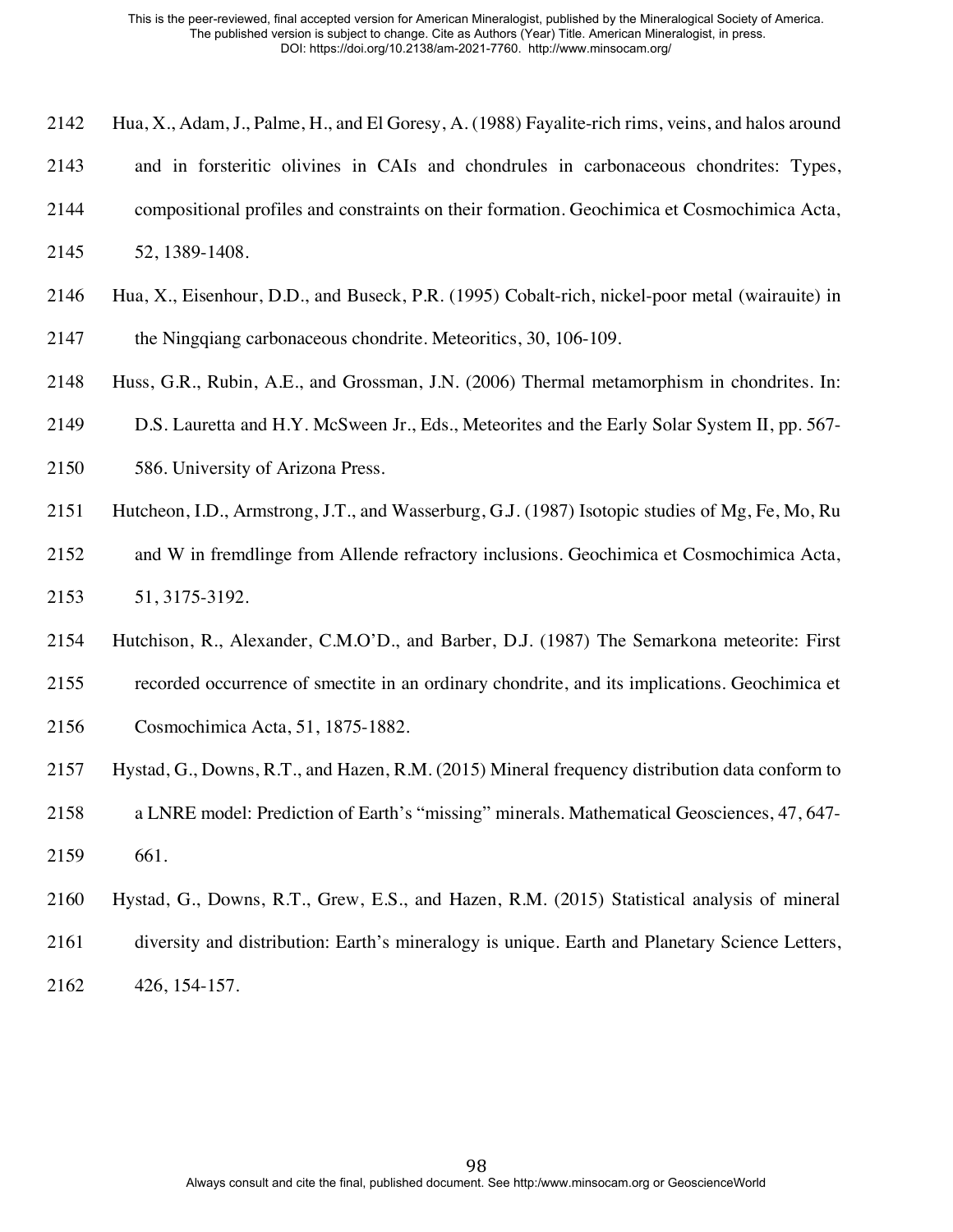- Hystad, G., Eleish, A., Downs, R.T., Morrison, S.M., and Hazen, R.M. (2019) Bayesian estimation
- of Earth's undiscovered mineralogical diversity using noninformative priors. Mathematical
- Geosciences*,* 51, 401-417.
- Ichikawa, O., and Ikeda, Y. (1995) Petrology of the Yamato-8449 CR chondrite. Proceedings of
- 2167 the NIPR Symposium on Antarctic Meteorites, 8, 63-78.
- Iishi, H.A., Krot, A.N., Bradley, J.P., Keil, K., Nagashima, K., Teslich, N., Jacobsen, B., and Yin,
- Q.-Z. (2010) Discovery, paragenesis, and origin of wadalite in a meteorite. American Mineralogist, 95, 440-448.
- Ikeda, Y. (1982) Petrology of the ALH-77003 chondrite (C3). Memoirs of the NIPR Special Issue, 25, 34-65.
- Ikeda, Y. (1983) Alteration of chondrules and matrices in the four Antarctic carbonaceous
- chondrites ALH 77307 (C3), Y-790123 (C2), Y-75293(C2) and Y-74662(C2). Memoirs of the
- NIPR Special Issue, 30, 93-108.
- Ikeda, Y. (1989) Petrochemical study of the Yamato-691 enstatite chondrite (E3) IV: Descriptions
- and mineral chemistry of opaque nodules. Proceedings of the NIPR Symposium on Antarctic Meteorites, 2, 109-146.
- Ikeda, Y. (1992) An overview of the research consortium, "Antarctic carbonaceous chondrites
- with CI affinities", Yamato-86720, Yamato-82162, and Belgica-7904. Proceedings of the NIPR
- Symposium on Antarctic Meteorites, 5, 49-73.
- Ikeda, Y., and Kimura, M. (1995) Anhydrous alteration of Allende chondrules in the solar nebula
- I: Description and alteration of chondrules with known oxygen-isotopic compositions.
- Proceedings of the NIPR Symposium on Antarctic Meteorites, 8, 97-122.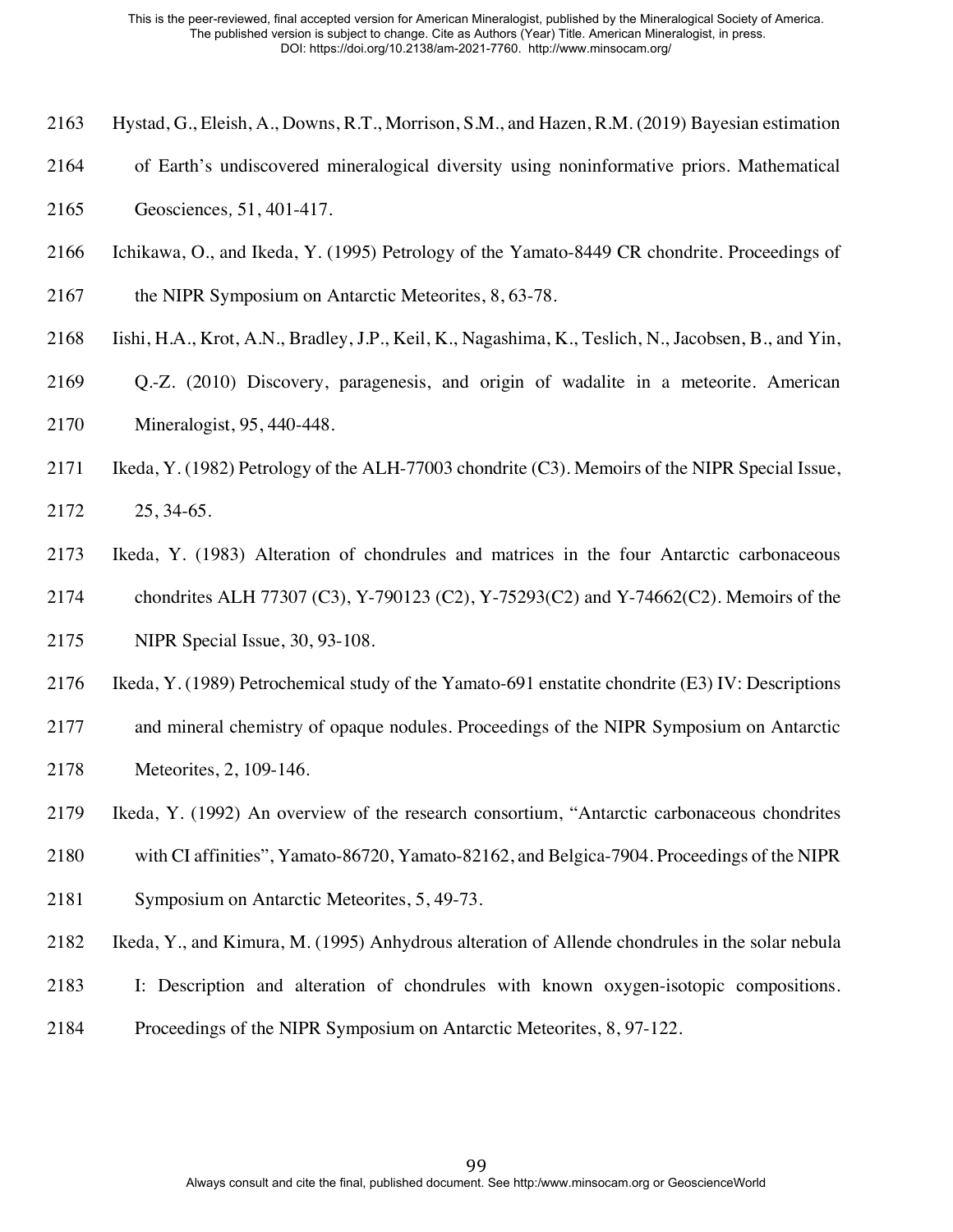- Ikeda, Y., and Prinz, M. (1993) Petrologic study of the Belgica 7904 carbonaceous chondrite:
- hydrous alteration, oxygen isotopes and relationship to CM and CI chondrites. Geochimica et
- Cosmochimica Acta, 57, 439-452.
- Ishii, H.A., Krot, A.N., and Bradley, J.P. (2010) Discovery, mineral paragenesis, and origin of
- wadalite in a meteorite. American Mineralogist, 95, 440-448.
- Ivanov, A.V., MacPherson, G.J., Zolensky, M.E.., Kononkova, N.N., and Migdisova, L.F. (1996)
- The Kaidun meteorite: Composition and origin of inclusions in the metal of an enstatite chondrite clast. Meteoritics & Planetary Science, 31, 621-626.
- Ivanov, A.V., Zolensky, M.E., Saito, A., Ohsumi, K., Yang, S.V., Kononkova, N.N., and
- Mikouchi, T. (2000) Florenskyite, FeTiP, a new phosphide from the Kaidun meteorite. American Mineralogist, 85, 1082-1086.
- Ivanov, A.V., Kononkova, N.N., Yang, V., and Zolensky, M.E. (2003) The Kaidun meteorite:
- Clasts of alkaline-rich fractionated materials. Meteoritics & Planetary Science, 38, 725-737.
- Ivanova, M.A., Lorenz, C.A., Ma, C., and Ivanov, A.V. (2016) The Kaidun breccia material
- variety: New clasts and updated hypothesis on a space trawl origin. Meteoritics and Planetary Science, 51, 6100.
- Ivanova, M. A., Ma, C., Lorenz, C. A., Franchi, I. A., Kononkova, N. N. (2019) A new unusual
- bencubbinite (CBa), Sierra Gorda 013, with unique V-rich sulfides. Meteoritics & Planetary Science, 54, #6149.
- Johnson, C.A., and Prinz, M. (1993) Carbonate compositions in CM and CI chondrites and
- implications for aqueous alteration. Geochimica et Cosmochimica Acta, 57, 2843-2852.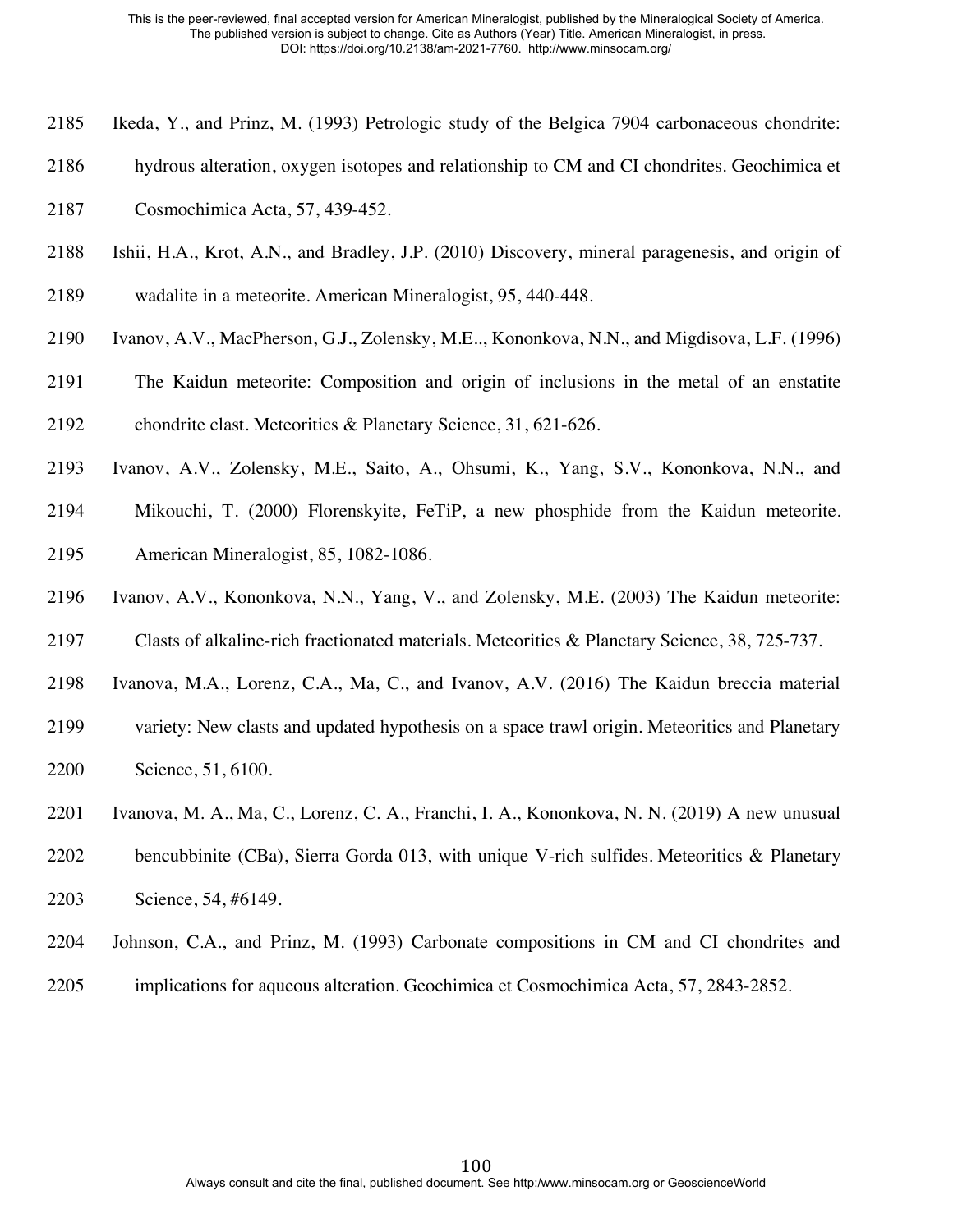- Jones, R.H., McCubbin, F.M., Dreeland, L., Guan, Y., Burger, P.V., and Shearer, C.K. (2014)
- Phosphate minerals in LL chondrites: A record of the action of fluids during metamorphism on
- ordinary chondrite parent bodies. Geochimica et Cosmochimica Acta, 132, 120-140.
- Kallemeyn, G.W., Rubin, A.E., and Wasson, J.T. (1994) The compositional classification of
- chondrites: VI. The CR carbonaceous chondrite group. Geochimica et Cosmochimica Acta, 58,
- 2873-2888.
- Kallemeyn, G.W., Rubin, A.E., and Wasson, J.T. (1996) The compositional classification of
- chondrites: VII. The R chondrite group. Geochimica et Cosmochimica Acta, 60, 2243-2256.
- Karwowski, Ł., and MuszyŃski, A. (2008) Multimineral inclusions in the Morasko coarse
- octahedrite. Meteoritics & Planetary Science, 43, A71, #5232.
- Karwowski, Ł., Kusz, J., MuszyŃski, A., Kryza, R., Sitarz, M., and Galuskin, E.V. (2015)
- 2217 Moraskoite,  $\text{Na}_2\text{Mg}(\text{PO}_4)$ F, a new mineral from the Morasko IAB-MG iron meteorite (Poland).
- Mineralogical Magazine, 79, 387-398.
- Kebukawa, Y., Ito, M., Zolensky, M.E., Greenwood, R.C., Rahman, Z., Suga, H., Nakato, A.,
- Chan, Q.H.S., Fries, M., Takeichi, Y., Takahashi, Y., Mase, K., and Kobayshi, K. (2019) A
- novel organic-rich meteoritic clast from the outer solar system. Science Reports, 9, 3169, 8 p.
- Keil, K. (1968) Mineralogical and chemical relationships among enstatite chondrites. Journal of
- Geophysical Research, 73, 6945-6976.
- Keil, K., Berkley, J.L., and Fuchs, L.H. (1982) Suessite, Fe3Si: a new mineral in the North Haig
- ureilite. American Mineralogist, 67, 126-131.
- Keller, L.P., and Buseck, P.R. (1990a) Aqueous alteration in the Kaba CV3 carbonaceous
- chondrite. Geochimica et Cosmochimica Acta, 54, 2113-2120.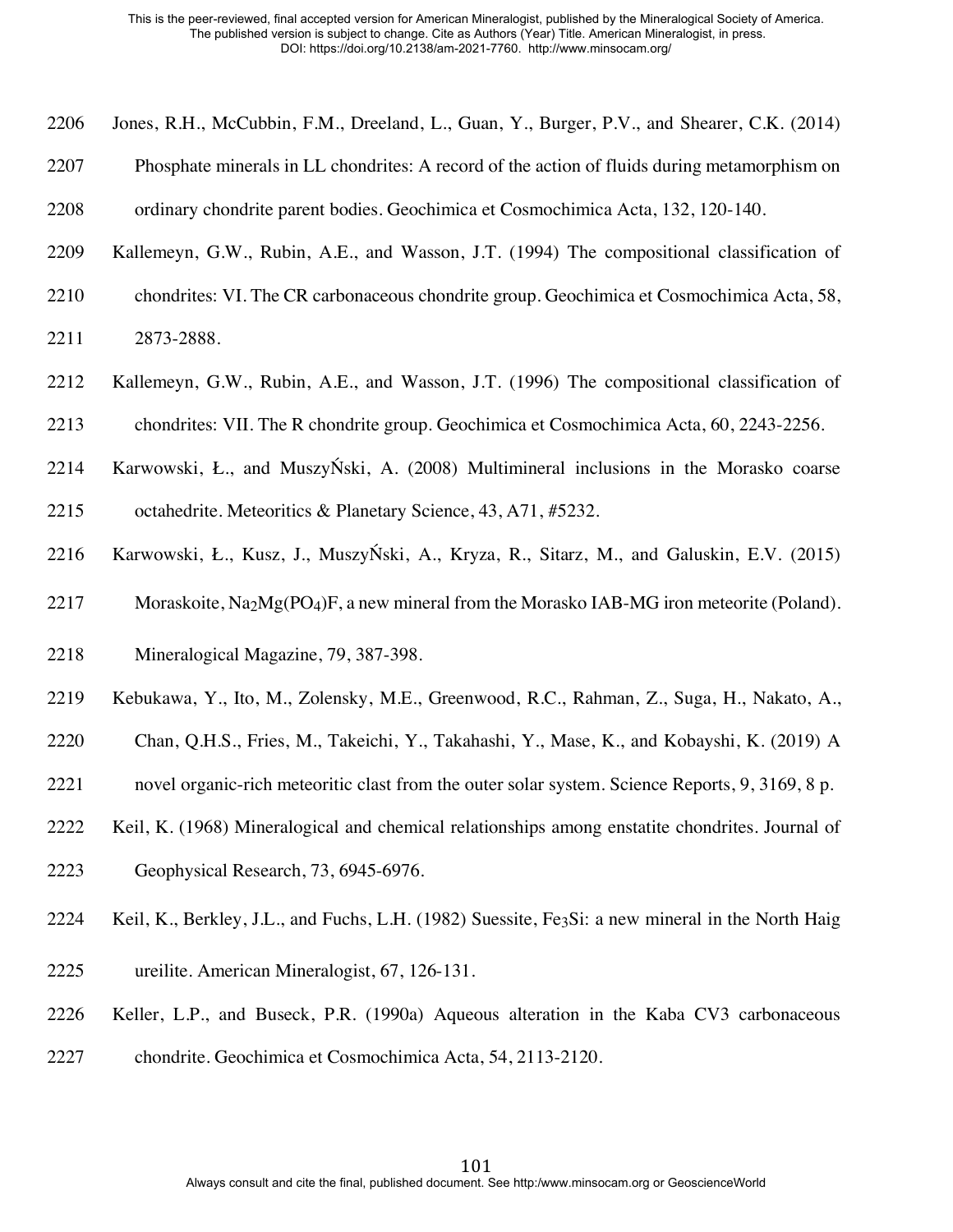- Keller, L.P., and Buseck, P.R. (1990b) Matrix mineralogy of the Lance C03 carbonaceous
- chondrite: A transmission electron microscope study. Geochimica et Cosmochimica Acta, 54,
- 1155-1163.
- Keller, L.P., and Buseck, P.R. (1991) Calcic micas in the Allende meteorite: Evidence for
- hydration reactions in the early solar nebula. Science, 252, 946-949.
- Keller, L.P., and Messenger, S. (2011) On the origins of GEMS grains. Geochimica et Cosmochimica Acta, 75, 5336**–**5365.
- Keller, L.P., Thomas, K.L., Clayton, R.N., Mayeda, T.K., DeHart, J.M., and McKay, D.S. (1994)
- Aqueous alteration of the Bali CV3 chondrite: Evidence from mineralogy, mineral chemistry,
- and oxygen isotopic compositions. Geochimica et Cosmochimica Acta, 58, 5589-5598.
- Kerridge, J.F. (1970) Meteoritic pyrrhotite. Meteoritics, 5, 149-152.
- Kerridge, J.F., Macdougall, J.D., and Carlson, J. (1979a) Iron-nickel sulfides in the Murchison
- meteorite and their relationship to phase Q1. Earth and Planetary Science Letters, 43, 1-4.
- Kerridge, J.F., Macdougall, J.D., and Marti, K. (1979b) Clues to the origin of sulfide minerals in
- CI chondrites. Earth and Planetary Science Letters, 43, 359-367.
- Kessel, R., Beckett, J.R., and Stolper, E.M. (2007) The thermal history of equilibrated ordinary
- chondrites and the relationship between textural maturity and temperature. Geochimica et
- Cosmochimica Acta, 71, 1855-1881.
- Khalidi, M.A. (2013) Natural Categories and Human Kinds: Classification in the Natural and Social Sciences. Cambridge University Press.
- Kimura, M., and El Goresy. A. (1989) Discovery of E-chondrite assemblages, SiC, and silica-
- bearing objects in ALH85085: Link between E- and C-chondrite. Meteoritics, 24, 286.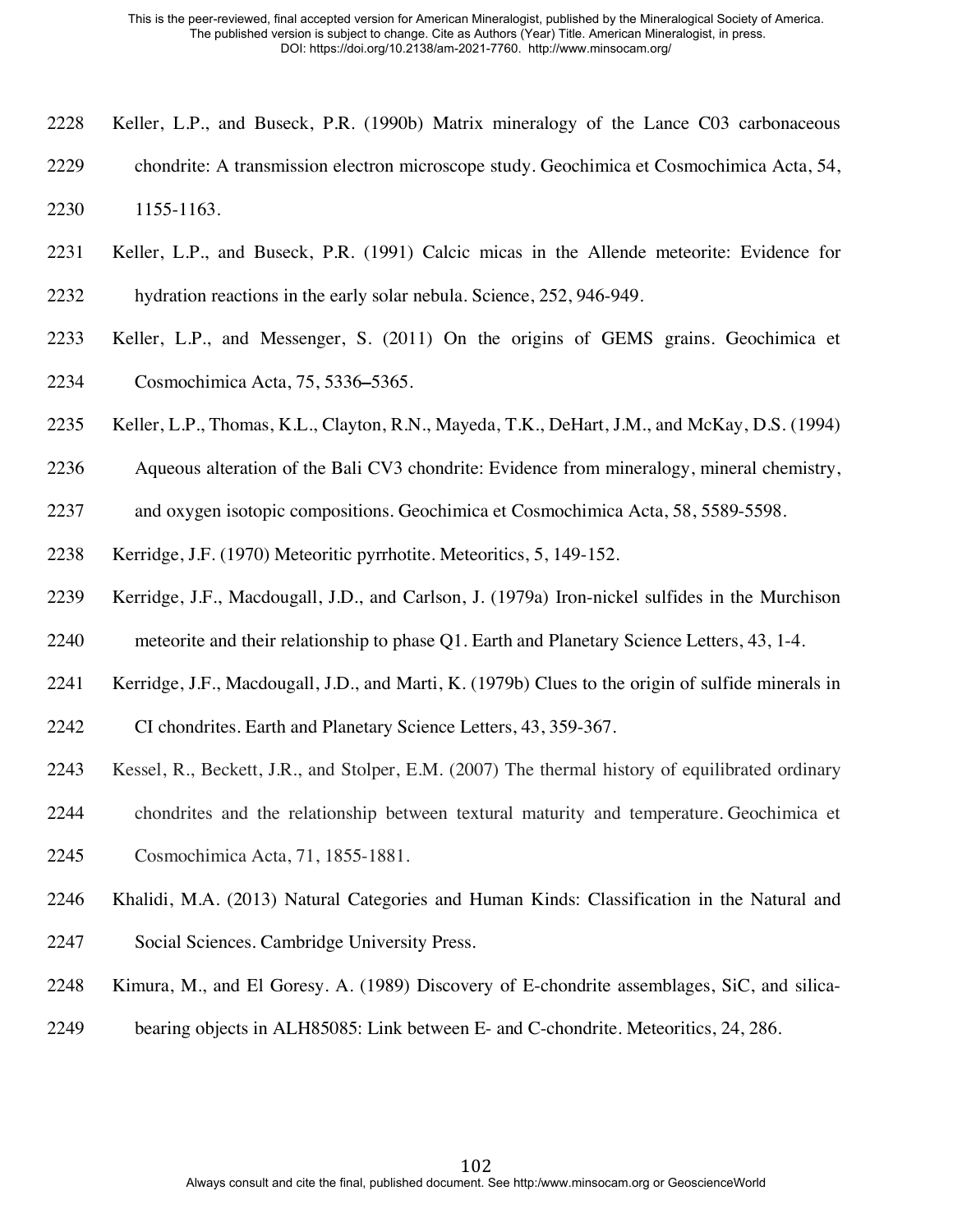- Kimura, M., and Ikeda, Y. (1992) Mineralogy and petrology of an unusual Belgica-7904 carbonaceous chondrite: Genetic relationships among the components. Proceedings of the NIPR Symposium on Antarctic Meteorites, 5, 74-119.
- Kimura, M., and Ikeda, Y. (1995) Anhydrous alteration of Allende chondrules in the solar nebula
- II: Alkali-Ca exchange reactions and the formation of nepheline, sodalite and Ca-rich phases in
- chondrules. Proceedings of the NIPR Symposium on Antarctic Meteorites, 8, 123-138.
- Kimura, M., and Ikeda, Y. (1996) Comparative study on alteration processes of chondrules in oxidized and reduced CV3 chondrites. Meteoritics & Planetary Science, 31A, 70-71.
- Kimura, M., and Ikeda, Y. (1997) Comparative study of anhydrous alteration of chondrules in
- reduced and oxidized CV chondrites. Antarctic Meteorite Research, 10, 191-202.
- Kimura, M., Tsuchiyama, A., Fukuoka, T., and Iimura, Y. (1992) Antarctic primitive achondrites,
- Yamato-74025, -75300, and -75305: Their mineralogy, thermal history, and the relevance to winonaite. Proceedings of the NIPR Symposium on Antarctic Meteorites, 5, 165-190.
- 
- Kimura, M., Weisberg, M.K., Lin, Y., Suzuki, A., Ohtani, E., and Okazaki, R. (2005) Thermal
- 2264 history of the enstatite chondrites from silica polymorphs. Meteoritics & Planetary Science, 40, 855-868.
- King, T.V.V., and King, E.A. (1981) Accretionary dark rims in unequilibrated ordinary chondrites. Icarus, 48, 460-472.
- Kleine, T., Budde, G., Hellman, J. L., Kruijer, T.S., and Burkhardt, C. (2018) Tungsten isotopes
- and the origin of chondrules and chondrites. In S.A. Russell, H.C. Connolly Jr., and A.N. Krot,
- Eds., Chondrules: Records of Protoplanetary Disk Processes, pp. 276-299. Cambridge
- University Press.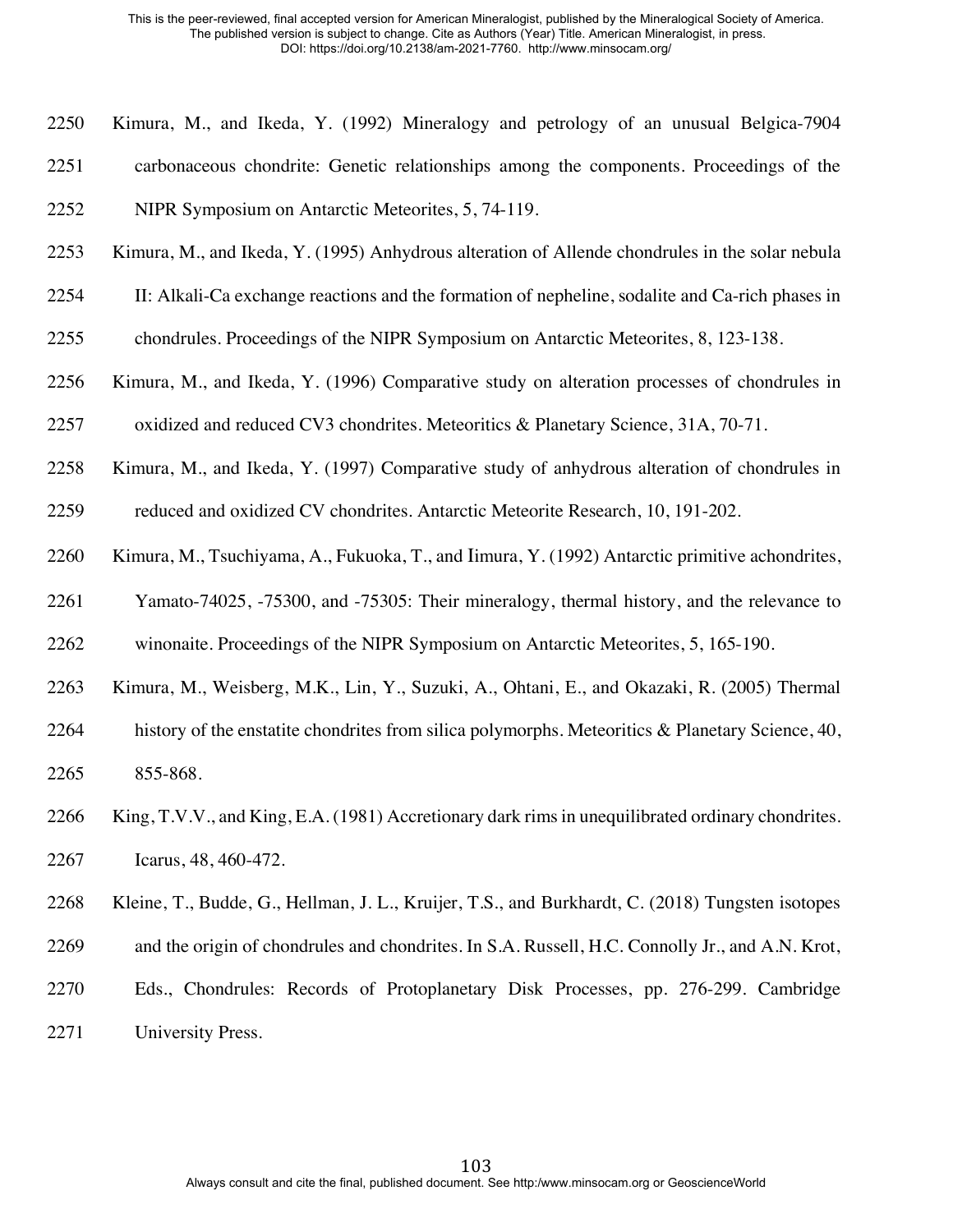| 2272 | Klöck, W., Thomas, K.L., McKay, D.S., and Palme, H. (1989) Unusual olivine and pyroxene      |
|------|----------------------------------------------------------------------------------------------|
| 2273 | composition in interplanetary dust and unequilibrated ordinary chondrites. Nature, 339, 126- |
| 2274 | 128.                                                                                         |

- Kojima, T., Yada, S., and Tomeoka, K. (1995) Ca-Al-rich inclusion in three Antarctic C03
- chondrites, Y-81020, Yamato-82050 and Yamato-790992: Record of low temperature
- 2277 alteration processes. Proceedings of the NIPR Symposium on Antarctic Meteorites, 8, 79-86.
- Kornacki, A.S., and Wood, J.A. (1985) The identification of Group II inclusions in carbonaceous
- chondrites by electron microprobe analysis of perovskite. Earth and Planetary Science Letters,
- 72, 74-86.
- Krivovichev, S.V., Krivovichev, V.G., and Hazen, R.M. (2017) Structural and chemical complexity of minerals: correlations and time evolution. European Journal of Mineralogy, 18, 231-236.
- Krot, A.N. (2019) Refractory inclusions in carbonaceous chondrites: Records of early solar systems processes. Meteoritics & Planetary Science, 54, 1647-1691.
- Krot, A.N., and Wasson, J.T. (1994) Silica-merrihueite/roedderite-bearing chondrules and clasts
- in ordinary chondrites: New occurrences and possible origin. Meteoritics, 29, 707-718.
- 2288 Krot, A.N., Rubin, A.E., and Kononkova, N.N. (1993) First occurrence of pyrophanite (MnTiO3)
- 2289 and baddeleyite  $(ZrO<sub>2</sub>)$  in an ordinary chondrite. Meteoritics, 28, 232-239.
- Krot, A.N., Scott, E.R.D., and Zolensky, M.E. (1995) Mineralogical and chemical modification of
- components in CV3 chondrites: Nebular or asteroidal processing? Meteoritics, 30, 748-775.
- Krot, A.N., Scott, E.R.D., and Zolensky, M.E. (1997a) Origin of fayalitic olivine rims and lath-
- shaped matrix olivine in the CV3 chondrite Allende and its dark inclusions. Meteoritics, 32, 31-
- 49.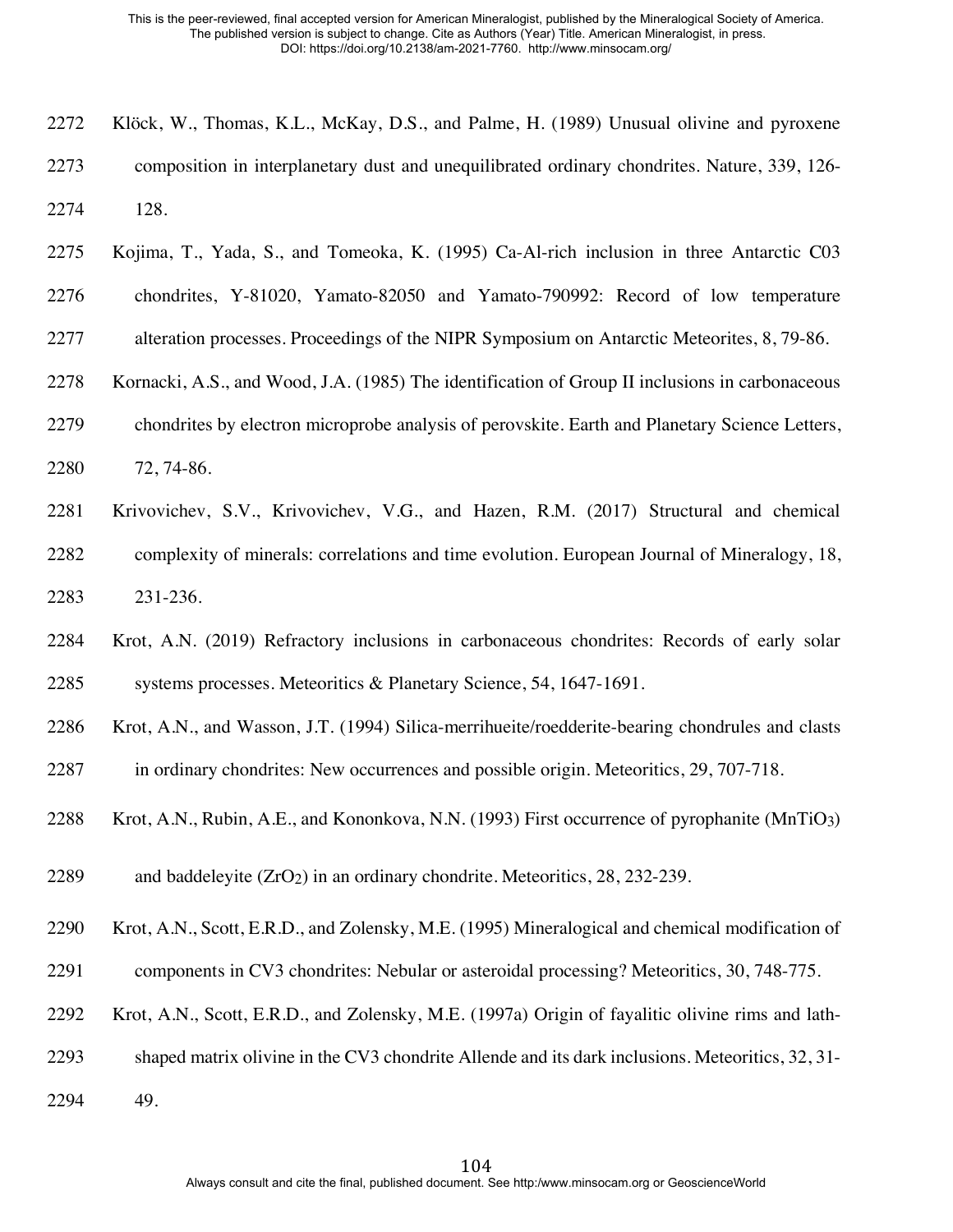- Krot, M.E., Wasson, J.T., Scott, E.R.D., Keil, K., and Ohsumi, K. (1997b) Carbide-magnetite-
- bearing type 3 ordinary chondrites. Geochimica et Cosmochimica Acta, 61, 219-237.
- Krot, A.N., Petaev, M.I., and Bland, P.A. (2004) Multiple formation mechanisms of ferrous olivine
- in CV3 carbonaceous chondrites during fluid-assisted metamorphism. Antarctic Meteorite
- Research, 17, 154-172.
- Krot, A.N., Hutcheon, I.D., Brearley, A.J., Pravdivtseva, O.V., Petraev, M.I., and Hohenberg,
- C.M. (2006) Timescales and settings for alteration of chondritic meteorites. In: D.S. Lauretta
- and H.Y. McSween Jr., Eds., Meteorites and the Early Solar System II, pp. 525-553. University
- of Arizona Press.
- Krot, A.N., Keil, K., Scott, E.R.D., Goodrich, C.A., and Weisberg, M.K. (2014) Classification of meteorites and their genetic relationships. Treatise on Geochemistry, 2nd edition, 1, 2-63.
- Krot, A.N., Nagashima, K., Petaev, M.I., and Libourel, G. (2020) Metasomatic alteration of the
- Allende CAIs: Mineralogy, petrography, and oxygen isotopic compositions. Proceedings of the Lunar and Planetary Science Coference, 51, #1831.
- Kurat, G., Palme, H., Brandstätter, F., and Huth, J. (1989) Allende Xenolith AF: Undisturbed
- record of condensation and aggregation of matter in the Solar Nebula. Zeitschrift für Naturforschung, 44a, 988-1004.
- Lee, M.R. (1993) The petrography, mineralogy and origins of calcium sulphate within the Cold Bokkeveld CM carbonaceous chondrite. Meteoritics, 28, 53-62.
- Lee, M.R., and Greenwood, R.C. (1994) Alteration of calcium- and aluminum-rich inclusions in
- 2315 the Murray (CM2) carbonaceous chondrite. Meteoritics, 29, 780-790.
- Lee, M.R., Hutchison, R., Graham, A.L. (1996) Aqueous alteration in the matrix of the Vigarano
- (CV3) carbonaceous chondrite. Meteoritics & Planetary Science, 31, 477-483.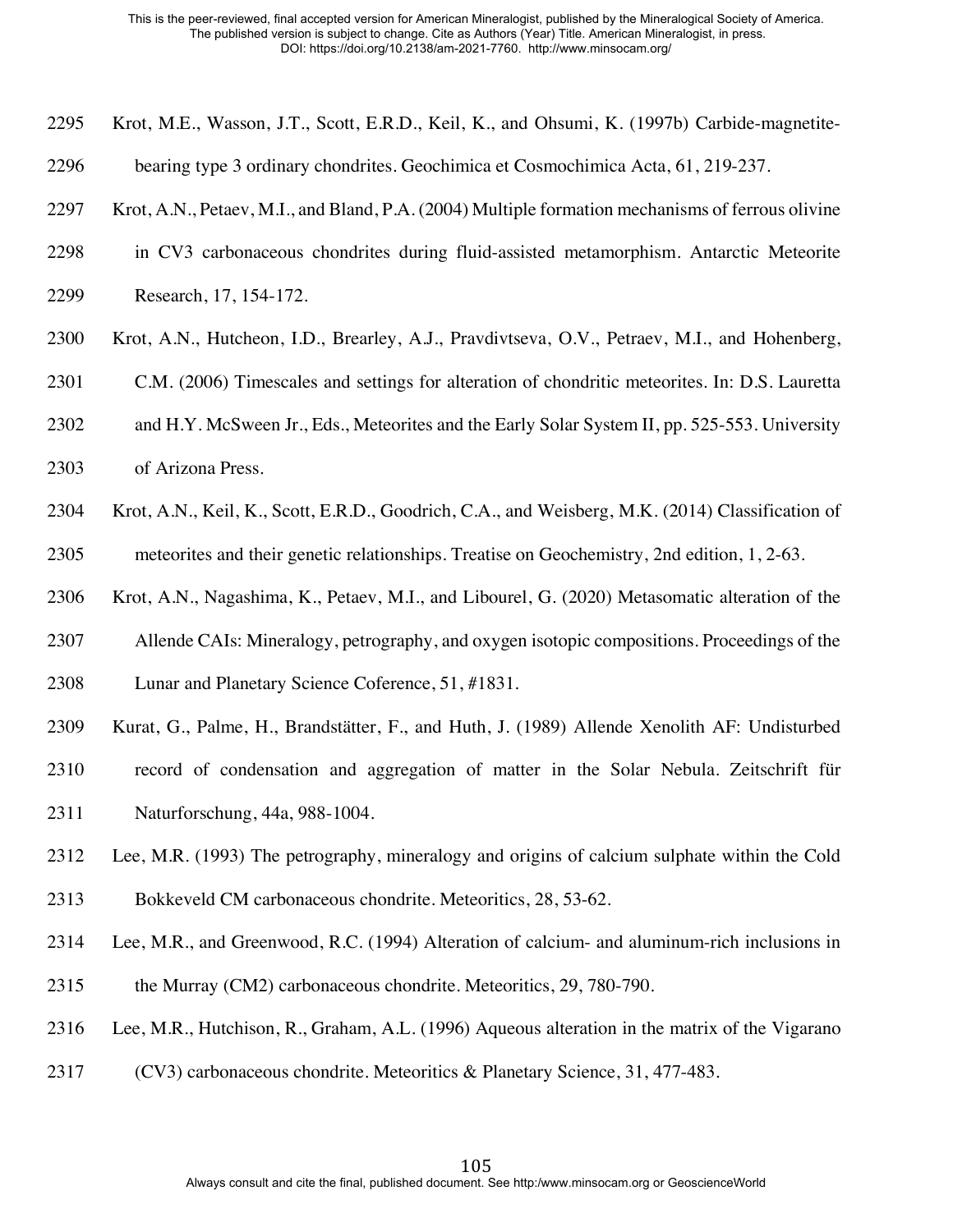- Lewis, J.A., and Jones, R.H. (2016) Phosphate and feldspar mineralogy of equilibrated L
- chondrites: The record of metasomatism during metamorphism in ordinary chondrite parent

bodies. Meteoritics & Planetary Science, 51, 1886-1913.

- Libourel, G., Delbo, M., Wilkerason, J., Ganino, C., and Michel, P. (2015) Effects of solar heating
- on asteroids. Meteoritics & Planetary Science, 50, 2005.
- Lin, Y.T., and Kimura, M. (1996) Discovery of complex titanium oxide associations in a plagioclase-olivine inclusion (POI) in the Ningqiang carbonaceous chondrite. Lunar and Planetary Science, 27, 755-756.
- Litasov, K.D., Ponomarev, D.S., Bazhan, I.S., Ishikawa, A., Podgornykh, N.M., and Pokhilenko,
- N.P. (2018) Altaite (PbTe) in the Maslyanino iron meteorite with silicate inclusions. Doklady Earth Sciences, 478, 79-81.
- Lovering, J.F., Wark, D.A., and Sewell, D.K.B. (1979) Refractory oxide, titanate, niobate and
- silicate accessory mineralogy of some type B Ca-Al inclusions in the Allende meteorite. Lunar
- 2331 and Planetary Science, 10, 745-746.
- Lunning, N.G., Corrigan, C.M., McSween, H.Y., Tenner, T.J., Kita, N.T., and Bodnar, R.J. (2016)
- CV and CM chondrite impact melts. Geochimica et Cosmochimica Acta, 189, 338-358.
- 2334 Ma, C. (2010) Hibonite-(Fe),  $(Fe, Mg)Al<sub>12</sub>O<sub>19</sub>$ , a new alteration mineral from the Allende
- meteorite. American Mineralogist, 95, 188-191.
- Ma, C., and Beckett, J.R. (2016) Majindeite, Mg2Mo3O8, a new mineral from the Allende
- meteorite and a witness to post-crystallization oxidation of a Ca-Al-rich refractory inclusion.
- American Mineralogist*,* 101, 1161-1170.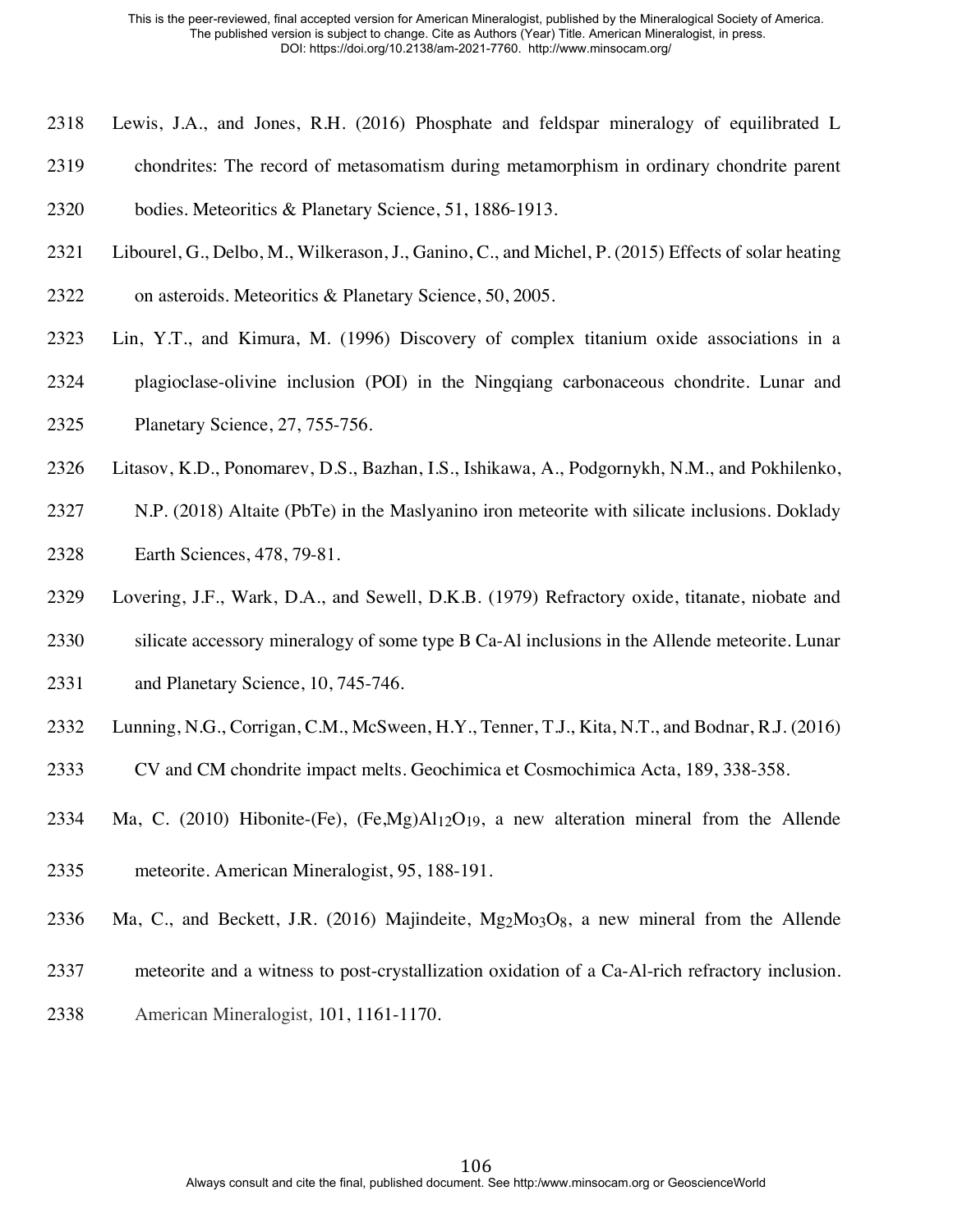- 2339 Ma, C., and Beckett, J.R. (2018) Nuwaite ( $Ni<sub>6</sub>GeS<sub>2</sub>$ ) and butianite ( $Ni<sub>6</sub>SnS<sub>2</sub>$ ), two new minerals
- from the Allende meteorite: Alteration products in the early solar system. American Mineralogist, 103, 1918-1924.
- 2342 Ma, C., and Krot, A.N. (2014) Hutcheonite,  $Ca<sub>3</sub>Ti<sub>2</sub>(SiAl<sub>2</sub>)O<sub>12</sub>$ , a new garnet mineral from the
- Allende meteorite: An alteration phase in a Ca-Al-rich inclusion. American Mineralogist, 99, 667-670.
- 2345 Ma, C., and Krot, A.N. (2018) Adrianite,  $Ca_{12}(Al_4Mg_3Si_7)O_{32}Cl_6$ , a new Cl-rich silicate mineral
- from the Allende meteorite: An alteration phase in a Ca-Al-rich inclusion. American Mineralogist, 103, 1329-1334.
- Ma, C., Connolly, H.C., Beckett, J.R., Tschauner, O., Rossman, G.R., Kampf, A.R., Zega, T.J.,
- 2349 Smith, S.A.S., and Schrader, D.L. (2011a) Brearleyite,  $Ca_{12}Al_{14}O_{32}Cl_2$ , a new alteration
- mineral from the NWA 1934 meteorite. *American Mineralogist*, 96, 1199-1206.
- 2351 Ma, C., Beckett, J. R. and Rossman, G. R. (2011b) Murchisite, Cr<sub>5</sub>S<sub>6</sub>, a new mineral from the
- Murchison meteorite. American Mineralogist, 96, 1905-1908.
- Ma, C., Krot, A.N., and Bizzarro, M. (2013) Discovery of dmisteinbergite (hexagonal
- CaAl<sub>2</sub>Si<sub>2</sub>O<sub>8</sub>) in the Allende meteorite: A new member of refractory silicates formed in the solar
- nebula. American Mineralogist, 98, 1368-1371.
- Ma, C., Beckett, J.R., and Rossman, G.R. (2014) Monipite, MoNiP, a new phosphide mineral in a
- Ca-Al-rich inclusion from the Allende meteorite. American Mineralogist, 99, 198-205.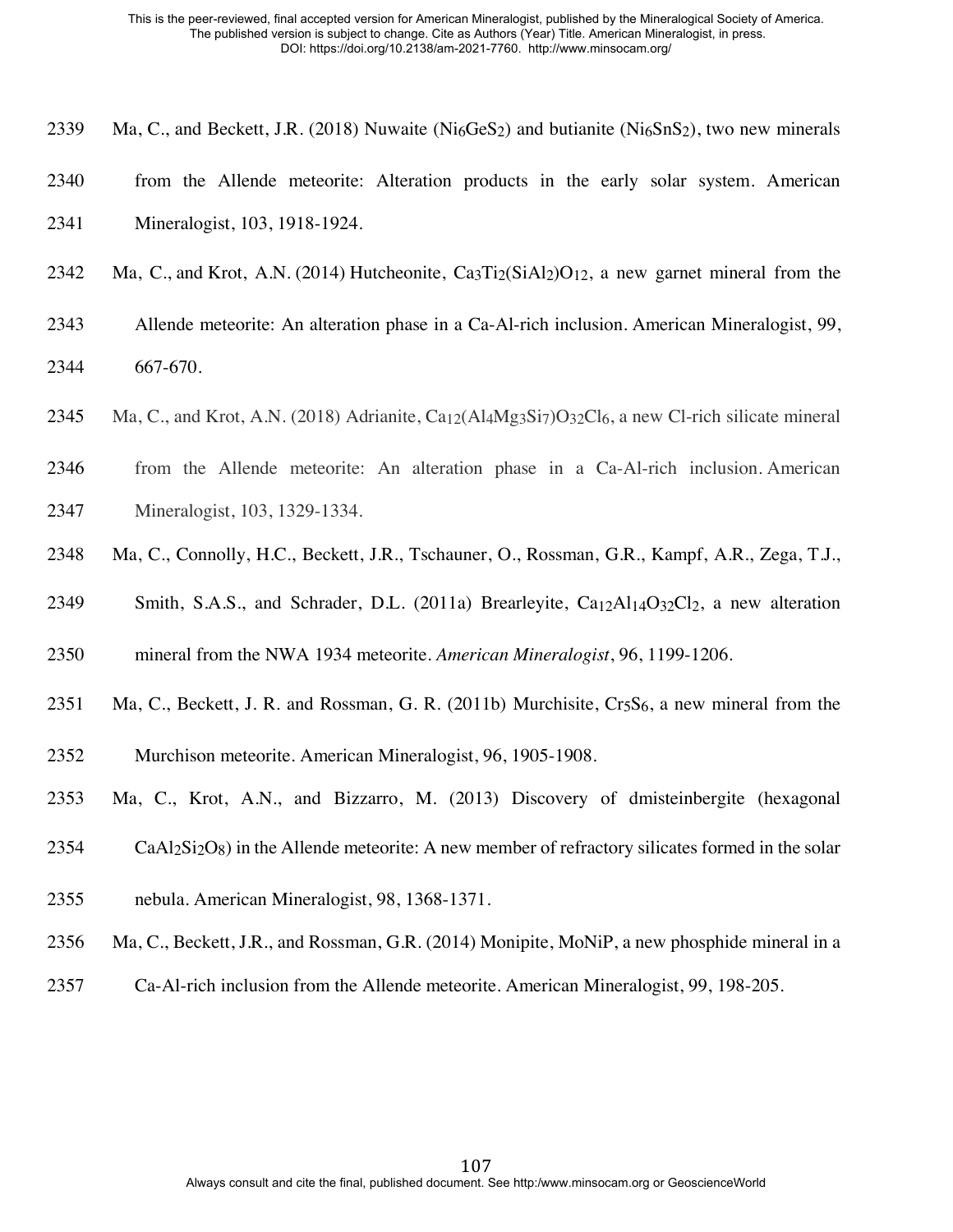- 2358 Ma, C., Paque, J.M., and Tschauner, O. (2016) Discovery of beckettite,  $Ca_2V_6Al_6O_{20}$ , a new
- alteration mineral in a V-rich Ca-Al-rich inclusion from Allende. Lunar and Planetary Science, 47, 1704.
- Mackinnon, I.D.R. (1980) Structures and textures of the Murchison and Mighei carbonaceous
- chondrite matrices. Proceedings of the Lunar and Planetary Science Conference, 11, 839-852.
- Mackinnon, I.D.R., and Zolensky, M.E. (1984) Proposed structures for poorly characterized phases in C2M carbonaceous chondrite meteorites. Nature, 309, 240-242.
- MacPherson, G.J., and Davis, A.M. (1994) Refractory inclusions in the prototypical CM chondrite,
- Mighei. Geochimica et Cosmochimica Acta, 58, 5599-5625.
- MacPherson, G.J., and Grossman, L. (1984) "Fluffy" Type A Ca,-Al-rich inclusions in the Allende meteorite. Geochimica et Cosmochimica Acta, 48, 29-46.
- MacPherson, G.J., Grossman, L., Allen, J.M., and Beckett, J.R. (1981) Origin of rims on coarse-
- grained inclusions in the Allende meteorite. Proceedings of the Lunar and Planetary Science
- Conference, 12B, 1079-1091.
- MacPherson, G.J., Bar-Matthews, M., Tanaka, T., Olsen, E., and Grossman, L. (1983) Refractory inclusions in the Murchison meteorite. Geochimica et Cosmochimica Acta 47: 823–839.
- MacPherson, G.J., Grossman, L., Hashimoto, A., Bar-Matthews, M., and Tanaka, T. (1984)
- Petrographic studies of refractory inclusions from the Murchison meteorite. Proceedings of the
- Lunar and Planetary Science Conference, 15, C299-C312.
- MacPherson, G.J., Wark, D.A., and Armstrong, J.T. (1988) Primitive material surviving in
- chondrites: Refractory inclusions. In: Kerridge J.F., Matthews M.S., Eds., Meteorites and the
- Early Solar System, pp.746-807. University of Arizona Press.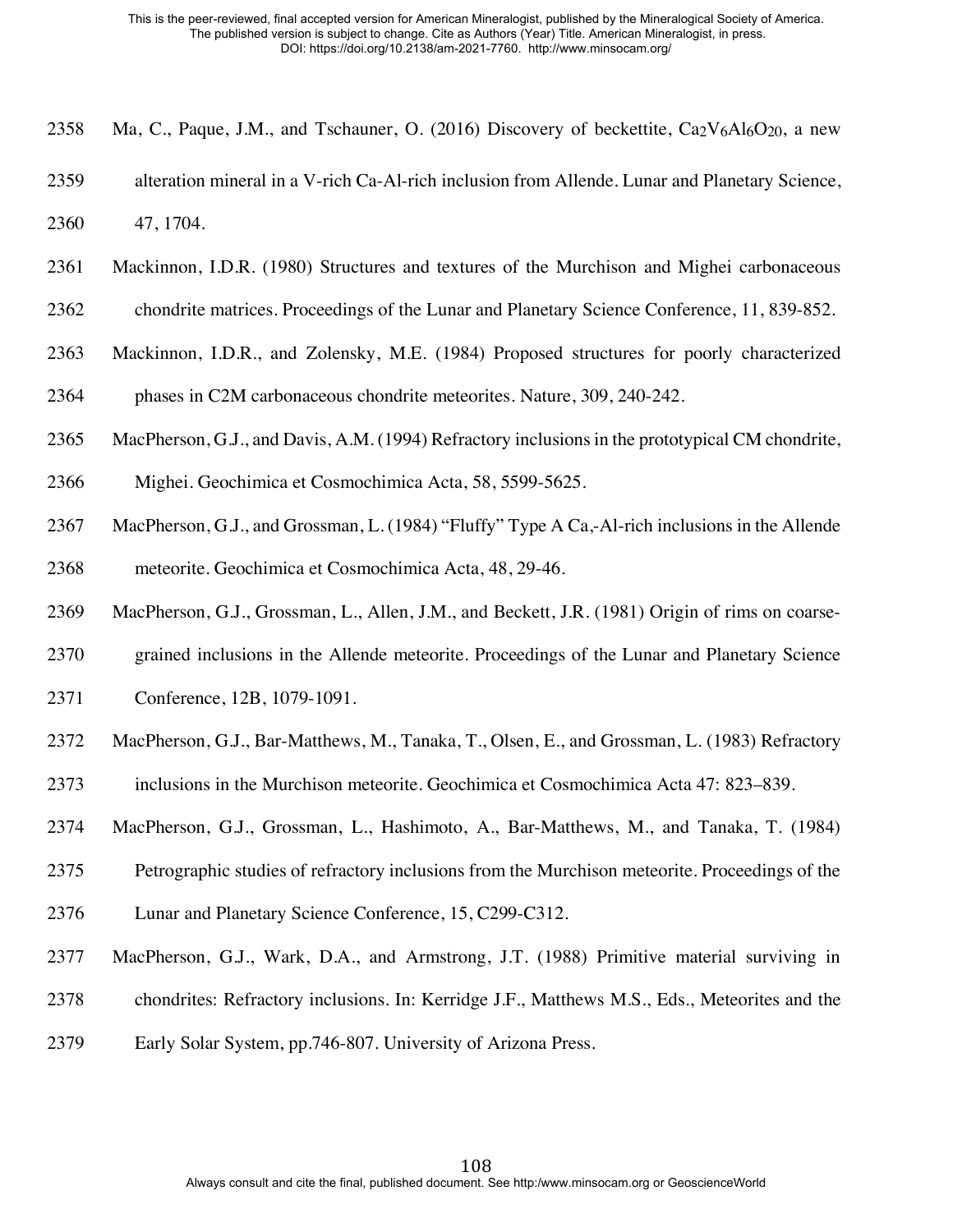- 2380 MacPherson, G.J., Nagashima, K., Krot, A.N., Doyle, P.M., and Ivanova, M.A. (2017)  $^{53}$ Mn- $^{53}$ Cr
- chronology of Ca-Fe silicates in CV3 chondrites. Geochimica et Cosmochimica Acta, 201, 260‒274.
- Magnus, P.D. (2012) Scientific Enquiry and Natural Kinds: From Mallards to Planets. Palgrave MacMillan.
- Mao, X.-Y., Ward, B.J, Grossman, L., and MacPherson, G.J. (1990) Chemical composition of
- refractory inclusions from the Vigarano and Leoville carbonaceous chondrites. Geochimica et
- Cosmochimica Acta, 54, 2121-2132.
- Marrocchi, Y., Gounelle, M., Blanchard, I., Caste, F., and Kearsley, A.T. (2014) The Paris CM
- chondrite: Secondary minerals and asteroidal processing. Meteoritics & Planetary Science, 49, 1232-1249.
- Marvin, U.B., Wood, J.A., and Dickey, J.S., JR. (1970) Ca-Al-rich phases in the Allende meteorite. Earth and Planetary Science Letters, 7, 346-350.
- Matsunami, S., Nishimura, H., and Takeshi, H. (1990) The chemical compositions and textures of
- matrices and chondrule rims of unequilibrated ordinary chondrites-II. Their constituents and
- implications for the formation of matrix olivine. Proceedings of the NIPR Symposium on
- Antarctic Meteorites, 3, 147-180.
- McCanta, M.C., Treiman, A.H., Dyar, M.D., Alexander, C.M.O'D., Rumble III, D., and Essene,
- E.J. (2008) The LaPaz Icefield 04840 meteorite: Mineralogy, metamorphism, and origin of an
- amphibole- and biotite-bearing R chondrite. Geochimica et Cosmochimica Acta, 72, 5757–
- 5780.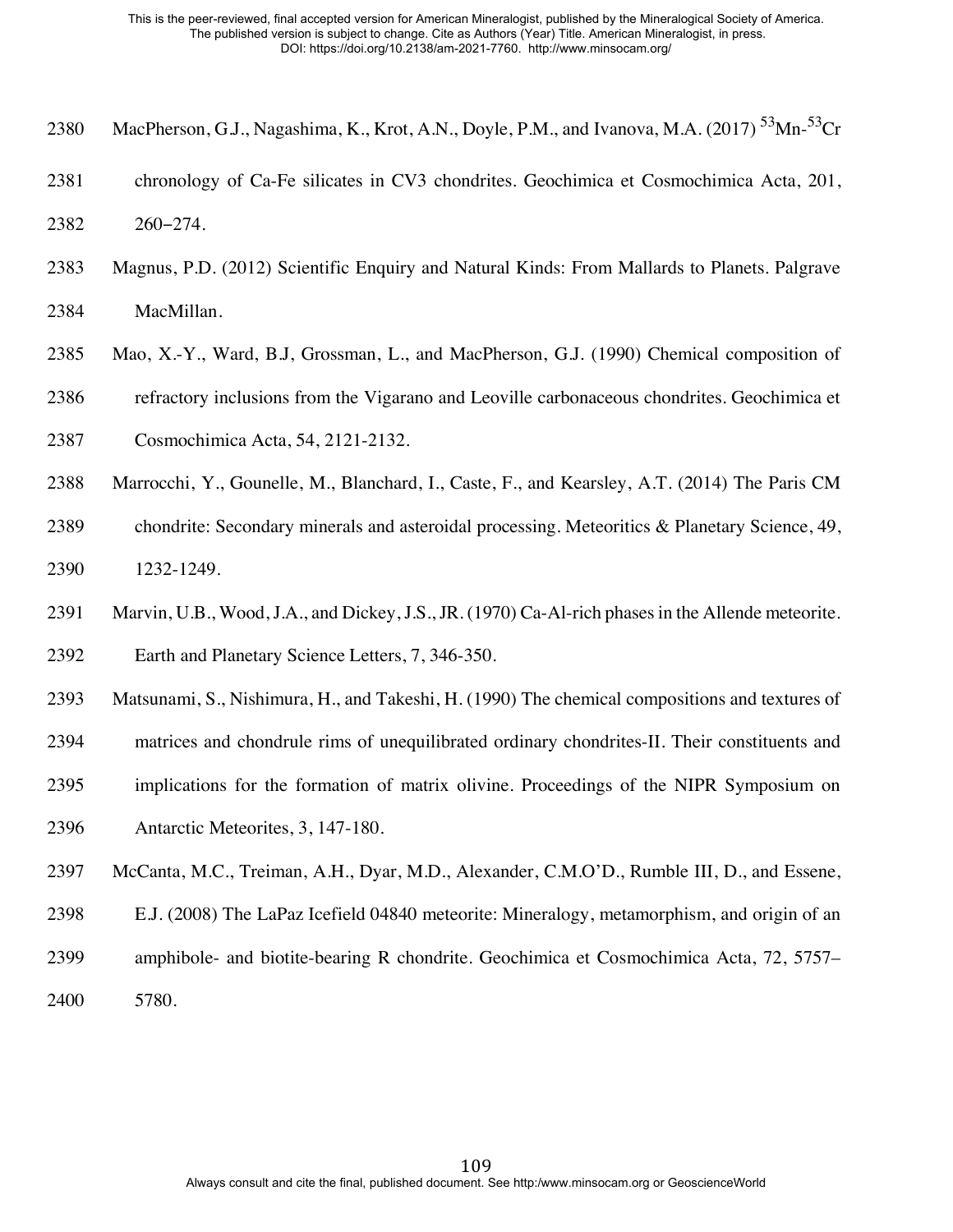- McCoy, T.J., Scott, E.R.D., Jones, R.H., Keil, K., and Taylor, G.J. (1991) Composition of
- chondrule silicates in LL3-5 chondrites and implications for their nebular history and parent
- body metamorphism. Geochimica et Cosmochimica Acta, 55, 601-619.
- McCoy, T.J., Steele, I.M., Keil, K., Leonard, B.F., Endress, M. (1994) Chladniite,
- Na<sub>2</sub>CaMg<sub>7</sub>(PO<sub>4</sub>)<sub>6</sub>: A new mineral from the Carlton (IIICD) iron meteorite. American
- Mineralogist, 79, 375-380.
- McCoy, T.J., Carlson, W.D., Nittler, L.R., Stroud, R.M., Bogard, D.D., and Garrison, D.H. (2006)
- Graves Nunataks 95209: A snapshot of metal segregation and core formation. Geochimica et
- Cosmochimica Acta, 70, 516-531.
- McGuire, A.V., and Hashimoto, A. (1989) Origin of zoned fine-grained inclusions in the Allende
- meteorite. Geochimica et Cosmochimica Acta, 53, 1123-1133.
- McSween, H.Y. Jr. (1976) A new type of chondritic meteorite found in lunar soil. Earth and Planetary Science Letters, 31, 193-199.
- McSween, H.Y. Jr. (1977) Petrographic variations among carbonaceous chondrites of the
- Vigarano type. Geochimica et Cosmochimica Acta, 41, 1777-1790.
- McSween, H.Y. Jr. (1979) Alteration in CM carbonaceous chondrites inferred from modal and
- chemical variations in matrix. Geochimica et Cosmochimica Acta, 43, 1761-1770.
- McSween, H.Y. Jr., and Patchen, A.D. (1989) Pyroxene thermobarometry in LL-group chondrites
- and implications for parent body metamorphism. Meteoreitics, 24, 219-226.
- McSween, H.Y. Jr., Sears, D.W.G., and Dodd, R.T. (1988) Thermal metamorphism. In: J.F.
- Kerridge and M.S. Matthews, Eds., Meteorites and the Early Solar System, pp. 102-113.
- University of Arizona Press.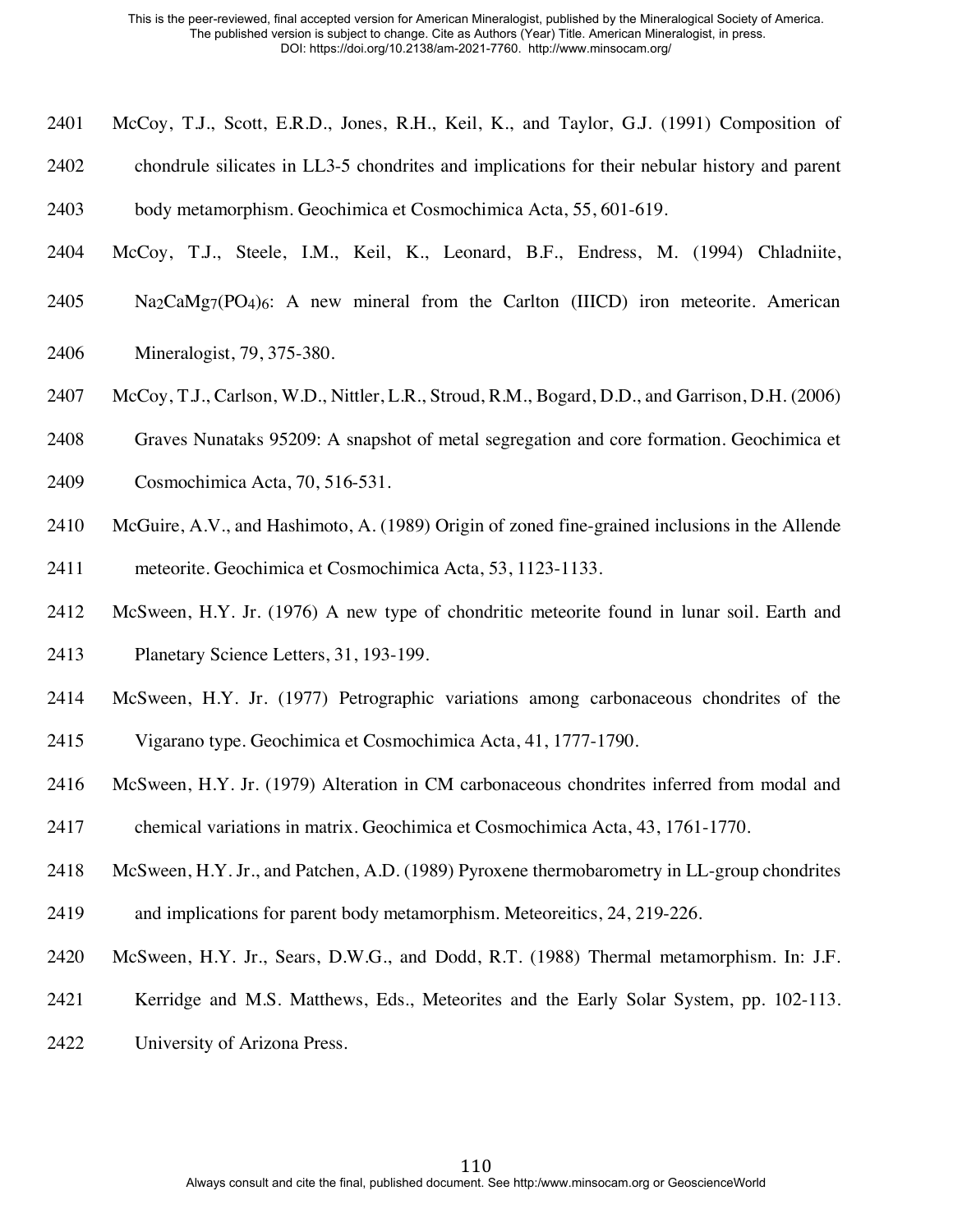- Menzies, O.N., Bland, P.A., Berry, F.J., and Cressey, G. (2005) A Mossbauer spectroscopy and X-ray diffraction study of ordinary chondrites: Quantification of modal mineralogy and 2425 implications for redox conditions during metamorphism. Meteoritics  $\&$  Planetary Science, 40, 1023-1042.
- Mikouchi, T., Hagiya, K., Sawa, N., Kimura, M., Ohsaumi, K., Komatsu, M., and Zolensky, M.
- (2016) Synchrotron radiation XRD analysis of indialite in Yamato-82094 ungrouped carbonaceous chondrite. Proceedings of the Lunar and Planetary Science Conference, 47, #1919.
- Mills, S.J., Hatert, F., Nickel, E.H., and Ferrais, G. (2009) The standardization of mineral group
- hierarchies: Application to recent nomenclature proposals. European Journal of Mineralogy, 21, 1073-1080.
- Mittlefehldt, D.W. (2014) Achondrites. Treatise on Geochemistry, 2nd edition, 1, 235-266.
- Mittlefehldt, D.W., McCoy, T.J., Goodrich, C.A., and Kracher, A. (1998) Non-chondritic meteorites from asteroidal bodies. Reviews in Mineralogy, 36, 4.1-4.195.
- Morrison, S.M., and Hazen, R.M. (2020) An evolutionary system of mineralogy, part II: interstellar and solar nebula primary condensation mineralogy (> 4.565 Ga). American Mineralogist, in press.
- Morrison, S.M., and Hazen, R.M. (2021) An evolutionary system of mineralogy, part IV: Planetesimal differentiation and impact mineralization (4.566 to 4.560 Ga). American Mineralogist, in review.
- Müller, W.F., Kurat, G., and Kracher, A. (1979) Chemical and crystallographic study of cronstedtite in the matrix of the Cochabamba (CM2) carbonaceous chondrite. Tschermaks Mineralogische und Petrographische Mitteilungen, 26, 293-304.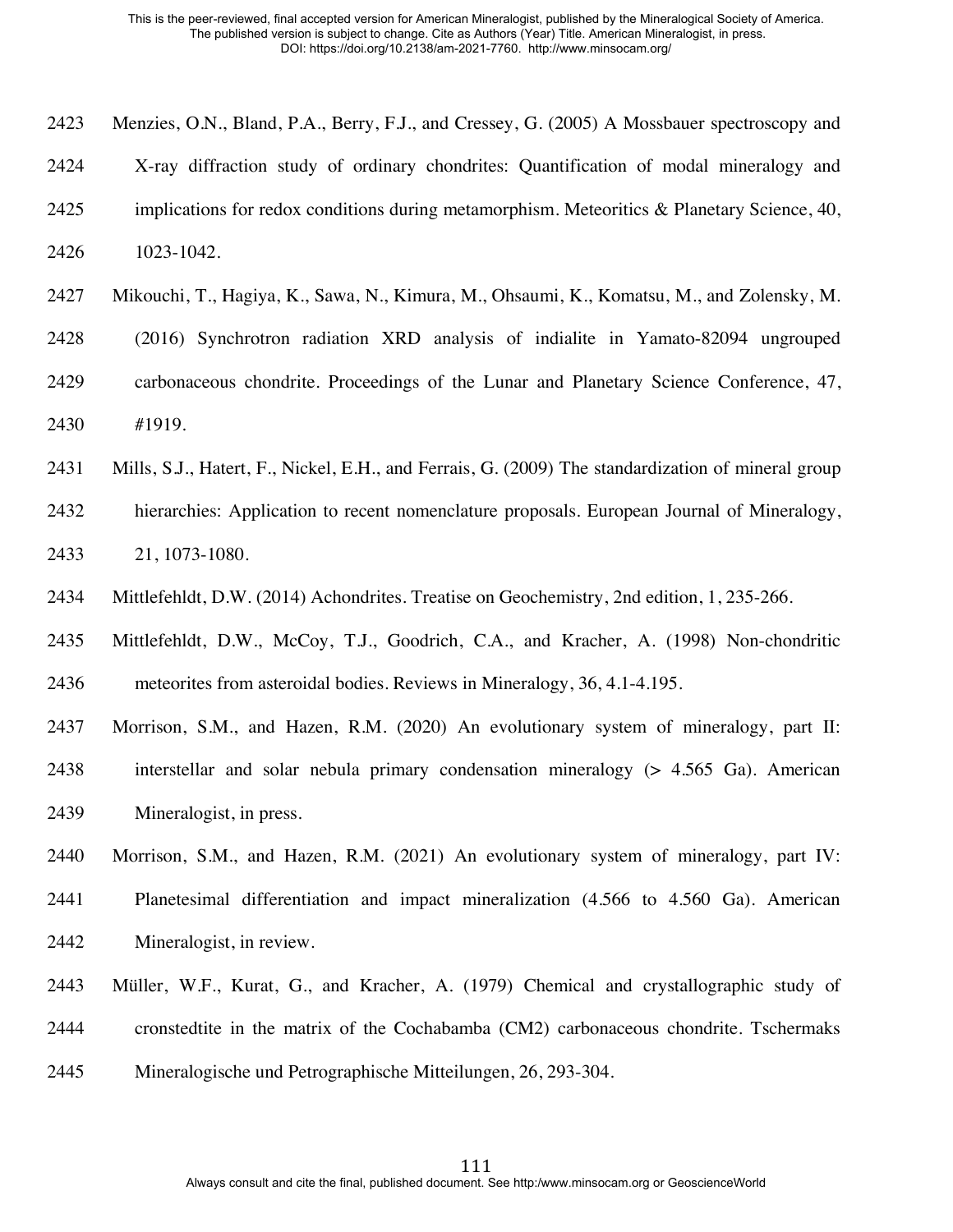- Murakami, T., and Ikeda, Y. (1994) Petrology and mineralogy of the Yamato-86751 CV3 chondrite. Meteoritics, 29, 397-409.
- Nagy, B., and Andersen, C.A. (1964) Electron probe microanalysis of some carbonate, sulfate and phosphate minerals in the Orgueil meteorite. American Mineralogist, 49, 1730-1736.
- Nakamura, T., and Nakamuta, Y. (1996) X-ray study of PCP from the Murchison CM
- carbonaceous chondrite. Proceedings of the NIPR Symposium on Antarctic Meteorites, 9, 37-
- 50.
- Nakamura-Messenger, K., Clemett, S.J., Rubin, A.E., Choi, B.-G., Zhang, S., Rahman, Z.,
- Oikawa, K., and Keller, L.P. (2012) Wassonite: A new titanium monosulfide mineral in the
- Yamato 691 enstatite chondrite. American Mineralogist, 97, 807-815.
- Nazarov, M.A., Kurat, G., Brandstätter, F., Ntaflos, T., Chaussidon, M., and Hoppe, P. (2009) Phosphorus-bearing sulfides and their associations in CM chondrites. Petrology, 17, 101–123.
- Noguchi, T. (1993) Petrology and mineralogy of CK chondrites: Implications for the metamorphism of the CK chondrite parent body. Proceedings of the NIPR Symposium on
- Antarctic Meteorites, 6, 204-233.
- Noguchi, T. (1994) Petrology and mineralogy of the Coolidge meteorite (CV4). Proceedings of
- 2462 the NIPR Symposium on Antarctic Meteorites, 7, 42-72.
- Nyström, J.O., and Wickman, F.E. (1991) The Ordovician chondrite from Brunflo, central Sweden, II. Secondary minerals. Lithos, 27, 167-185.
- Okada, A., Keil, K., and Taylor. G.J. (1981) Unusual weathering products of oldhamite parentage
- in the Norton County enstatite achondrite. Meteoritics, 16, 141-152.
- Olsen, E., and Steele, I. (1993) New alkali phosphates and their associations in the IIIAB iron
- meteorites. Meteoritics, 28, 415.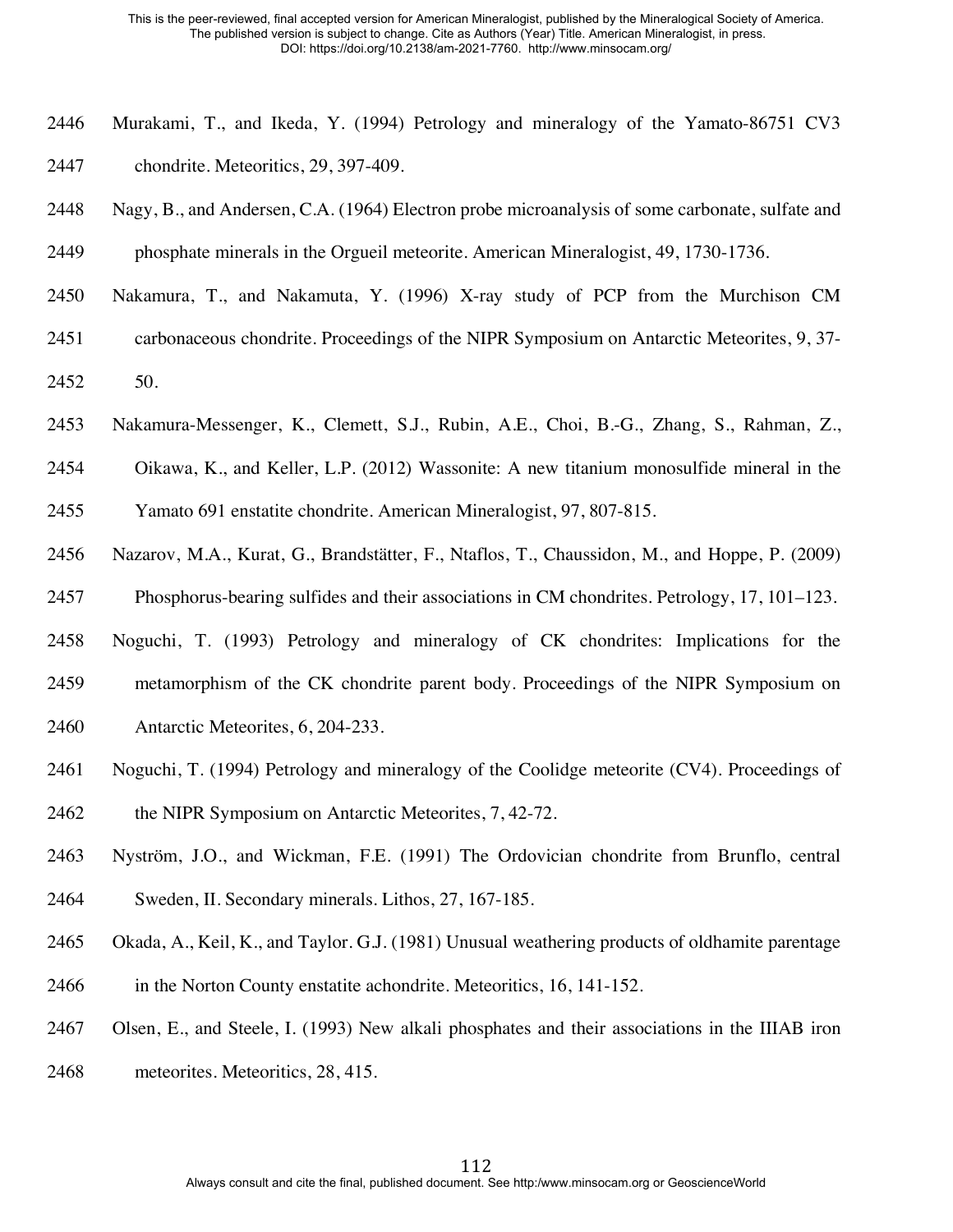- Olsen, E., Huebner, J.S., Douglas, J.A., and Plant, A.G. (1973) Meteoritic amphiboles. American
- Mineralogist, 62, 869-872.
- Palmer, E.E., and Lauretta, D.S. (2011) Aqueous alteration of kamacite in CM chondrites. Meteoritics & Planetary Science, 46, 1587-1607.
- Park, C., Nagashima, K., Ma, C., Krot, A.N., and Bizzarro (2013) Two generations of hexagonal
- CaAl<sub>2</sub>Si<sub>2</sub>O<sub>8</sub> (dmisteinbergite) in the type B<sub>2</sub> FUN CAI STP-1. Meteoritics & Planetary
- Sciences, 48, Supplement, #5048.
- Pederson, T.P. (1999) Schwertmannite and awaruite as alteration products in iron meteorites.
- Meteoritics, 62, 5117.
- Pekov, I.V., Perchiazzi, N., Merlino, S., Kalachev, V.N., Merlini, M., and Zadov, A.E. (2007)
- 2479 Chukanovite,  $Fe_2(CO_3)(OH)_{2}$ , a new mineral from the weathered iron meteorite Dronino.
- European Journal of Mineralogy, 19, 891-898
- Piani, L., Robert, F., Beyssac, O., Binet, L., Bourot-Denise, M., Derenne, S., Le Guillou, C.,
- Marrouchi, Y., Mostefaoui, S., Rouzaud, J.-N., and Thomen, A. (2012) Structure, composition,
- 2483 and location of organic matter in the enstatite chondrite Sahara 97096 (EH3). Meteoritics  $\&$
- Planetary Science, 47, 8-29.
- Pignatelli, I., Marrocchi, Y., Vacher, L.G., Delon, R., and Gounelle, M. (2016) Multiple precursors
- of secondary mineralogical assemblages in CM chondrites. Meteoritics & Planetary Science, 51, 785-805.
- Pratesi, G., Bindi, L., and Moggi-Cecchi, V. (2006) Icosahedral coordination of phosphorus in the
- crystal structure of melliniite, a new phosphide mineral from the Northwest Africa 1054
- acapulcoite. American Mineralogist, 91, 451-454.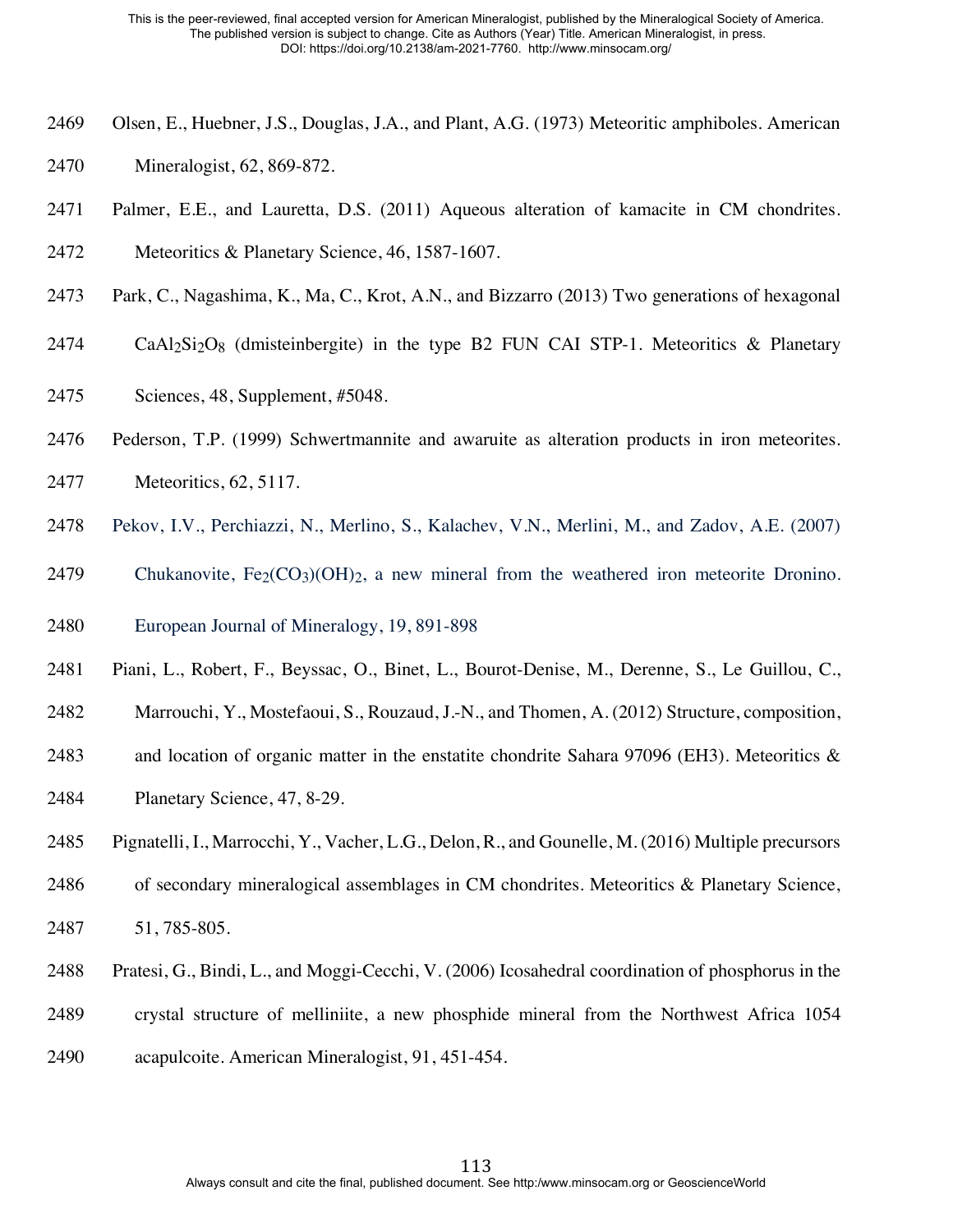- Prinz, M., Nehru, C.E., and Delaney, J.S. (l982) Sombrerete: An iron with highly fractionated
- amphibole-bearing Na-P-rich silicate inclusions. Lunar and Planetary Science, 13, 634-635.
- Prinz, M., Weisberg, M.K., and Nehru, C.E. (1994) LEW88774: A new type of Cr-rich ureilite.

Lunar and Planetary Science, 25, 1107-1108.

- Rambaldi, E.R., and Wasson, J.T. (1982) Fine, nickel-poor Fe-Ni grains in the olivine of unequilibrated ordinary chondrites. Geochimica et Cosmochimica Acta, 46, 929-939.
- 
- Rambaldi, E.R., Rajan, R.S., Housley, R.M., and Wang, D. (1986a) Gallium-bearing sphalerite in
- metal-sulfide nodules of the Qingzhen (EH3) chondrite. Meteoritics, 21, 23-32.
- Rambaldi, E.R., Rajan, R.S., and Housley, R.M. (1986b) Roedderite in the Qingzhen (EH3)
- chondrite. Meteoritics, 21, 141-149.
- Ramdohr, P. (1973) The Opaque Minerals in Stony Meteorites. Akademie Verlag.
- Richardson, S.M. (1978) Vein formation in the C1 carbonaceous chondrites. Meteoritics, 13, 141- 159.
- Richardson, S.M., and McSween, H.Y. Jr. (1978) Textural evidence bearing on the origin of
- isolated olivine crystals in C2 carbonaceous chondrites. Earth and Planetary Science Letters, 37, 485-491.
- Riciputi, L.R., McSween, H.Y., Jr., Johnson, C.A., and Prinz, M. (1994) Minor and trace element
- concentrations in carbonates of carbonaceous chondrites, and implications for the compositions
- of coexisting fluids. Geochimica et Cosmochimica Acta, 58, 1343-1351.
- Rietmeijer, F.J.M. (1999) Interplanetary dust particles. Reviews in Mineralogy, 36, 2-001 2-096.
- Rubin, A.E. (1983) The Adhi Kot breccia and implications for the origin of chondrites and silica-
- rich clasts in enstatite chondrites. Earth and Planetary Science Letters, 64, 201-212.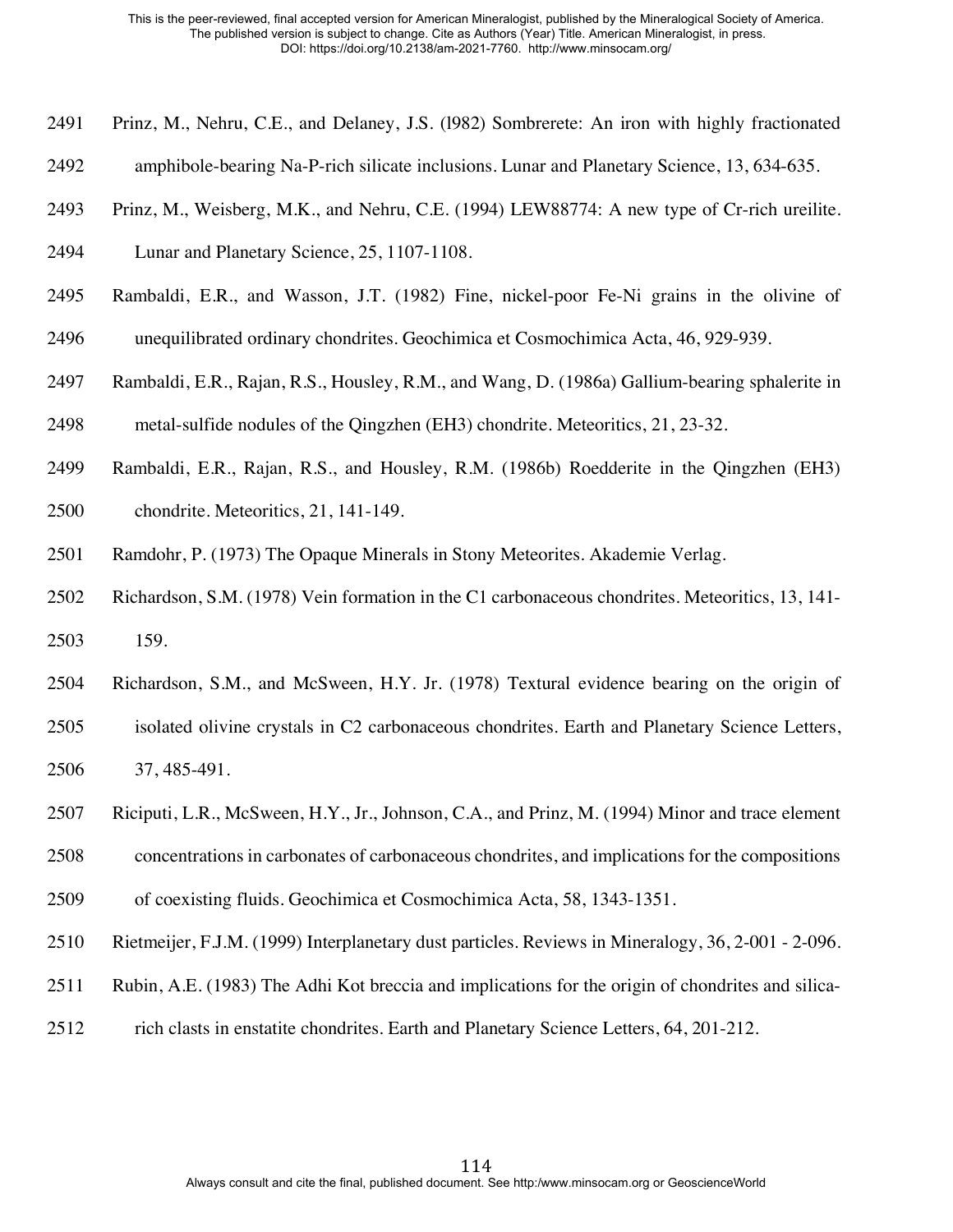- Rubin, A.E. (1990) Kamacite and olivine in ordinary chondrites: Intergroup and intragroup relationships. Geochimica et Cosmochimica Acta, 54, 1217-1232.
- Rubin, A.E. (1991) Euhedral awaruite in the Allende meteorite: Implications for the origin of
- awaruite- and magnetite-bearing nodules in CV3 chondrites. American Mineralogist, 76, 1356-
- 1362.
- Rubin, A.E. (1994) Euhedral tetrataenite in the Jelica meteorite. Mineralogical Magazine, 58, 215-
- 221.
- Rubin, A.E. (1997) Mineralogy of meteorite groups. Meteoritics & Planetary Science, 32, 231-
- 247.
- Rubin, A.E. (2005) Relationships among intrinsic properties of ordinary chondrites: Oxidation
- state, bulk chemistry, oxygen-isotopic composition, petrologic type, and chondrule size. Geochimica et Cosmochimica Acta, 69, 4907-4918.
- Rubin, A.E., and Grossman, J.N. (1985) Phosphate-sulfide assemblages and Al/Ca ratios in type 3 chondrites. Meteoritics, 20, 479-489.
- Rubin, A.E., and Kallemeyn, G.W. (1989) Carlisle Lakes and Allan Hills 85151: Members of a new chondrite grouplet. Geochimica et Cosmochimica Acta, 53, 3035-3044.
- Rubin, A.E., and Kallemeyn, G.W. (1994) Pecora Escarpment 91002: A member of the new Rumuruti (R) chondrite group. Meteoritics, 29, 255-264.
- Rubin, A.E., and Ma, C. (2017) Meteoritic minerals and their origins. Chemie der Erde, 77, 325-
- 385.
- Rubin, A.E., and Ma, C. (2021) Meteorite Mineralogy. Cambridge University Press, in press.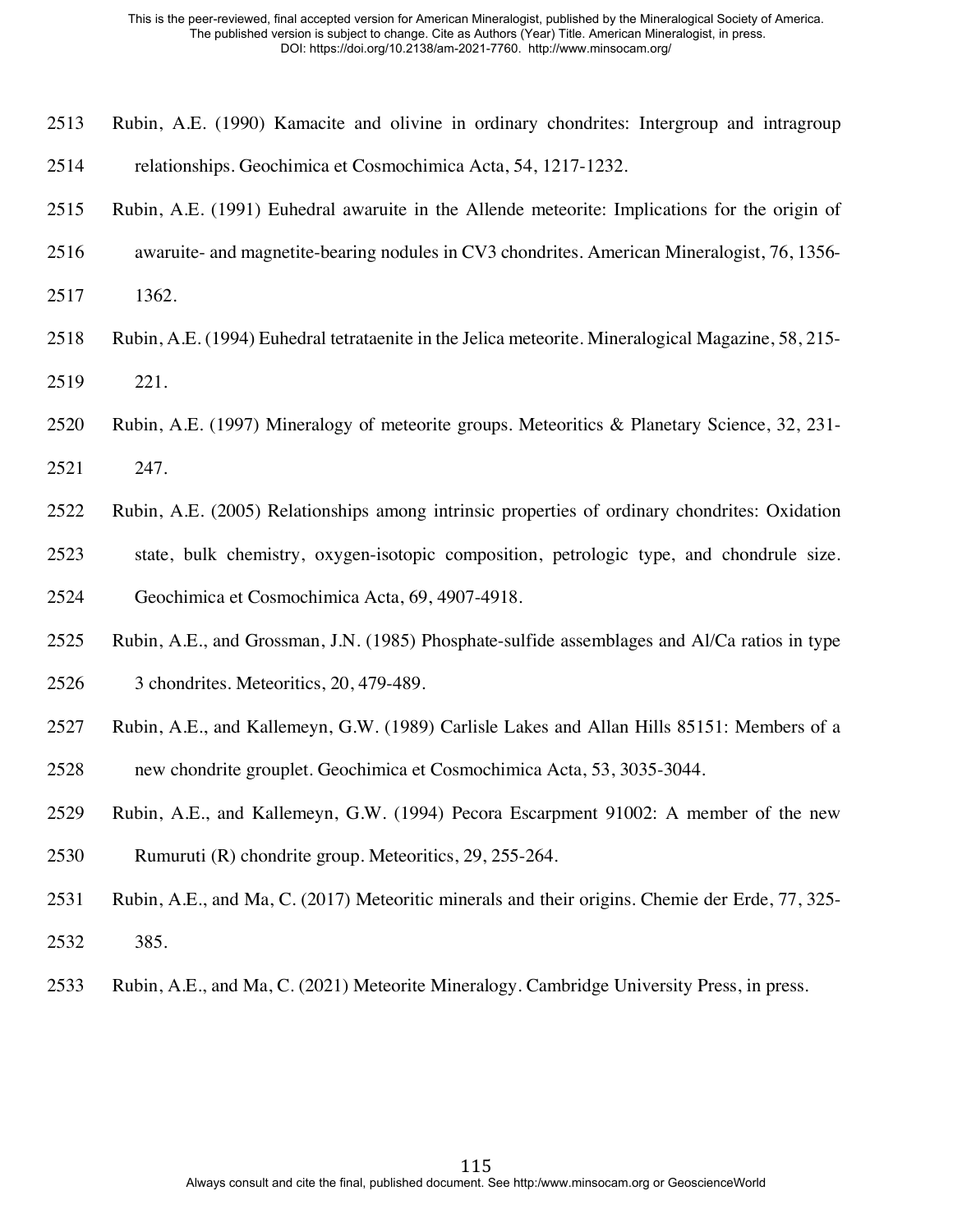- Rubin, A.E., Zolensky, M.E., and Bodnar, R.J. (2002) The halite-bearing Zag and Monahans
- (1998) meteorite breccias: Shock metamorphism, thermal metamorphism and aqueous
- alteration on the H-chondrite parent body. Meteoritics & Planetary Science, 37, 125-141.
- Rubin, A.E., Trigo-Rodríguez, J.M., Huber, H., and Wasson, J.T. (2007) Progressive aqueous
- alteration of CM carbonaceous chondrites. Geochimica et Cosmochimica Acta, 71, 2361**–**2382.
- Russell, S.A., Connelly, H.C., and Krot, A.N. [Eds]. (2018) Chondrules: Records of Protoplanetary
- Disk Processes. Cambridge University Press.
- Ruzicka, A. (2014) Silicate-bearing iron meteorites and their implications for the evolution of
- asteroidal parent bodies. Chemie der Erde, 74, 3-48.
- 2543 Saini-Eidukat, B., Kucha, H., and Keppler, H. (1994) Hibbingite,  $\gamma$ -Fe<sub>2</sub>(OH)<sub>3</sub>Cl, a new mineral
- from the Duluth Complex, Minnseota, with implications for the oxidation of Fe-bearing compounds and transport of metals. American Mineralogist, 79, 555-561.
- Schertl, H.-P., Mills, S.J., and Maresch, W.V. (2018) A Compendium of IMA-Approved Mineral
- Nomenclature. International Mineralogical Association.
- Schmitz, B., Yin, Q.Z., Sanborn, M.E., Tassinari, M., Caplan, C.E., and Huss, G.R. (2016) A new
- type of solar-system material recovered from Ordovician marine limestone. Nature Communications, 7, ncomms11851.
- Schulze, H. (1998) Noble metal phases in Rumuruti-chondrites: Meteoritics & Planetary Science,
- 33, Supplement, A139.
- Schulze, H., Bischoff, A., Palme, A., Spettel, B., Dreibus, G., and Otto, J. (1994) Mineralogy and
- chemistry of Rumuruti: The first meteorite fall of the new R chondrite group. Meteoritics, 29,
- 275-286.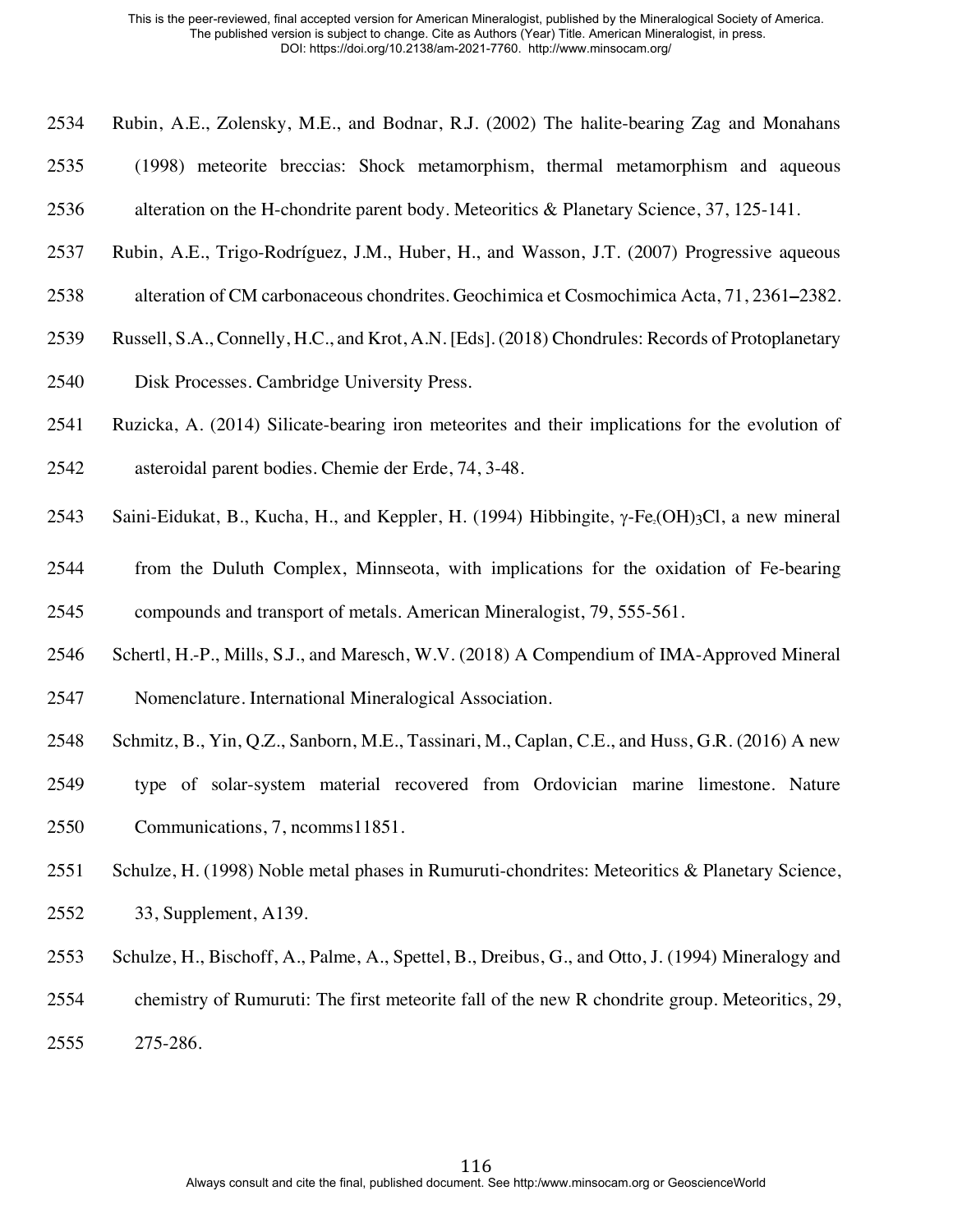- Scott, E.R.D. (1988) A new kind of primitive chondrite, Allan Hills 85085. Earth and Planetary Science Letters, 91, 1-18.
- Scott, E.R.D., and Jones, R.H. (1990) Disentangling nebular and asteroidal features of C03 carbonaceous chondrites. Geochimica et Cosmochimica Acta, 54, 2485-2502.
- Scott, E.R.D., and Rajan, S. (1981) Metallic minerals, thermal histories, and parent bodies of some
- xenolithic ordinary chondrites. Geochimica et Cosmochimica Acta, 45, 53-67.
- Scott, E.R.D., Jones, R.H., and Rubin, A.E. (1994) Classification, metamorphic history, and pre-
- metamorphic composition of chondrules. Geochimica et Cosmochimica Acta, 58, 1203–1209.
- Sears, D.W.G., and Dodd, R.T. (1988) Overview and classification of meteorites. In: J.F. Kerridge
- and M.S. Matthews, Eds., Meteorites and the Early Solar System, pp.3-31. University of Arizona Press.
- Sears, D.W.G., and Hasan, F.A. (1987) The type three ordinary chondrites: A review. Surveys in Geophysics, 9, 43–97.
- Sears, D.W.G., Grossman, J.N., Melcher, C.L., Ross, L.M., and Mills, A.A. (1980) Measuring metamorphic history of unequilibrated ordinary chondrites. Nature, 287, 791-795.
- Sears, D.W.G., Morse, A.D., Hutchison, R., Guimon, R.K., Lu, J., Alexander, C.M.O'D., Benoit,
- P.H., Wright, I., Pillinger, C., Xie, T., and Lipschutz, M.E. (1995) Metamorphism and aqueous
- alteration in low petrographic type ordinary chondrites. Meteoritics, 30, 169-181.
- Sheng, Y.J., Hutcheon, I.D., and Wasserburg, G.J. (1991) Origin of plagioclase-olivine inclusions in carbonaceous chondrites. Geochimica et Cosmochimica Acta, 55, 581-599.
- Simon, S.B., and Grossman, L. (1992) Low temperature exsolution in refractory siderophile
- element-rich opaque assemblages from the Leoville carbonaceous chondrite. Earth and
- Planetary Science Letters, 110, 67-75.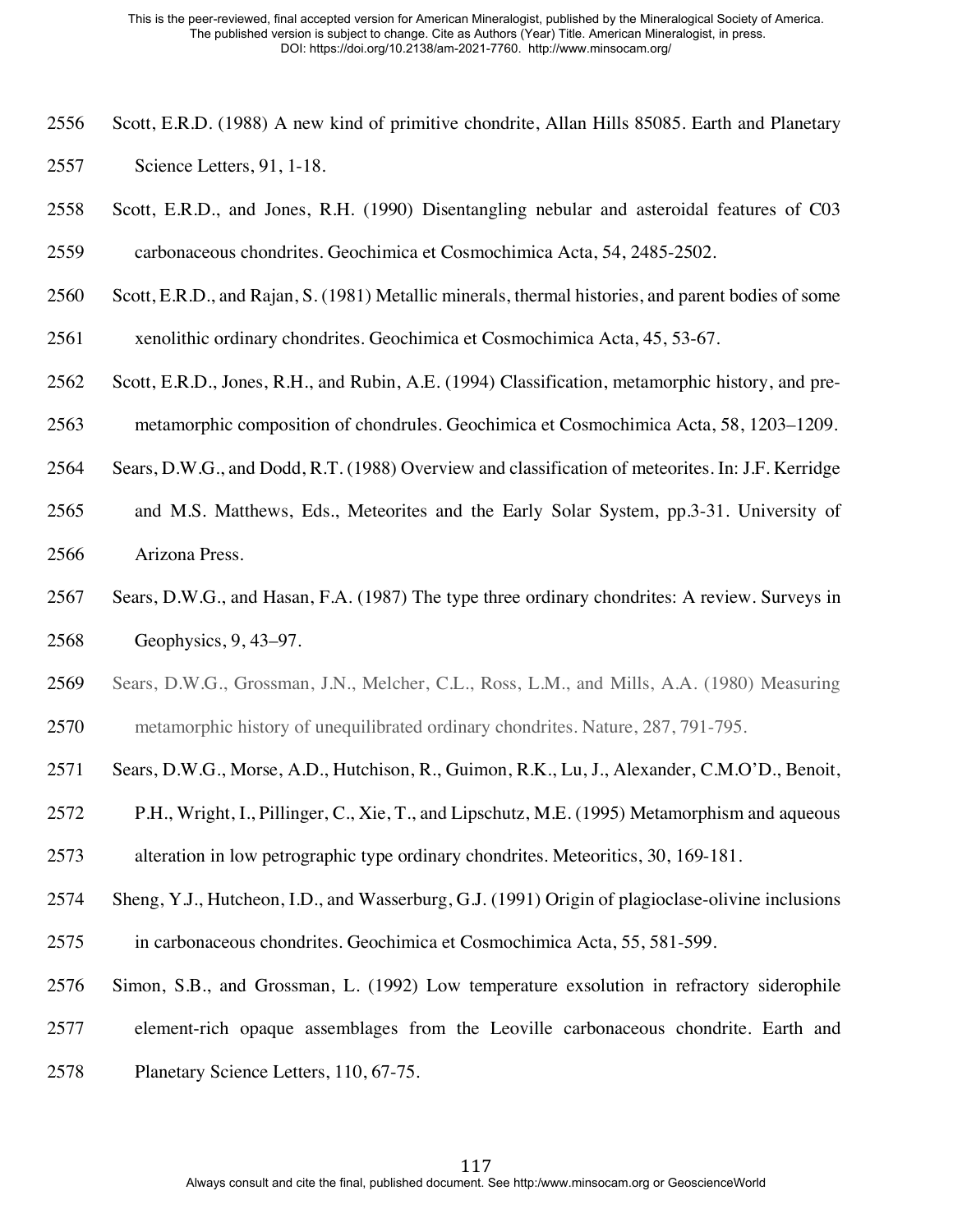- Simon, S.B., Davis, A.M., and Grossman, L. (2001) Formation of orange hibonite, as inferred from
- some Allende inclusions. Meteoritics & Planetary Science, 36, 331-350.
- Simon, S.B., Sutton, S.R., and Grossman, L. (2016) The valence and coordination of titanium in
- ordinary and enstatite chondrites. Geochimica et Cosmochimica Acta, 189, 377-390.
- Snetsinger, K.G., and Keil, K. (1969) Ilmenite in ordinary chondrites. American Mineralogist, 54, 780-786.
- Steele, I.M. (1995) Mineralogy of a refractory inclusion in the Allende (C3V) meteorite. Meteoritics, 30, 9-14.
- Stöffler, D., Keil, K., and Scott, E. R. D. (1991) Shock metamorphism of ordinary chondrites.
- Geochimica et Cosmochimica Acta, 55, 3845-3867.
- Stöffler, D., Hamann C., and Metzler K. (2018) Shock metamorphism of planetary silicate rocks and sediments: Proposal for an updated classification system. Meteoritics & Planetary Science, 53, 5-49.
- Sylvester, P.J., Simon, S.B., and Grossman, L. (1993) Refractory inclusions from the Leoville,
- Efremovka, and Vigarano C3V chondrites: Major element differences between Types A and B,
- and extraordinary refractory siderophile element compositions. Geochimica et Cosmochimica Acta, 57, 3763-3784.
- Takir, D., Emery, J.P., McSween, H.Y., Jr., Hibbitts, C.A., Clark, R.N., Pearson, N., and Wang,
- 2597 A. (2013) Nature and degree of aqueous alteration in CM and CI chondrites. Meteoritics & Planetary Science, 1-20.
- Taylor, G.J., Okada, A., Scott, E.R.D., Rubin, A.E., Huss, G.R., and Keil, K. (1981) The occurrence and implications of carbide-magnetite assemblages in unequilibrated ordinary chondrites. Lunar and Planetary Science, 12, 1076-1078.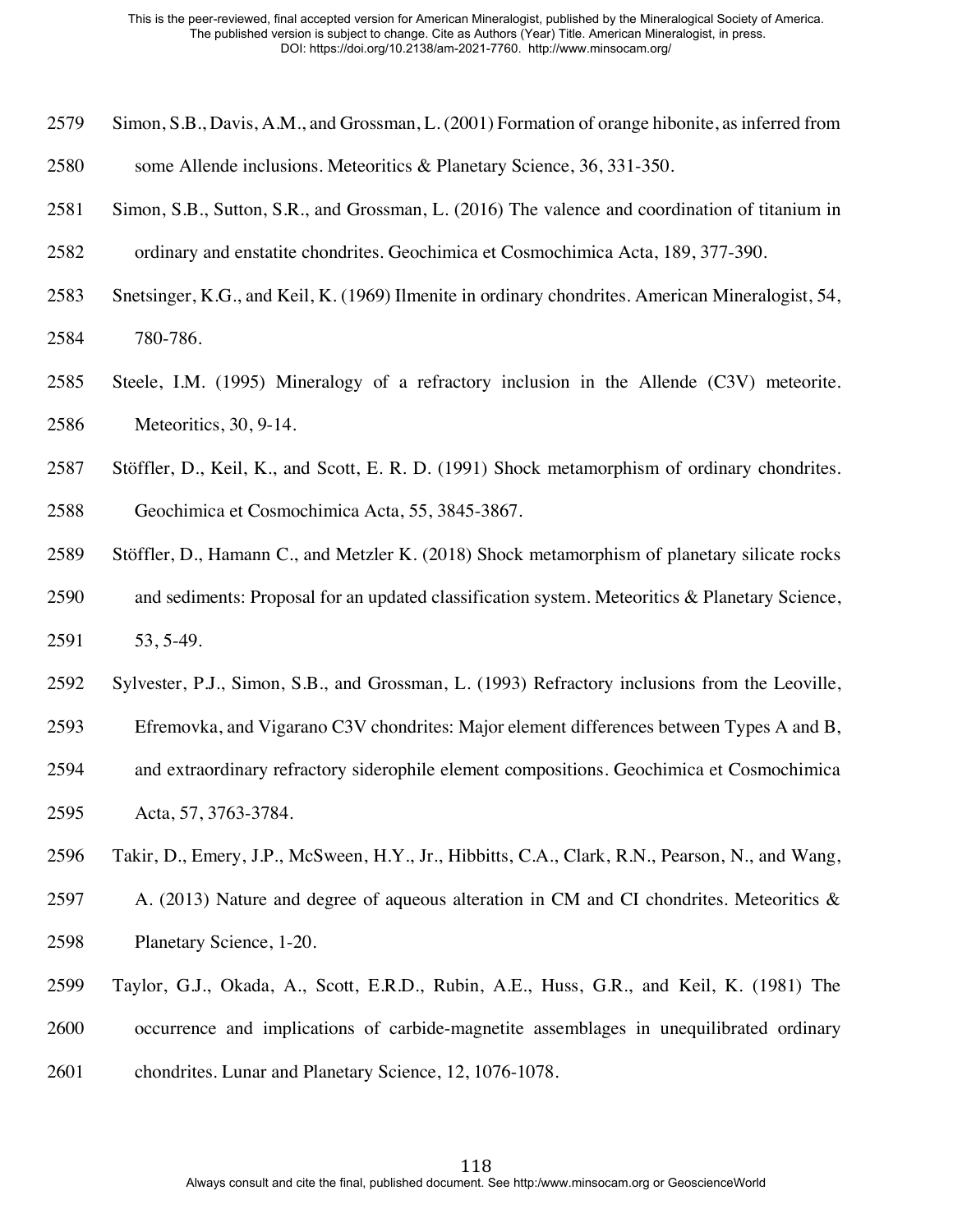- Tomeoka, K., and Buseck, P.R. (1982a) An unusual layered mineral in chondrules and aggregates
- of the Allende carbonaceous chondrite. Nature, 299, 327-329.
- Tomeoka, K., and Buseck, P.R. (1982b) Intergrown mica and montmorillonite in the Allende carbonaceous chondrite. Nature, 299, 326-327.
- Tomeoka, K., and Buseck, P.R. (1985) Indicators of aqueous alteration in CM carbonaceous
- chondrites: microtextures of a layered mineral containing Fe, S, O and Ni. Geochimica et
- Cosmochimica Acta, 49, 2149-2163.
- Tomeoka, K., and Buseck, P.R. (1988) Matrix mineralogy of the Orgueil CI carbonaceous chondrite. Geochimica et Cosmochimica Acta, 52, 1627-1640.
- Tomeoka, K., and Buseck, P.R. (1990) Phyllosilicates in the Mokoia CV carbonaceous chondrite:
- Evidence for aqueous alteration in an oxidizing condition. Geochimica et Cosmochimica Acta, 54, 1787-1796.
- Tomeoka, K., McSween, H.Y., Jr., and Buseck, P.R. (1989a) Mineralogical alteration of CM
- carbonaceous chondrites: a review. Proceedings of the NIPR Symposium on Antarctic Meteorites, 2, 221-234.
- Tomeoka, K., Kojima, H., and Yanai, K. (1989b) Yamato-82162: A new kind of CI carbonaceous
- chondrite found in Antarctica. Proceedings of the NIPR Symposium on Antarctic Meteorites,
- 2, 36-54.
- Tomeoka, K., Kojima, H., and Yanai, K. (1989c) Yamato-86720: A CM carbonaceous chondrite
- having experienced extensive aqueous alteration and thermal metamorphism. Proceedings of
- the NIPR Symposium on Antarctic Meteorites, 2, 55-74.
- Tomeoka, K., Nomura, K., and Takeda, H. (1992) Na-bearing Ca-Al-rich inclusions in the
- Yamato-791717 CO carbonaceous chondrite. Meteoritics, 27, 136-143.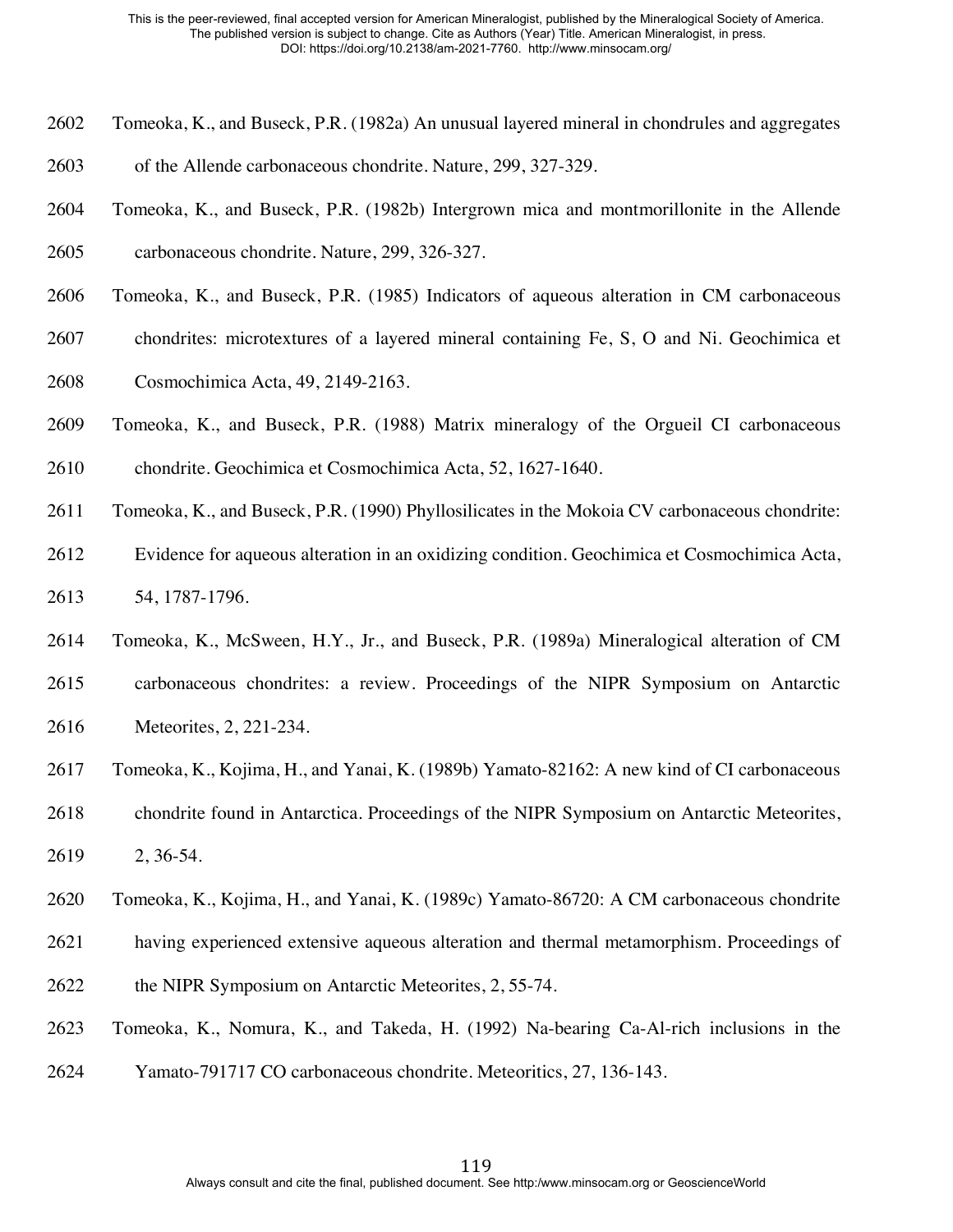- Tonui, E., Zolensky, M.E., Hiroi, T., Nakamura, T., Lipschutz, M.E., Wang, M.-S., and Okudaira,
- K. (2014) Petrographic, chemical and spectroscopic evidence for thermal metamorphism in
- carbonaceous chondrites I. CI and CM chondrites. Geochimica et Cosmochimica Acta, 126, 284-306.
- 
- Ulyanov, A.A. (1991) The meteorite minerals. 14th Brown-Vernadsky Microsymposium on Comparative Planetology.
- Vacher, L.G., Truche, L., Faure, F., Tissandier, L., Mosser-Ruck, R., and Marrocchi, Y. (2019)
- Deciphering the conditions of tochilinite and cronstedtite formation in CM chondrites from low
- temperature hydrothermal experiments. Meteoritics & Planetary Science, 54, 1870-1889.
- Van Schmus, W.R., and Wood, J.A. (1967) A chemical-petrologic classification for the chondrite meteorites. Geochimica et Cosmochimica Acta, 31, 747-754.
- Varela, M.E., Zinner, E., Kurat, G., Chu, H.-T., and Hoppe, P. (2012) New insights into the
- formation of fayalitic olivine from Allende dark inclusions. Meteoritics & Planetary Science, 47, 832-852.
- Veblen, D.R., and Buseck, P.R. (1979) Serpentine minerals: Intergrowths and new combination structures. Science, 206, 1398-1400.
- Velbel, M.A. (1988) The distribution and significance of evaporitic weathering products on Antarctic meteorites. Meteoritics, 23, 151-159.
- Wark, D.A. (1986) Evidence for successive episodes of condensation at high temperatures in a
- part of the solar nebula. Earth and Planetary Science Letters, 77, 129-148.
- Wark, D.A. (1987) Plagioclase-rich inclusions in carbonaceous chondrite meteorites: Liquid condensates? Geochimica et Cosmochimica Acta, 51, 221-242.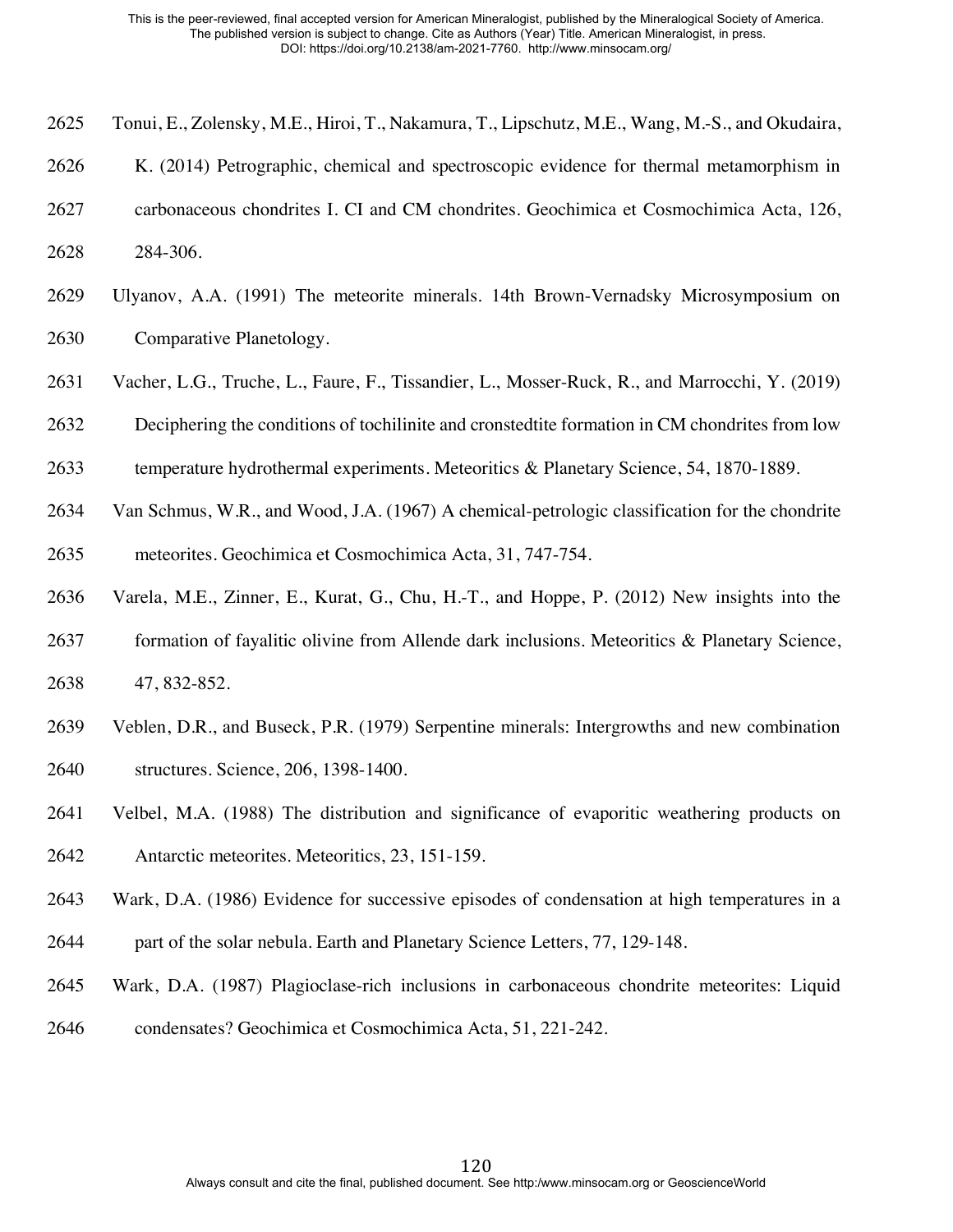- Wark, D.A., Boynton, W.V., Keays, R.R., and Palme, H. (1987) Trace element and petrologic
- clues to the formation of forsterite-bearing Ca-Al-rich inclusions in the Allende meteorite.

Geochimica et Cosmochimica Acta, 51, 607-622.

- Wasson, J.T., and Krot, A.N. (1994) Fayalite-sillica association in unequilibrated ordinary
- chondrites: Evidence for aqueous alteration on a parent body. Earth and Planeary Science Letters, 122, 403-416.
- Wasson, J.T., Rubin, A.E., and Kallemeyn, G.W. (1993) Reduction during metamorphism of four ordinary chondrites. Geochimica et Cosmochimica Acta, 57, 1867-1878.
- Weinbruch, S., Palme, H, Müller, W.F., and EI Goresy, A. (1990) FeO-rich rims and veins in
- Allende forsterite: Evidence for high temperature condensation at oxidizing conditions. Meteoritics, 25, 115-125.
- Weinbruch, S., Armstrong, J.T., and Palme, H. (1994) Constraints on the thermal history of the Allende parent body as derived from olivine-spinel thermometry and Fe/Mg interdiffusion in
- olivine. Geochimica et Cosmochim Acta, 58, 1019-1030.
- Weisberg, M.K., Prinz, M., Clayton, R.N., and Mayeda, T.K. (1993) The CR (Renazzo-type)
- carbonaceous chondrite group and its implications. Geochimica et Cosmochimica Acta, 57, 1567-1586.
- Wittmann, A., Friedrich, J.M., Troiano, J., Macke, R.J., Britt, D.T., Swindle, T.D., Weirich, J.R.,
- Rumble, D., Lasue, J., and Kring, D.A. (2011) H/L chondrite LaPaz Icefield 031047 A feather
- of Icarus? Geochimica et Cosmochimica Acta*,* 75, 6140-6159.
- Wlotzka, F. (1972) Haverö ureilite: evidence for recrystallization and partial reduction. Meteoritics, 7, 59l-600.
- Wlotzka, F. (1993) A weathering scale for the ordinary chondrites. Meteoritics, 28,460.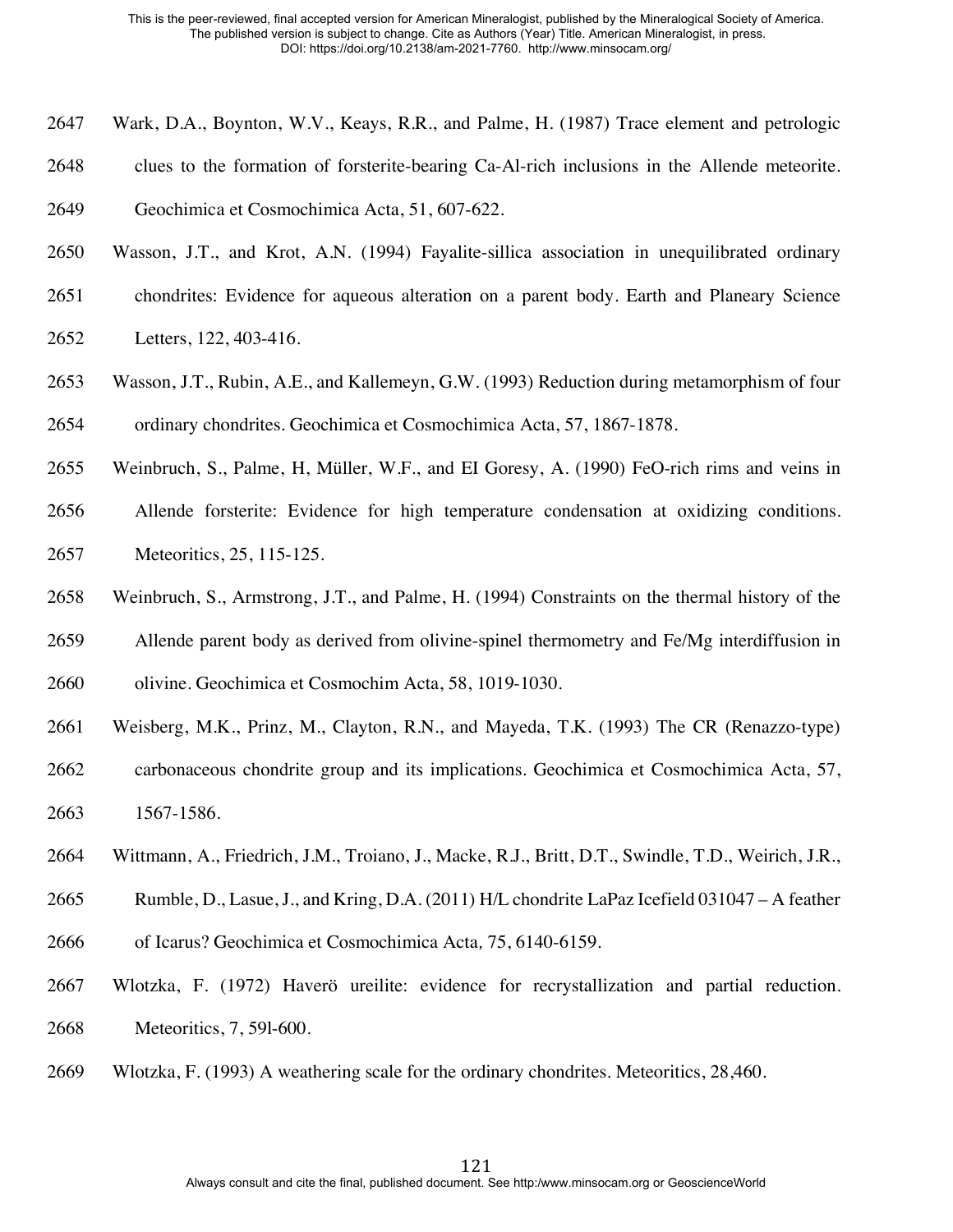- Wlotzka, F. (2005) Cr spinel and chromite as petrogenetic indicators in ordinary chondrites:
- Equilibration temperatures of petrologic types 3.7 to 6. Meteoritics & Planetary Science, 40,
- 1673-1702.
- Wlotzka, F., and Wark, D.A. (1982) The significance of zeolites and other hydrous alteration
- products in Leoville Ca-Al-rich inclusions. Lunar and Planetary Science, 13, 869-870.
- Yagi, K., Lovering, J.F., Shima, M., and Okada, A. (1978) Petrology of the Yamato meteorites (j),
- (k), (l), and (m) from Antarctica. Meteoritics, 13, 23-45.
- Zanda, B., Bourot-Denise, M., Perron, C., and Hewins, R.H. (1994) Origin and metamorphic
- redistribution of silicon, chromium, and phosphorus in the metal of chondrites. Science, 265, 1846-1849.
- Zinner, E.K., Caillet, C., and El Goresy, A. (1991) Evidence for extraneous origin of magnesiowiistite-metal Fremdling from the Vigarano CV3 chondrite. Earth and Planetary Science Letters, 102, 252-264.
- Zolensky, M.E., and Gooding, J.L. (1986) Aqueous alteration on carbonaceous-chondrite parent
- bodies as inferred from weathering of meteorites in Antarctica. Meteoritics. 21, 548-549.
- Zolensky, M., and Ivanov, A.V. (2003) The Kaidun microbreccia meteorite: A harvest from the inner and outer asteroid belt. Chemie der Erde, 63, 185-246.
- Zolensky, M.E., and McSween, H.Y, Jr. (1988) Aqueous alteration. In: J.F. Kerridge and M.S.
- Matthews, Eds., Meteorites and the Early Solar System, pp. 114-143. University of Arizona Press.
- Zolensky, M.E., Prinz, M., and Lipschutz, M.E. (1991) Mineralogy and thermal history of Y-
- 82162, Y-86720, B-7904. Symposium on Antarctic Meteorites, 16, 195-196.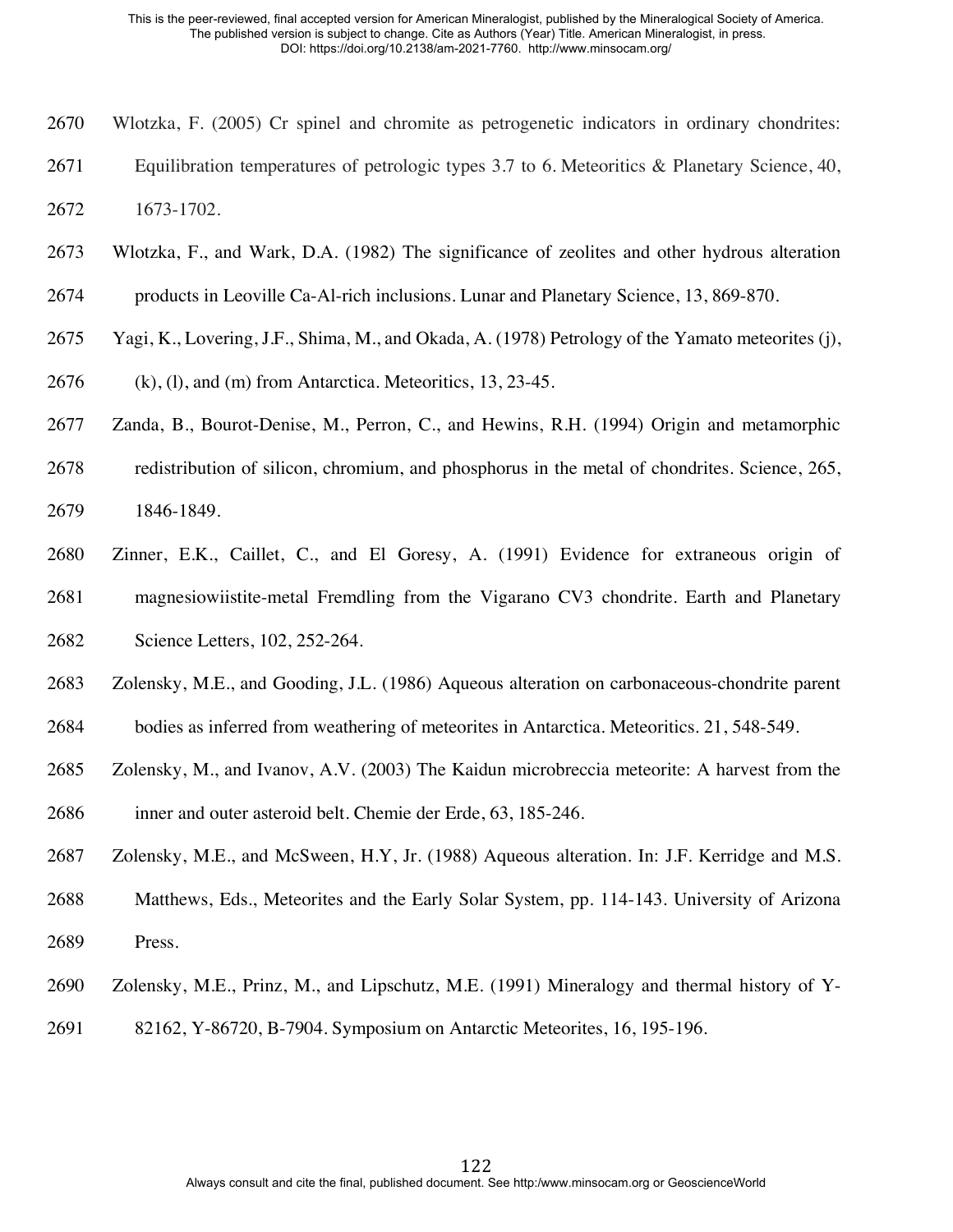- Zolensky, M.E., Barrett, T., and Browning, L. (1993) Mineralogy and composition of matrix and
- chondrule rims in carbonaceous chondrites. Geochimica et Cosmochimica Acta, 57, 3123- 3148.
- Zolensky, M.E., Ivanov, A.V., Yang, V., Mittlefehldt, D.W., and Ohsumi, K. (1996) The Kaidun
- meteorite: Mineralogy of an unusual CM1 lithology. Meteoritics, 31, 484-493.
- Zolensky, M., Gounelle, M., Mikouchi, T., Ohsumi, K., Le, L., Hagiya, K., and Tachikawa, O.
- (2008) Andreyivanovite: A second new phosphide from the Kaidun meteorite. American Mineralogist, 93, 1295-1299.
- Zolensky, M.E., Bodnar, R.J., Gibson, E.K.Jr., Nyquist, L.E., Reese, Y., Shih, C.Y., and
- Wiesmann, H. (1999) Asteroidal water within fluid inclusion-bearing halite in an H5 chondrite,
- Monahans (1998). Science, 285, 1377-1379.
- Zolensky, M.E., Nakamura, K., Gounelle, M., Mikouchi, T., Kasama, T., Tachikawa, O., and
- Tonui, E. (2010) Mineralogy of the Tagish Lake: An ungrouped type 2 carbonaceous chondrite.
- Meteoritics & Planetary Science, 37, 737-761.
- Zolotov, M. Yu. (2009) On the composition and differentiation of Ceres. Icarus, 204, 183-193.
- Zubkova, N.V., Pekov, I.V., Chukanov, N.V., Pushcharovsky, D.Y., and Kazantsev, S.S. (2008)
- Nickelhexahydrite from the weathered meteorite Dronino: Variations of chemical composition,
- crystal structure, and genesis. Doklady Earth Sciences, 422, 1109-1112.
-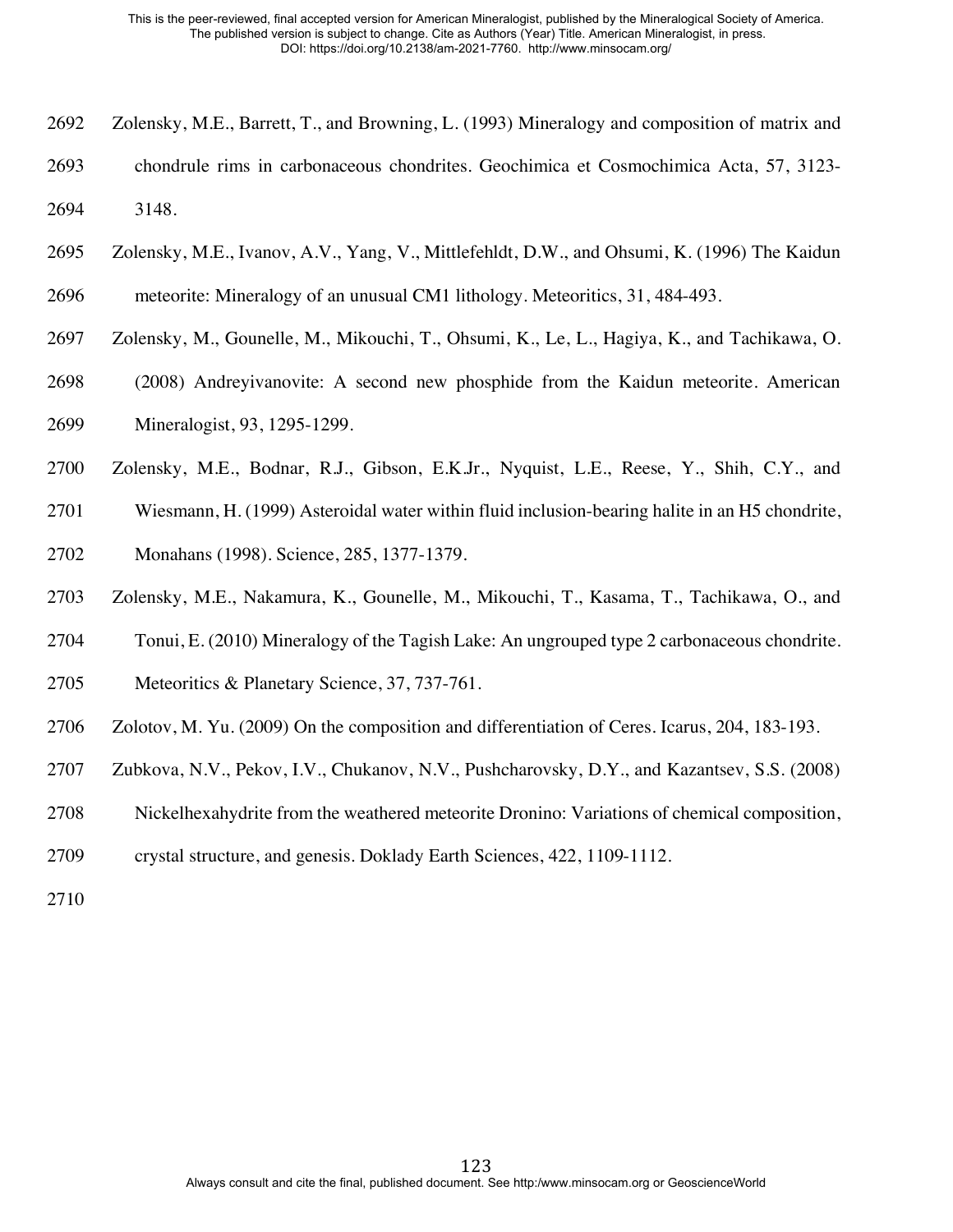| <i>LI</i> 11 | <u>l'able 1. Secondary asteroidal minerals in chondrite and achondrite meteorites</u> |                     |                                                                                                                                         |                   |
|--------------|---------------------------------------------------------------------------------------|---------------------|-----------------------------------------------------------------------------------------------------------------------------------------|-------------------|
| 2712         | <b>Group</b> Species (Formula)                                                        | <b>Natural Kind</b> | <b>Paragenesis</b>                                                                                                                      | <b>References</b> |
| 2713         |                                                                                       |                     | <b>NATIVE ELEMENTS AND ALLOYS</b>                                                                                                       |                   |
| 2714         | *Iron or "kamacite" (α-Fe,Ni)                                                         | SA iron             | Thermal metamorphism of silicates in reducing C-rich environments                                                                       | 1,2               |
| 2715         | <i>*</i> Taenite (γ-Fe,Ni)                                                            | SA taenite          | Thermal metamorphism/oxidation of Fe in kamacite                                                                                        | 3                 |
| 2716         | <b>Tetrataenite (Fe,Ni)</b>                                                           | SA tetrataenite     | Thermal metamorphism/annealing and Fe-Ni ordering of taenite                                                                            | $\overline{4}$    |
| 2717         | <b>Awaruite (Ni3Fe)</b>                                                               | SA awaruite         | Thermal metamorphism/preferential oxidation of Fe in Fe-Ni alloys                                                                       | $5 - 7$           |
| 2718         | <b>Wairauite (CoFe)</b>                                                               | SA wairauite        | Thermal metamorphism/oxidation of Fe-Ni alloys                                                                                          | $8 - 10$          |
| 2719         | Copper (Cu)                                                                           | SA copper           | Thermal metamorphism/oxidation of Fe-Ni alloys                                                                                          | $7,11-13$         |
| 2720         | Mercury (Hg)                                                                          | SA mercury          | Thermal metamorphism/sublimation in asteroid interior                                                                                   | 14                |
| 2721         | <b>Platinum-iron Alloy (Pt,Fe)</b>                                                    | SA Pt-Fe alloy      | Thermal metamorphism/exsolution from Fe-Ni alloys                                                                                       | 15,16             |
| 2722         | <b>Osmium Alloy (Os)</b>                                                              | SA Os alloy         | Thermal metamorphism/exsolution from Fe-Ni alloys                                                                                       | 15,16             |
| 2723         | <b>Gold Alloy (Au)</b>                                                                | SA Au alloy         | Thermal metamorphism/exsolution from Fe-Ni alloys                                                                                       | $15-17$           |
| 2724         | <b>Niggliite (PtSn)</b>                                                               | SA niggliite        | Thermal metamorphism/exsolution from Fe-Ni alloys                                                                                       | 15,16             |
| 2725         | <b>Rustenburgite (Pt3Sn)</b>                                                          | SA rustenburgite    | Thermal metamorphism/exsolution from Fe-Ni alloys                                                                                       | 15,16             |
| 2726         | *Graphite (C)                                                                         | SA graphite         | Annealing of carbonaceous material; exsolution from C-rich metal                                                                        | 18-23             |
| 2727         | Sulfur $(S)$                                                                          | SA sulfur           | Alteration of pyrrhotite, with which it is usually associated                                                                           | 24,25             |
| 2728         |                                                                                       |                     | <b>CARBIDES</b>                                                                                                                         |                   |
| 2729         | Cohenite [(Fe,Ni)3C]                                                                  | SA cohenite         | Thermal metamorphism/exsolution from Fe-Ni alloys                                                                                       | 26-28             |
| 2730         | Haxonite [(Fe,Ni)23C6]                                                                | SA haxonite         | Thermal metamorphism/exsolution from Fe-Ni alloys                                                                                       | 26                |
| 2731         |                                                                                       |                     | <b>PHOSPHIDES</b>                                                                                                                       |                   |
| 2732         | Schreibersite [(Fe,Ni)3P]                                                             | SA schreibersite    | Thermal metamorphism/exsolution from Fe-Ni alloys                                                                                       | 29,30             |
| 2733         | Florenskyite (FeTiP)                                                                  | SA florenskyite     | Thermal metamorphism/exsolution from Fe-Ni alloys                                                                                       | 31,32             |
| 2734         | <b>Andreyivanovite (FeCrP)</b>                                                        | SA andreyivanovite  | Thermal metamorphism/exsolution from Fe-Ni alloys                                                                                       | 33                |
| 2735         | Melliniite [(Fe,Ni)4P]                                                                | SA melliniite       | Thermal metamorphism/exsolution from Fe-Ni alloys                                                                                       | 34                |
| 2736         |                                                                                       |                     | <b>HALIDES</b>                                                                                                                          |                   |
| 2737         | <b>Halite (NaCl)</b>                                                                  | SA halite           | Precipitation from an aqueous fluid in chondrite meteorites                                                                             | 35,36             |
| 2738         | <b>Sylvite (KCl)</b>                                                                  | SA sylvite          | Precipitation from an aqueous fluid in chondrite meteorites                                                                             | 35,36             |
| 2739         |                                                                                       |                     | <b>Chlormayenite [Ca12Al14O32(<math>\Box</math>4Cl2)]</b> SA chlormayenite Aqueous precipitation in the NWA 1934 carbonaceous chondrite | 37                |

## **Table 1. Secondary asteroidal minerals in chondrite and achondrite meteorites**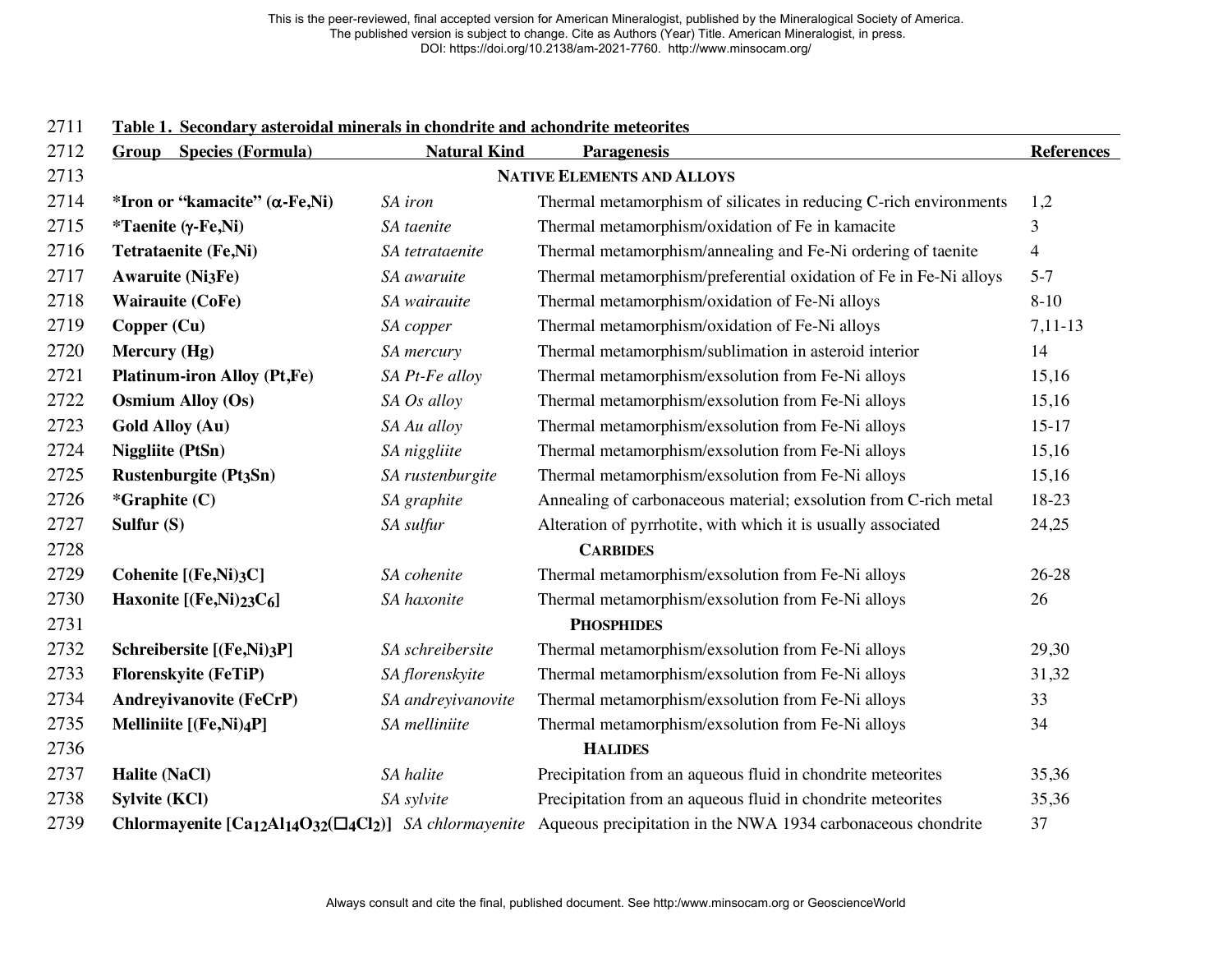| 2740 | <b>Unnamed (BiCl3)</b>                                                           | SA unnamed BiCl,   | Aqueous precipitation in the LAP 04840 R chondrite                                    | 38              |
|------|----------------------------------------------------------------------------------|--------------------|---------------------------------------------------------------------------------------|-----------------|
| 2741 |                                                                                  |                    | <b>SULFIDES</b>                                                                       |                 |
| 2742 | <i>*Troilite</i> (FeS)                                                           | SA troilite        | Common as sulfidation of Fe-Ni alloys; exsolution                                     | 7,39-42         |
| 2743 | *Pyrrhotite (Fe7S8)                                                              | SA pyrrhotite      | Common in CI and CM matrices; oxidation of troilite; hydrothermal                     | 39,42-46        |
| 2744 | Pyrite (FeS2)                                                                    | SA pyrite          | A minor secondary phase; oxidation and/or hydrothermal                                | 13, 17, 47, 48  |
| 2745 | Greigite (Fe3S4)                                                                 | SA greigite        | A minor sulfidation/hydrothermal phase in enstatite chondrites                        | 21              |
| 2746 | Smythite $(Fe9S11)$                                                              | SA smythite        | A minor sulfidation/hydrothermal phase in enstatite chondrites                        | 21              |
| 2747 | <b>Millerite (NiS)</b>                                                           | SA millerite       | A minor sulfidation/hydrothermal phase in CK chondrites                               | 17              |
| 2748 | Heazlewoodite (Ni3S2)                                                            | SA heazlewoodite   | A minor sulfidation/hydrothermal phase in carbonaceous chondrites                     | 46,49,50        |
| 2749 | *Pentlandite [(Ni,Fe)9S8]                                                        | SA pentlandite     | Common as sulfidation of Fe-Ni alloys; aqueous alteration                             | 39,42,50-52     |
| 2750 | Shenzhuangite (FeNiS2)                                                           | SA shenzhuangite   | Sulfidation of taenite in the Suizhou ordinary chondrite                              | 53              |
| 2751 | <b>Covellite (CuS)</b>                                                           | SA covellite       | Alteration of djerfisherite in enstatite chondrites                                   | 21              |
| 2752 | <b>Chalcopyrite (CuFeS2)</b>                                                     | SA chalcopyrite    | Rare secondary phase in carbonaceous chondrites                                       | 13, 17, 54 - 55 |
| 2753 | Idaite (Cu3FeS4)                                                                 | SA idaite          | Alteration of djerfisherite in enstatite chondrites                                   | 21              |
| 2754 | <b>Bornite (Cu5FeS4)</b>                                                         | SA bornite         | Alteration of djerfisherite in enstatite chondrites                                   | 21              |
| 2755 | Cubanite (CuFe <sub>2</sub> S <sub>3</sub> )                                     | SA cubanite        | Aqueous alteration at T < ~ 200 °C                                                    | 47,56           |
| 2756 | Isocubane (CuFe <sub>2</sub> S <sub>3</sub> )                                    | SA isocubane       | Rare aqueous alteration phase in matrices of CI chondrites                            | 56,57           |
| 2757 | <b>Brezinaite (Cr3S4)</b>                                                        | SA brezinaite      | Thermal metamorphism/sulfidation of chromite                                          | 58,59           |
| 2758 | Murchisite (Cr5S6)                                                               | SA murchisite      | Exsolution from Cr-rich Fe-Ni alloy at $T \leq 300$ °C                                | 60              |
| 2759 | Daubréelite (FeCr <sub>2</sub> S <sub>4</sub> )                                  | SA daubréelite     | Common sulfidation product in enstatite chondrites                                    | 39,59,61,62     |
| 2760 | Sphalerite [(Zn,Fe)S]                                                            | SA sphalerite      | Thermal metamorphism in the Qingzhen enstatite chondrite                              | 63              |
| 2761 | Rudashevskyite [(Fe,Zn)S]                                                        | SA rudashevskeyite | Thermal metamorphism in enstatite chondrites                                          | 63-65           |
| 2762 | Unnamed $[(V,Fe,Cr)4S5]$                                                         |                    | SA unnamed $[(V, Fe, Cr), S]$ A rare secondary phase in the Sierra Gorda CB chondrite | 59              |
| 2763 | Molybdenite (MoS <sub>2</sub> )                                                  | SA molybdenite     | Sulfidation of refractory metals in CV chondrites                                     | 66-69           |
| 2764 | <b>Wassonite (WS)</b>                                                            | SA wassonite       | Sulfidation of refractory metals in Yamato 691 enstatite chondrite                    | 70              |
| 2765 | Cinnabar (HgS)                                                                   | SA cinnabar        | Thermal alteration and sublimation                                                    | 14              |
| 2766 | Erlichmanite (OsS <sub>2</sub> ) and Laurite (RuS <sub>2</sub> ) SA erlichmanite |                    | Sulfidation of refractory metals in carbonaceous and R chondrites                     | 17,48           |
| 2767 | Cooperite (PtS <sub>2</sub> )                                                    | SA cooperate       | Sulfidation of refractory metals in CK chondrites                                     | 17              |
| 2768 | Petrowskaite [(Au,Fe,Ag)2S]                                                      | SA petrowskite     | Sulfidation of refractory metals in the LEW 87009 CK chondrite                        | 17              |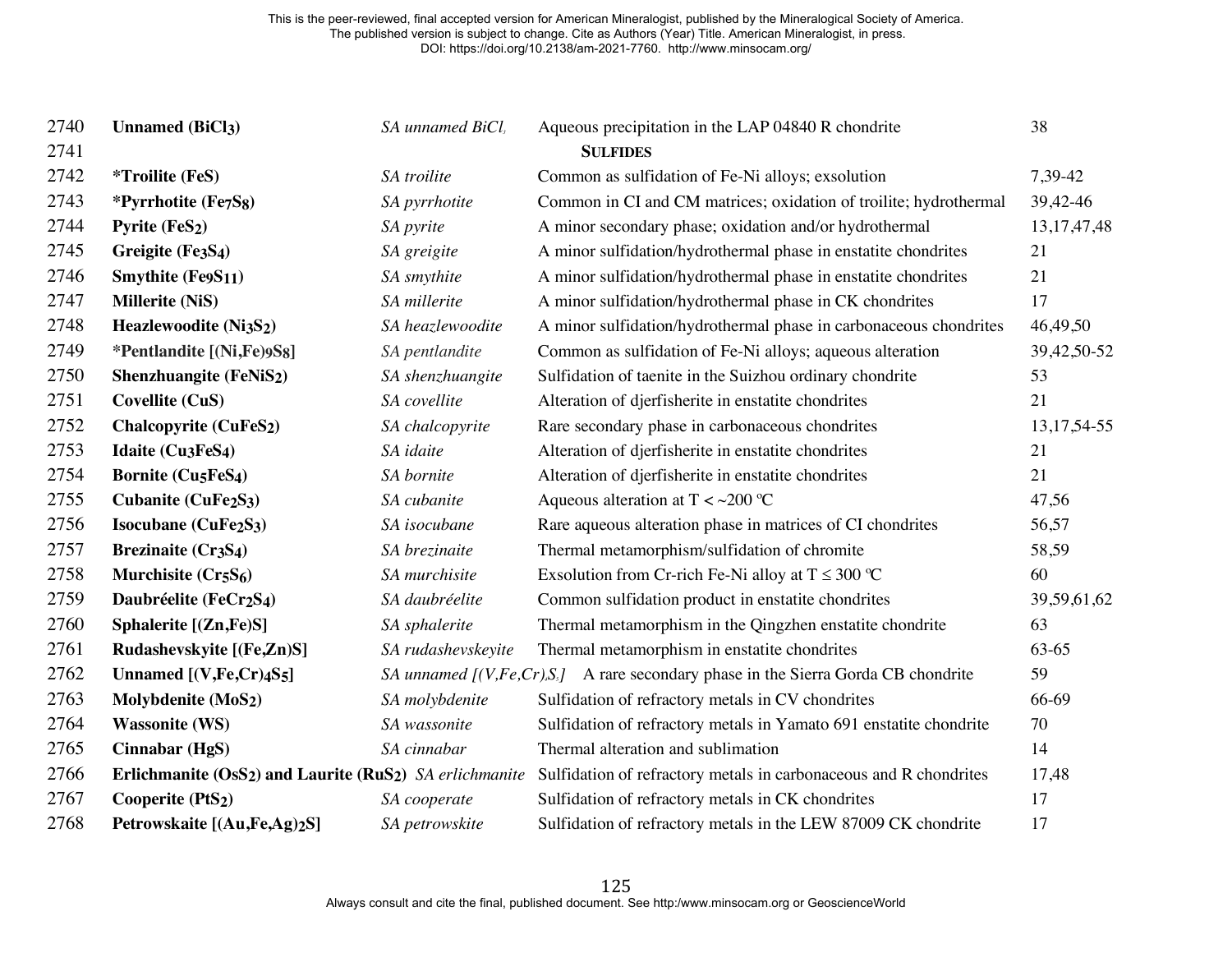| 2769         | Unnamed $[(Fe, Au, Co)_2S_3]$                                                                 |                  | SA unnamed $[(Fe, Au, Co), S_s]$       | Sulfidation of metal alloys in CK chondrite                                    |               | 17                |
|--------------|-----------------------------------------------------------------------------------------------|------------------|----------------------------------------|--------------------------------------------------------------------------------|---------------|-------------------|
| 2770         | Nuwaite (Ni <sub>6</sub> GeS <sub>2</sub> ) and Butianite (Ni <sub>6</sub> SnS <sub>2</sub> ) | SA nuwaite       |                                        | Sulfidation of metal alloys in Allende CV chondrite                            |               | 71                |
| 2771         | Djerfisherite [K <sub>6</sub> (Fe,Cu,Ni)25S26Cl]                                              | SA djerfisherite |                                        | Aqueous alteration of sulfides                                                 |               | 21,63,72          |
| 2772         | Unnamed hydrated [(Na,Cu+)CrS2]                                                               |                  | SA unnamed hydrated $[(Na,Cu^*)CrS_2]$ | Aqueous alteration of caswellsilverite                                         |               | 21                |
| 2773         | <b>Unnamed hydrated Na-Cu-Zn-Cr sulfide</b>                                                   |                  |                                        | SA unnamed hydrated Na-Cu-Zn-Cr sulfide Aqueous alteration of caswellsilverite |               | 21                |
| 2774         | *Tochilinite ${6(Fe_0.9S) \cdot 5[(Mg,Fe)(OH)_2]}$                                            | SA tochilinite   |                                        | Aqueous alteration phase in chondrite matrices                                 |               | 30,73-76          |
| 2775         |                                                                                               |                  | <b>ARSENIDES</b>                       |                                                                                |               |                   |
| 2776         | <b>Sperrylite (PtAs2)</b>                                                                     | SA sperrylite    |                                        | Aqueous alteration in oxidized R chondrites                                    |               | 15,16             |
| 2777         | Irarsite (IrAsS)                                                                              | SA irarsite      |                                        | Aqueous alteration in oxidized R chondrites                                    |               | $15-17$           |
| 2778         |                                                                                               |                  | <b>TELLURIDES</b>                      |                                                                                |               |                   |
| 2779         | Moncheite [(Pt,Pd)(Te,Bi)2]                                                                   | SA moncheite     |                                        | Aqueous alteration in R and CK chondrites                                      |               | 15-17,77,78       |
| 2780         | <b>Unnamed Au-Pt-Fe telluride</b>                                                             |                  |                                        | SA unnamed Au-Pt-Fe telluride Aqueous alteration in CK chondrites              |               | 17                |
| 2781<br>2782 | <b>Altaite (PbTe)</b>                                                                         | SA altaite       | <b>SULFATES</b>                        | Possible post-magmatic alteration in iron meteorites                           |               | 79,80             |
| 2783         | *Anhydrite (CaSO <sub>4</sub> )                                                               | SA anhydrite     |                                        | Aqueous alteration in carbonaceous chondrites                                  |               | 81-84             |
| 2784         | *Gypsum $(CaSO_4\bullet 2H_2O)$                                                               | SA gypsum        |                                        | Aqueous alteration in carbonaceous chondrites                                  |               | 24,84-89          |
| 2785         | *Bassanite (CaSO4.0.5H <sub>2</sub> O)                                                        | SA bassanite     |                                        | Aqueous alteration in carbonaceous chondrites                                  |               | 81,82             |
| 2786         | Hexahydrate (MgSO4•6H2O)                                                                      | SA hexahydrate   |                                        | Aqueous alteration in carbonaceous chondrites                                  |               | 24,89             |
| 2787         | Epsomite (MgSO4•7H <sub>2</sub> O)                                                            | SA epsomite      |                                        | Aqueous alteration in carbonaceous chondrites                                  |               | 24,89             |
| 2788         | Thenardite (Na <sub>2</sub> SO <sub>4</sub> )                                                 | SA thenardite    |                                        | Aqueous alteration in Murray CM chondrite                                      |               | 90                |
| 2789         | <b>Unnamed Mg-Al-Fe sulfate</b>                                                               |                  | SA unnamed Mg-Al-Fe sulfate            | Aqueous alteration in Murray CM chondrite                                      |               | 73                |
| 2790         | Blödite [Na2(Mg,Ni)(SO4)2•4H2O]                                                               | SA blödite       |                                        | Aqueous alteration in carbonaceous chondrites                                  |               | 24,25,91          |
| 2791         | <b>Barite (BaSO4)</b>                                                                         | SA barite        |                                        | Aqueous alteration in CV chondrites                                            |               | 7,92              |
| 2792         |                                                                                               |                  | <b>CARBONATES</b>                      |                                                                                |               |                   |
| 2793         | *Calcite (CaCO <sub>3</sub> )                                                                 | SA calcite       |                                        | Aqueous alteration in ordinary and carbonaceous chondrites                     |               | 26,84,86,91,93-98 |
| 2794         | *Dolomite [CaMg(CO3)2]                                                                        | SA dolomite      |                                        | Aqueous alteration in ordinary and carbonaceous chondrites                     | 39,91,99,100  |                   |
| 2795<br>2796 | *Magnesite (MgCO3) and Siderite (FeCO3)                                                       | SA breunnerite   |                                        | Aqueous alteration in ordinary and carbonaceous chondrites                     | 39,91,100-102 |                   |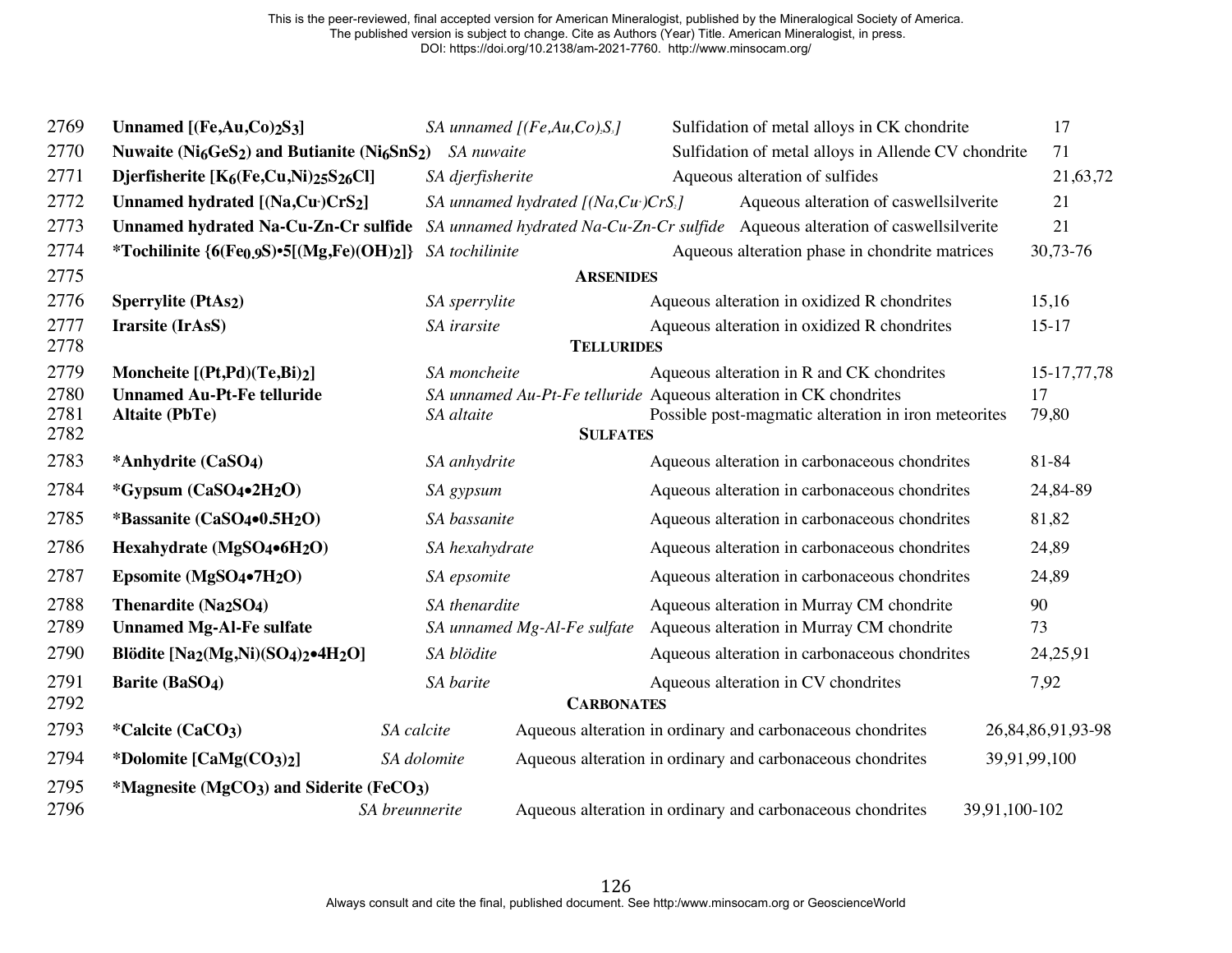| 2797 | Rhodochrosite (MnCO3)                                                                     | SA rhodochrosite   | Aqueous alteration in Yamato 82162 carbonaceous chondrite                      | 54,102                  |
|------|-------------------------------------------------------------------------------------------|--------------------|--------------------------------------------------------------------------------|-------------------------|
| 2798 | Aragonite (CaCO3)                                                                         | SA aragonite       | Aqueous alteration in ordinary and carbonaceous chondrites                     | 103                     |
| 2799 |                                                                                           |                    | <b>PHOSPHATES</b>                                                              |                         |
| 2800 | *Chlorapatite [Ca5(PO4)3Cl]                                                               | SA chlorapatite    | Aqueous alteration or thermal metamorphism of Fe-Ni alloys 13,40,48,49,103-107 |                         |
| 2801 | Hydroxylapatite [Ca5(PO4)3OH]                                                             | SA hydroxylapatite | Aqueous alteration of carbonaceous chondrites                                  | 103, 105, 108           |
| 2802 | Fluorapatite [Ca5(PO4)3F]                                                                 | SA fluorapatite    | Aqueous alteration of alkaline clasts                                          | 109,110                 |
| 2803 | *Merrillite [Ca9NaMg(PO4)7]                                                               | SA merrillite      | Thermal metamorphism of P-bearing Fe-Ni alloys                                 | 104-106,111             |
| 2804 | Whitlockite [Ca9Mg(PO3OH)(PO4)6] SA whitlockite                                           |                    | Low-temperature aqueous alteration                                             | 68,112                  |
| 2805 | Sarcopside $[Fe^{2+}(PO_4)_2]$ and Chopinite $[Mg_3(PO_4)_2]$                             |                    |                                                                                |                         |
| 2806 |                                                                                           | SA sarcopside      | Oxidation of P-rich metal                                                      | 113                     |
| 2807 | Farringtonite [(Fe,Mn)3(PO4)3]                                                            | SA farringtonite   | Oxidation of P-rich metal                                                      | 113                     |
| 2808 | Chladniite [Na,CaMg7(PO4)6] and Johnsomervilleite [Na10Ca6Mg18Fe <sup>2+</sup> 25(PO4)36] |                    |                                                                                |                         |
| 2809 |                                                                                           | SA chladniite      | Oxidation of P-rich metal                                                      | 113-115                 |
| 2810 | <b>Brianite [Na2CaMg(PO4)2]</b>                                                           | SA brianite        | Oxidation of P-rich metal                                                      | 116                     |
| 2811 |                                                                                           |                    | <b>OXIDES</b>                                                                  |                         |
| 2812 | *Magnetite (Fe3O4)                                                                        | SA magnetite       | Oxidation of kamacite or troilite                                              | 3, 30, 39, 84, 117, 118 |
| 2813 | *Chromite $(Fe^{2+}Cr2O4)$                                                                | SA chromite        | Oxidation of metal or sulfides                                                 | 84, 107, 119-121        |
| 2814 | Spinel (MgAl <sub>2</sub> O <sub>4</sub> )                                                | SA spinel          | Thermal metamorphism of carbonaceous chondrites                                | 17,35                   |
| 2815 | Hercynite $(Fe^{2+}Al_2O_4)$                                                              | SA hercynite       | Thermal metamorphism of carbonaceous chondrites                                | 35,40                   |
| 2816 | Ulvöspinel $(Fe^{2+}2Ti^{4+}O_4)$                                                         | SA ulvöspinel      | Thermal metamorphism of CO chondrites                                          | 122                     |
| 2817 | Coulsonite [(Fe,Mg)V2O4)]                                                                 | SA coulsonite      | Thermal metamorphism of Allende CV chondrite                                   | 40,123                  |
| 2818 | Periclase (MgO) and Wüstite (FeO)                                                         | SA magnesiowüstite | Oxidation of carbonaceous chondrites                                           | 54, 124, 125            |
| 2819 | Corundum (Al <sub>2</sub> O <sub>3</sub> )                                                | SA corundum        | Thermal alteration of hibonite in Allende CV chondrite                         | 126,127                 |
| 2820 | Maghemite $[(Fe^{3+}_{0.67}\text{)}0.33)Fe^{3+}_{2}O_4]$                                  | SA maghemite       | Oxidation of matrix in Semarkona ordinary chondrite                            | 26                      |
| 2821 | *Ilmenite (FeTiO3)                                                                        | SA ilmenite        | Thermal metamorphism of carbonaceous chondrites                                | 3, 17, 41, 128 - 131    |
| 2822 | Eskolaite (Cr <sub>2</sub> O <sub>3</sub> )                                               | SA eskolaite       | Thermal alteration of kamacite                                                 | 30,58,124               |
| 2823 | Rutile (TiO <sub>2</sub> )                                                                | SA rutile          | Thermal metamorphism of ordinary chondrites                                    | 121,132                 |
| 2824 | <b>Pyrophanite (MnTiO3)</b>                                                               | SA pyrophanite     | Thermal metamorphism of the Raguli ordinary chondrite                          | 133                     |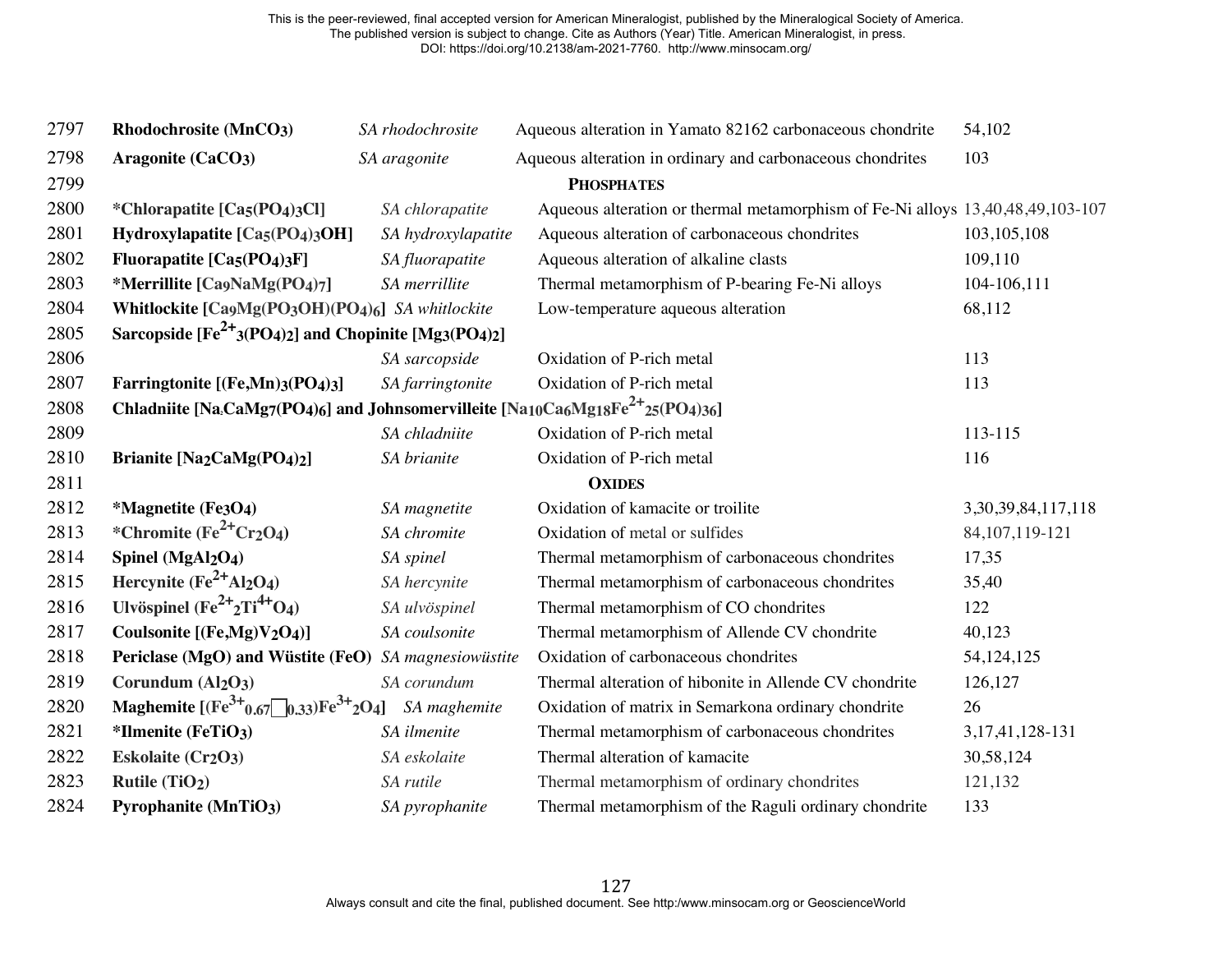| 2825 | Scheelite (CaWO <sub>4</sub> )                                                                                  | SA scheelite                 | Oxidation of refractory metal in Allende CV chondrite                            | 40                                |
|------|-----------------------------------------------------------------------------------------------------------------|------------------------------|----------------------------------------------------------------------------------|-----------------------------------|
| 2826 | Powellite (CaMoO4)                                                                                              | SA powellite                 | Oxidation of refractory metal in Allende CV chondrite                            | 112                               |
| 2827 | <b>Unnamed Mg-Fe molybdate</b>                                                                                  |                              | SA unnamed Mg-Fe molybdate Oxidation of refractory metal in Allende CV chondrite | 40                                |
| 2828 | Kamiokite [(Fe,Mg)2Mo3O8]                                                                                       | SA kamiokite                 | Oxidation of monipite in Allende CV chondrite                                    | 134                               |
| 2829 | Majindeite [(Mg,Fe)2Mo3O8]                                                                                      | SA majindeite                | Oxidation of Mo-rich phase in Allende CV chondrite                               | 135                               |
| 2830 | Tugarinovite (MoO2)                                                                                             | SA tugarinovite              | Oxidation of monipite in Allende CV chondrite                                    | 134                               |
| 2831 | Beckettite (Ca2V <sub>6</sub> Al <sub>6</sub> O <sub>20</sub> )                                                 | SA beckettite                | Oxidation of monipite in Allende CV chondrite                                    | 134                               |
| 2832 | Unnamed $[(Nb, V, Fe)O2]$                                                                                       | SA unnamed $[(Nb, V, Fe)O2]$ | Oxidation of monipite in Allende CV chondrite                                    | 134                               |
| 2833 | Chihuahuaite [(Fe,Mg)Al12O19] SA chihuahuaite                                                                   |                              | Fe-alkali metasomatism of hibonite in Allende CV chondrite                       | 136                               |
| 2834 | <b>Baddeleyite (ZrO2)</b>                                                                                       | SA baddeleyite               | Exsolution from ilmenite; thermal alteration                                     | 133,137                           |
| 2835 |                                                                                                                 |                              | <b>HYDROXIDES</b>                                                                |                                   |
| 2836 | Brucite $[Mg(OH)_2]$                                                                                            | SA brucite                   | Aqueous alteration of Mg silicates in carbonaceous chondrites                    | 25,138                            |
| 2837 | <b>Amakinite [Fe(OH)2]</b>                                                                                      | SA amakinite                 | Alteration by Fe-rich fluids in CM chondrites                                    | 76                                |
| 2838 | Ferrihydrite $[Fe^{3+}10O14(OH)_2]$                                                                             | SA ferrihydrite              | Aqueous alteration of carbonaceous chondrite matrices                            | 139,140                           |
| 2839 | Limonite [FeO(OH)·nH2O]                                                                                         | SA limonite                  | Aqueous alteration and oxidation by Fe-rich fluids                               | 25                                |
| 2840 |                                                                                                                 |                              | <b>SILICATES</b>                                                                 |                                   |
| 2841 | Quartz (SiO2)                                                                                                   | SA quartz                    | Thermal metamorphism; exsolution from metal                                      | 107,141                           |
| 2842 | *Forsterite (Mg2SiO4) and Fayalite (Fe2SiO4)                                                                    |                              |                                                                                  |                                   |
| 2843 |                                                                                                                 | SA olivine                   | Dehydration of phyllosilicates; oxidation of Fe metal                            | 3, 39, 86, 105, 110, 118, 142-148 |
| 2844 | Larnite (Ca2SiO <sub>4</sub> )                                                                                  | SA larnite                   | Rare secondary phase from CV chondrites                                          | 149,150                           |
| 2845 | Monticellite (CaMgSiO <sub>4</sub> )                                                                            | SA monticellite              | Thermal metamorphism of melilite in Allende CV chondrite                         | 3,39,151                          |
| 2846 | Kirschsteinite (CaFeSiO <sub>4</sub> )                                                                          | SA kirschsteinite            | Thermal alteration of CAIs in carbonaceous chondrites                            | 3,41,152                          |
| 2847 | *Grossular (Ca3Al2Si3O12)                                                                                       | SA grossular                 | Thermal alteration of CAIs & matrices in carbonaceous chondrites                 | 3, 39, 153 - 157                  |
| 2848 | *Andradite (Ca3Fe <sup>3+</sup> 2Si3O12) SA andradite                                                           |                              | Thermal alteration of CAIs & matrices in carbonaceous chondrites                 | 3, 39, 155 - 158                  |
| 2849 | Hutcheonite $[Ca_3Ti^{4+}2(SiAl_2)O_{12}]$                                                                      |                              | SA hutcheonite Thermal alteration of CAIs in the Allende CV chondrite            | 159                               |
| 2850 | Goldmanite $[Ca3V3+2(SiAl2)O12]$                                                                                |                              | SA goldmanite Thermal alteration of CAIs in the Leoville CV chondrite            | 160                               |
| 2851 | Titanite (CaTiSiO <sub>5</sub> )                                                                                | SA titanite                  | Thermal alteration in carbonaceous and ordinary chondrites                       | 131,161                           |
| 2852 | Adrianite [Ca <sub>12</sub> (Al <sub>4</sub> Mg <sub>3</sub> Si <sub>7</sub> )O <sub>32</sub> Cl <sub>6</sub> ] | SA adrianite                 | Alkali-halogen metasomatism of Ca-silicates                                      | 162                               |
| 2853 | Wadalite [Ca6Al5Si2O16Cl3] SA wadalite                                                                          |                              | Metasomatism of Ca silicates by Cl-rich fluids                                   | 162,163                           |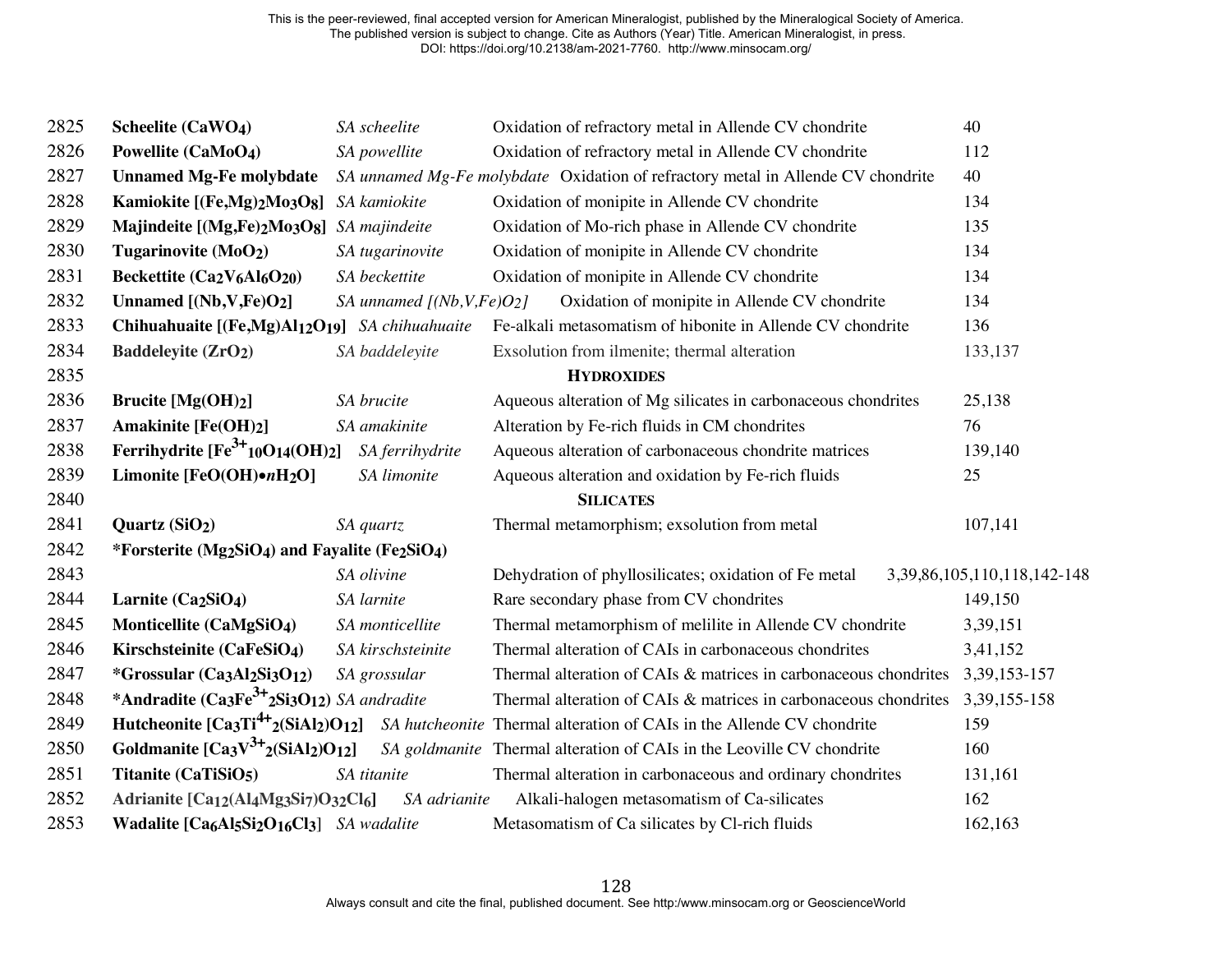## **\*Enstatite (MgSiO3) and Ferrosilite (FeSiO3)**

| 2855 |                                                                                                                                                                    |                    | SA orthopyroxene Thermal metamorphism/inversion of clinopyroxene                                                              | 39,105                 |
|------|--------------------------------------------------------------------------------------------------------------------------------------------------------------------|--------------------|-------------------------------------------------------------------------------------------------------------------------------|------------------------|
| 2856 | SA diopside<br>*Diopside (CaMgSi <sub>2</sub> O <sub>6</sub> )                                                                                                     |                    | Thermal alteration of CAIs & matrices in carbonaceous chondrites 39,95,154,156,164-166                                        |                        |
| 2857 | *Hedenbergite (CaFeSi <sub>2</sub> O <sub>6</sub> )                                                                                                                | SA hedenbergite    | Metasomatism by Fe-rich fluids                                                                                                | 3,39,154,164,167       |
| 2858 | Donpeacorite or Kanoite (MnMgSi2O6)                                                                                                                                | SA donpeacorite    | Metasomatism                                                                                                                  | 168                    |
| 2859 | *Wollastonite (CaSiO3)                                                                                                                                             | SA wollastonite    | Metasomatism of CAIs in the Allende CV chondrite                                                                              | 3, 154, 155, 158, 169  |
| 2860 | Magnesio-arfvedsonite [NaNa2(Mg4Fe <sup>3+</sup> )Si8O22(OH)2]                                                                                                     |                    |                                                                                                                               |                        |
| 2861 |                                                                                                                                                                    |                    | SA magnesio-arfvedonite Aqueous alteration in the Kaidun polymict breccia                                                     | 111                    |
| 2862 | Anthophyllite [(Mg,Fe)7SigO22(OH)2]                                                                                                                                | SA anthophyllite   | Aqueous alteration in the Allende CV chondrite                                                                                | 170                    |
| 2863 | Magnesio-hornblende $[\Box \text{Ca}_2(\text{Mg},\text{Fe}^{2+})_4(\text{Si}_7\text{Al})\text{O}_{22}(\text{OH})_2]$                                               |                    |                                                                                                                               |                        |
| 2864 |                                                                                                                                                                    |                    | SA magnesio-hornblende Aqueous alteration in the Allende CV chondrite                                                         | 170                    |
| 2865 | Winchite [□NaCa(Mg4Al)SigO22(OH)2] and Barroisite [□NaCa(Mg3Al2)SigO22(OH)2]                                                                                       |                    |                                                                                                                               |                        |
| 2866 |                                                                                                                                                                    | SA winchite        | Hydrothermal alteration in the Tieschitz ordinary chondrite                                                                   | 171                    |
| 2867 | Jimthompsonite $[(Mg,Fe)5Si_6O_{16}(OH)_2]$                                                                                                                        | SA jimthompsonite  | Aqueous alteration in the Allende CV chondrite                                                                                | 170                    |
| 2868 | Aspidolite [NaMg3AlSi3O <sub>10</sub> (OH)2]                                                                                                                       | SA aspidolite      | Aqueous alteration in CV chondrites                                                                                           | 3                      |
| 2869 | Phlogopite [KMg3AlSi3O10(OH)2]                                                                                                                                     | SA phlogopite      | Aqueous alteration in CV chondrites                                                                                           | 172,173                |
| 2870 | Paragonite [NaAl2AlSi3O10(OH)2]                                                                                                                                    | SA paragonite      | Aqueous alteration in the Murray CM chondrite                                                                                 | 76                     |
| 2871 | Clintonite [CaAlMg2SiAl3O <sub>10</sub> (OH)2]                                                                                                                     | SA clintonite      | Aqueous alteration in the Allende CV chondrite                                                                                | 174                    |
| 2872 | Margarite [CaAl2Al2Si2O10(OH)2]                                                                                                                                    | SA margarite       | Aqueous alteration in the Allende CV chondrite                                                                                | 174                    |
| 2873 | *Greenalite [(Fe <sup>2+</sup> ,Mg)3Si2O5(OH)4] and Chrysotile [(Mg,Fe <sup>2+</sup> )3Si2O5(OH)4]                                                                 |                    |                                                                                                                               |                        |
| 2874 |                                                                                                                                                                    | SA greenalite      | Aqueous alteration of carbonaceous chondrites                                                                                 | 39, 141, 175-177       |
| 2875 |                                                                                                                                                                    |                    | *Cronstedtite $[(Fe^{2+}2Fe^{3+})3(Si,Fe^{3+})2O5(OH)4]$ <i>SA cronstedtite</i> Aqueous alteration of carbonaceous chondrites | 30, 39, 85, 105, 178   |
| 2876 | *Berthierine [(Fe <sup>2+</sup> ,Mg,Fe <sup>3+</sup> )3(Al,Si) <sub>2</sub> O <sub>5</sub> (OH)4] and Amesite [(Mg,Al)3(Al,Si) <sub>2</sub> O <sub>5</sub> )(OH)4] |                    |                                                                                                                               |                        |
| 2877 |                                                                                                                                                                    | SA berthierine     | Aqueous alteration of CM and CO chondrites                                                                                    | 35,76,179-181          |
| 2878 | Talc [Mg3Si4O10(OH)2]                                                                                                                                              | SA talc            | Aqueous alteration of carbonaceous chondrites                                                                                 | 54,170                 |
| 2879 | *Saponite and Ferrosaponite [(Ca,Na)0,3(Mg,Fe <sup>2+</sup> )3(Si,Al)4O <sub>10</sub> (OH)2·4H <sub>2</sub> O]                                                     |                    |                                                                                                                               |                        |
| 2880 |                                                                                                                                                                    | SA saponite        | Aqueous alteration of carbonaceous chondrites                                                                                 | 110, 120, 173, 182-185 |
| 2881 | Montmorillonite [(Na,Ca)0.3(Al,Mg)2Si4O10(OH)2·nH2O]                                                                                                               |                    |                                                                                                                               |                        |
| 2882 |                                                                                                                                                                    | SA montmorillonite | Aqueous alteration of carbonaceous chondrites                                                                                 | 3,180,186              |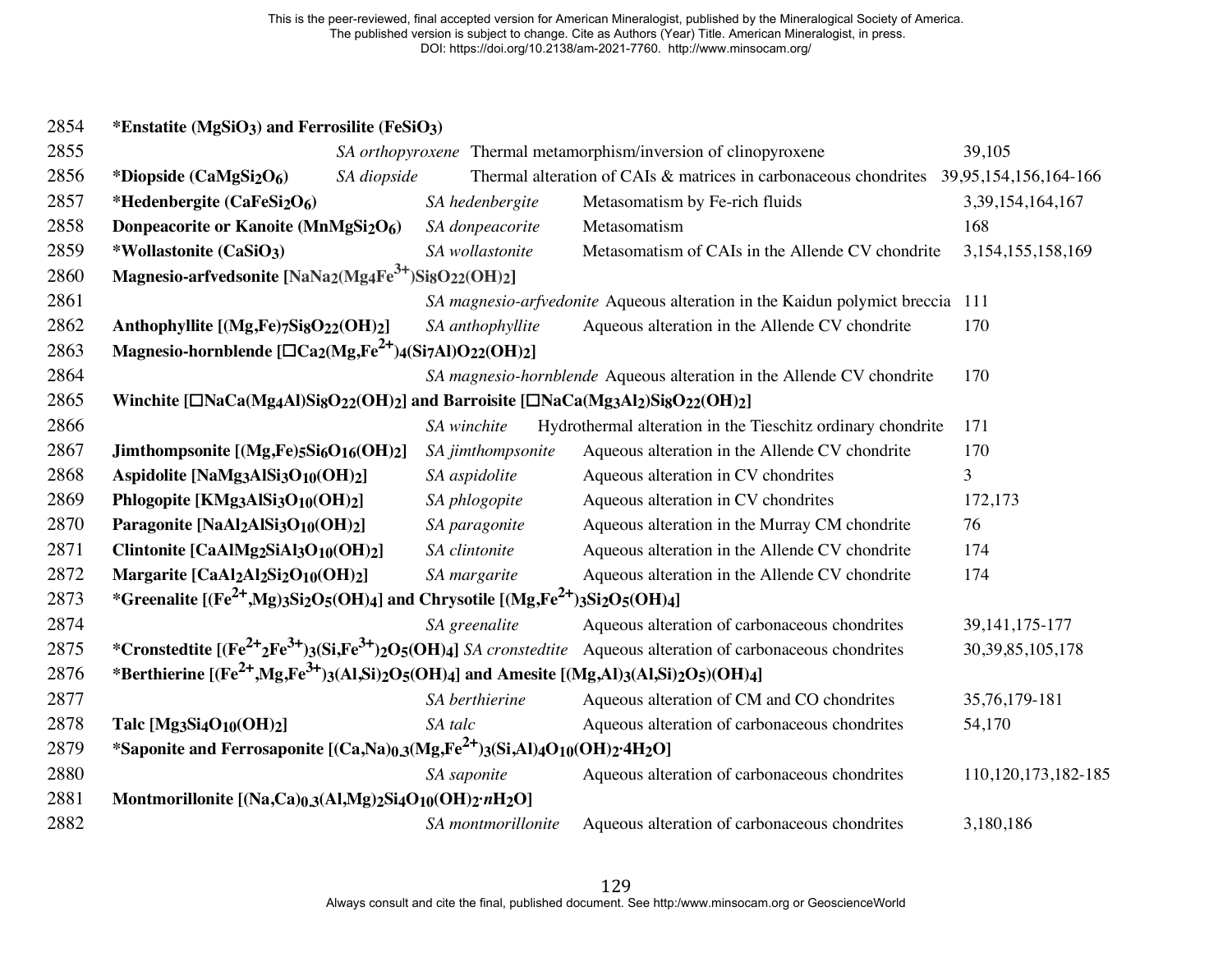| 2883         | Nontronite [Na <sub>0.3</sub> Fe <sup>3+</sup> 2(Si,Al) <sub>4</sub> O <sub>10</sub> (OH) <sub>2</sub> ·nH <sub>2</sub> O] SA nontronite                                    |                    | Aqueous alteration of carbonaceous chondrites                                                                                                                                                |                                | 26                                 |
|--------------|-----------------------------------------------------------------------------------------------------------------------------------------------------------------------------|--------------------|----------------------------------------------------------------------------------------------------------------------------------------------------------------------------------------------|--------------------------------|------------------------------------|
| 2884         | Vermiculite [Mg <sub>0.35</sub> (Mg <sub>3</sub> Fe <sup>3+</sup> ,Al) <sub>3</sub> (Si <sub>2</sub> Al) <sub>4</sub> O <sub>10</sub> (OH) <sub>2</sub> ·4H <sub>2</sub> O] |                    |                                                                                                                                                                                              |                                |                                    |
| 2885         |                                                                                                                                                                             | SA vermiculite     | Aqueous alteration of carbonaceous chondrites                                                                                                                                                |                                | 175,180                            |
| 2886         | Clinochlore [Mg5Al(AlSi3O10)(OH)8]                                                                                                                                          | SA clinochlore     | Aqueous alteration of the Nagoya CM chondrite                                                                                                                                                |                                | 175                                |
| 2887         |                                                                                                                                                                             |                    | <b>Chamosite</b> $[({\rm Fe}^{2+}, {\rm Mg}, {\rm Al}, {\rm Fe}^{3+})_6({\rm Si}, {\rm Al})_4O_{10}({\rm OH}, {\rm O})_8]$ <i>SA chamosite</i> Aqueous alteration of carbonaceous chondrites |                                | 76,86,187                          |
| 2888         | *Tochilinite-Cronstedtite Intergrowths (Fe-Ni-Si-S-O)                                                                                                                       |                    |                                                                                                                                                                                              |                                |                                    |
| 2889         |                                                                                                                                                                             | SA TCI             | Aqueous alteration of CM and other carbonaceous chondrites                                                                                                                                   |                                | 39, 85, 87, 188, 189               |
| 2890         | *Anorthite (CaAl2Si2O8) and Albite (NaAlSi3O8)                                                                                                                              |                    |                                                                                                                                                                                              |                                |                                    |
| 2891         |                                                                                                                                                                             |                    | SA plagioclase Thermal metamorphism; glass devitrification                                                                                                                                   |                                | 13, 39, 98, 108, 154-156, 190, 191 |
| 2892         | Celsian (BaAl2Si2O8)                                                                                                                                                        | SA celsian         | Metasomatically altered CAI in Allende                                                                                                                                                       |                                | 192                                |
| 2893         | *Nepheline [Na3(Al4Si4O16)]                                                                                                                                                 | SA nepheline       | Thermal metamorphism, especially of CAIs                                                                                                                                                     |                                | 3, 39, 41, 155-157, 164, 193, 194  |
| 2894         | *Sodalite [Na <sub>4</sub> (Si <sub>3</sub> Al <sub>3</sub> )O <sub>12</sub> Cl]                                                                                            | SA sodalite        | Thermal metamorphism of CAIs                                                                                                                                                                 | 3, 39, 130, 148, 155, 194, 195 |                                    |
| 2895         | Marialite (Na4Al3Si9O24Cl)                                                                                                                                                  | SA marialite       | Thermal metamorphism in an ordinary chondrite                                                                                                                                                |                                | 196                                |
| 2896         | Chabazite-Na [(Na3K)Al4Si8O24.11H2O] SA chabazite-Na                                                                                                                        |                    | Aqueous alteration and heating in the Kaidun polymict breccia                                                                                                                                |                                | 32                                 |
| 2897         | Roedderite [(Na,K)2Mg2(Mg3Si12)O30] and Merrihueite [(K,Na)2(Fe,Mg)5Si12O30]                                                                                                |                    |                                                                                                                                                                                              |                                |                                    |
| 2898         |                                                                                                                                                                             |                    | SA roedderite Thermal metamorphism of enstatite chondrites                                                                                                                                   |                                | 197-199                            |
| 2899         | Wilkinsonite $[Na_4(Fe^{2+}8Fe^{3+}4)O_4(Si_12O_36)]$                                                                                                                       |                    | SA wilkinsonite Metasomatism in the Kaidun polymict breccia                                                                                                                                  |                                | 32                                 |
| 2900         | Aenigmatite $[Na_4(Fe^{2+1}10Ti_2)O_4(Si_12O_36)]$                                                                                                                          |                    | SA aenigmatite Metasomatism, possibly of melilite                                                                                                                                            |                                | 32,200                             |
| 2901         | Gehlenite (Ca2Al2SiO7) and Åkermanite (Ca2MgSi2O7)                                                                                                                          |                    |                                                                                                                                                                                              |                                |                                    |
| 2902         |                                                                                                                                                                             | SA melilite        | Metasomatism with Ca-rich fluids                                                                                                                                                             |                                | 193                                |
| 2903         | Indialite [Mg2Al3(AlSi5)O18                                                                                                                                                 | SA indialite       | Thermal metamorphism in carbonaceous chondrites                                                                                                                                              |                                | 201,202                            |
| 2904         | Dmisteinbergite (CaAl2Si2O8)                                                                                                                                                | SA dmisteinbergite | Hydrothermal alteration of CAIs in NWA 2086 CV chondrite                                                                                                                                     |                                | 203-205                            |
| 2905         | Rankinite (Ca3Si2O7)                                                                                                                                                        | SA rankinite       | Occurs with larnite in the Bali CV chondrite                                                                                                                                                 |                                | 192                                |
| 2906<br>2907 | Tilleyite [Ca5Si2O7(CO3)2]                                                                                                                                                  | SA tilleyite       | With secondary phases in a CAI from Allende CV chondrite<br><b>ORGANIC MINERALS</b>                                                                                                          |                                | 149                                |
| 2908         | Whewellite $[Ca(C_2O_4)H_2O]$                                                                                                                                               |                    | SA whewellite Reaction with carbonaceous matter at $T < 480$ °C                                                                                                                              |                                | 87                                 |
| 2909<br>2910 | *Kerogen (C,H,O,N,S)                                                                                                                                                        |                    | SA kerogen Aqueous and thermal alteration in carbonaceous chondrites                                                                                                                         |                                | 20, 22, 85, 87, 206-208            |

**\*** = Volumetrically significant secondary asteroidal minerals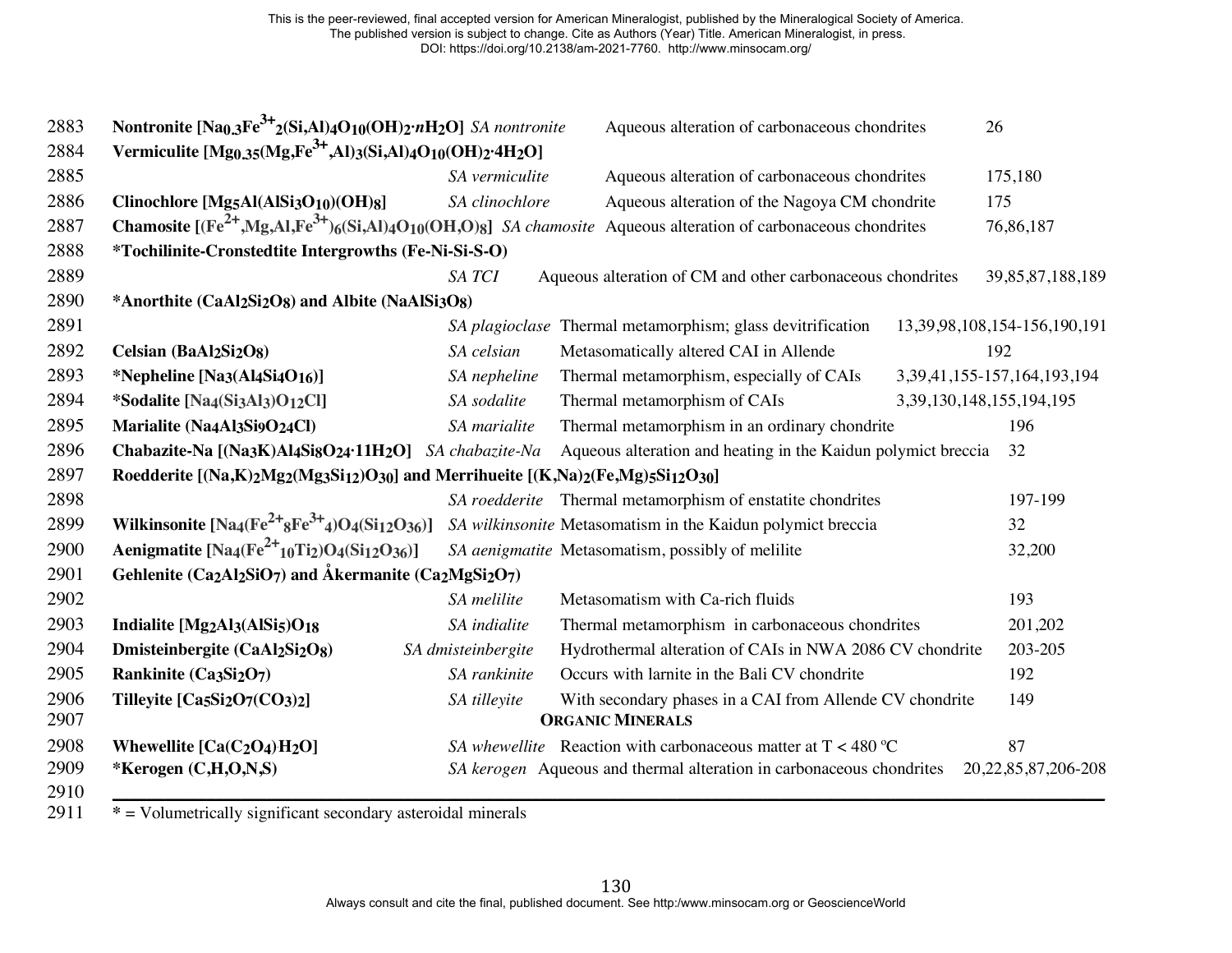2912 *References:* 1 = Wlotzka (1972); 2 = Goodrich et al. (1987); 3 = Krot et al. (1995); 4 = Scott & Rajan (1981); 5 = Pederson (1999); 6 = Taylor et al. 2913 (1981); 7 = Kurat et al. (1989); 8 = Afiattalab & Wasson (1980); 9 = Rubin (1990); 10 = Hua et al. (1995); 11 = Rubin (1994); 12 = Fuchs (1966); 2914 13 = Rubin & Kallemeyn (1994); 14 = Caillet Komorowski (2012); 15 = Schulze et al. (1994); 16 = Schulze (1998); 17 = Geiger & Bischoff (1995); 2915 18 = Brearley (1996); 19 = Brearley (1990); 20 = Abrea & Brearley (2011); 21 = El Goresy et al. (1988); 22 = Piani et al. (2012); 23 = El Goresy et 2916 al. (2005); 24 = DuFresne & Anders (1962); 25 = Boström & Fredriksson (1966); 26 = Hutchison et al. (1987); 27 = Herndon & Rudee (1978); 28 2917 = Rubin (1983); 29 = Endress et al. (1994); 30 = Palmer & Lauretta (2011); 31 = Ivanov et al. (2000); 32 = Zolensky & Ivanov (2003); 33 = Zolensky 2918 et al. (2008); 34 = Pratesi et al. (2006); 35 = Barber (1981); 36 = Rubin et al. (2002); 37 = Ma et al. (2011a); 38 = McCanta et al. (2008); 39 = 2919 Brearley & Jones (1998); 40 = Armstrong et al. (1985); 41 = Kojima et al. (1995); 42 = Kerridge et al. (1979a); 43 = Herndon et al. (1975); 44 = 2920 Harries & Zolensky (2016);  $45 =$ Kallemeyn et al. (1994);  $46 =$  El Goresy et al. (1979);  $47 =$ Gomes & Keil (1980);  $48 =$ Bischoff et al. (1994); 49 2921 = Blum et al. (1989); 50 = Haggerty & McMahon (1979); 51 = Berger et al. (2016); 52 = Brearley & Prinz (1992); 53 = Bindi and Xie (2018); 54 = 2922 Ikeda (1992); 55 = McSween (1976); 56 = Kerridge et al. (1979b); 57 = Buchwald (1975); 58 = Prinz et al. (1994); 59 = Ivanova et al. (2019); 60 = 2923 Ma et al. (2011b); 61 = Scott (1988); 62 = Ulyanov (1981); 63 = Rambaldi et al. (1986a); 64 = El Goresy & Ehlers (1989); 65 = Britvin et al. (2008); 2924 66 = Fegley & Post (1985); 67 = Fuchs & Blander (1977); 68 = Hutcheon et al. (1987); 69 = Blum et al. (1988); 70 = Nakamura-Messenger et al. 2925 (2012); 71 = Ma & Beckett (2018); 72 = Grossman et al. (1985); 73 = Lee & Greenwood (1994); 74 = Vacher et al. (2019); 75 = MacPherson & 2926 Davis (1994); 76 = Pignatelli et al. (2016); 77 = Connolly et al. (2006); 78 = Grady et al. (2015); 79 = Karwowski & MuszyŃski (2008); 80 = Litasov 2927 et al. (2018); 81 = Greenwood et al. (1994); 82 = Lee (1993); 83 = Brearley (1993a); 84 = Fuchs et al. (1973); 85 = Bunch & Chang (1980); 86 = 2928 Armstrong et al. (1982); 87 = El Goresy et al. (1984); 88 = Nagy & Alexander (1964); 89 = Richardson (1978); 90 = King & King (1981); 91 = 2929 Fredriksson & Kerridge (1988); 92 = Wlotzka and Wark (1982); 93 = Sylvester et al. (1993); 94 = Davis et al. (1991); 95 = Mao et al. (1990); 96 = 2930 Noguchi (1994); 97 = Weisberg et al. (1993); 98 = Ichikawa & Ikeda (1995); 99 = Riciputi et al. (1994); 100 = Endress & Bischoff (1996); 101 = 2931 Endress et al. (1996); 101 = Johnson & Prinz (1993); 102 = Tomeoka et al. (1989b); 103 = Müller et al. (1979); 104 = Rubin & Grossman (1985); 2932 105 = Jones et al. (2014); 106 = Lewis & Jones (2016); 107 = Zanda et al. (1994); 108 = Keller et al. (1994); 109 = Ivanov et al. (2003); 110 = 2933 Kimura et al. (1992); 111 = Rubin (1991); 112 = Bischoff & Palme (1987); 113 = Grew et al. (2010); 114 = Olsen & Steele (1993); 115 = McCoy 2934 et al. (1994); 116 = Kimura & Ikeda (1995); 117 = Herndon et al. (1975); 118 = Brearley (1995); 119 = Wlotzka (2005); 120 = Kessel et al. (2007); 2935 121 = Buseck & Keil (1966); 122 = Kojima et al. (1995); 123 = Ma et al. (2016); 124 = Kimura & Ikeda (1992); 125 = Zinner et al. (1991); 126 =